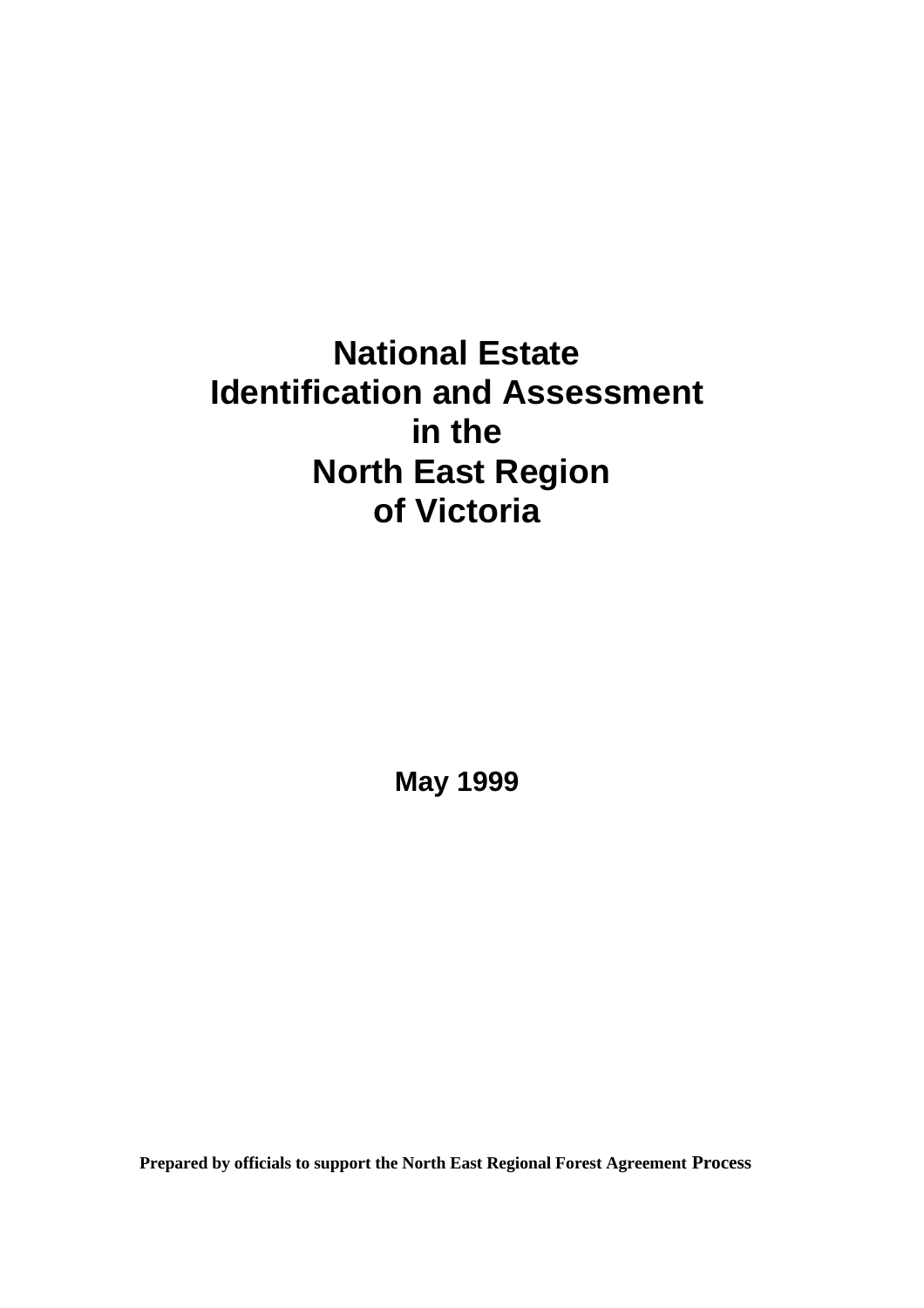### **Published by the joint Commonwealth and Victorian Regional Forest Agreement (RFA) Steering Committee.**

### **ã Commonwealth of Australia 1999**

The views expressed in this report are those of the authors and not necessarily those of the Commonwealth of Australia or Victoria. The Commonwealth and Victoria do not accept responsibility for any advice or information in relation to this material.

### **Copies are available from:**

**Environment Australia Administrative Building King Edward Terrace Parkes ACT 2600 Phone (02) 6274 1111**

**or**

**Natural Resources and Environment 8 Nicholson Street East Melbourne Vic 3002 Phone (03) 9637 8080**

Copies will also be available through the Environment Resources Information Network on its World Wide Web Server. Contact http: //www.rfa.gov.au

For further information about this report contact the Commonwealth Forests Taskforce. Phone (02) 6271 5128.

This work is copyright. It may be produced in whole or in part for study or training purposes subject to the inclusion of acknowledgment of the source and no commercial usage or sale. Reproduction for purposes other than those listed above requires written permission of the Commonwealth and Victorian RFA Steering Committee.

Requests should be addressed to: Commonwealth and Victorian RFA Steering Committee C/- Commonwealth Forests Taskforce Department of the Prime Minister and Cabinet 3-5 National Circuit Barton Act 2600 Phone: (02) 6271 5182

**ISBN No: 0-642-51866-1**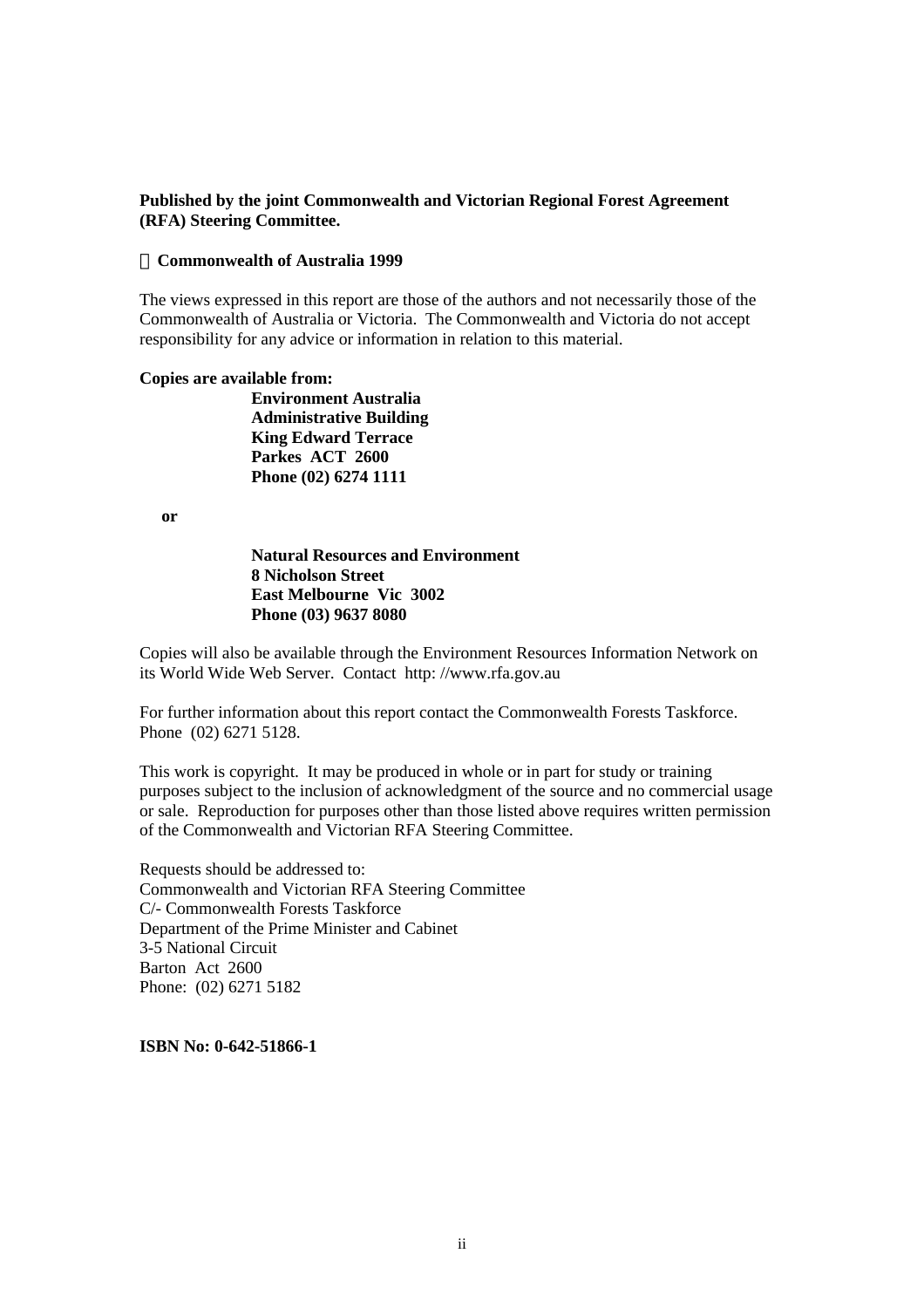# **Foreword**

This report provides information on the results of the assessment of national estate values related to forest environments. The information contributed to the comprehensive regional assessment of the North East Region of Victoria. Places with national estate value are components of the natural or cultural environment that have aesthetic, historic, scientific or social significance, or other special value for future generations as well as the present community.

The comprehensive regional assessment of the North East Region has examined environment and heritage, and social and economic values. Information on the range of these values with the exception of national estate values, is contained in the report, *North East Victoria Comprehensive Regional Assessment*, published August 1998.

The information gathered in the comprehensive regional assessment projects including the national estate studies will be used in the development of a Regional Forest Agreement for North East Victoria. Further information on the approaches to the development of the Regional Forest Agreement is provided in the public consultation paper *North East Victoria Regional Forest Agreement Directions Report,* published April 1999.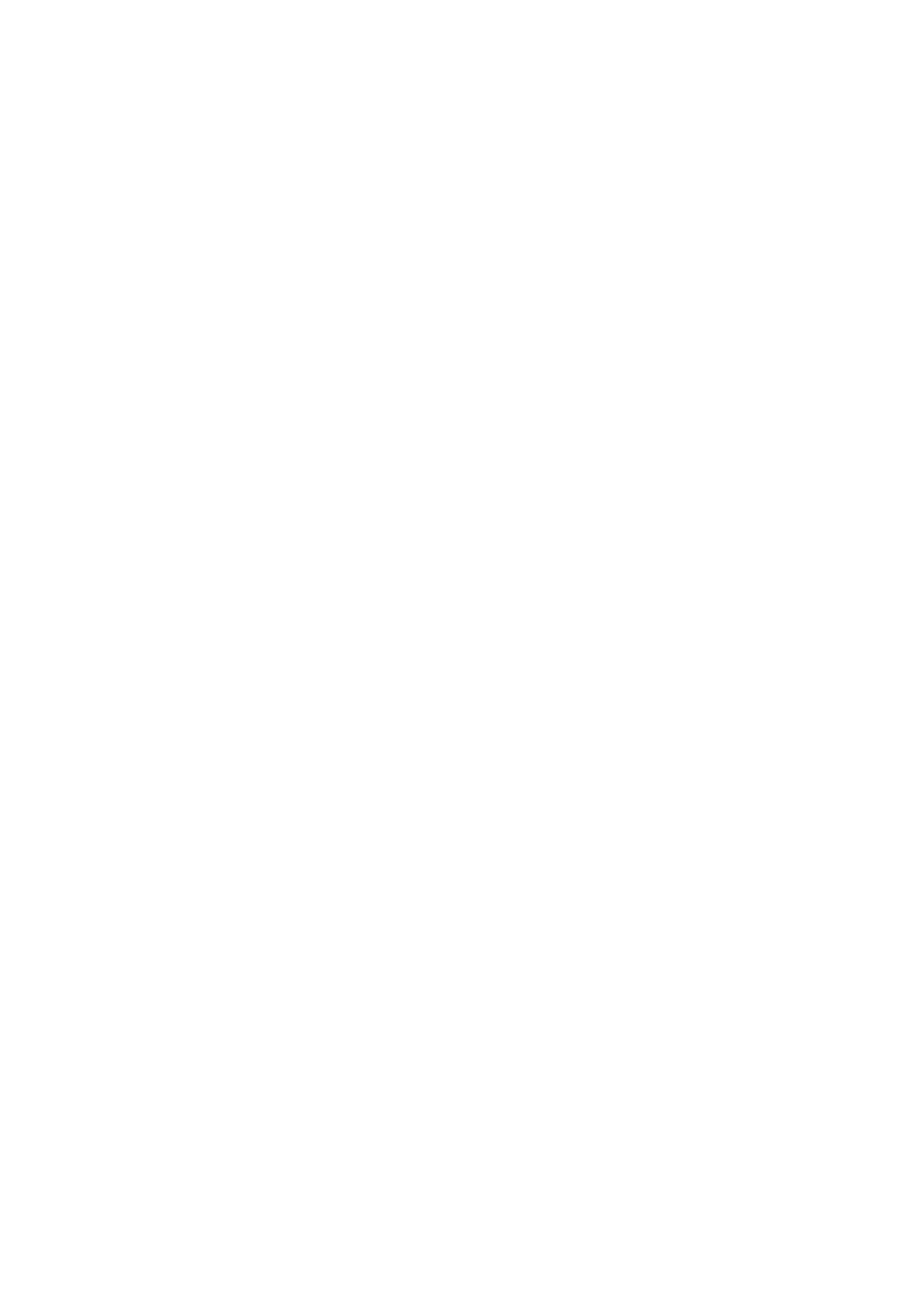| <b>FOREWORD</b> |  |
|-----------------|--|
|-----------------|--|

| <b>SUMMARY</b>                                                                                                                                                                                                                                                                                                                              | 1                                                  |
|---------------------------------------------------------------------------------------------------------------------------------------------------------------------------------------------------------------------------------------------------------------------------------------------------------------------------------------------|----------------------------------------------------|
| <b>CHAPTER 1: INTRODUCTION</b>                                                                                                                                                                                                                                                                                                              | 3                                                  |
| 1.1 The National Estate                                                                                                                                                                                                                                                                                                                     | $\mathbf{3}$                                       |
| 1.2 The National Estate Assessment                                                                                                                                                                                                                                                                                                          | 4                                                  |
| <b>CHAPTER 2: NATIONAL ESTATE CULTURAL VALUES</b>                                                                                                                                                                                                                                                                                           | 7                                                  |
| 2.1 Introduction                                                                                                                                                                                                                                                                                                                            | 7                                                  |
| 2.1.1 Themes of human history                                                                                                                                                                                                                                                                                                               | 8                                                  |
| 2.1.2 Assessment criteria for cultural values                                                                                                                                                                                                                                                                                               | 11                                                 |
| 2.1.3 Community consultation                                                                                                                                                                                                                                                                                                                | 12                                                 |
| 2.2 Aboriginal Heritage Values                                                                                                                                                                                                                                                                                                              | 12                                                 |
| 2.2.1 Background                                                                                                                                                                                                                                                                                                                            | 12                                                 |
| 2.2.2 Aboriginal heritage values - the approach                                                                                                                                                                                                                                                                                             | 13                                                 |
| 2.2.3 The ongoing program for Aboriginal heritage<br>2.3 Social Value Assessment                                                                                                                                                                                                                                                            | 15                                                 |
| 2.3.1 Data sources                                                                                                                                                                                                                                                                                                                          | 16<br>16                                           |
| 2.3.2 Methodology                                                                                                                                                                                                                                                                                                                           | 16                                                 |
| 2.3.3 Results                                                                                                                                                                                                                                                                                                                               | 18                                                 |
| 2.4 Aesthetic Value Assessment                                                                                                                                                                                                                                                                                                              | 20                                                 |
| 2.4.1 Data sources                                                                                                                                                                                                                                                                                                                          | 20                                                 |
| 2.4.2 Methodology                                                                                                                                                                                                                                                                                                                           | 20                                                 |
| 2.4.3 Results                                                                                                                                                                                                                                                                                                                               | 23                                                 |
| 2.5 Historic Value Assessment                                                                                                                                                                                                                                                                                                               | 23                                                 |
| 2.5.1 Data sources and data audit                                                                                                                                                                                                                                                                                                           | 24                                                 |
| 2.5.2 Historic places research                                                                                                                                                                                                                                                                                                              | 24                                                 |
| 2.5.3 Methodology                                                                                                                                                                                                                                                                                                                           | 25                                                 |
| 2.5.4 Results                                                                                                                                                                                                                                                                                                                               | 27                                                 |
| <b>CHAPTER 3: NATIONAL ESTATE NATURAL VALUES</b><br>3.1 Introduction<br>3.1.1 Assessment criteria for natural values<br>3.1.2 Major biophysical characteristics of the region<br>3.2 Extensive Natural Values<br>3.2.1 Natural Landscapes<br>3.2.2 Undisturbed Catchments<br>3.2.3 Wilderness<br>3.2.4 Old-growth forest<br>3.3 Flora<br>36 | 29<br>29<br>29<br>30<br>31<br>32<br>33<br>34<br>36 |
| 3.3.1 Endemic flora                                                                                                                                                                                                                                                                                                                         | 37                                                 |
| 3.3.2 Flora at the limit of their range                                                                                                                                                                                                                                                                                                     | 38                                                 |
| 3.3.3 Flora with disjunct distributions                                                                                                                                                                                                                                                                                                     | 41                                                 |
| 3.3.4 Relictual Ecological Vegetation Classes                                                                                                                                                                                                                                                                                               | 42                                                 |
| 3.3.5 Relictual and primitive flora                                                                                                                                                                                                                                                                                                         | 43                                                 |
| 3.3.6 Refugia from climatic change                                                                                                                                                                                                                                                                                                          | 43                                                 |
| 3.3.7 Successional stages                                                                                                                                                                                                                                                                                                                   | 45                                                 |
| 3.3.8 Remnant vegetation                                                                                                                                                                                                                                                                                                                    | 46                                                 |
| 3.3.9 Modelled richness                                                                                                                                                                                                                                                                                                                     | 47                                                 |
| 3.3.10 Rare or threatened flora                                                                                                                                                                                                                                                                                                             | 48                                                 |
| 3.3.11 Rare Ecological Vegetation Classes                                                                                                                                                                                                                                                                                                   | 49                                                 |
| 3.3.12 Rare old-growth forest                                                                                                                                                                                                                                                                                                               | 51                                                 |
| 3.3.13 Principal characteristics of Ecological Vegetation Classes                                                                                                                                                                                                                                                                           | 51                                                 |
| 3.4<br>Fauna<br>52<br>3.4.1 Data sources                                                                                                                                                                                                                                                                                                    | 53                                                 |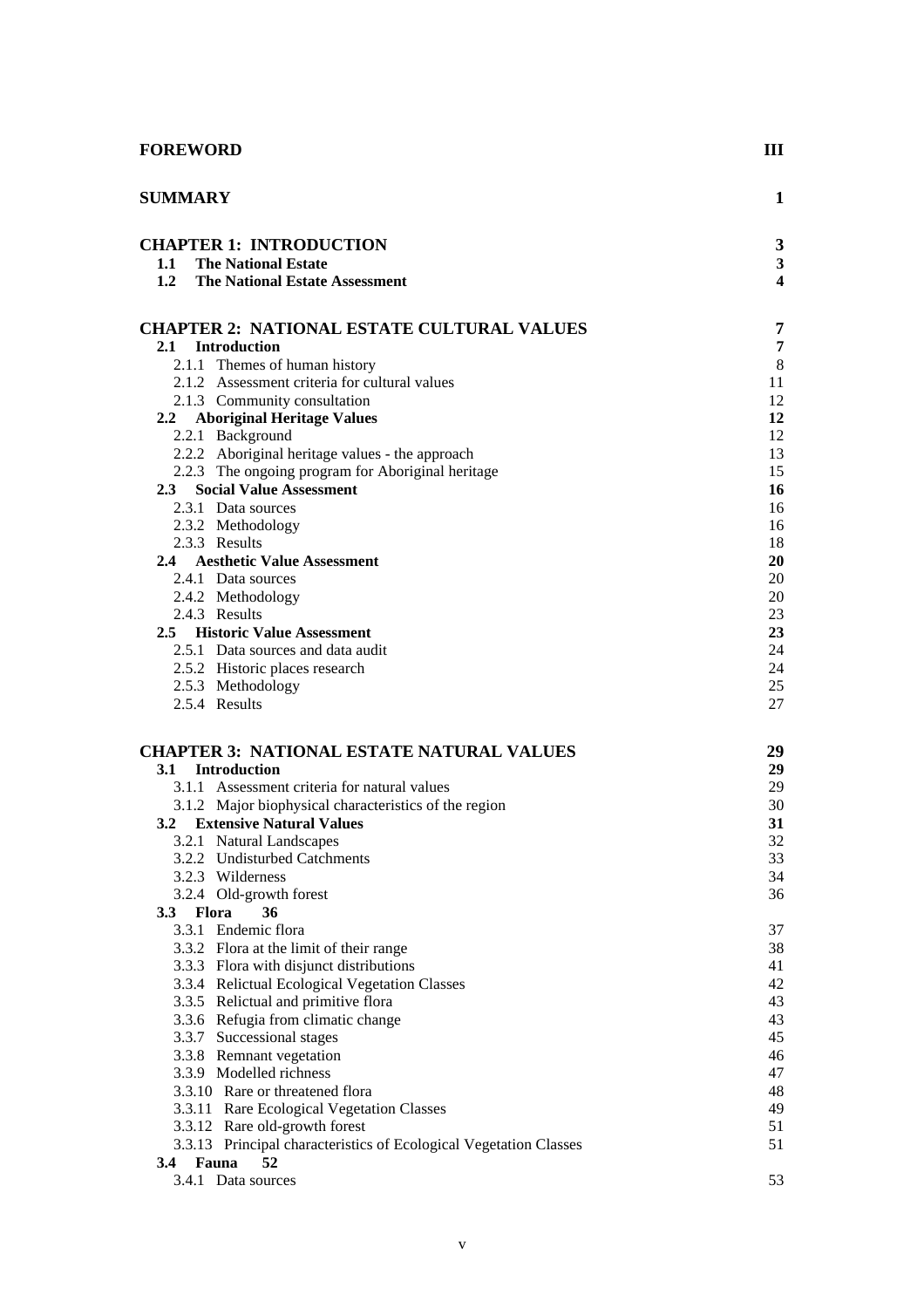| 3.4.2 Endemic fauna                                                                       | 54  |  |  |  |  |
|-------------------------------------------------------------------------------------------|-----|--|--|--|--|
| 3.4.3 Fauna at the limit of their range                                                   |     |  |  |  |  |
| 3.4.4 Fauna with disjunct distributions                                                   |     |  |  |  |  |
| 3.4.5 Refuges from climate change                                                         |     |  |  |  |  |
| 3.4.6 Relictual and primitive fauna                                                       |     |  |  |  |  |
| 3.4.7 Key fauna habitats                                                                  |     |  |  |  |  |
| 3.4.8 Contemporary fauna refuges                                                          |     |  |  |  |  |
| 3.4.9 Fauna species richness<br>3.4.10 Rare or threatened fauna                           |     |  |  |  |  |
|                                                                                           |     |  |  |  |  |
| 3.5.1 Geological and geomorphological values                                              |     |  |  |  |  |
| 3.5.2 Natural history sites                                                               | 68  |  |  |  |  |
| <b>CHAPTER 4: NATIONAL ESTATE OUTCOMES</b>                                                | 73  |  |  |  |  |
| 4.1<br><b>National Estate Outcomes: Cultural Values</b>                                   | 73  |  |  |  |  |
| 4.2<br><b>Future Research: Cultural Values</b>                                            | 73  |  |  |  |  |
| 4.3<br><b>National Estate Outcomes: Natural Values</b>                                    | 75  |  |  |  |  |
| $4.4^{\circ}$<br><b>Future Research: Natural Values</b>                                   | 75  |  |  |  |  |
| 4.5<br><b>Management of National Estate Values</b>                                        | 76  |  |  |  |  |
|                                                                                           |     |  |  |  |  |
| <b>REFERENCES</b>                                                                         | 79  |  |  |  |  |
| <b>GLOSSARY</b>                                                                           | 83  |  |  |  |  |
| <b>Acronyms</b><br>83                                                                     |     |  |  |  |  |
| <b>Definitions</b><br>83                                                                  |     |  |  |  |  |
| <b>APPENDICES</b>                                                                         | 91  |  |  |  |  |
| Appendix A: Forest Places in the Register of the National Estate                          | 91  |  |  |  |  |
| Appendix B: The Australian Heritage Commission Criteria for the Register of the National  |     |  |  |  |  |
| <b>Estate</b>                                                                             | 94  |  |  |  |  |
| <b>Appendix C: Consultancies Commissioned</b>                                             | 96  |  |  |  |  |
| Appendix D: Consultation with Aboriginal People and a Statement By Aboriginal People      | 97  |  |  |  |  |
| Appendix E: Organisations invited to Participate in the Community Heritage Workshops 100  |     |  |  |  |  |
| Appendix F: Participants in the Community Heritage Workshops                              | 102 |  |  |  |  |
| <b>Appendix G: Participants in the Forest Critics Workshops</b>                           | 106 |  |  |  |  |
| <b>Appendix H: Indicative National Estate Places of Social Value</b>                      | 107 |  |  |  |  |
| <b>Appendix I: Indicative National Estate Places of Aesthetic Value</b>                   | 108 |  |  |  |  |
| <b>Indicative National Estate Places of Historic Value</b><br>Appendix J:<br>109          |     |  |  |  |  |
| <b>Appendix K: Natural Values Workshop Participants</b>                                   | 111 |  |  |  |  |
| Appendix L: Fauna Species Occurring in the North East RFA Region and Showing those        |     |  |  |  |  |
| with A1 and B1 Values                                                                     | 112 |  |  |  |  |
| Appendix M: National Estate Geoheritage Sites of Significance Occurring in the North East |     |  |  |  |  |
| <b>RFA Region</b>                                                                         | 119 |  |  |  |  |
| Appendix N: Metadata Reference                                                            | 120 |  |  |  |  |

### **TABLES**

| Table 2.1: Thresholds for National Estate Social Value Significance | 19. |
|---------------------------------------------------------------------|-----|
| Table 3.1. Biophysical naturalness rating scheme.                   | 32  |
| Table 3.2: Indicative natural landscape areas.                      | 33  |
| Table 3.3: Indicative undisturbed catchment areas.                  | 34  |
| Table 3.4: Flora taxa exhibiting endemism.                          | 38  |
| Table 3.5: North East flora taxa at the limit of their range.       | 40  |
| Table 3.6: Flora taxa exhibiting disjunction.                       | 42  |
| Table 3.7: EVCs identified as refugia from climatic change.         | 44  |
| Table 3.8: Refuges from climatic change.                            | 45  |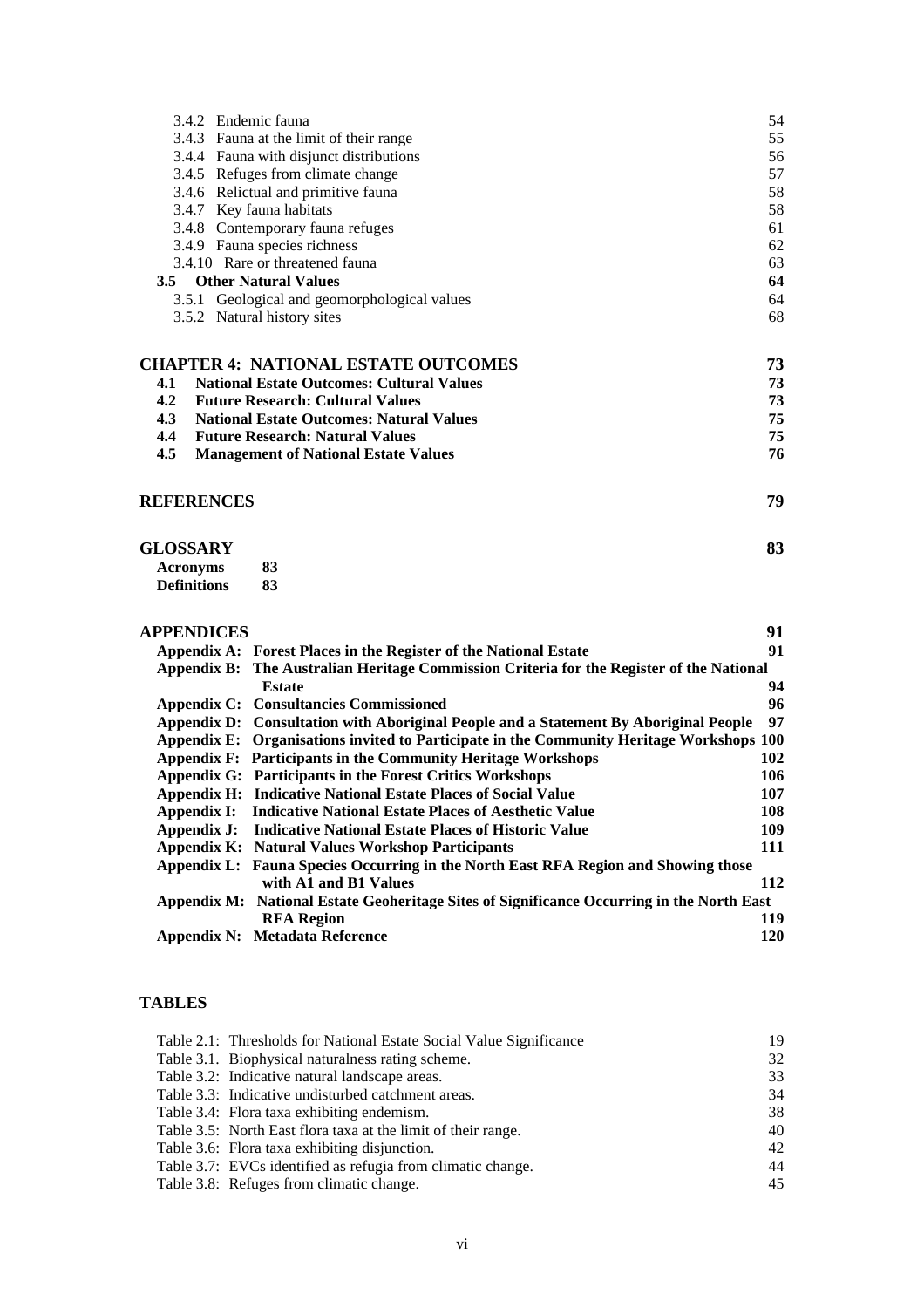| Table 3.9: Rare and threatened flora.                                                  | 49 |
|----------------------------------------------------------------------------------------|----|
| Table 3.10. Nationally rare Ecological Vegetation Classes.                             | 50 |
| Table 3.11: Fauna taxa exhibiting endemism.                                            | 54 |
| Table 3.12: Fauna taxa at a limit of their biogeographic range.                        | 56 |
| Table 3.13: Fauna taxa with disjunct populations.                                      | 57 |
| Table 3.14. JAMBA and CAMBA species recorded in the North East.                        | 60 |
| Table 3.15: Precision codes used in defining type localities.                          | 69 |
| Table 3.16: Criteria for identifying research, teaching and reference/benchmark sites. | 70 |
| Table 3.17: Reference Areas in the North East*.                                        | 72 |

### **MAPS**

- Map 1. Places in the North East currently listed in the Register of the National Estate
- Map 2. Social Value
- Map 3. Aesthetic Value
- Map 4. Historic Value
- Map 5. Natural Landscapes
- Map 6. Undisturbed Catchments
- Map 7. Wilderness Quality
- Map 8. Old-growth Forest
- Map 9. Endemic Flora
- Map 10. Limit of Range Flora
- Map 11. Disjunct Flora Populations
- Map 12. Relictual Ecological Vegetation Classes
- Map 13. Refugia from Climatic Change
- Map 14. Areas Demonstrating Successional Stages
- Map 15. Remnant Vegetation
- Map 16. Areas of Modelled Species Richness
- Map 17. Rare Flora
- Map 18. Rare Ecological Vegetation Classes
- Map 19. Rare Old-growth Forest
- Map 20. Areas Demonstrating Principal Characteristics of EVCs
- Map 21. Endemic Fauna
- Map 22. Limit of Range Fauna
- Map 23. Disjunct Fauna Populations
- Map 24. Key Fauna Habitats
- Map 25. Fauna Refugia
- Map 26. Rare Fauna
- Map 27. Geology and Geomorphology
- Map 28. Natural History Sites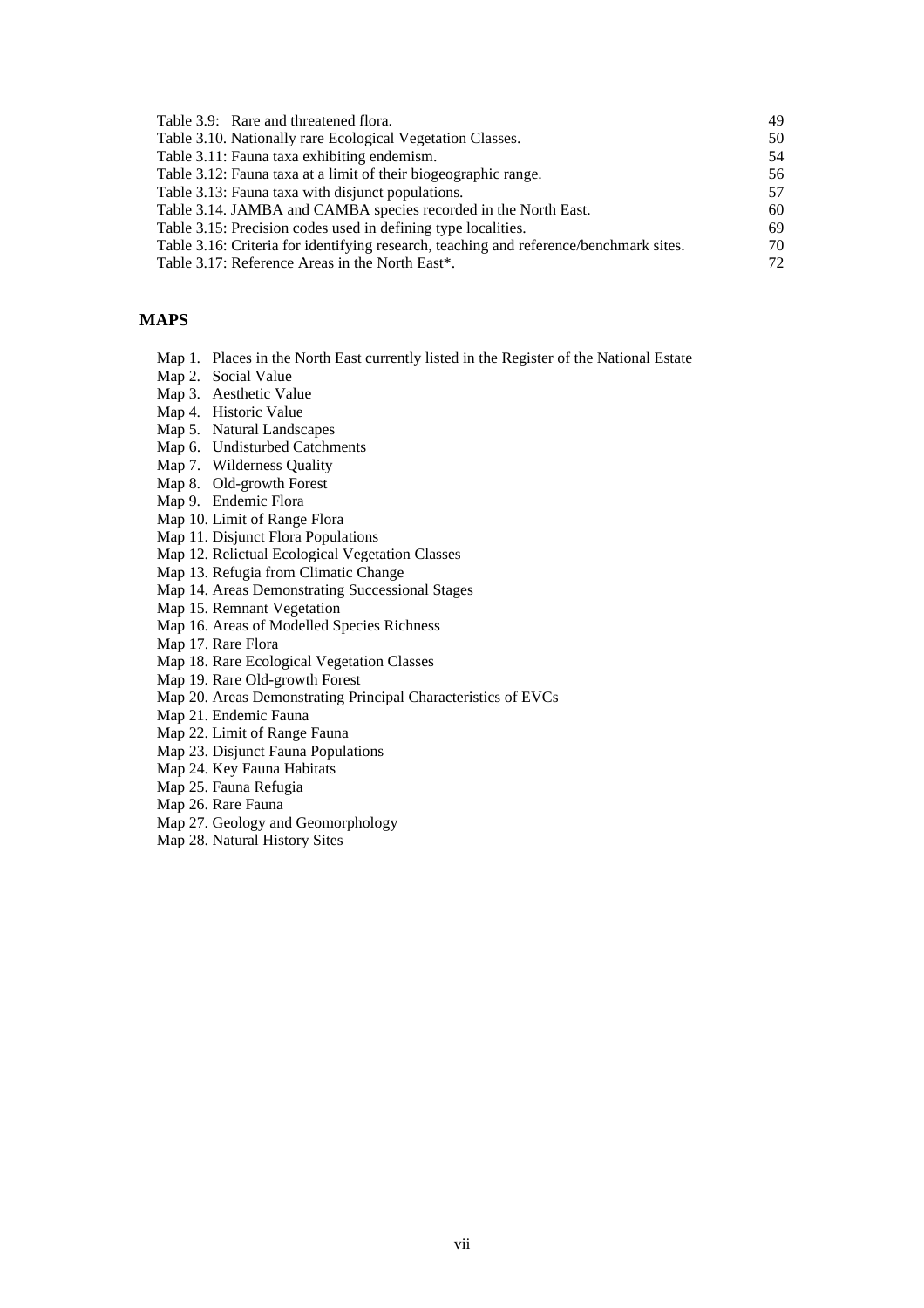# **Summary**

This report presents the outcomes of the national estate component of the Comprehensive Regional Assessment of Victoria's North East native forests. It will contribute to the development of a jointly agreed Victorian - Commonwealth North East Regional Forest Agreement.

Areas identified in this report as having potential national estate value are indicative only and are not necessarily the delineated forest areas that will be listed in the Register of the National Estate. The report documents the natural and cultural values that need to be taken into account in determining national estate places; with the data in the report forming the basis of that determination by the Australian Heritage Commission. The data layers and indicative areas will remain indicative until they have been considered by the Australian Heritage Commission.

Over 156 sites and areas were identified as indicative national estate areas of social, aesthetic, and historic value. Indicative national estate areas of natural value are identified in value maps covering natural landscapes, undisturbed catchments, old-growth, wilderness, flora, fauna and natural history.

The national estate component of the Comprehensive Regional Assessment has greatly enhanced the knowledge of the occurrence of national estate values in Victoria's north east forests.

It is expected that the Regional Forest Agreement between the Victorian and Commonwealth Governments will include specifications for a jointly agreed national estate outcome in terms of both the listing of places, including a review of places currently listed or interim-listed in the Register of the National Estate, and the long-term management of national estate values in forests.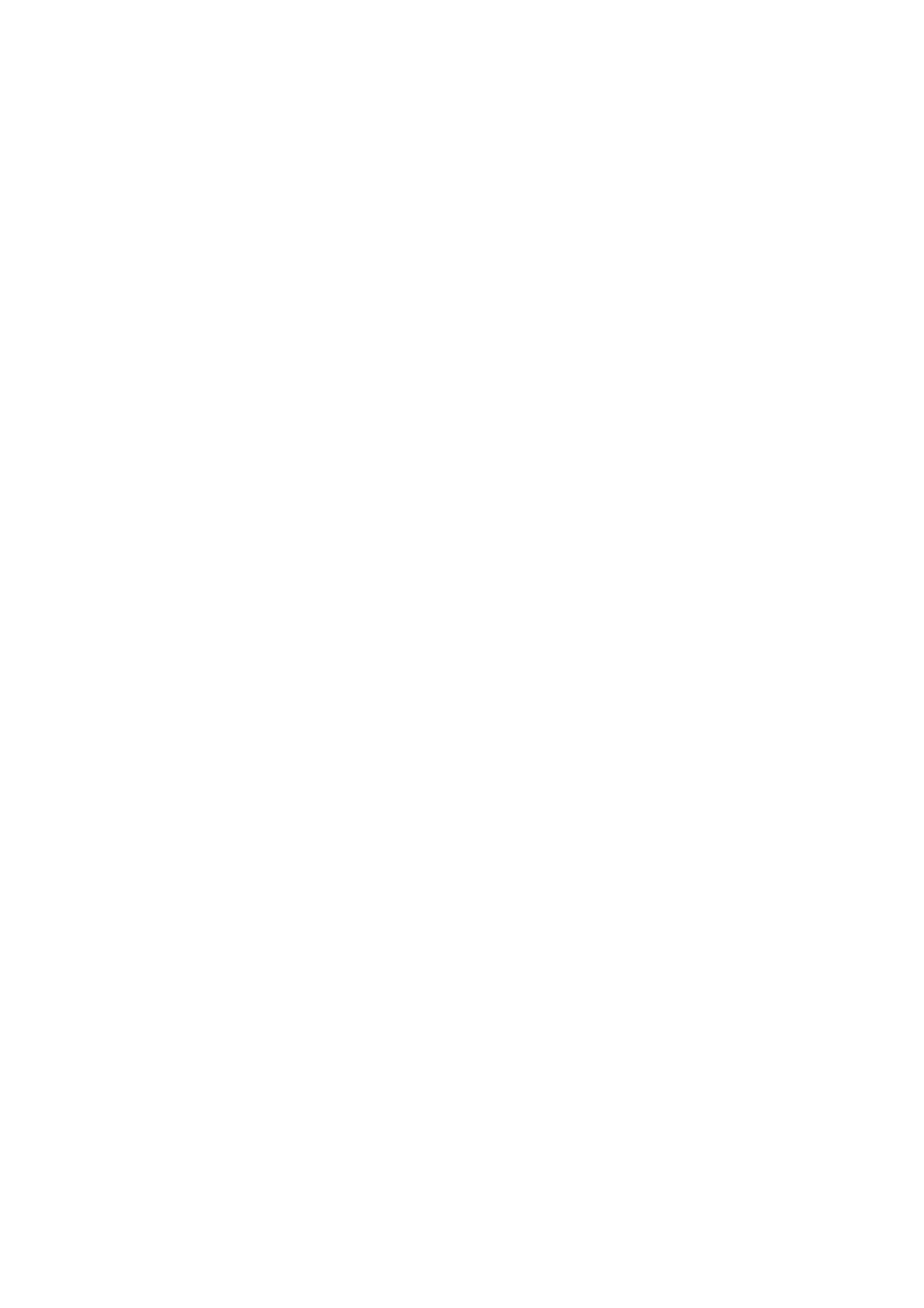# **Chapter 1: Introduction**

There are a number of stages in the development of the North East Regional Forest Agreement (RFA) between the Victorian and Commonwealth Governments. The first stage, which follows the signing of the Scoping Agreement, is the Comprehensive Regional Assessment (CRA). Both Governments, in collaboration with experts, have been involved in a wide range of projects designed to provide the information necessary for the analysis and identification of values and the determination of possible approaches for the North East RFA. Subsequent stages include the integration of environment, heritage, social and economic values in the Region, the development of a public consultation paper, and the drafting of the RFA.

This report presents the results of the assessment of natural and cultural national estate values, carried out as part of the CRA, and identifies indicative areas of national estate value in the Region. The values documented in this report will be taken into account in delineating national estate places. Areas endorsed by the Australian Heritage Commission (AHC) will be interim listed in the Register of the National Estate. The interim listing of areas will then be advertised and subject to the statutory period of three months allowed for objections and public comment. It is anticipated that interim listing of areas identified through this process will occur after the Victorian - Commonwealth North East RFA is signed.

There are five RFA study areas in Victoria; East Gippsland, Central Highlands, North East, Gippsland and West. The North East RFA will be the third Victorian RFA to be completed.

# **1.1 The National Estate**

The national estate is defined in the *Australian Heritage Commission Act* 1975 as: *those places, being components of the natural environment of Australia, or the cultural environment of Australia, that have aesthetic, historic, scientific or social significance or other special value for future generations as well as for the present community.*

The Australian Heritage Commission's responsibility is to identify the national estate and, under section 30 of the Act, to advise the Commonwealth Government on the protection of national estate places and the potential impact on national estate values of Commonwealth decisions relating to those places. The Act also requires the establishment of the Register of the National Estate. The Register includes places of importance at a local, regional or national level. The identification and assessment of places for listing in the Register is guided by the national estate criteria (Appendix B). There are eight criteria in the Australian Heritage Commission Act. These are referred to by letter codes A - H. Sub-criteria are written for all of the criteria and referred to by number such as A1, A2, D1, D2.

When making decisions about the use of forests that contain places of national estate significance, for example decisions on whether to grant woodchip export licences, the Commonwealth must consider any potential adverse effects on the national estate.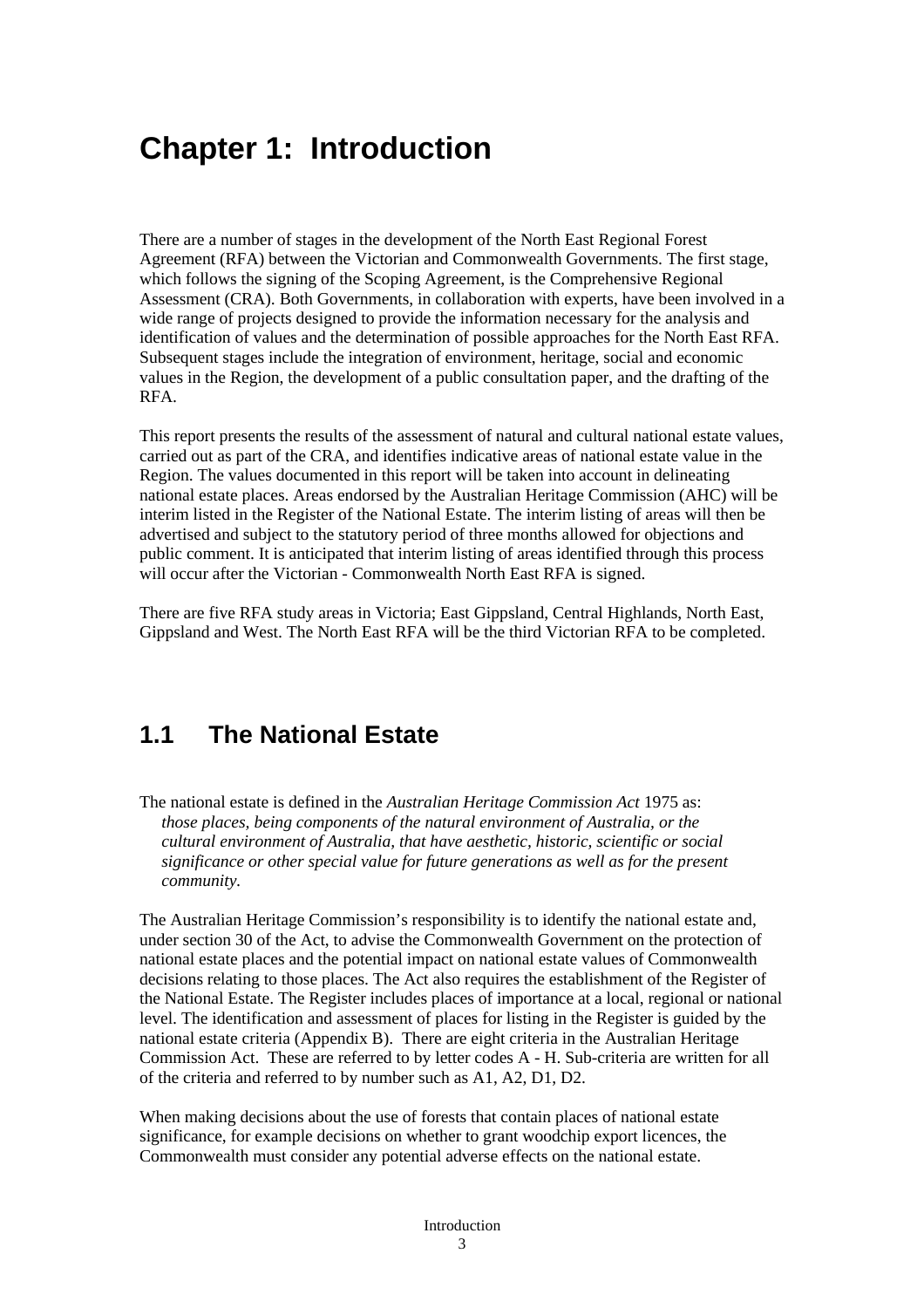In the past, the lack of detailed information in a regional context about the national estate values of forests has made it difficult for the Australian Heritage Commission to identify and register places of national estate significance and to provide the Commonwealth Government with detailed advice about the protection of those places. The lack of information has also contributed to uncertainty for forest-based industries and for State governments about which places will be listed in the Register of the National Estate, and what advice the Commission would give on the protection of those places.

In recognition of these problems, the Commission has developed a methodology for the regional assessment of national estate values which focuses on systematic surveys to identify areas of national estate significance coupled with appropriate management to protect identified values, using a regional framework as the basis for decision-making. A systematic regional approach to the assessment of national estate values ensures that information on the distribution and regional protection of values is available to provide an appropriate context for the Commission to develop its advice to the Commonwealth Government, and that all stakeholders and the general community are aware of the places of national estate significance in the Region.

In providing advice on the protection of national estate values identified through CRAs undertaken for the development of RFAs, the Commission has developed a policy which recognises the implementation, through the RFA process, of the nationally agreed criteria for a comprehensive, adequate and representative (CAR) reserve system for forests (the JANIS criteria). In summary, the Commission's current policy on the listing and protection of national estate values in a CAR reserve system is that where a RFA has substantially met the various attributes and expectations of the Commission, then it is appropriate to list all places identified through the RFA as containing national estate values which are protected by reservation, by reserve management prescription, by site exclusion, by consultation processes or other measures appropriate to the value, or places that are robust and not affected by timber harvesting or other off-reserve management activities.

Some of the areas identified in this assessment occur within places already listed or interimlisted in the Register of the National Estate (Appendix A and Map1). In addition to the identification of new indicative areas of national estate significance, some places previously listed in the Register may not have retained their national estate values. Places already listed or interim-listed in the Register of the National Estate will be updated in the light of the information gathered during the CRA.

## **1.2 The National Estate Assessment**

The RFA process is designed to comply with a range of Commonwealth and State statutory obligations in relation to the management of forests, including the identification of and provision of advice on the protection of national estate values required under the *Australian Heritage Commission Act* 1975. A regional assessment model for identifying the National Estate was developed in 1991-92 by the Australian Heritage Commission (AHC), in cooperation with the Western Australian Department of Conservation and Land Management (CALM), for the southern forest region of south-west Western Australia (AHC and CALM, 1992). The model was refined in 1993 for regional assessments in Victoria's East Gippsland and Central Highlands forest regions, with similar assessments later completed for Tasmania and Western Australia CRAs.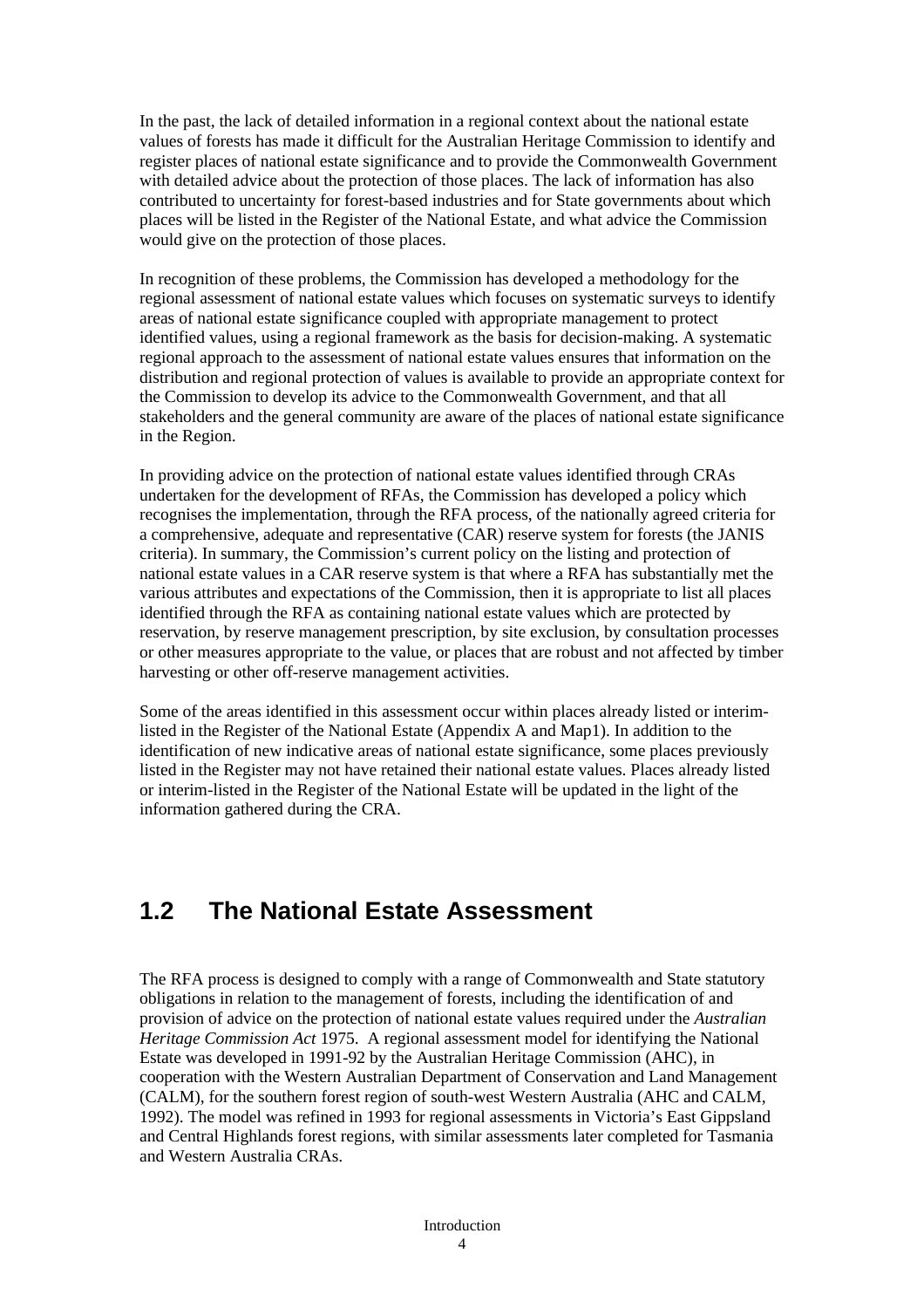The North East national estate assessment research was undertaken in 1997 - 1999. The cultural assessments were directed by a technical advisory committee consisting of Victorian Department of Natural Resources and Environment (NRE), the Commonwealth Department of the Environment, and observers from the Environment Conservation Council (ECC) (formerly Land Conservation Council), Heritage Victoria and Aboriginal Affairs Victoria (AAV). The natural assessments were undertaken jointly by NRE and Environment Australia officers.

Copies of consultancy reports which have contributed to the national estate assessment are available for inspection in Melbourne and Canberra:

Department of Natural Resources Environment Australia and Environment Nature Conservation House 8 Nicholson Street Emu Bank East Melbourne Victoria Belconnen ACT Ph: 03 9637 8405 Ph: 02 6250 0263

This report has been prepared by the CRA project team including officers of the Commonwealth Department of the Environment and Heritage and Victorian Department of Natural Resources and Environment, with the assistance of a number of other agencies, organisations and individuals.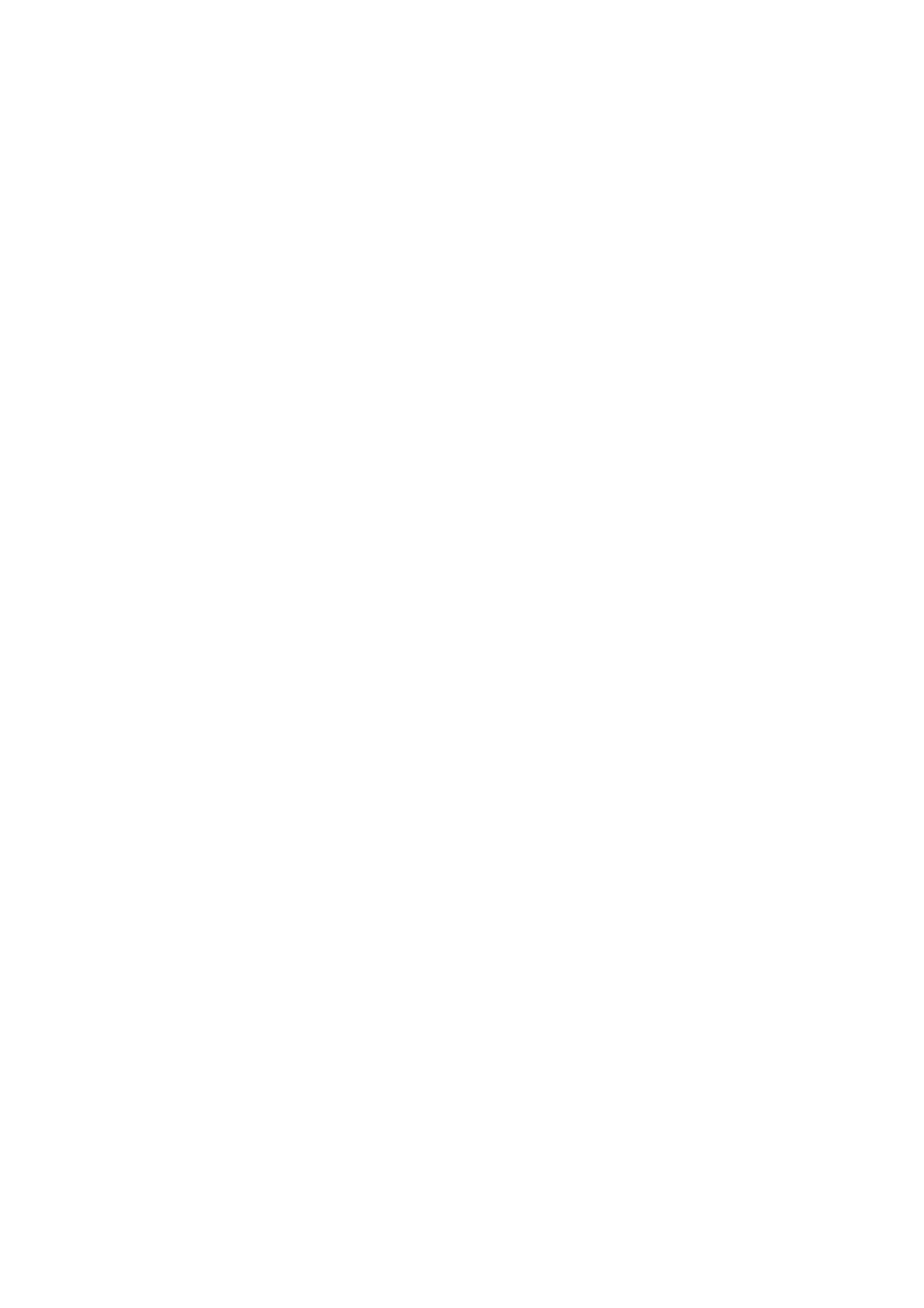# **Chapter 2: National Estate Cultural Values**

## **2.1 Introduction**

Cultural heritage refers to qualities and attributes possessed by places that have Aboriginal, social, aesthetic, historic or scientific value for past, present or future generations. These values may be seen in a place's physical features, but can also be associated with intangible qualities such as people's associations with or feelings for a place. Documentary and community-centred research reveals a wide range of cultural places within or related to the North East forests, indicative of the history of human interaction with these forests.

The national estate cultural studies component of the CRA has considered forest and forestrelated cultural places within the study area across all land tenures. Cultural heritage places have mainly been identified on public lands. In the instances where places of indicative national estate heritage value are located on private land, it is the policy of the Australian Heritage Commission to undertake detailed consultation with all relevant land owners and other parties to verify the significance of the place prior to any action being taken in relation to its listing in the Register of the National Estate. No action towards national estate listing for any places on private land identified in this report will be taken until such consultation has occurred.

As the Victorian Government had commenced a study of the Box-Ironbark area which overlapped part of both the North East and West RFA regions, cultural heritage projects were commenced in the Box Ironbark area to provide data for that study on the understanding that the research and assessments would also be used for the RFA projects.

Within the CRA process for the North East RFA Region, the cultural heritage studies assessed social, aesthetic, and historic heritage values. The cultural projects were structured in a way that built on the work undertaken in 1993 for the East Gippsland and Central Highlands RFA regions. The methods are outlined in *Method Papers: East Gippsland and Central Highlands Joint Forest Projects, Volume two - Cultural Values (AHC and CNR 1994b). The exception is* Aboriginal cultural heritage and a new approach has been developed for the North East region. This approach is described in Section 2.2.

Victoria's North East region is defined to the south and east by the Great Dividing Range in a series of foothills and ridges culminating in a scattered belt of highland peaks, to the north by the Murray River and to the west, for most of its extent, by the Hume Highway. Human prehistory and histories relating to the region are limited but NRE (1998), Flood (1980), Gardner (1992), Wesson (1994) and Environment Conservation Council (1997, for the Box-Ironbark area) have documented information.

For the North East region a range of forest themes and place types could be determined from the 1993 studies and refined from the North East disturbance history (NRE 1998). The national estate cultural places sought were described as forest-related places which are those places located within forests, be they on private or public land, distinct places that continue through forested areas such as a route, or places with a strong forest theme such as a timber mill, that may be located outside forest areas.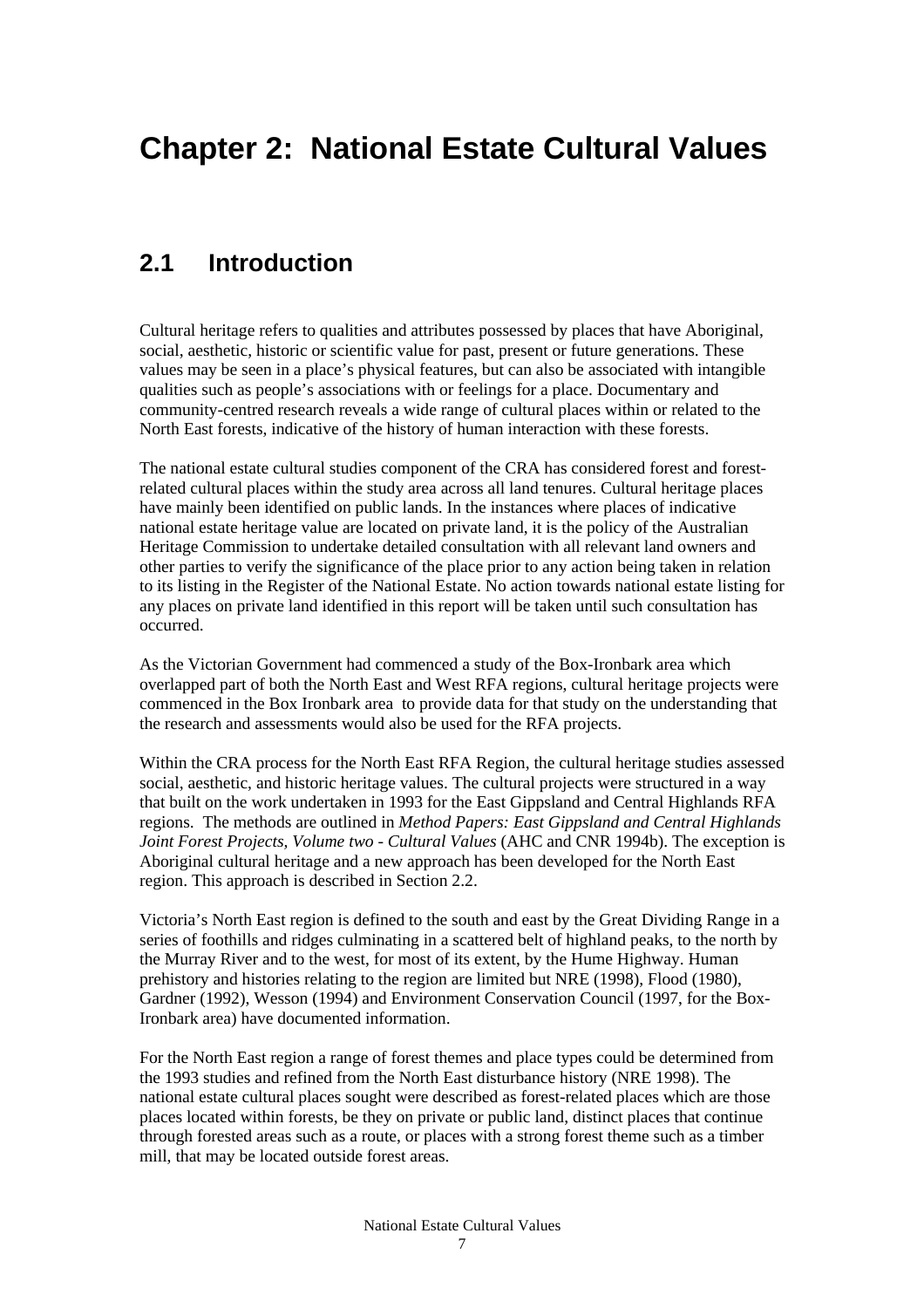A cultural heritage data audit and analysis was commissioned (Marshall, B and Jones, R 1997) to provide a preliminary appraisal of the quality of available data in the region, the representation of place types and historic themes, and the geographic extent of existing data for Aboriginal and non-Aboriginal places and archaeological site types. Recent studies by Bannear (1994, 1995, 1997) on gold mining sites, and Graeme Butler & Associates (1996) on alpine huts provided adequate assessment information. A few places, formerly identified and assessed for the Central Highlands regional assessment, are now located in the North East region and these have been noted in the lists of places (Appendix J).

A range of cultural heritage projects were designed and undertaken to fulfil the requirements for the National Estate component of the CRA. The cultural heritage value assessments involved preliminary identification of places from research, or from community heritage workshops; classification of known historic places according to themes and types; preliminary selection of places of potential national estate significance using significance indicators and field checking and site recording of selected places. This was followed by assessment of places against thresholds developed from both the Australian Heritage Commission Criteria and the collected data leading to the final preparation of place assessments in a data base format.

An overview of the themes of human history associated with North East forests follows. The themes, developed from published histories and consultants' studies (undertaken for the North East CRA) have been used to direct research for the national estate historic values studies.

### **2.1.1 Themes of human history**

#### *Aboriginal Occupation*

Early use and occupation of the region by Aboriginal people is evidenced by artefact scatters, quarry sites, burials, rock shelters, scarred trees, rock arrangements, and art sites. At the time of European contact, Victoria's North East was occupied by a number of Aboriginal language groups who utilised extensive forest resources and forested landscapes for their subsistence; their spiritual life, food, shelter, and artwork. A major extent of the northern and eastern area of the North East region is identified as traditional land of the Ya-idt Midtung language group (Warriwee'a 1999) with the traditional lands of other groups, particularly the Taungurrong and Way Wurru, extending across the southern section of the region, while the Brabiralung and Braiakaulung overlap to a small extent. There are a few different interpretations of the names of the groups and the extent of their traditional lands. Sources such as Gardner (1992), Wesson (1994) and Clark (1996) identify groups from historical documents and variations or overlaps of group names are as follows; Ya-idt Midtung (Jaithamathang, Dhudhoroa), Way Wurru ( Waveroo, Minjambuta), and Taungarong (Daung Wurrung).

#### *Contact with Aboriginal people, surveying and early settlement*

European explorers passed through the North East region in the 1820's and soon after squatters followed selecting pastoral runs in the river valleys of the Kiewa, Mitta Mitta, Ovens and King River valleys. Local Aboriginal people guided some early explorers into the high country and Aboriginal people worked on a number of sheep runs. However a number of severe battles occurred and many Aboriginal people who resisted the invasion of their homelands were shot. Massacres such as the Faithfull massacre occurred in the region in the 1830's and early 1840's (Wesson 1994). The impact of European settlement devastated Aboriginal communities. Contagious European diseases spread rapidly amongst Aboriginal people and by the 1840's the Aboriginal population had markedly declined.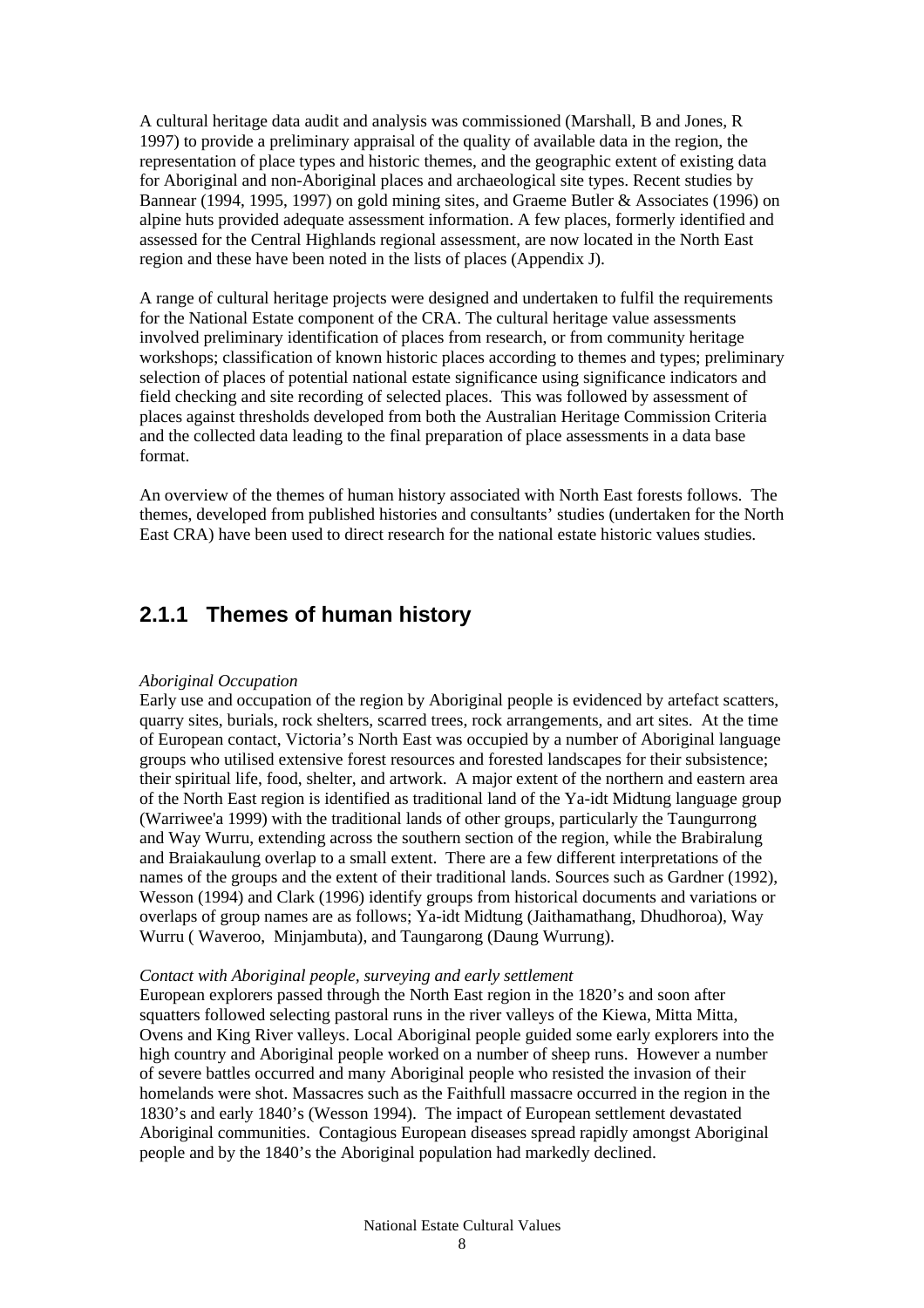#### *Alpine grazing*

Alpine grazing commenced in the North East in the aftermath of the bushfires of Black Thursday 1851 which denuded the countryside of grass, forcing many squatters, to search for forage for their cattle. By the 1870s a regular pattern of high country grazing had developed around the Dargo High Plains, the Bogong High Plains, and Gibbo-Pinnibar. Associated with the mountain cattle grazing is a wealth of folklore associated romantically with pioneering hardships and the famed Jack Riley (the Man from Snowy River).

#### *Mining for gold*

Large numbers of people flocked to the region in the early 1850s searching for alluvial gold found in the heavily forested areas below the snow line. Three forms of gold mining activity were practised in the region: shallow alluvial mining; deep lead mining; and quartz reefing. Gold mining, particularly using hydraulic sluicing, had a profound effect on the landscape in terms of severe erosion and widespread environmental damage. Forestation programs on old mining sites, particularly around Bright and Myrtleford, were carried out in order to ameliorate erosion.

### *Engaging in agricultural production*

Agricultural production commenced in response to the growth of mining towns and developed along the valleys of the region's major river systems, the Kiewa, Mitta Mitta, Ovens, Buckland, Buffalo, King and along the flat eastern edge of the Murray River Basin. Although the best land was settled during the 1860s and 1870s, the Land Act of 1884 encouraged the selection of land in remote areas of marginal quality. Many selections were abandoned after only three or four years and were reclaimed by the Crown, mostly by the Forests Commission of Victoria after 1911.

### *People and settlements*

Alongside the gold workings, rough settlements were established but many were probably never surveyed. Some settlements, such as at the Sassafrass Creek gold diggings, now only exist as ledges in the side of hills while other modest gold-related settlements, such as Glen Wills, are still located in the forest. New villages were established to service the large goldfields population in the North East. Beechworth became the regional capital of northeastern Victoria three years after it was surveyed. Other townships were established at Yackandandah, Chiltern, Myrtleford, Bright and Harrietville while settlements such as Black Springs, Woolshed, Cornishtown, Wooragee and Christmastown, did not survive after the gold boom.

Adding to the richness of the region's human history is its strong association with bushranging. The forests around the rich gold and pastoral areas of Beechworth, Chiltern and Wangaratta sheltered many bush rangers over time including Ned Kelly and his gang, Morgan and Harry Power.

Chinese people came to the region to work on the goldfields, and remains of their early occupation in the area include major conflict sites such as in the Buckland River valley and distinctive memorials in local cemeteries. During the mid 20th century other immigrants came into the region. From 1949-1952 the Bright Boys Camp was utilised as a camp for immigrants from the Baltic countries, Whorouly East Camp was used for Italian prisoners of war. Bonegilla, on the edge of the region, was also used for Italian prisoners of war and was the first post war Australian migrant centre, receiving 320,000 migrants during 1947-1971.

Other forest settlements were created as refuges from urban life and customs, for people seeking a new lifestyle such as at Whitlands Catholic Settlement, set up during World War Two as a break-away religious community in the remote forest.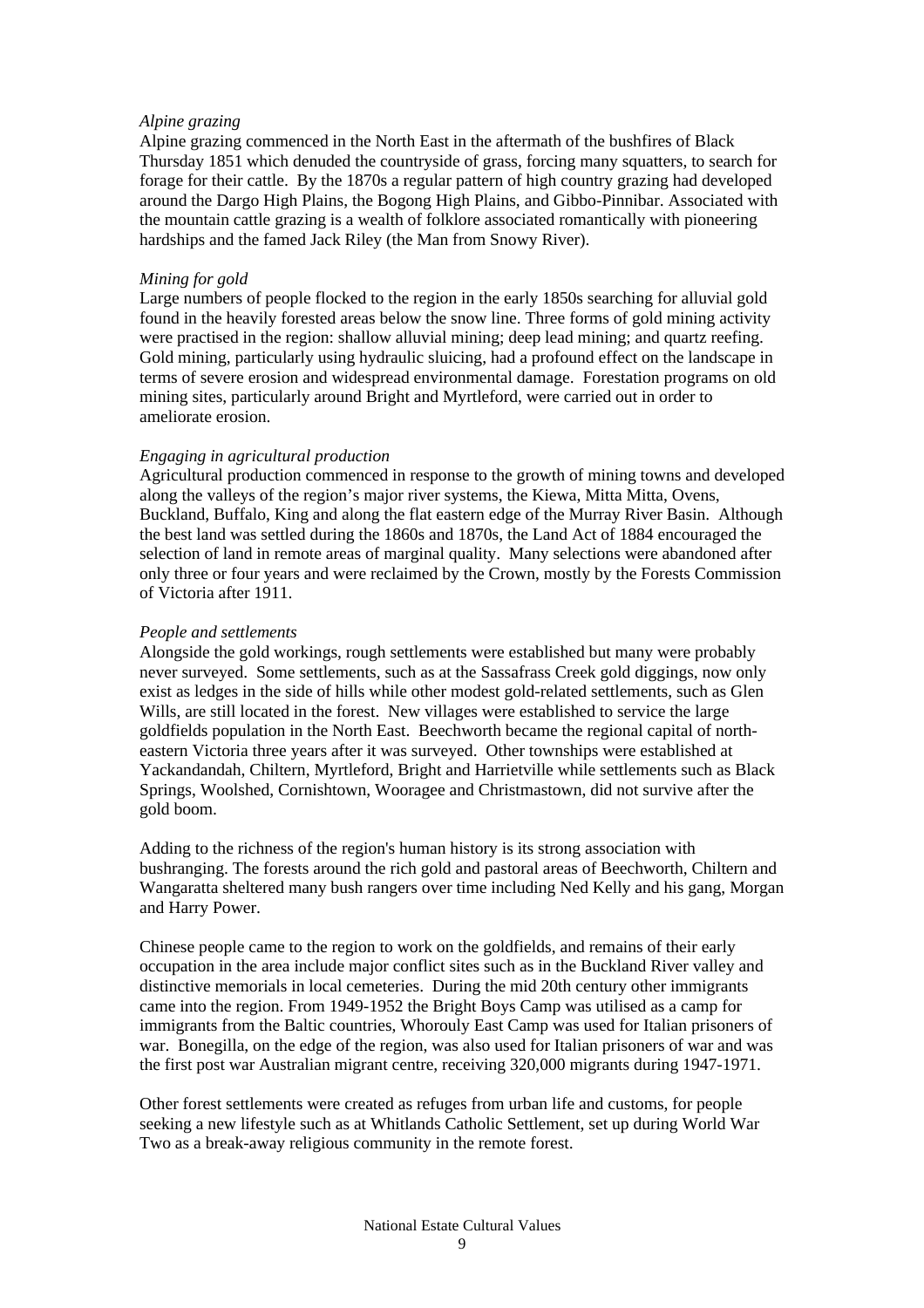Aboriginal people remained in the area. In the late nineteenth century, camping reserves were established where, until the early twentieth century, supplies and rations were distributed by the local honorary guardians for the Board for the Protection of Aborigines. Aboriginal people worked in the district, on pastoral holdings and local industries. Aboriginal people continue to live in the region and are cohesive groups. Many continue to participate in traditional cultural activities such as the annual trek to the bogong moth grounds and integrate these traditional activities in their modern living.

#### *Utilising and managing forest resources*

In the North East, sawlogging was small in comparison to the Central Highlands and East Gippsland regions. Spot mills shifted to new cutting areas at frequent intervals. Following the 1907 Forest Act, the State Forests Department was established and effective forest conservation commenced. A Forests Commission was established in 1919 and in the North East, Forest Districts were established at Benalla, Beechworth, Tallangatta, Mansfield, Myrtleford, Corryong and Bright.

Alpine ash forests began to be harvested in the 1930s and mills were established in Mansfield and other locations. In the red gum forests along the Murray River and its tributaries, timber harvesting commenced after the Second World War and milled red gum was used for heavy construction. After the Second World War, bulldozers with winches, and chainsaws led to a dramatic increase in the volume of timber harvested, while powered saws at the mills increased output and efficiency.

### *Wildfire*

Controlled fires were part of traditional Aboriginal land management. Since European settlement wildfires have occurred frequently in the North East. The first notorious and, perhaps, most devastating fire event documented was the 'Black Thursday' fires of 1851. Major wildfires also occurred in 1898 and 1911. After the 'Black Friday' bushfires of 1939, the Forests Commission upgraded its fire suppression facilities. Fuel reduction burning programs were started but major wildfires occurred in 1944, 1952, 1968, 1972, 1978, and 1985 and many other damaging wildfires occurred in the intervening years.

#### *Moving goods by rail*

Linked to the timber industry was the North East railway established in 1873 which provided a trunk route to take timber freight from a number of feeder railways. The Wodonga/Cudgewa line was opened providing a direct link to Melbourne for goods and livestock. Prior to this, the upper Murray had been closely linked to Adelaide, due to it having been serviced by river steamers.

### *Conserving Australian resources*

Impacts on the environment resulting from mining and stock grazing were of concern to authorities and the Forestry Department undertook extensive planting to combat erosion caused by mining and clearing. During the 1950s, the Soil Conservation Authority instigated research projects such as exclosure plots to study soil erosion and ecology, particularly to determine the impact of stock grazing on run-off for the Kiewa Hydroelectric Scheme.

#### *Providing electricity*

The Kiewa Hydroelectric Scheme was a large scale engineering undertaking, proposed in 1911, commenced in 1938 and began operating in 1944. It included three power stations and five pondages as well as a network of aqueducts, roads and settlements in the high mountain country between Mt Bogong and Falls Creek.

### *Recreation and tourism*

The highest montane areas in the State are located in the North East region centred on Mt Feathertop, Mt Hotham and Mt Bogong. Once the miners and pastoralists had established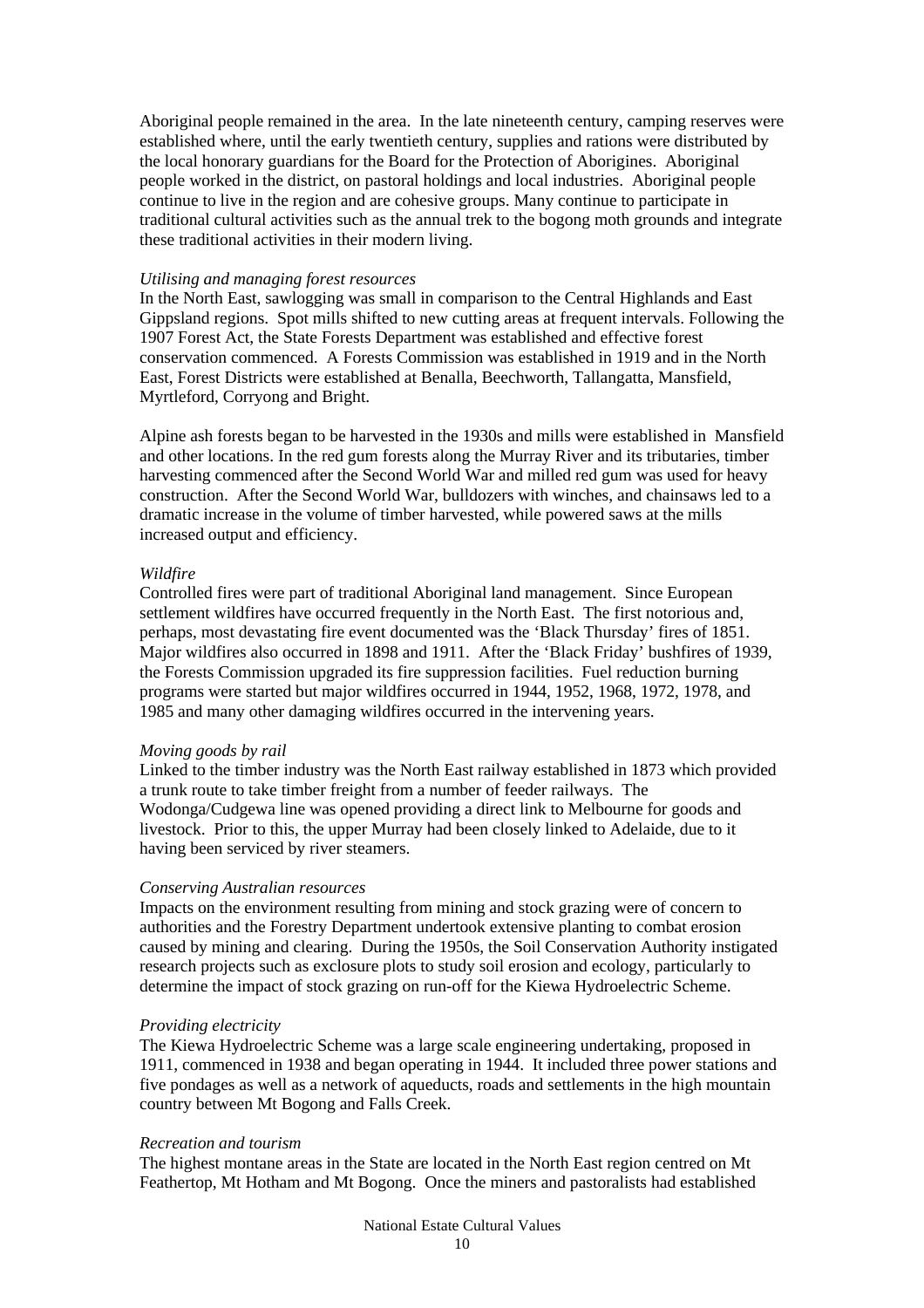access routes, tourism and recreation followed. The ski industry developed distinctive structures in the mountains and the recreation groups compiled some of the more detailed early touring guides and plans of the alpine forest areas. The mountain landscapes developed a rich network of foot or pack tracks through forests and across mountains and snow pole lines were erected across the alps to assist in saving lives. Scattered memorials proclaim some of the lives lost in this dangerous environment.

Apart from the high country recreation, natural environments with pristine rivers, waterfalls, the valley landscapes in their forested foothill settings, and historic and decorative nineteenth century urban centres such as Beechworth and Yackandandah, have contributed to the popularity of the area for tourism

### **2.1.2 Assessment criteria for cultural values**

Assessing the significance of national estate cultural heritage values in a regional context is a process that begins in the early stages of place identification and documentation. National estate values are set by the Australian Heritage Commission Criteria, specified in the *Australian Heritage Commission Act 1975* and are listed in Appendix B. The assessment of cultural heritage values involves developing significance indicators from each criterion to direct the identification of places of potential national estate value, and developing thresholds to determine if the value meets an appropriate level of significance.

By suggesting types of places that may contain national estate values, significance indicators direct research to derive lists of places for further assessment. Significance indicators may include consideration of the integrity of a place, the representativeness and distribution pattern of historic themes, the representativeness and distribution of types of places, and, the attributes and features of places likely to be strongly valued by communities. The indicators depend on knowledge of regional history and its major themes, the range of types of cultural places, and the regional storylines.

A threshold is the measure for determining if a value is of national estate significance. Thresholds are established by factors such as, the ability of the place to demonstrate the value, the strength and length of community appreciation, the strength of comparative values, and the rarity of the value expression. The level set by the threshold also involves consideration of the quality and quantity of available regional information, expert opinion, and consideration of existing national estate places.

A national estate threshold is not graded: a place will either meet the threshold or not. Places may be significant against more than one national estate criterion, although a place need only be significant against one criterion to warrant listing in the Register of the National Estate. As the RFA uses a regional perspective for its assessment, a more comprehensive knowledge base for assessing places and for applying the thresholds for national estate significance can be applied.

For Aboriginal cultural values, identification and assessment of places was not undertaken. Section 2.2. describes the Aboriginal heritage values program.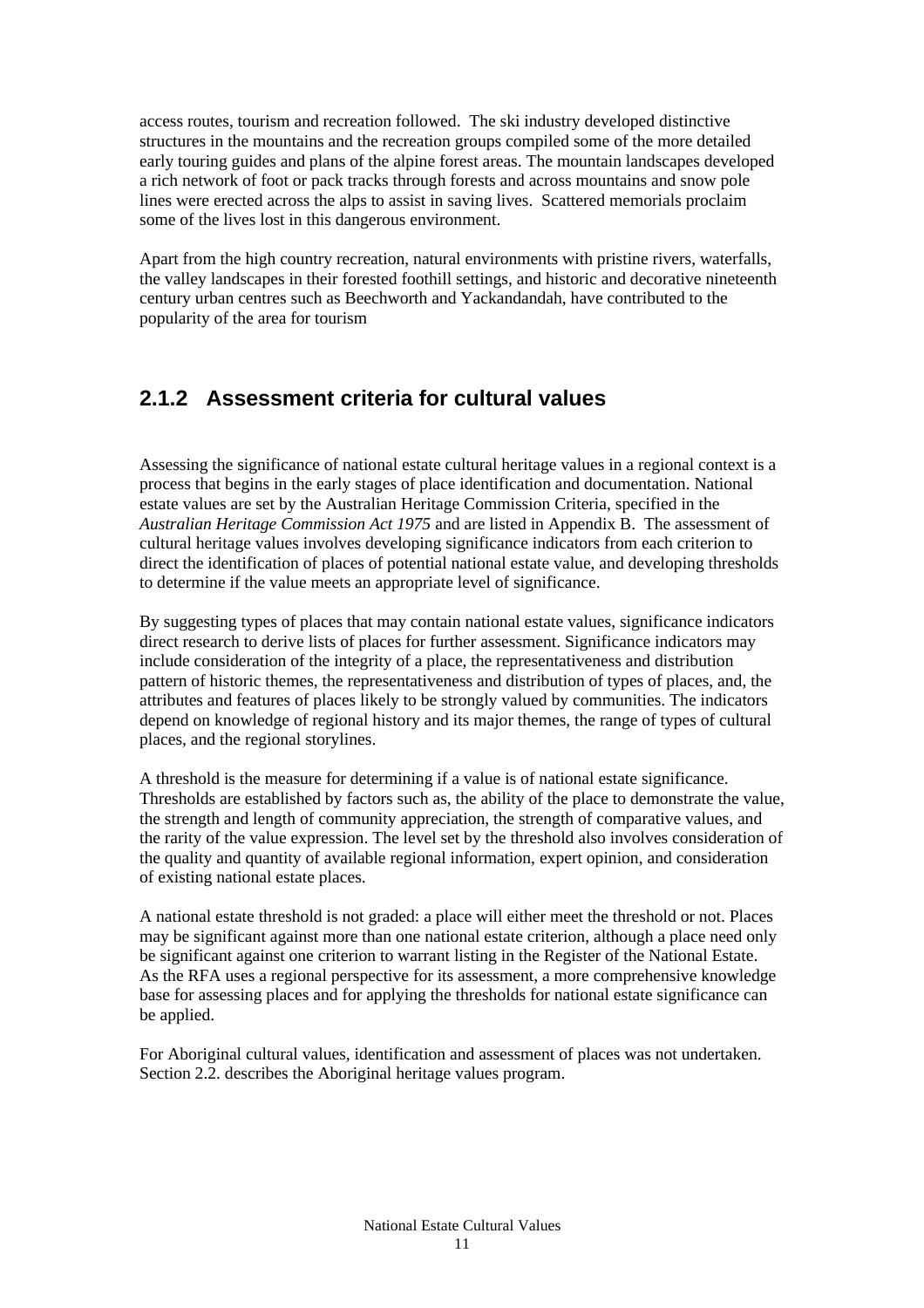### **2.1.3 Community consultation**

Communities provide important information for the identification of cultural heritage places. In addition, community involvement is essential for the assessment of aesthetic and social value significance because the national estate criteria (AHC Criteria E and G) used to assess these values, specify that they must be of significance to a community or cultural group. For the purpose of this study 'the community' refers to any group of people with a common ground. The cultural heritage assessments undertook consultation with the communities as follows:

- workshops for local community groups in regional locations;
- a workshop for State-wide stakeholder and user groups in Melbourne:
- workshops with forest and park officers (also referred to as forest critics):
- meetings with the North East Aboriginal communities:
- a combined Aboriginal groups workshop at Camp Jungai:
- a workshop with Aboriginal people in Wodonga;
- a meeting with Aboriginal people in Bright;
- local community based social value research; and
- a community review process of the community derived cultural value data.

The workshops provided a venue to introduce the comprehensive regional assessment process, engage local communities, major State-wide stakeholder and user groups in the identification of places with heritage value in the region. All information gathered from the community sources, other than Aboriginal communities, is to be returned to public repositories in the form of an Inventory of Community Heritage Places.

## **2.2 Aboriginal Heritage Values**

### **2.2.1 Background**

Aboriginal national estate values theoretically and in practice, usually refers to attachment to land, based on a wide range of traditional and contemporary land uses. Interwoven with this is the issue of Native Title land claims, which could involve values, considered to overlap with national estate heritage values. Aboriginal heritage values are generally assessed against the national estate Criterion G:

*strong or special association with a particular community or community group for social, cultural or spiritual reasons*

A number of issues relating to the conventional place assessment of indigenous values had surfaced during the Victorian East Gippsland and Central Highlands and the Tasmanian RFA national estate assessment projects:

• The timeframe and resources for the RFA assessments did not allow for the appropriate consultation and involvement for comprehensive identification.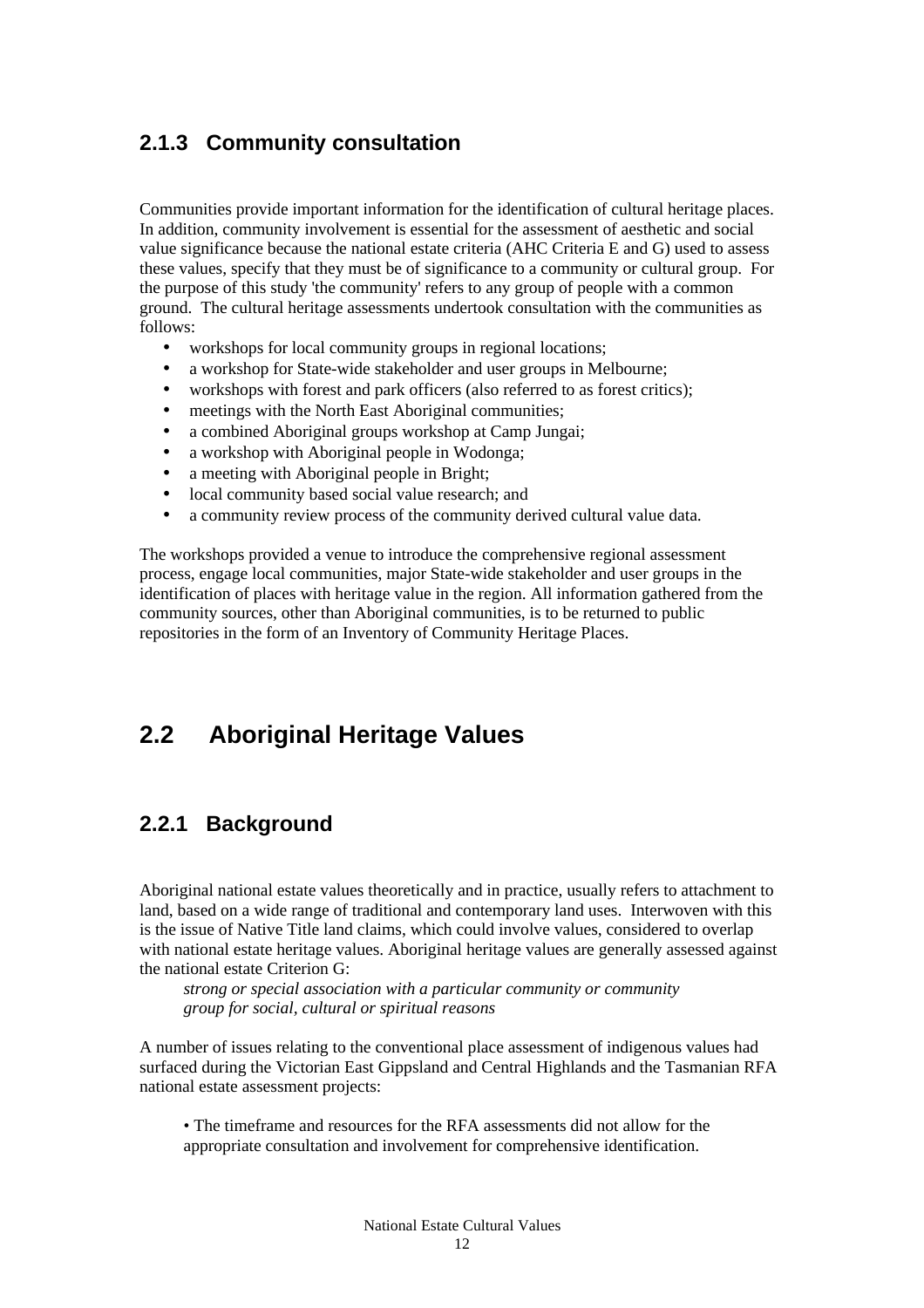• Aboriginal people are concerned about losing control of the information about places by allowing them to be identified and listed in a national register.

• Aboriginal people are also concerned about other forest issues such as their participation and involvement in forest planning and management.

• Aboriginal people have indicated that they want a greater say in how they participate in the RFA process and do not want their participation restricted to national estate identification.

As a result of these issues, conventional assessments have not been pursued and the Australian Heritage Commission has accepted the shift in focus from identification of places of archaeological, historical or traditional significance to an ongoing consultative process for Aboriginal heritage management. As part of the North East RFA, it is proposed to give greater recognition to Indigenous concepts of cultural heritage and other interests which needed to be addressed in order to develop effective consultation and conservation processes that reflect Indigenous concerns.

#### **Cultural Data Audit**

A review of the existing knowledge of Aboriginal heritage places in the North East region was undertaken as part of the cultural data audit (Marshall and Jones 1997), in the general preliminary work for the RFA. This study determined that there had been little or no systematic survey for Aboriginal sites in the forested areas.The existing record of Aboriginal sites in the North East Region as kept by Aboriginal Affairs Victoria and the Register of the National Estate was not extensive and comparatively incomplete.

The cultural data audit concluded that within the North East region no forested areas had adequate surveys to enable an assessment of their heritage values. Similarly there had been no area surveys of Aboriginal historic heritage. Only two sites in the region had radiocarbon dating undertaken. Given the inadequacy of the data record, a thematic analysis was deemed inconclusive.

### **Aboriginal Historic Places Program**

An extensive study to establish and record the associations which Victorian Aboriginal people have or have had with places since European settlement is being undertaken by Aboriginal Affairs, Victoria (AAV). Part of that study was carried out by AAV, funded by the Australian Heritage Commission as part of the East Gippsland and Central Highlands RFAs. Due to the desires of the relevant communities, no identified places proceeded to listing in the Register of the National Estate, but the outcomes substantially contributed to the ongoing management of Aboriginal heritage places.

### **2.2.2 Aboriginal heritage values - the approach**

The approach adopted for Aboriginal heritage assessment in the North East region is to engage in regular communication with Aboriginal communities and with their participation and agreement, involve communities in ongoing identification, assessment, conservation and management processes for Aboriginal heritage places as required.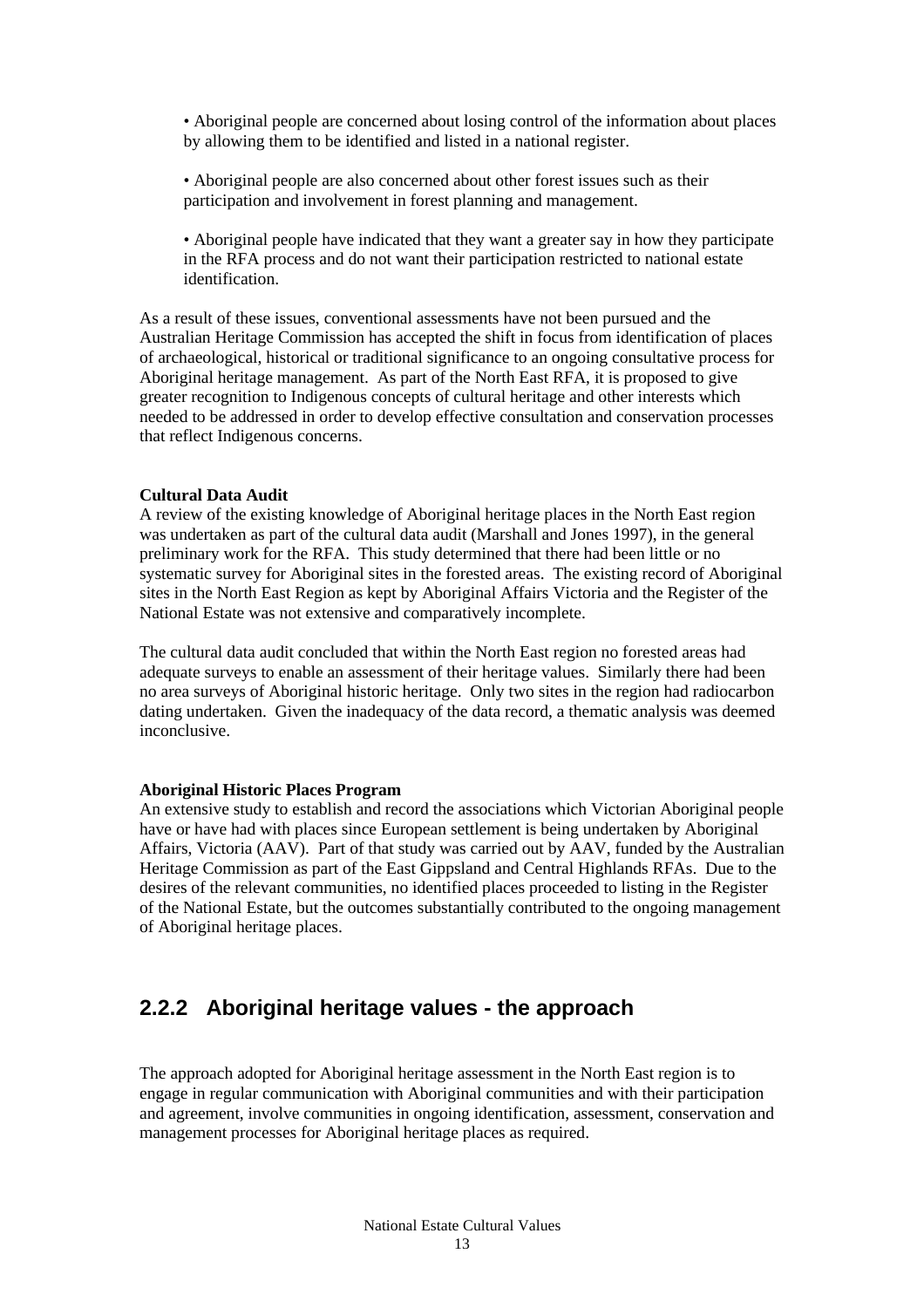As a starting point relevant known community groups located in or with extensive land areas in the North East region were approached in order to discuss the proposal. These communities are descendents of the original language groups who have remained in the region, retaining their association with their homelands. They involved Camp Jungai Co-op Ltd, Shepparton Aboriginal Arts Council, Wurundjeri Tribal Land Heritage Council, and Mungabareena Aboriginal Corporation. Other communities with a small amount of land overlap were informed of the program but would have had, or would be involved in consultation as part of the RFA projects more directly associated with their land.

#### **December meetings**

An initial round of meetings was held 10-12 December 1997 with the Aboriginal groups to explain the RFA and discuss a strategy. At these meetings a proposal consisting of a set of mutually reinforcing strategies designed to achieve effective identification and management of Aboriginal cultural heritage values was proposed for consideration. The strategies include developing a zoning plan to identify potential areas containing sites of Aboriginal cultural heritage. This plan will provide a framework for developing management guidelines to protect places of Aboriginal heritage importance.

### **Camp Jungai workshop**

A workshop was held at Camp Jungai in March 1998, with representatives of Camp Jungai Co-op Ltd, Shepparton Aboriginal Arts Council, Mungabareena Aboriginal Corporation, Mirimbiak Nations Aboriginal Corporation, Natural Resources and Environment (NRE), Aboriginal Affairs Victoria (AAV), Environment Forest Taskforce (EFT) and Department of Primary Industry and Energy (DPIE) attending. The workshop refined the strategy which became known as the five point strategy (later known as the Aboriginal Heritage Management System) and provided an outline and discussion of a proposed project (encompassed in strategy 4) to produce a model for sensitivity zoning and develop this for the North East region.

It is intended that the model could apply to all Victorian forest regions to produce landscape zones of sensitivity. The model would take into account the nature of prior disturbance and the potential for future impacts from forestry activities such as roading, and establish priorities for the ongoing assessment. The zoning for the North East would have accompanying guidelines for general management and, management of sensitive areas and important known sites.

At the Camp Jungai Workshop, participants requested that the concept of the model be expanded to consider contemporary social heritage value. The consultancy brief for the model, was reviewed and agreed by the Aboriginal groups. The selected consultant was later approved by Aboriginal groups and the consultancy commenced.

#### **Wodonga workshop**

When stage one of the consultancy was completed, a workshop was held near Wodonga in February 1999 with representatives of Camp Jungai Co-op Ltd, Shepparton Aboriginal Arts Council, and Mungabareena Aboriginal Corporation, Taungurrong community and agency staff. The model and zoning for North East region was explained by the consultant, Dr Hughes, noting that high sensitivity of Aboriginal places related to the areas of Devonian Granite, Cambrian Greenstone, alpine and sub-alpine areas, and dissected plateaux landscape.

At that workshop concerns were raised about the RFA process and the Comprehensive Regional Assessment report. A paper *Statement of Ya-idt'mitung on the North East Victoria Comprehensive Regional Assessment Report* (Warrawee'a, 1999) was distributed and read, outlining the concerns held by the Mungabareena people. The Aboriginal people stressed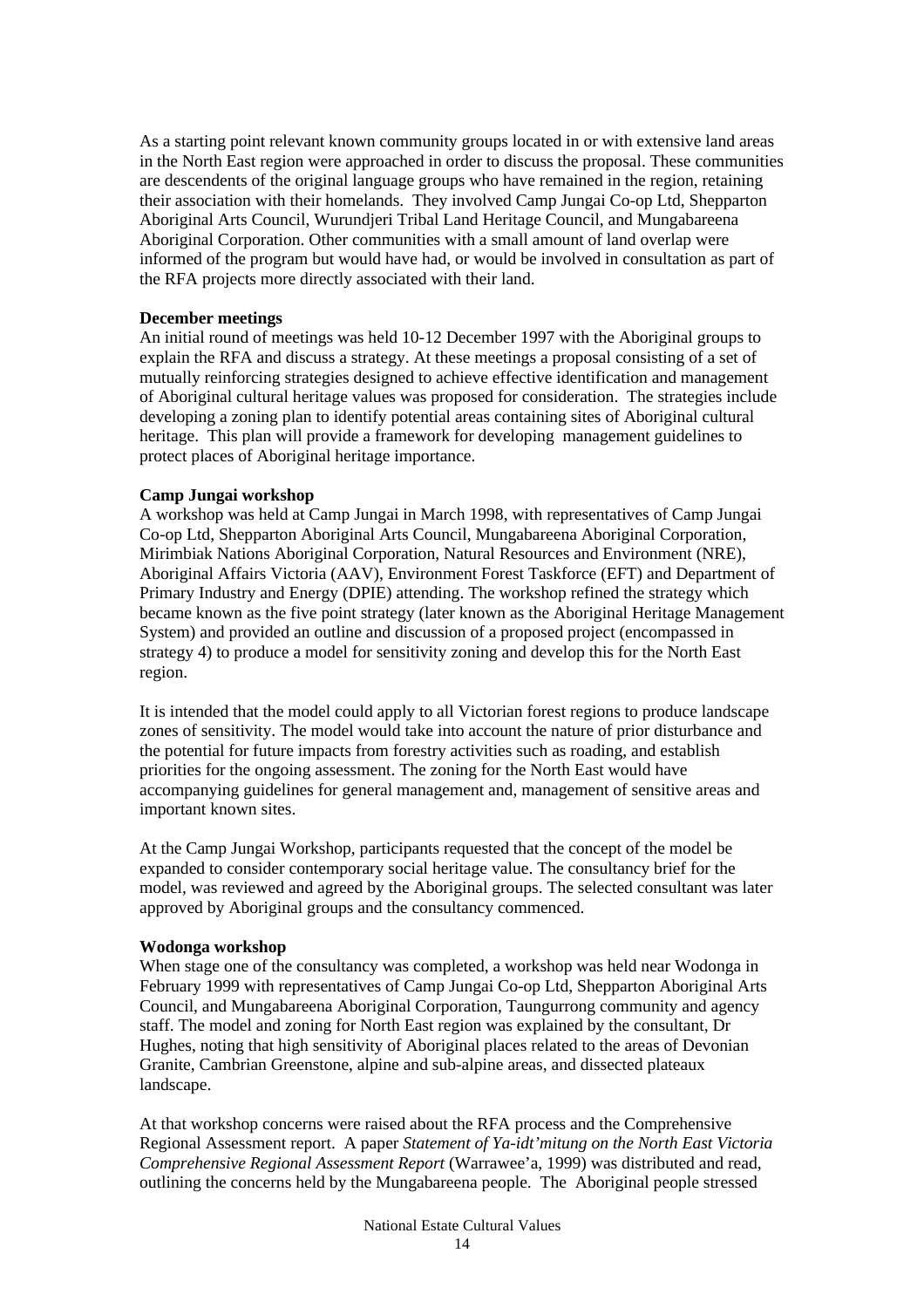that envrionmental issues are of paramount importance to them. The workshop resolved a series of further meetings with Aboriginal people, agency staff and consultants, and further consideration of the original five-point strategy. Following the workshop, representatives of the Aboriginal communities undertook a week's reconnaissance survey with the consultant, Dr Hughes to review the conclusions of the sensitivity zoning plan.

### **Bright meeting**

The meeting was held at the Bright Chalet in March 1999 with representatives of Mungabareena and Taungurrong communitities. At that meeting community representatives stated that they are unhappy with the RFA process but nevertheless expressed their desire to remain involved in the process. A statement by the workshop participants was submitted (refer Appendix D). A number of comments were made relating to the implementation of the Five Point Strategy (Aboriginal Heritage Management System). These are currently under further consideration. The theme for each strategy is as follows:

- 1. communication;
- 2. manage important known places;
- 3. cross cultural training;
- 4. protecting sensitive areas with the assistance of a predictive zoning plan;
- 5. guidelines for management;

### **2.2.3 The ongoing program for Aboriginal heritage**

The project for the development of the model and predictive zoning for the North East region is nearing completion. The study and final reports should provide the Aboriginal people of the North East and the management agencies with a tool to assist in the protection of places of importance, and as well, identify areas where strategic surveys are required. The model will provide the Commonwealth and Victoria with the basis for predictive sensitivity zoning for the other RFA forest regions.

Statewide Guidelines for Cultural Heritage Management (Strategy 5) will outline procedures for staff to follow in identifying and managing Aboriginal heritage, including Aboriginal community consultation and participation in the management process. Guidelines have already been prepared for East Gippsland (NRE 1997) as part of the RFA process for that region.

The five point strategy is a system for Aboriginal heritage management in forests, parks and reserves. The senstivity zoning plan and guidelines provide additional tools to facilitate that system. Communication as strategy one, is fundamental to the management of Aboriginal heritage values and underpins all other strategies for dealing with Aboriginal cultural heritage. Successfully achieving an open dialogue will involve regular meetings where relevant forest issues can be discussed by Aboriginal communities and forests and parks management staff. A process for regular meetings is being developed.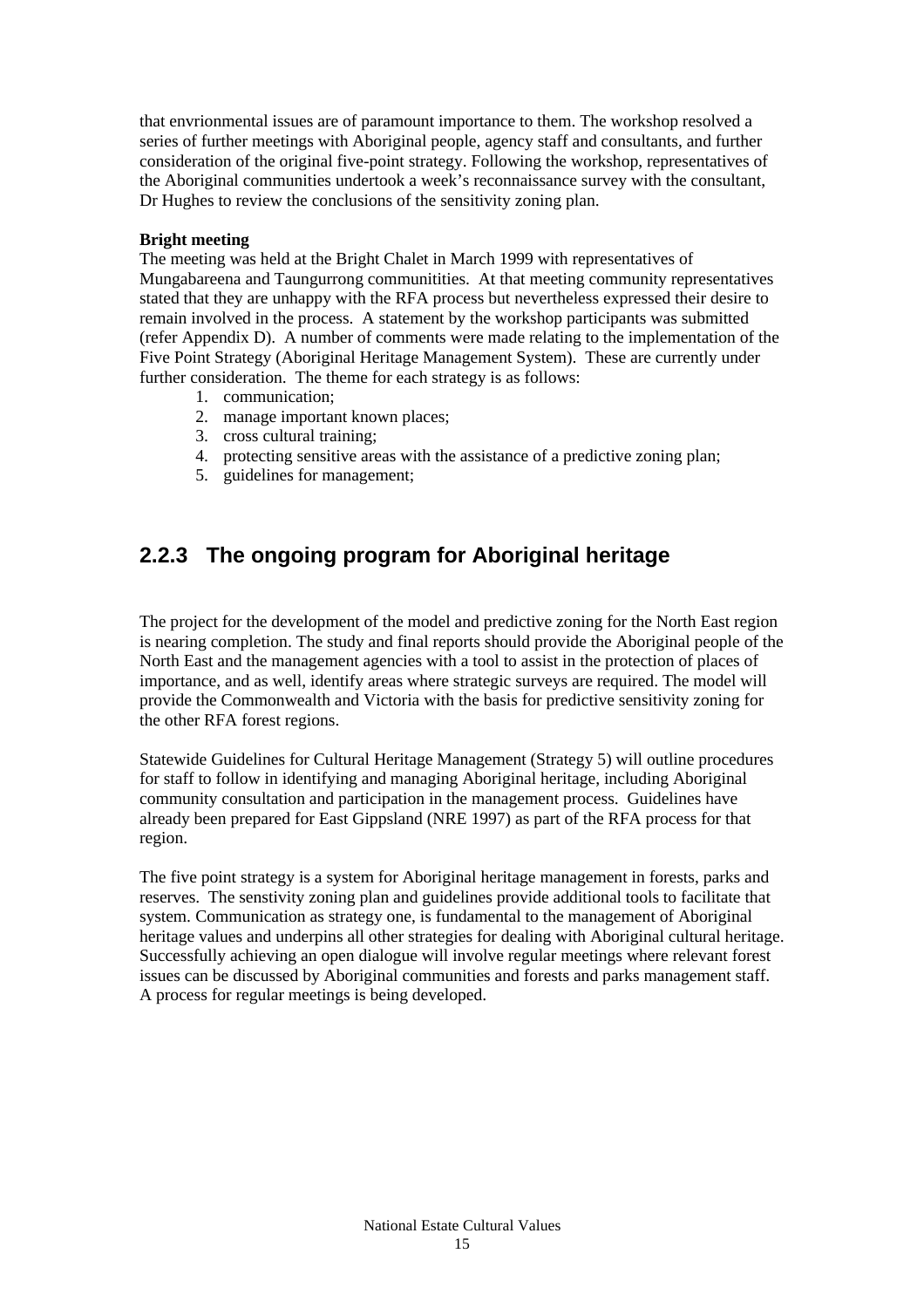## **2.3 Social Value Assessment**

The identification and assessment of places of national estate significance for social value in the North-East Forest Region was based on national estate Criterion G., which recognises places that have:

*strong or special association with a particular community or community group for social, cultural or spiritual reasons* (AHC Criteria, Appendix B).

A place significant to the community may be where a memorable event has occurred in the past, or a place associated with a significant recent event. These events could be a local disaster which affected much of the community such as a flood or bushfire, or it could be a place of community celebration. A local landmark may be a waterfall, a hill or mountain, an area of forest or a single tree. Other places of attachment may be those associated with local history or folklore such as a mountain hut or track. Such places are considered important because they form a part of the community's identity.

Very few places having national estate *social* significance had been previously identified in the region. The information gathered during the CRA process, which enhances our understanding of the importance of this value, will be amalgamated with existing information on places already in the Register of the National Estate.

### **2.3.1 Data sources**

The communities of the North East Forest Region provided the primary source of data for identifying and assessing places of indicative national estate social value during the CRA. Individuals and representatives from a range of organisations attended community workshops to nominate places important to them, to provide information on why those places were important, and to map the locations of each place. Eight community workshops were held throughout the Region and one in Melbourne. The workshops were designed, organised and facilitated by consultants Context Pty Ltd (1997 a,b,c,) in collaboration with Commonwealth and State Government RFA project officers.

Information obtained through the social values community workshop process was also used as a primary source of data for assessing places of aesthetic and historic value in the Region (see Sections 2.4 and 2.5).

### **2.3.2 Methodology**

Identifying the range and extent of places of social value in the Region required a groupbased social research method that would draw together a wide range of people willing to share their knowledge, opinions and feelings. From the range of community consultation methodologies available, the workshop method was selected as the most efficient because it could achieve a number of goals. It could: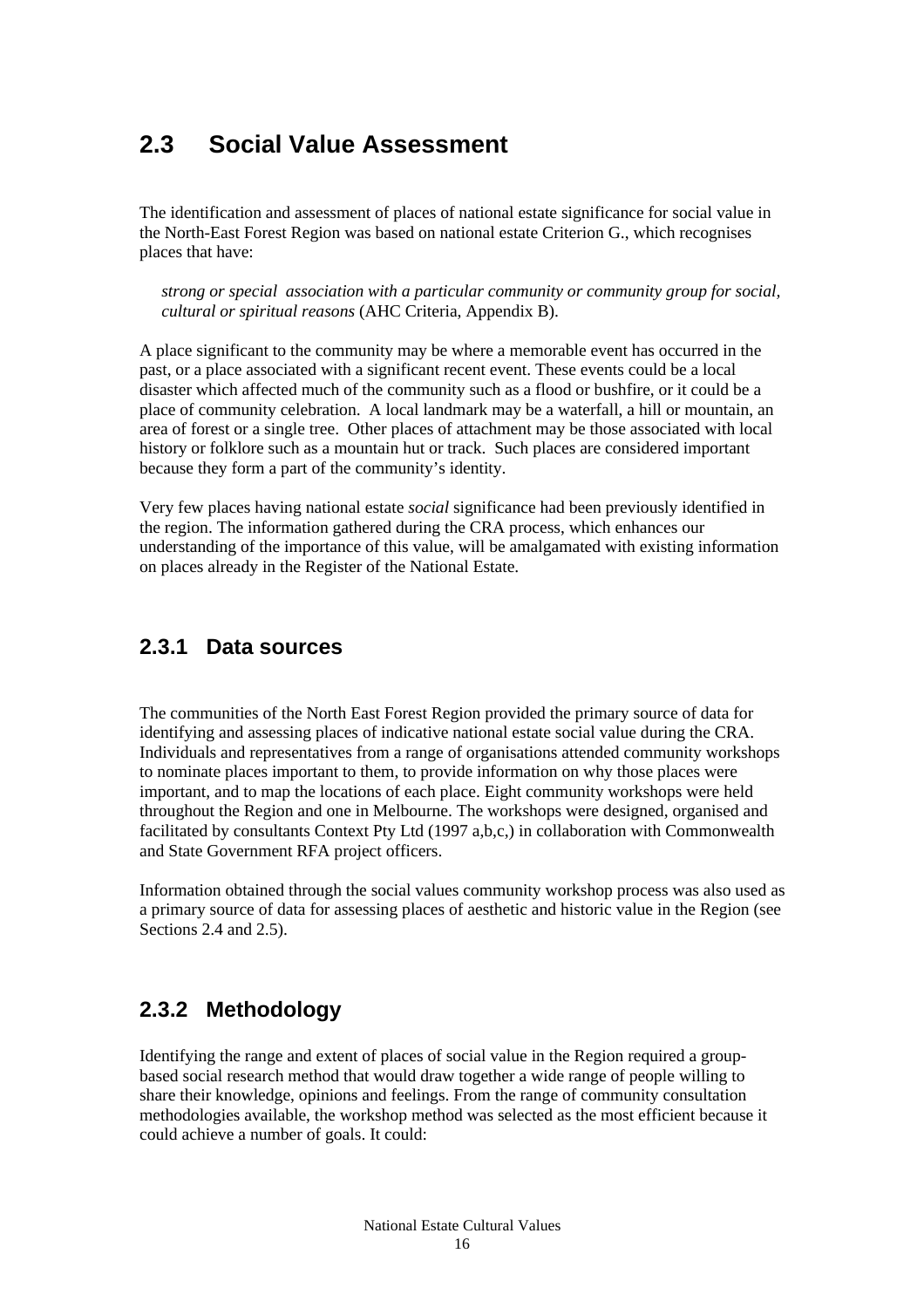- involve a large number of people and maximise their input;
- cater for a wide range of community interests and perspectives;
- engage participants in identifying and expressing shared values;
- facilitate comparison between the range of places valued by a community;
- enable a regional and a local focus concurrently;
- be applied in a consistent manner across the Region;
- provide results within the available timeframe;
- allow for the broad dissemination of information about the RFA generally and provide an opportunity for public question time with government officials, and
- provide consistency with methodologies used in the assessment of social value in RFA regions in other States.

### **Workshop locations**

The choice of locations for workshops was based on a range of demographic, geographic and social information. Factors included the accessibility of workshop locations to major community catchment areas and the distance participants would be required to travel. Eight workshops were held in six locations; Mount Beauty, Bright, Mansfield, Tallangatta, Corryong and Wodonga; in day and night sessions to enable as many people as possible to attend. One workshop was held in Melbourne to enable state-wide stakeholder and user groups to participate. Workshop locations and some community groups were identified with the assistance of local coordinators.

### **Identifying potential workshop participants**

A local coordinator was appointed for each sub-regional area to provide a local focus, to identify and encourage organisations and individuals to attend the workshops. Invitations with background information on the aims and context of the workshop, were sent to people with interests in local government, business, timber industry, mining, primary industries, community service, conservation, history, tourism and recreation (refer Appendix E). A total of 417 potential participants were identified, from which 142 attended the workshops (refer Appendix F).

#### **Workshop design and process**

Each workshop lasted approximately four hours and was structured into four phases. The first phase, involving all participants, provided information about the RFA process, the aims of the workshop, the meaning of cultural heritage value to each participant, and the types of places that might have those values. The second phase involved smaller groups of participants in compiling lists of places of possible cultural heritage value through discussion and sharing of ideas. In the third phase participants provided detailed information (including a description of the place, its history, location and boundaries, and its importance) by filling in data forms. In the fourth phase participants located and marked on 1:100 000 topographic maps places they had described, where known.

A total of 652 places were identified through the workshop process. All workshop participants were sent a summary report of their workshop and a list of the places identified.

#### **Identifying places of indicative national estate social value**

After the workshops were held, places were then assessed for national estate social value (Context 1997b) according to the following six steps:

*Step 1 - Classification and preliminary sieve.* The consultants reviewed the workshop data for evidence of social value using three significance indicators:

• importance to a community as a landmark, marker or signature;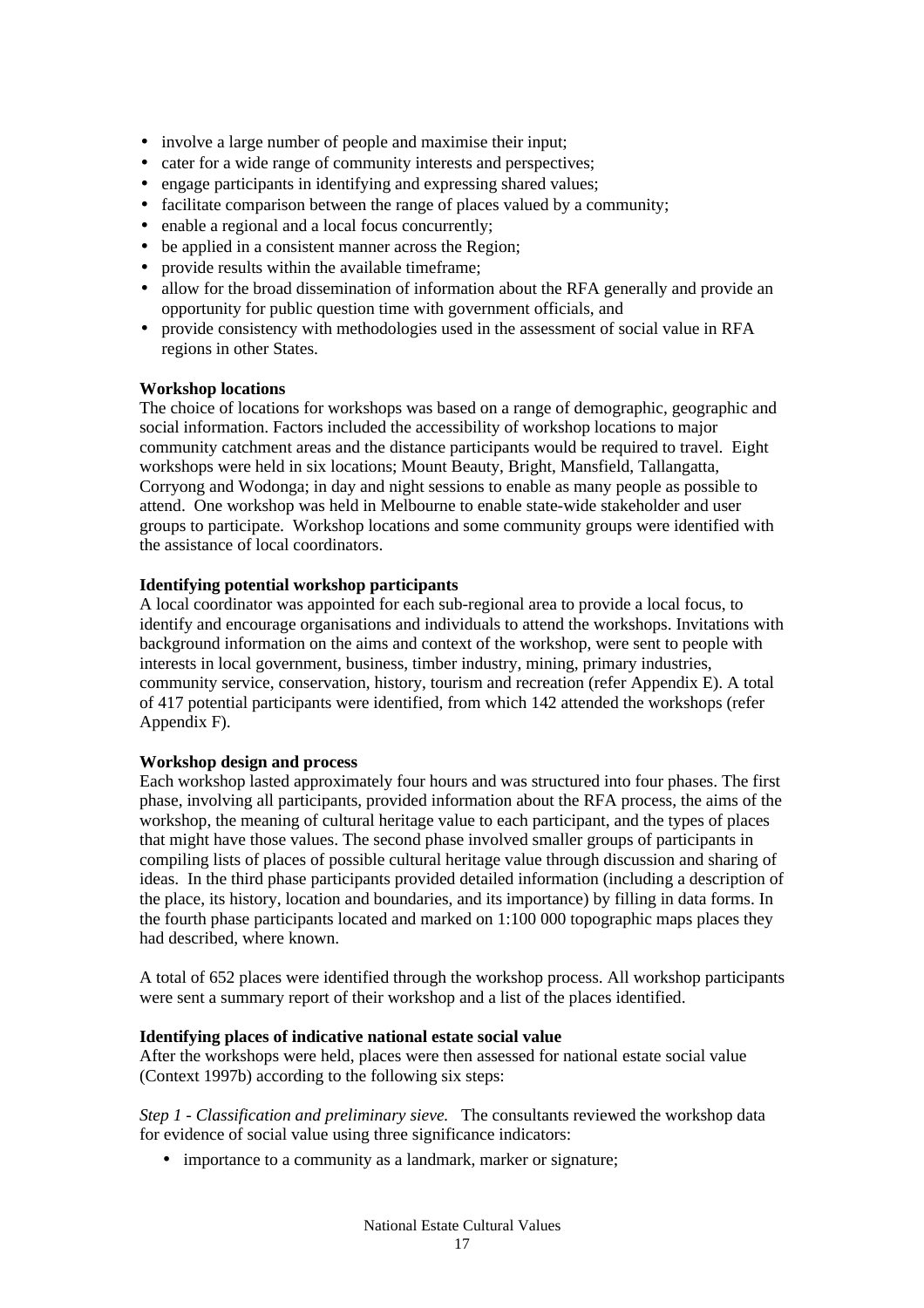- importance as a reference point in a community's identity or sense of itself; and
- strong or special community attachment developed from use and/or association.

*Step 2 - Research.* The consultants went to each workshop area and conducted community research to further examine the social value of each place. This information was considered along with the community association noted at the workshops, the number of workshop locations in which the place was identified, and the votes recorded at workshops for particular places.

*Step 3 - Preliminary Assessment.* The consultants examined the adequacy and completeness of the data to enable an assessment to be made against the criterion. This resulted in a list of potential national estate places. In particular, the examination looked at whether there was:

- an identifiable community that is associated with the place;
- sufficient data to determine the location and boundary of the place; and
- sufficient data available to assess its significance.

*Step 4 - Completeness and Site Validation.* The consultants then established indicative boundaries, through field work and other research.

*Step 5 - Final Assessment and Documentation.* The thresholds were refined and applied to identify the nature of a place's social significance and to gauge the strength and endurance of this value. The table (table 2.1) shows the relationship between significance indicators, the threshold indicators and the thresholds. Following the final assessment the national estate database documentation was completed.

In assessing a place against the G criterion, a place reaching the threshold required the following:

- to be identified by a community which is in continued existence today as a definable entity;
- a continuity of use or association, meanings, or symbolic importance over a period of 25 years or more (representing transition of values beyond one generation); and
- an existence of an attachment or association with a place by a defined community, including evidence of use developing into deeper attachment that goes beyond utility value.

*Step 6 - Return Data to Community.* All the data about places identified at the community heritage workshops was reassembled, combining the original data with the consultants assessments into a single inventory of places. The inventory was released as a draft for public comment, following the amendments and inclusions resulting from the consultation, a final inventory of places will be lodged in selected public repositories.

### **2.3.3 Results**

Of the 652 places identified through the workshops, 173 were deemed to be of predominantly social value, 65 of these places were assessed in detail, with 48 judged to be above threshold for social value significance and worthy of consideration for the Register of the National Estate. Places identified with indicative national estate social value are listed at Appendix H and their location shown on Map 2. Another 17 were significant at the local level.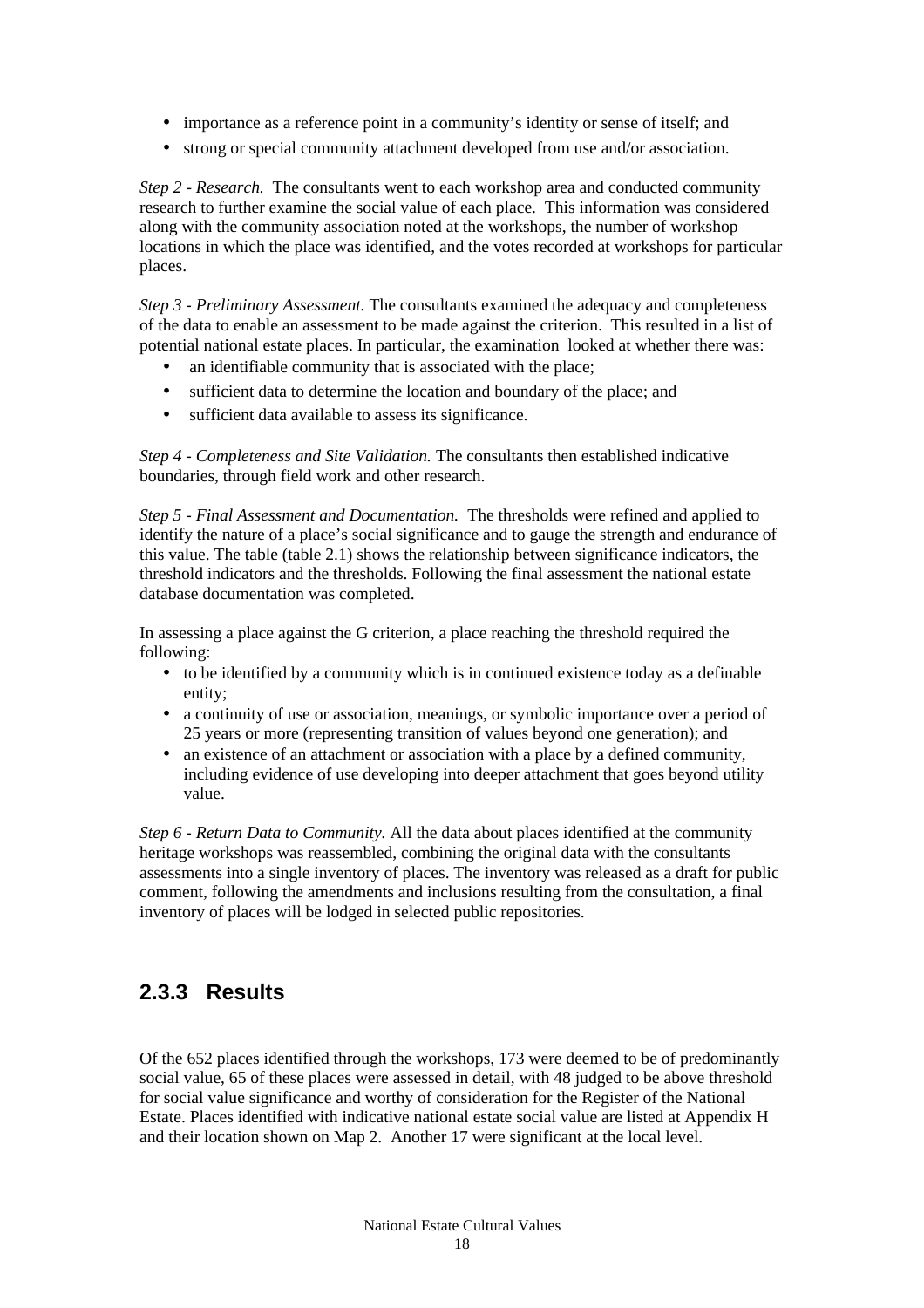| <b>Significance</b><br>indicator                                                               | <b>Threshold Indicators</b> |                                                                                                                                                                            |                                                                    |                                                                                                |
|------------------------------------------------------------------------------------------------|-----------------------------|----------------------------------------------------------------------------------------------------------------------------------------------------------------------------|--------------------------------------------------------------------|------------------------------------------------------------------------------------------------|
|                                                                                                | <b>Threshold</b>            | Relative strength of<br>association                                                                                                                                        | Length of association                                              | Relative importance to the<br>identified community                                             |
| Important to<br>the community<br>as a landmark,<br>marker or<br>signature                      | Above<br>threshold          | Key marker or signature used<br>by a regional or district<br>community to define itself<br>and/or the locality <sup>1</sup>                                                | Longevity and continuity of<br>recognition from past to<br>present | Singular defining landmark,<br>feature or icon for a<br>community                              |
|                                                                                                |                             | A well known feature within a<br>defined or local community <sup>2</sup>                                                                                                   | Long association, but<br>some discontinuity.                       | Well-known landmark,<br>marker or signature                                                    |
|                                                                                                | <b>Below</b><br>threshold   | Key marker not widely known<br>beyond the bounds of a small<br>community                                                                                                   | Recent association                                                 | One of many landmarks; not<br>outstanding to the associated<br>community                       |
|                                                                                                |                             | Little known feature within<br>defined community                                                                                                                           |                                                                    |                                                                                                |
| Important as a<br>reference point<br>in a<br>community's<br>identity or                        | Above<br>threshold          | Represents fundamental<br>community meanings widely<br>recognised throughout a<br>regional or district community                                                           | Longevity and continuity of<br>association                         | Singular or outstanding place<br>Profound meanings<br>Seminal in shaping<br>community identity |
| sense of itself                                                                                |                             | Represents important<br>community meanings widely<br>recognised throughout a<br>defined or local community                                                                 | Long association, but<br>some discontinuity                        | Important                                                                                      |
|                                                                                                | <b>Below</b><br>threshold   | Represents other meanings of Recent association<br>lesser/minor importance or<br>less widely recognised                                                                    |                                                                    | Minor importance<br>One of many places<br>providing same connection to<br>identity             |
|                                                                                                |                             | Little known feature within<br>defined community                                                                                                                           |                                                                    |                                                                                                |
| Strong or<br>special<br>community<br>attachment<br>developed from<br>use and/or<br>association | Above<br>threshold          | Places representing<br>fundamental community<br>attachments developed from<br>long use or association widely<br>recognised throughout a<br>regional or district community: | Longevity and continuity of<br>community use and/or<br>access      | Strong attachment shared<br>across community                                                   |
|                                                                                                |                             | Places representing important Long association, but<br>community attachments<br>developed from long use or<br>association for a defined or<br>local community.             | some discontinuity                                                 |                                                                                                |
|                                                                                                | <b>Below</b><br>threshold   | As above but not widely<br>known beyond the bounds of<br>a small community.                                                                                                | Recent association                                                 | Places representing<br>attachment of minor<br>importance to community                          |
|                                                                                                |                             | Functional association without<br>demonstrated attachment                                                                                                                  | Lack of any continuity to<br>the present                           | One of many similar places<br>with equal and minor<br>attachment                               |
|                                                                                                |                             | Little known or used                                                                                                                                                       |                                                                    |                                                                                                |

### **Table 2.1: Thresholds for National Estate Social Value Significance**

 $\overline{a}$ 

<sup>1</sup> *Regional community* means the North East Forest Region; *District community* means a workshop catchment.

<sup>&</sup>lt;sup>2</sup> Defined community means a community defined by its shared culture, beliefs, ethnicity, activity, experience (rather than locality); *Local community* means the community of a town or rural area.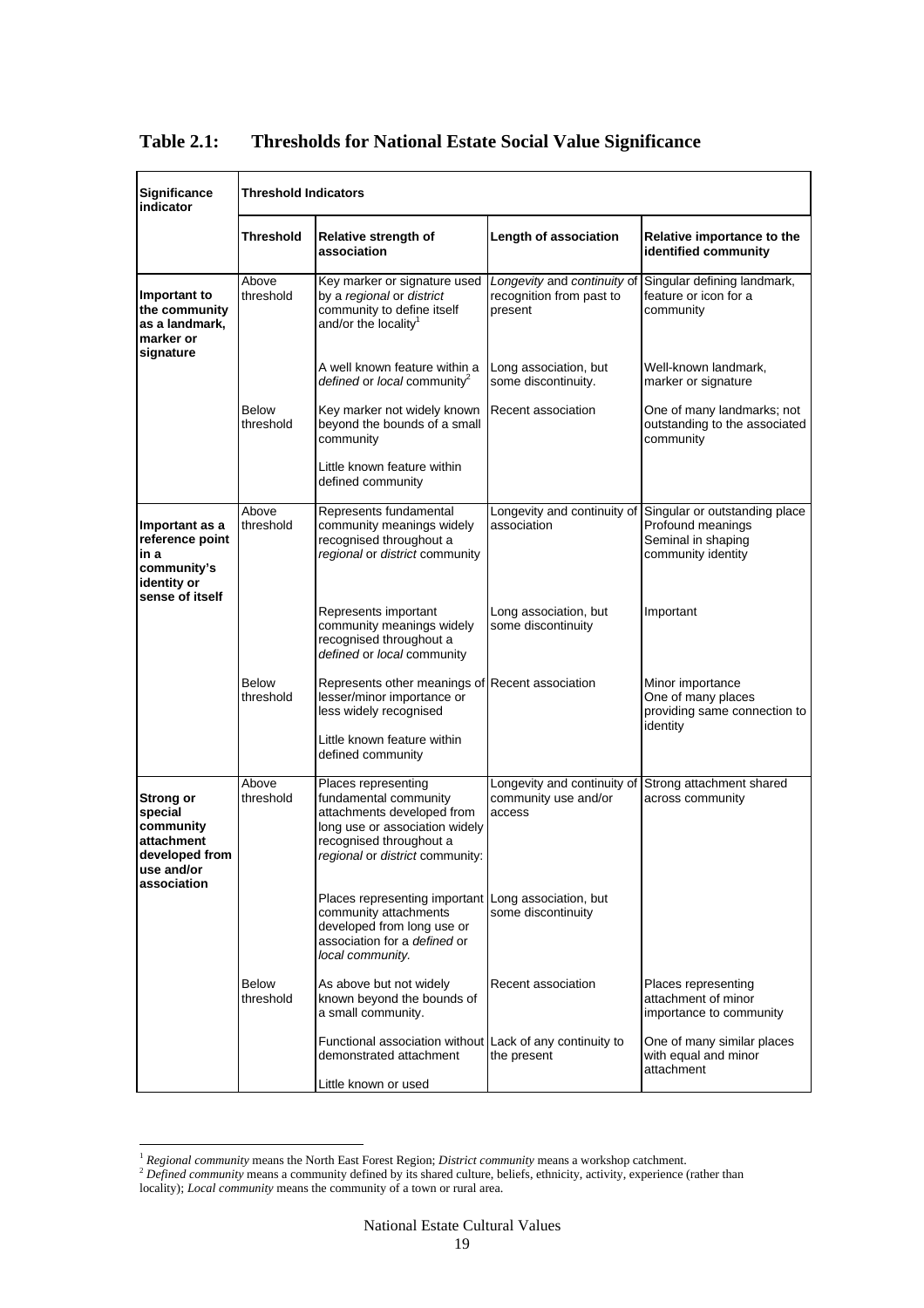The range of places above threshold reflects the types of places to which communities are attached. Included in the group are thirteen mountain huts, six historic mining sites, and six waterfalls. Other places; Back Creek School Environment Site, Osbournes Flat Community Hall, Towong Racecourse and Nariel Creek Festival Ground reflect community attachment to places used for community purposes. A few places are valued for their association with folklore such as Polly McQuins Reserve, Powers Lookout and The Rocky.

## **2.4 Aesthetic Value Assessment**

The identification and assessment of aesthetic value in the North East Forest Region was based on national estate Criterion E, which recognises places that have:

*importance for a community for aesthetic characteristics held in high esteem or otherwise valued by the community.*

The working definition for 'aesthetic value' used for the regional assessments in Victoria is:

*Aesthetic value is the response derived from the experience of the environment or particular natural or cultural attributes within it. This response can be to either visual or non-visual elements and can embrace emotional response, sense of place, sound, smell and any other factors having strong impact on human thought, feelings and attitudes* (AHC Technical Workshop Series No 7, 1993)

The types of places falling into the criteria for aesthetic places include mountain tops, viewing points, scenic drives, mountains, hills, recreation areas, stands of trees, rivers and waterfalls.

### **2.4.1 Data sources**

Scenic value assessments had been undertaken by NRE as part of the Visual Management System, by LCC in a number of studies particularly of rivers and streams, and by the National Trust of Australia (Victoria) in several heritage landscape assessments in the region. Although these data sources contributed to the research they could not provide an adequate assessment of national estate aesthetic value across the region.

### **2.4.2 Methodology**

The complex nature of aesthetic value, as shown by its definition above, prompts the need for a multifaceted approach to its assessment. Using Criteria E and the definition (described above) a set of significance indicators were used to assist in identifying places with potential national estate aesthetic value as follows:

- natural features and landscapes recognised by experts (forest critics) or community groups as having outstanding scenic and evocative qualities;
- cultural features or landscape with outstanding scenic, evocative or other meaning;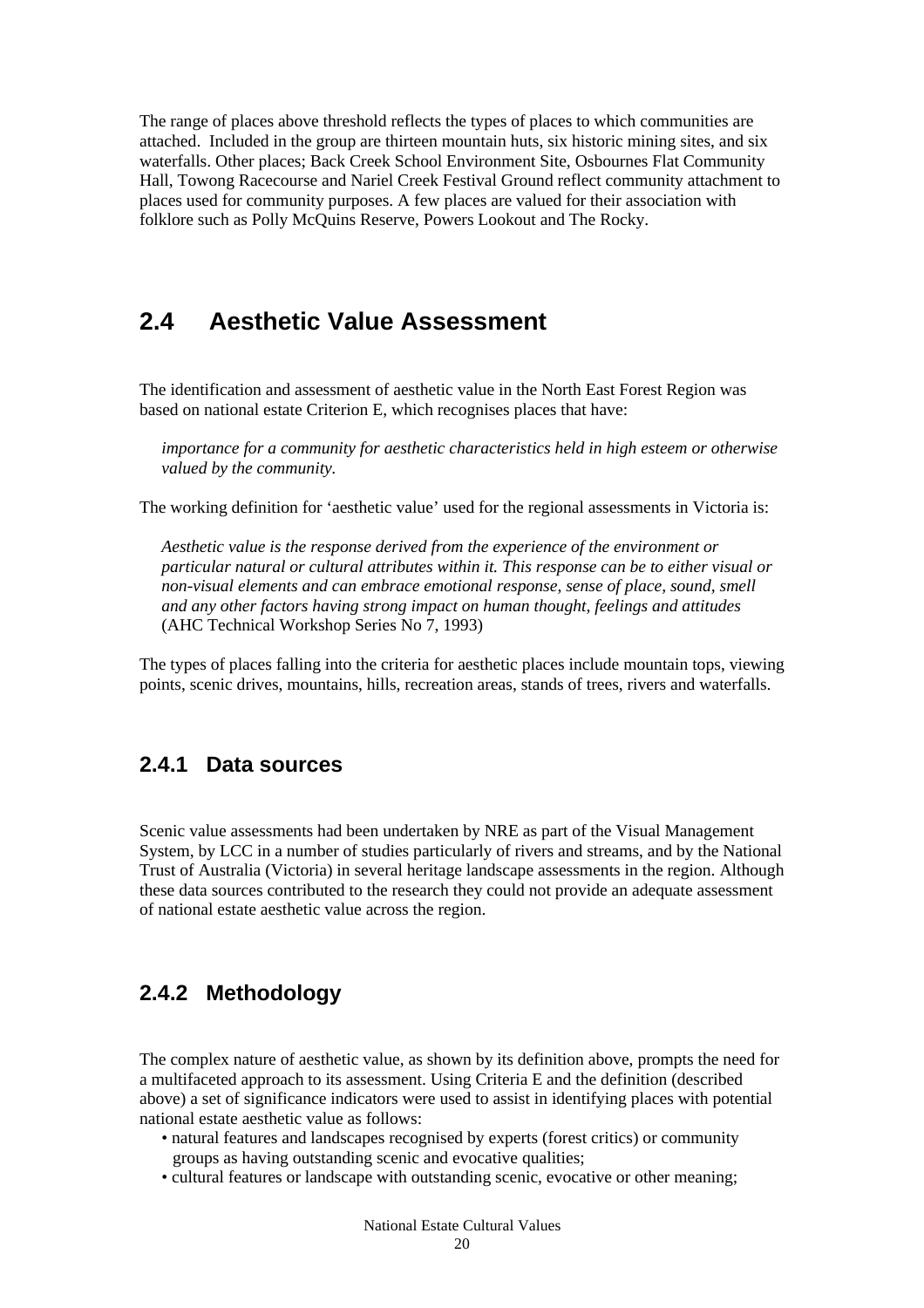- places having aesthetic attributes or quality that has inspired art, poetry , literature, or tourism promotion;
- aesthetic quality that promotes popularity of a place;
- unusual or rare landform phenomena;
- prominent distinctive landform feature; and
- a place having community recognition as a landmark.

A consultant, Robin Crocker & Associates (1997) undertook the project that consisted of researching and compiling datasets from workshops (primary sources) and focused surveys (secondary sources), combining the data and assessing the value. The datasets are described as follows.

### **Community heritage workshop dataset**

Community heritage workshops as described in the previous section (Section 2.3.2) were held across the region to collect information for both the social, historic and aesthetic value assessments. Around 57% of the places identified at the workshops were recorded as having aesthetic value.

### **Forest critics workshop dataset**

The term 'forest critics' is used for forest officers and parks officers who had a sound knowledge of forest systems and particular forest areas and who could critically evaluate the aesthetic qualities of the landscape. Officers from the region, particularly from the more remote areas, participated in order to provide coverage of the whole study area. Forest Critics Workshops were held at Mansfield, Tallangatta and Bright (refer Appendix G). The workshops involved each officer nominating potential aesthetic places, then the group identifying gaps and overlaps, sieving places to eliminate minor sites, completing place questionnaires, and marking places on 1:100:000 map sheets.

### **Art and literature survey**

The aesthetic importance of places is often depicted in art and literature, giving a place both popularity and a role in understanding the aesthetic value of societies. A specialist research consultant (David Young with Robin Crocker & Associates) undertook a survey of literature, fine art, film and photography related to the North East region. Relevant experts were consulted and primary and secondary sources reviewed. Material obtained from the survey was combined and ranked for significance based on:

- frequency of association, that is the number of times a place has been recorded in any art media;
- public recognition of the artists depicting the forest place;
- public recognition of the individual artworks; and
- public recognition of the place depicted.

A total of 44 places in the region were identified in the research with varying degrees of recognition. Well known Victorian artists and photographers such as Eugene Von Guerard, Arthur Streeton, Henry Nankin and Nicholas Caire painted and photographed popular landmarks and landform phenomena, and captured the colours and textures of the region, while a number of writers such as Henry Kingsley and Elyne Mitchell used the landscape as the setting for their novels.

### **Tourist publications survey**

Literature generated by the tourism industry both reflects and generates public knowledge and place recognition by encouraging visitation. The availability of information on forests and natural areas was discussed with staff from tourism and conservation organisations, and tourist information outlets, and publications reviewed. Assessments concentrated on high quality, full colour publications with moderate to large print runs and broad distribution based on the understanding that they have the greatest impact on existing and potential visitors to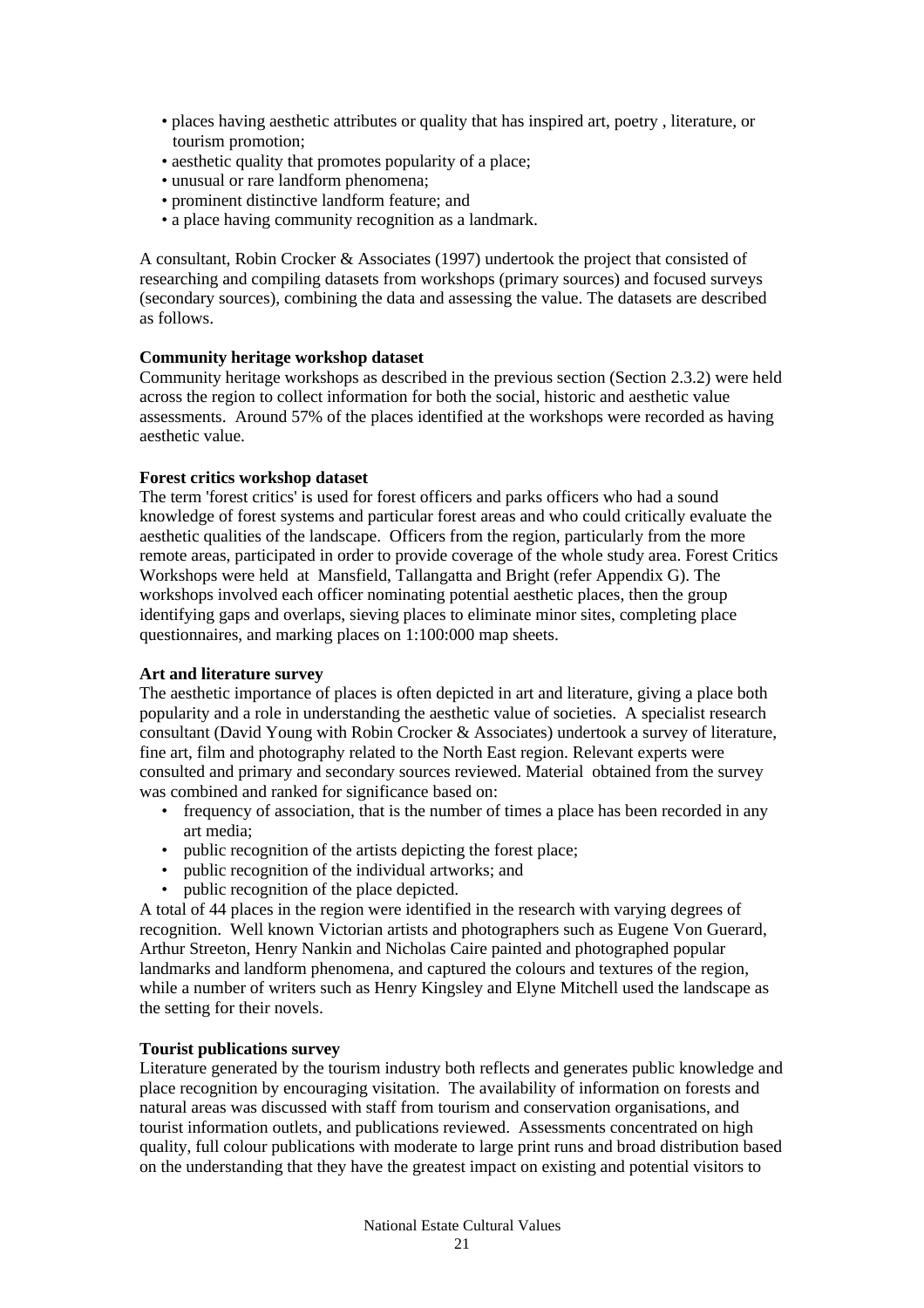the forested areas. The categories of publications were state, regional and local tourism brochures, statewide and regional park and forest brochures, guidebooks and directories, posters and a selection of periodicals and large format heritage books. Sites in forested settings were recorded and a scoring system used to measure the level of community exposure to the image (based on print run and distribution) and the number of times a place was depicted.

### **Other published sources survey**

Information concerning previously identified places of aesthetic value within the North-East Forest Region was reviewed and considered in the compilation of data for the assessment of national estate aesthetic value. Sources accessed included government and non-governmentgenerated reports, such as the National Trust of Australia (Victoria), lists and databases together with any other relevant publications.

The methodology for the CRA aesthetic value assessment was designed to achieve the best practicable understanding of the range and distribution of aesthetic places in the North-East Forest Region within the available timeframe. The assessment process was organised in the following steps:

*Step 1 Preliminary Assessment.* Information from the datasets was combined into a matrix table and examined for adequacy and completeness of place data. Places were selected for further assessment using the following selection criteria:

- identified at two or more community workshops; or
- identified at one community workshop and in at least one other source; or
- identified at a forest critics workshop and in at least one other source; and
- located in a forest setting.

*Step 2 Review and site verification*. Places meeting the criteria for preliminary assessment were subject to more rigorous assessment as follows:

- quantitative and qualitative review of all information with an emphasis on community and forest critic derived places;
- field reconnaissance surveys which involved consideration of the extent of selected places and their comparative landscape-character-type scenic quality;
- consideration of the remoteness of places; and
- consideration of the values weighting from the secondary source information

*Step 3 Final Assessment*. To finalise the assessment, places had to meet one of the following thresholds:

- strongly identified by a number of primary community sources for having aesthetic value;
- identified by community sources and supported by information from forest critics, scenic landscape-character-type comparisons or secondary aesthetic value sources; or
- remote places strongly identified by forest critics as having high aesthetic value in the region and supported by secondary aesthetic value source, or by expert corroboration.

Final documentation for the national estate database was then completed.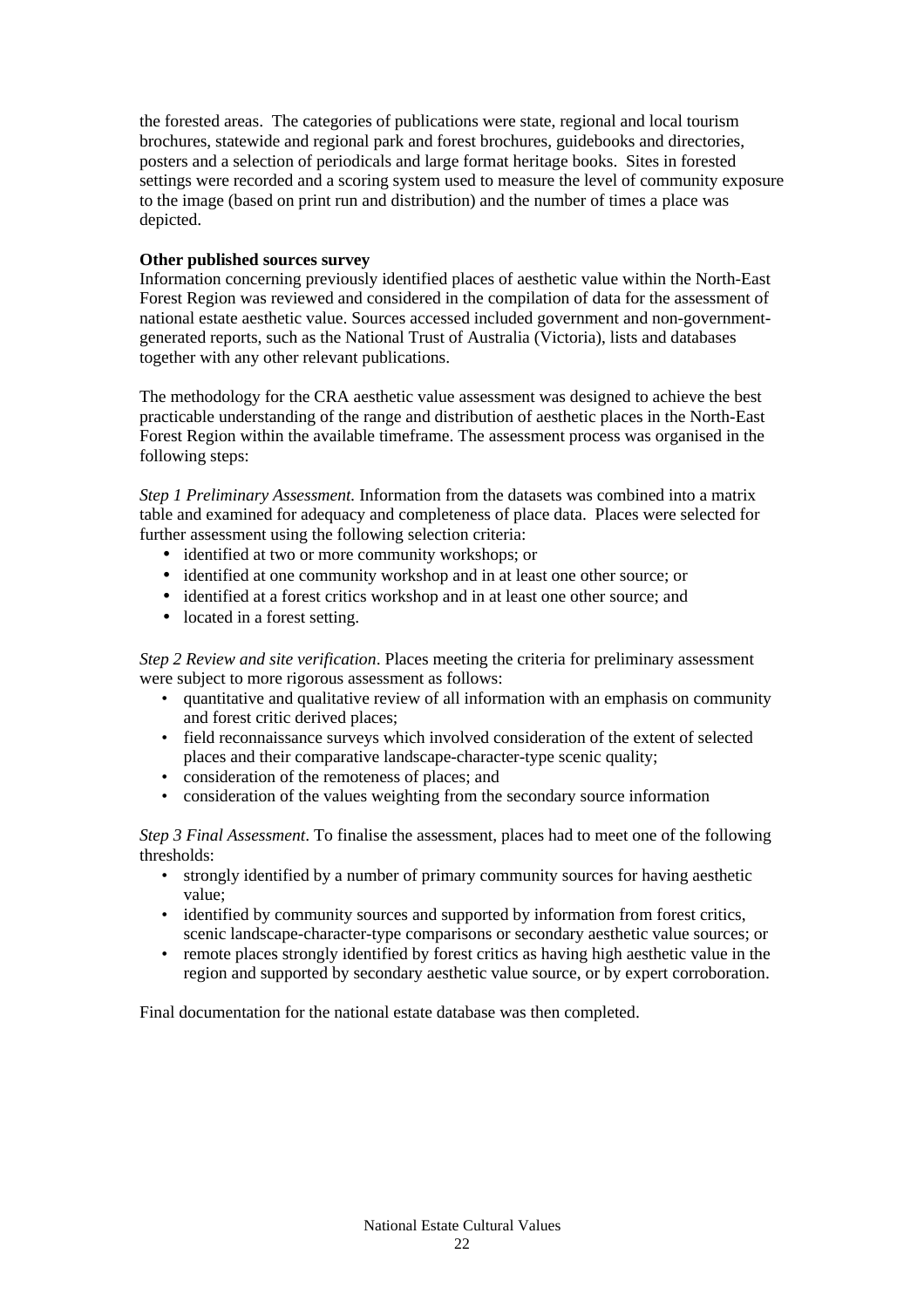### **2.4.3 Results**

In the North-East Forest Region 42 places were considered to meet an appropriate threshold of national estate aesthetic significance as a result of studies carried out for the CRA. These places incorporated 67 individual places identified in the original data sets, with some places amalgamated where appropriate with larger places, such as national and state parks. The assessment process showed that the majority of places were below the national estate aesthetic threshold, in some cases because of the lack of supporting data. Places identified with indicative national estate aesthetic value are listed at Appendix I and their location shown on Map 3. The 42 aesthetic places above threshold were drawn from:

- 178 places identified with aesthetic value from the community heritage workshops;
- 133 places from the forest critics workshops;
- 43 places from the art and literature survey;
- 45 sites from the tourism literature review; and
- 113 places from other published sources.

The aesthetic value research undertaken for the CRA stressed that communities greatly value the aesthetic quality of the local national parks, identifying numerous features within the parks as well as the full extent of the park landscapes. The Alpine National Park, Mount Buffalo National Park, Burrowa-Pine Mountain National Park, Chiltern Box-Ironbark National Park and Mount Samaria State Park, were identified. Mountains are also of great aesthetic importance, valued not only for the aesthetic experience but also as local landmarks. Apart from features in parks, eleven mountains, six rivers, seven valleys, lookouts and routes were identified for their aesthetic importance. Cultural features were comparatively not highly valued for aesthetic importance, with only two huts and a firetower in their mountain settings, reaching a level of aesthetic significance.

## **2.5 Historic Value Assessment**

Historic value reflects how a place reveals information about past events, practices and people. Australian forests have a long human history with the North East region revealing a rich historic heritage arising from a diverse colonial and post-colonial history. Settlement and goldrush histories are dominant, but there are many historical themes, including the more recent theme of recreation and tourism described in *Section 2.1.1* strongly represented in its forested areas.

Places with historic value in the North East region were assessed for national estate significance against the Australian Heritage Commission Criteria A3, A4, B2, C2 D<sub>2</sub>, F, and H. (refer Appendix B). Aspects of heritage significance covered by these criteria are:

- richness and diversity of cultural features (A3)
- important in the course and pattern of history (A4)
- rarity of historic features (B2)
- research potential relating to human history (C2)
- important example of a type of place (D2)
- technical or creative achievement (F)
- association with the life or works of an important person or group (H)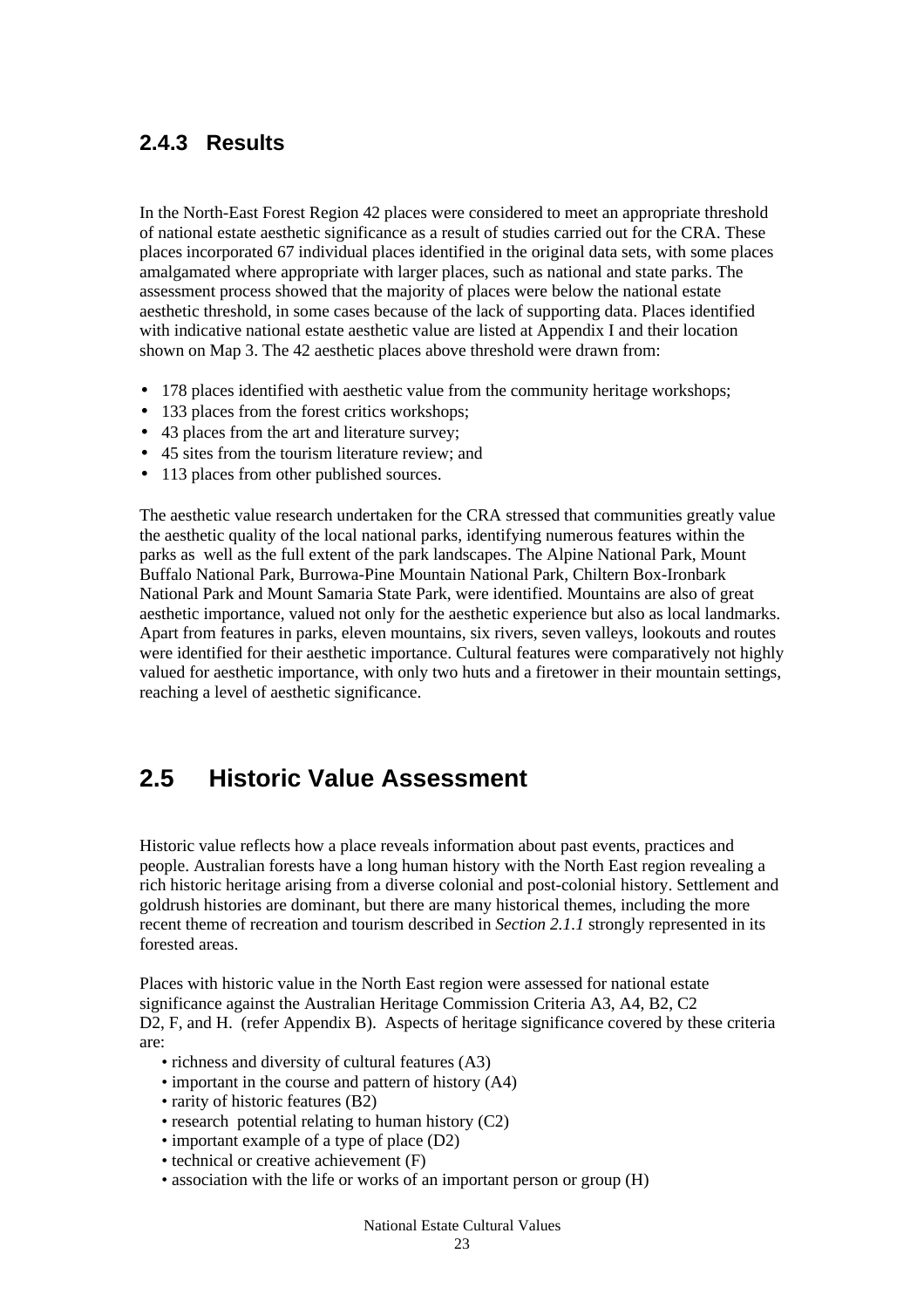### **2.5.1 Data sources and data audit**

The data audit provided a bibliography of the main sources of heritage place information, an assessment of existing site databases and reports based on minimum data requirements, a list of historic themes and site types, an indicative list of heritage places within forests, and a geographical and thematic data gap analysis. Data bases with useful place records in the region were the Register of the National Estate, the NRE Historic Places Section database, Heritage Victoria Register, Heritage Victoria Archaeology Database and the National Trust of Australia (Victoria).

The audit included all sites which fell within forested areas on both public and private land, and revealed that the majority of forested land was publicly owned. Limitations were found to exist in accurately locating whether places were in forested areas or not because no GIS material was available for any of the historical datasets.

In comparison with other Victorian RFA regions, the audit found only a small number of forest sites identified in the North East, despite the study area containing large areas of forested land. The audit noted that sites identified by the NRE and Heritage Victoria Archaeology Databases, and the report by G. Butler (1984) of the Mt Buffalo Plateau and the Howqua River area had been adequately documented. Recent heritage assessments of Victorian gold mining sites (Bannear, 1994, 1995, 1997) and alpine huts (Graeme Butler & Associates, 1996) were substantial and available for consideration for the National Estate. The gold mining sites have been considered for the Victorian Heritage Register and are documented in the NRE database.

With the exception of the NRE database, all other heritage databases provide inadequate coverage of forested areas. Also, there had been no comprehensive coverage of the range of forest themes, there was a lack of regional heritage studies, with a notable absence of places in the forests along the Murray River.

### **2.5.2 Historic places research**

An assessment by Natural Resources and Environment, and Environment Australia of the North East Cultural Heritage Data Audit recognised the need for the following historic studies to be undertaken to provide adequate information for a comprehensive regional assessment of cultural values.

- Sawmill and Tramway Sites, for places directly associated with timber harvesting such as sawmills, tramways, mill settlements, and kilns.
- Historic Forest Activity Sites, to cover places associated with minor forest production such as silviculture, fire protection, charcoal production, eucalyptus distillation, wattle barking, and firewood provision, as well as sites associated with forest management such as arboreta, camps, fire towers.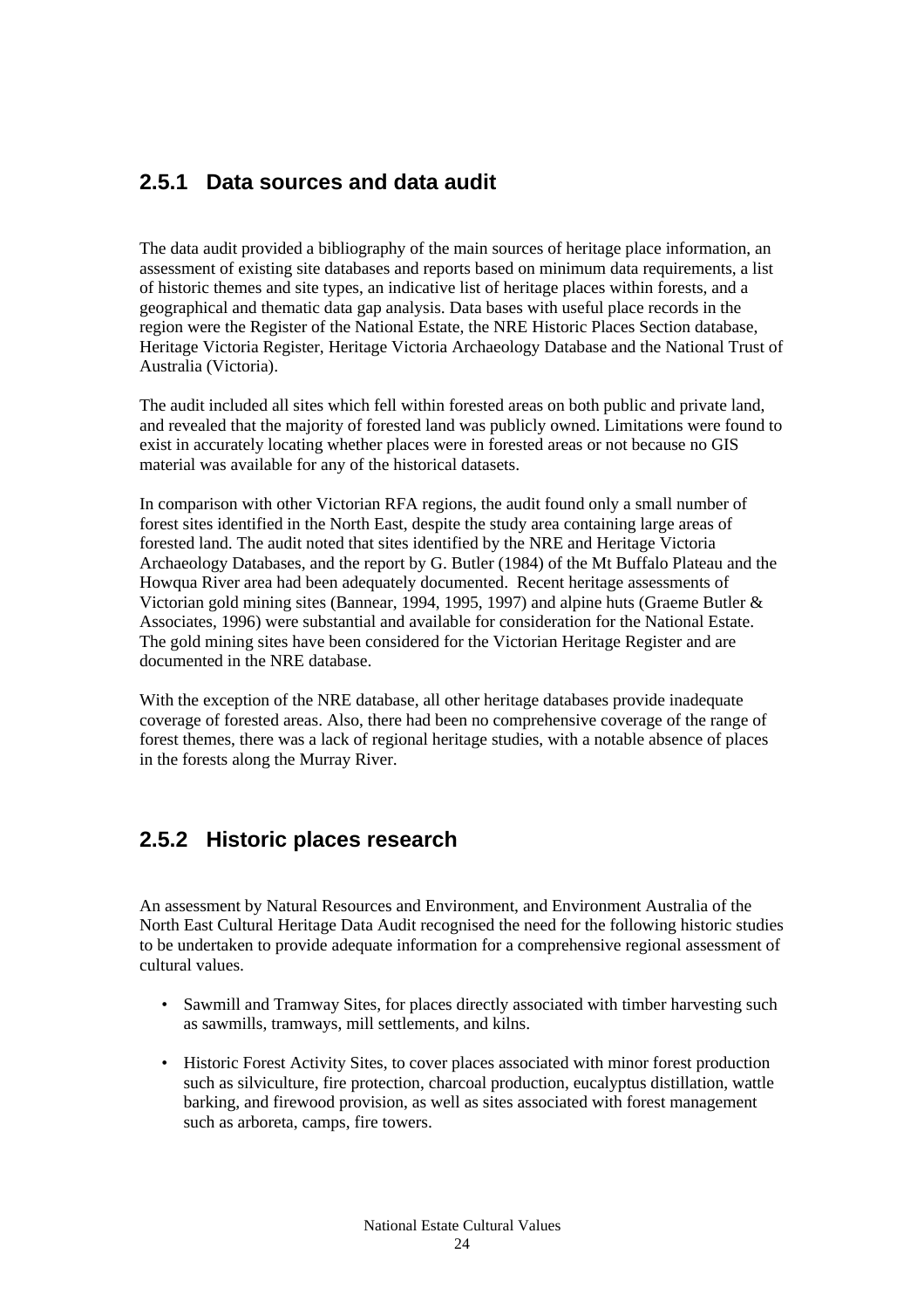• Selected Historic Themes, to cover places associated with all other historic themes other than those listed above including places related to pastoralism, agriculture, settlement and people, hydroelectricity, moving goods and people, mining other than gold, recreation and tourism.

The studies were undertaken by Peter Evans (1997), David Bannear (1997) and Graeme Butler & Associates (1997) respectively.

### **2.5.3 Methodology**

The methodology of the three historic studies varied due to the focus of each study and the information resources available but the general approach taken by the studies is as follows.

The first stage of the assessment was a comprehensive investigation of primary and secondary historical sources. This was necessary because previous heritage assessments carried out in Victoria's North East have not covered historic forest sites, a significant proportion of project time was spent on historical research in order to produce a comprehensive regional perspective of the historic and existing resource.

As a regional assessment covers a vast area, it requires a methodological selection process. The selection may be based on the representativeness of the themes or types of place, the availability of data, or the condition and integrity of the place. Both the *sawmill and tramways study* and the *forest activities study* were specific theme studies therefore selections of places were based on typologies and condition and integrity. These typology studies were able to analyse substantial government records to research places and augment that information with consultation with forest officers to ascertain condition and integrity.

The *selected historic themes study* covered an array of themes and types of places and required a thematic and geographic gap analysis using the cultural data audit and community workshop data as a first step to direct priorities for research. The selected themes study also, as part of its preliminary selection considered historic storylines such as bushranging, the influences of gold on settlement by Chinese, and the lost forest settlement places. Those analyses recommended the rationale for the selection of places for assessment which included routes of human movement, the Murray River sites, places associated with recreation and tourism, hydro-electricity generation, water and fire management, science and research sites, and places associated with prominent people such as Ned Kelly.

Each of the historic studies developed sets of significance indicators to determine the lists of places to be surveyed. For the final assessment they established thresholds to determine which places met the AHC criteria.

### **Sawmills and tramway places**

A record of 385 Sawmills and Tramways sites was identified from research information, and to a small degree from the community heritage workshops. If places had the potential to meet the threshold for two criteria they were listed for field checking.

After field surveys, places were comparatively assessed against the national estate criteria in terms of their ability to represent any of the following:

- development of sawmilling, sawmills and transportation networks;
- economic importance of the industry;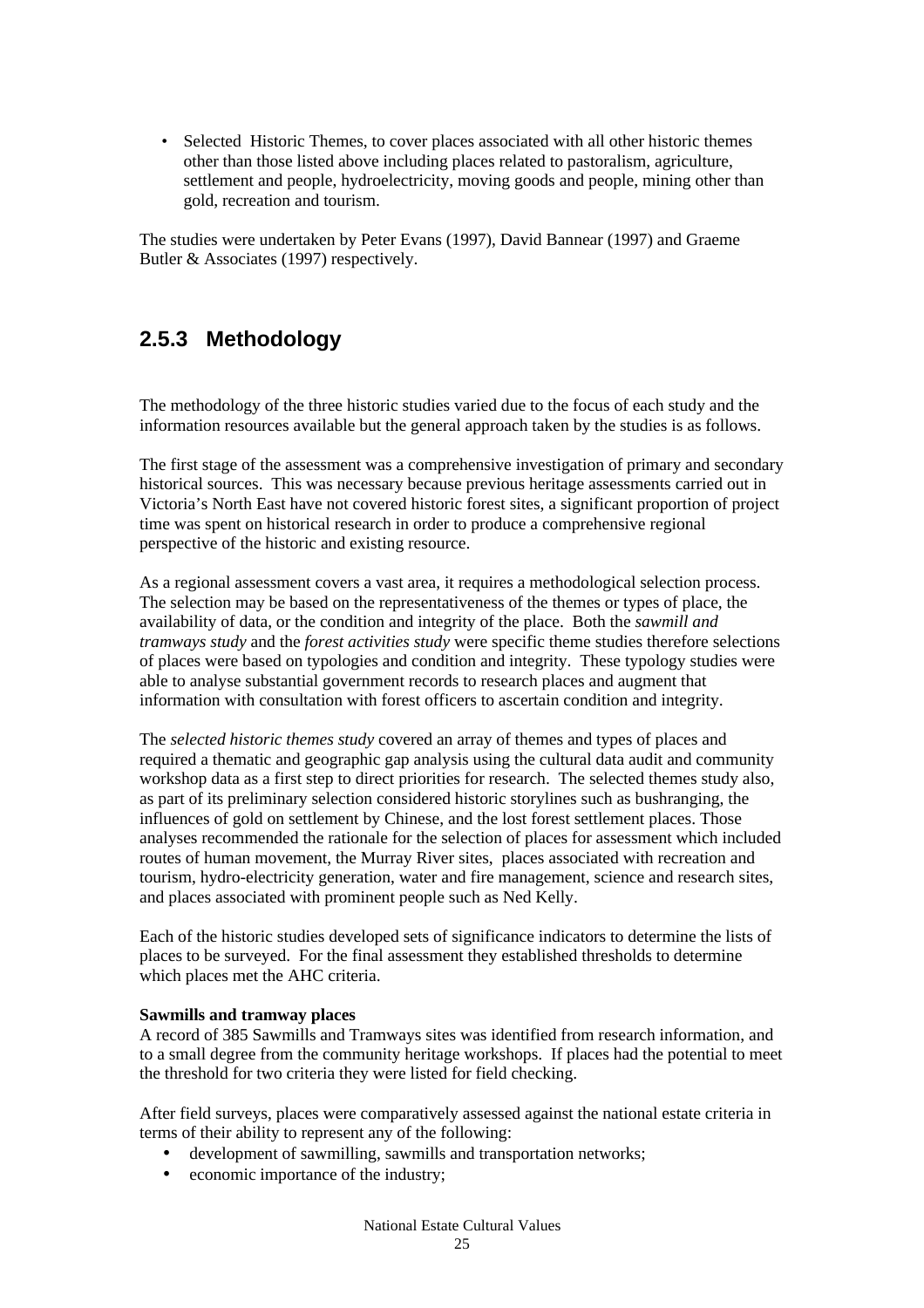- community development ;
- discovery of new seasoning techniques;
- demonstration of a range of occupations and skills in sawmilling;
- demonstration of methods for harnessing landforms;
- distinctive mill layout;
- demonstration of change of technology and engineering achievement; and
- range of products produced.

In each instance the place needed to amply demonstrate one or more of the features above, and be one of the best of its type in the study area in order to meet the threshold level for a place of potential national estate value.

### **Forest activities places**

A detailed analysis of historic records identified 70 potential forest activity sites on public land and following community consultation it was found that most of these no longer existed. The remaining sites were assessed against the following significance indicators to determine those of potential national estate value:

- the role the place played in respect to the Forests Commission's strategic priorities, and the historical development of the region and State's timber industry;
- the scientific importance of the data represented in the features of a place and the degree upon which the place may contribute further substantial information;
- the degree to which the place can be demonstrated as having historical integrity and /or rareness in its intactness or condition better than any other similar place;
- the measure of the awareness in the local community of the site and its role in the history of the locality; and
- the degree to which the setting of the place had been modified.

Site inspections revealed that only a few sites had any meaningful site expression and thresholds were based on the integrity of the sites in their ability to meet the criteria. Seven places were assessed as above threshold as indicative places for the national estate.

### **Selected forest theme places**

The research stage of the forest themes study identified over 1217 sites which were listed and classified according to type, theme and potential significance. From that list, 169 places were considered to indicate potential national estate significance if they had:

- a heritage value (provided by previous studies) where the place has an identified value to the locality, region, State or nation;
- no known statutory heritage status; and
- no known statement of significance.

Of the 1217 places, some came from the thematic and geographic gaps analysis (Marshall  $\&$ Jones 1997), 60 places from the community heritage workshops, 124 were gold mining places and outside the scope of the study, while others were under investigation in other cultural studies such as the National Trust of Australia (Victoria) study of timber bridges.

Places were assessed for national estate significance using thresholds based on:

- exceptional richness or diversity of features relating to the theme, or theme/storyline combination;
- regional comparisons with other places in the region relating to the representation on theme type, or a particular event;
- known as a research or teaching place or with exceptional regional potential for public education;
- integrity for demonstrating a type of place; and
- the importance of association with a person or group of regional or state importance.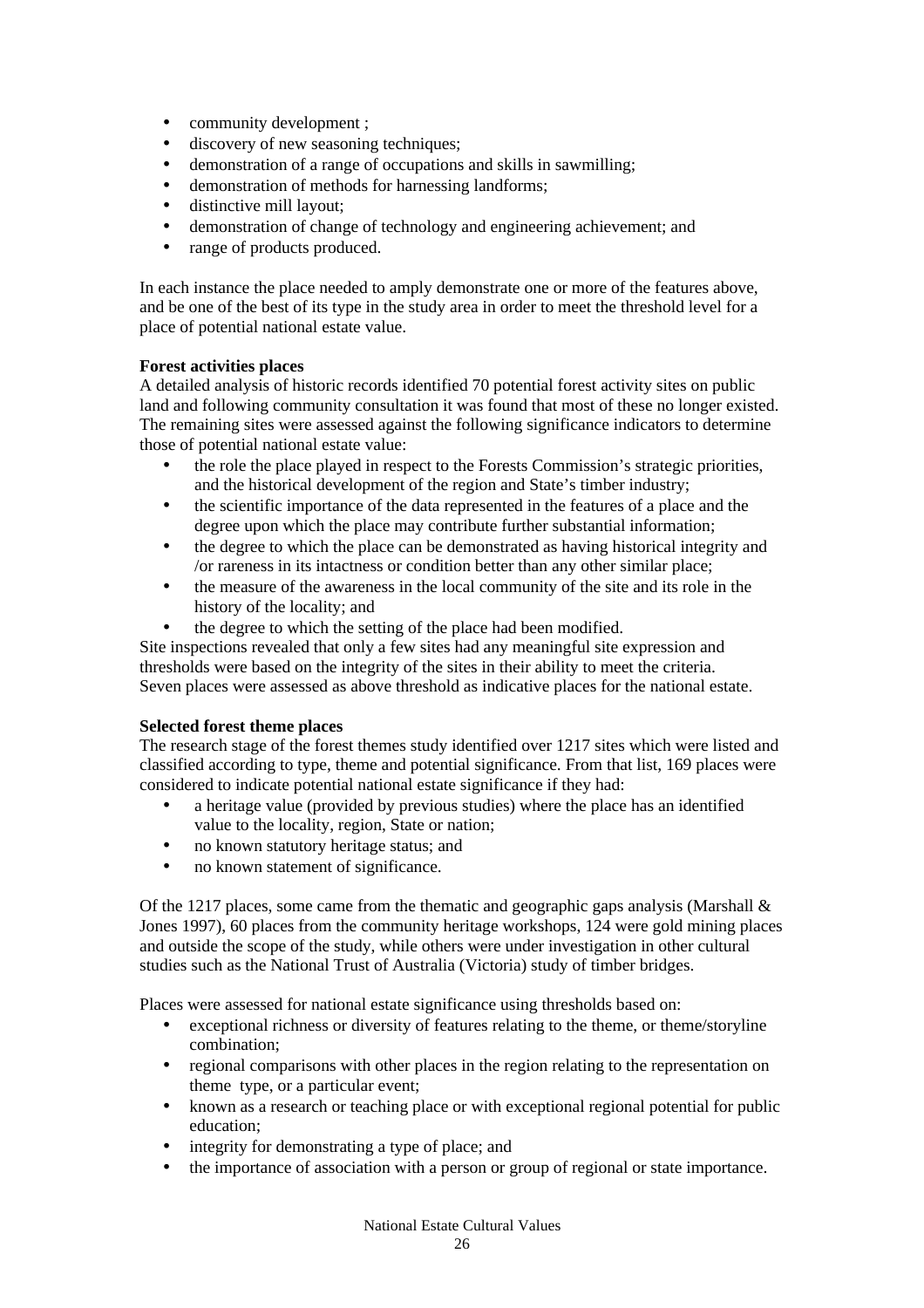### **2.5.4 Results**

For the sawmills and tramways, five places were considered to meet the threshold for national estate significance and these included mills, tramways and seasoning works. Compared with the Central Highlands region, the North East has approximately a quarter of the number of mills and considerably less distance of tramways. This is ascribed to the smaller market for the timber and the use of spot mills which were moved on to new cutting areas after approximately 6 - 12 months.

Of the forest activity places, seven were considered to meet the threshold for national estate significance and included fire towers and lookouts, a distilling site, two boys camp sites and a prisoners of war camp site. Generally speaking the bulk of the surviving physical evidence at these places dates from the Second World War. The recent age of the surviving evidence is a reflection of the temporary and basic nature of the activities undertaken and the technologies employed.

Within the group of selected forest themes, a total of 57 of the assessed places met the threshold of national estate significance. A number of these places are linked thematically and geographically such as the Wodonga - Cudgewa railway line sites which includes rail line routes and former station, while the Kiewa Hydroelectricity group includes reservoirs, aqueducts, settlement sites, power stations and an arboretum. Places linked by the bushranging storyline include Ellen Kelly's homestead ruin, Powers Lookout and the Police Memorial. A number of other places assessed cover themes of mountain grazing, science and research, mountaineering and recreation.

Places identified with indicative national estate historic value are listed at Appendix J and their location shown on Map 4.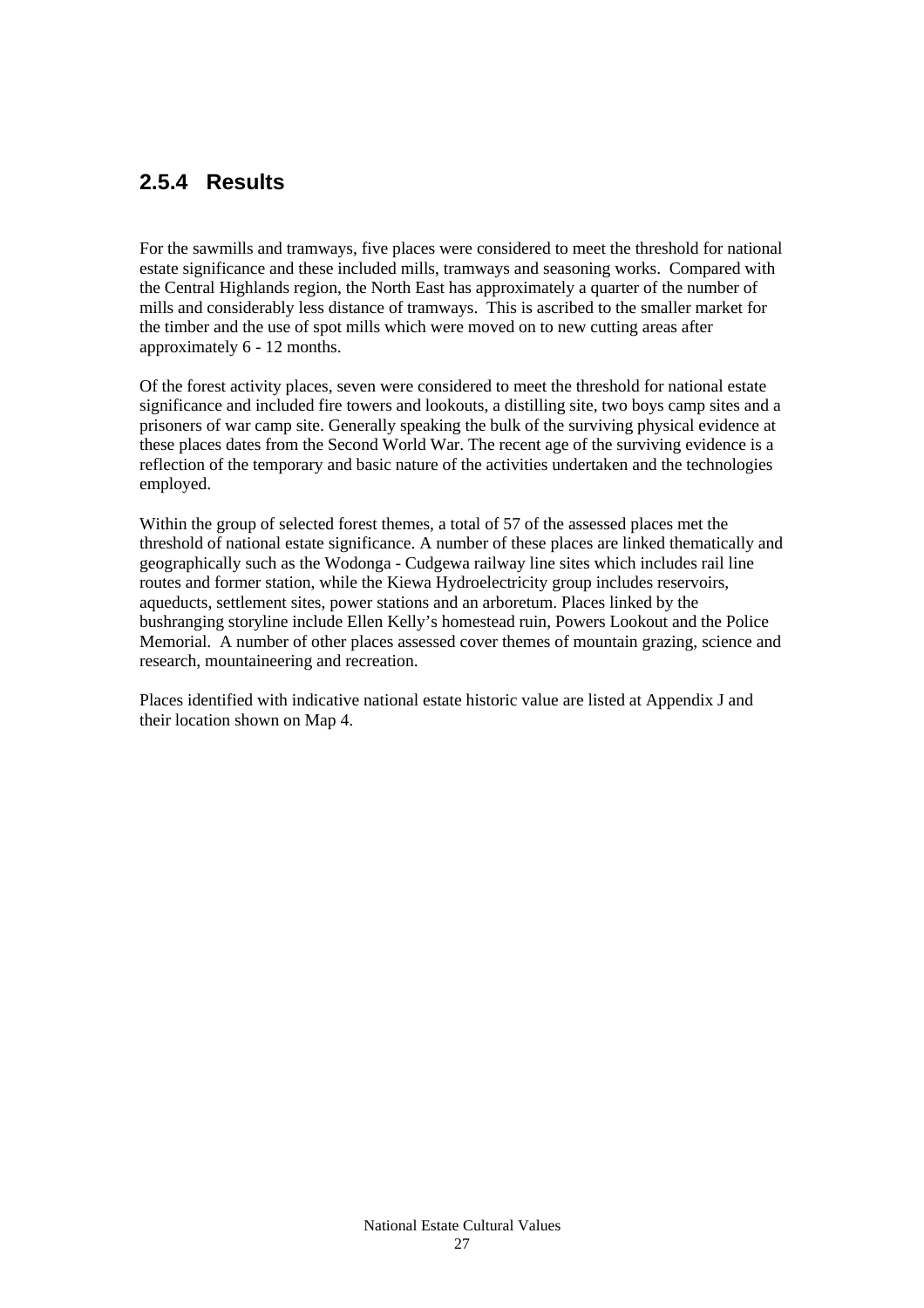#### National Estate Cultural Values 28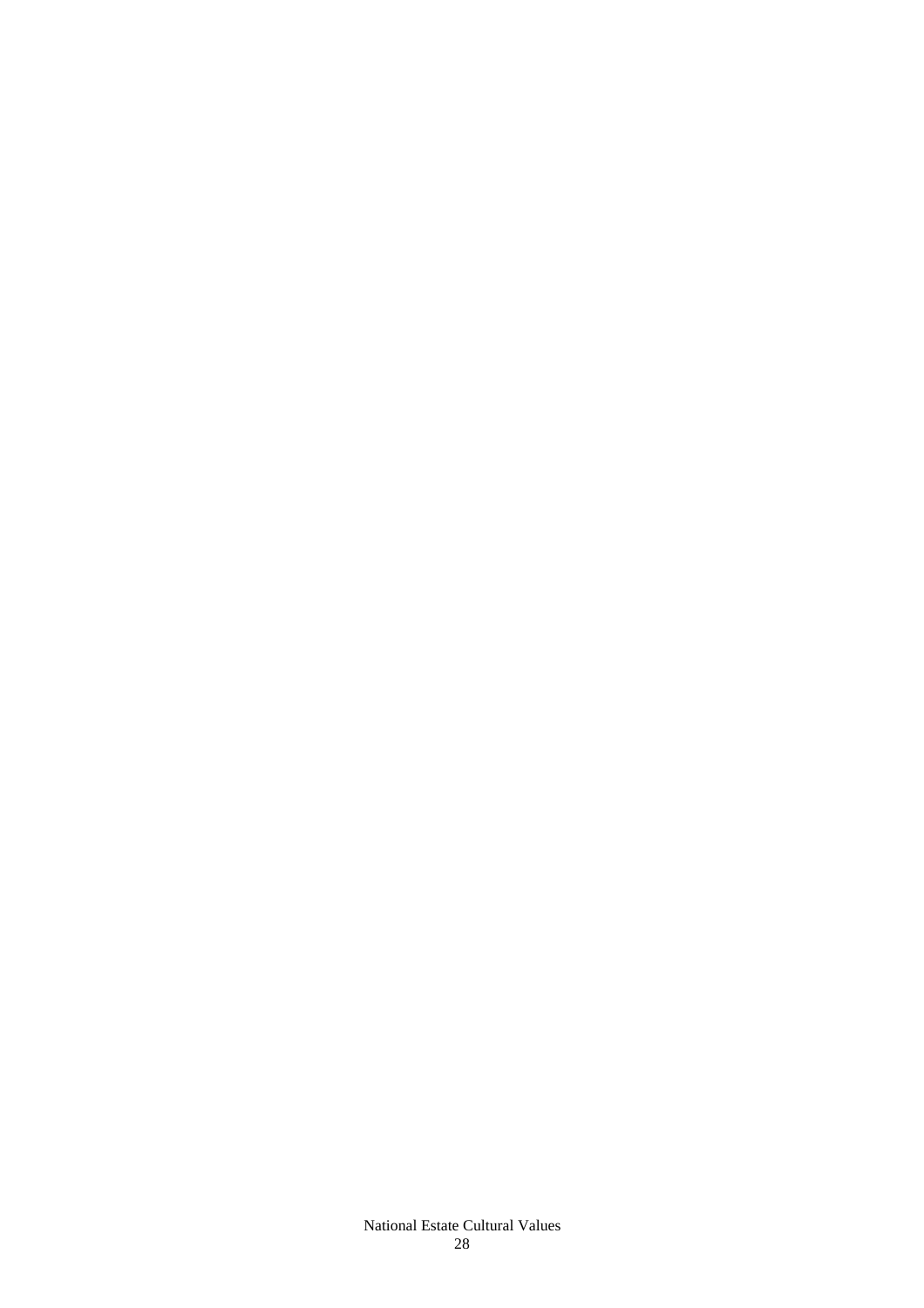# **Chapter 3: National Estate Natural Values**

# **3.1 Introduction**

Natural values for the North East RFA Region were assessed against the relevant national estate criteria. They range from values covering some thousands of hectares to values confined to single small sites. Identification and treatment of natural values follows three broad subdivisions:

- extensive natural values:
- localised natural values (flora, fauna); and
- other natural values, including those relating to geology and geomorphology.

As was done for the cultural values assessment, the natural values assessment considered places within the study area across all land tenures. It did not, however, limit itself to forest and forest-related species or places, largely because the distinctions are often not clear. The policy of the Australian Heritage Commission regarding places of indicative national estate heritage value located on private land is described in Section 2.1.

### **3.1.1 Assessment criteria for natural values**

In the regional context, assessment of national estate values requires a comparative appraisal of the significance of places having one or more attributes or values. The values are derived from the national estate criteria listed in Appendix B.

Indicators of significance vary across the national estate natural values and include:

- rarity or threat;
- distribution pattern;
- condition and integrity;
- diversity or richness;
- outstanding example.

The development of thresholds for national estate significance will vary depending on the level of current knowledge about the nature and extent of natural values and their distribution in the landscape at a local, regional or national level. A regional evaluation involves building and interpreting a more comprehensive and integrated knowledge base for assessment of significance than would be possible in considering a place, or places, in isolation.

As with national estate cultural values, a threshold is set in relation to the significance indicators and this threshold is specific to each national estate value. Thresholds of significance for each value were largely based on those developed and used for the Central Highlands Joint Forests Project (AHC & CNR 1994a) and the East Gippsland National Estate Assessment (AHC & NRE 1996). Some thresholds, however, were modified, based on outcomes of a workshop of experts and on methods used in recent national estate assessments for RFAs in other states.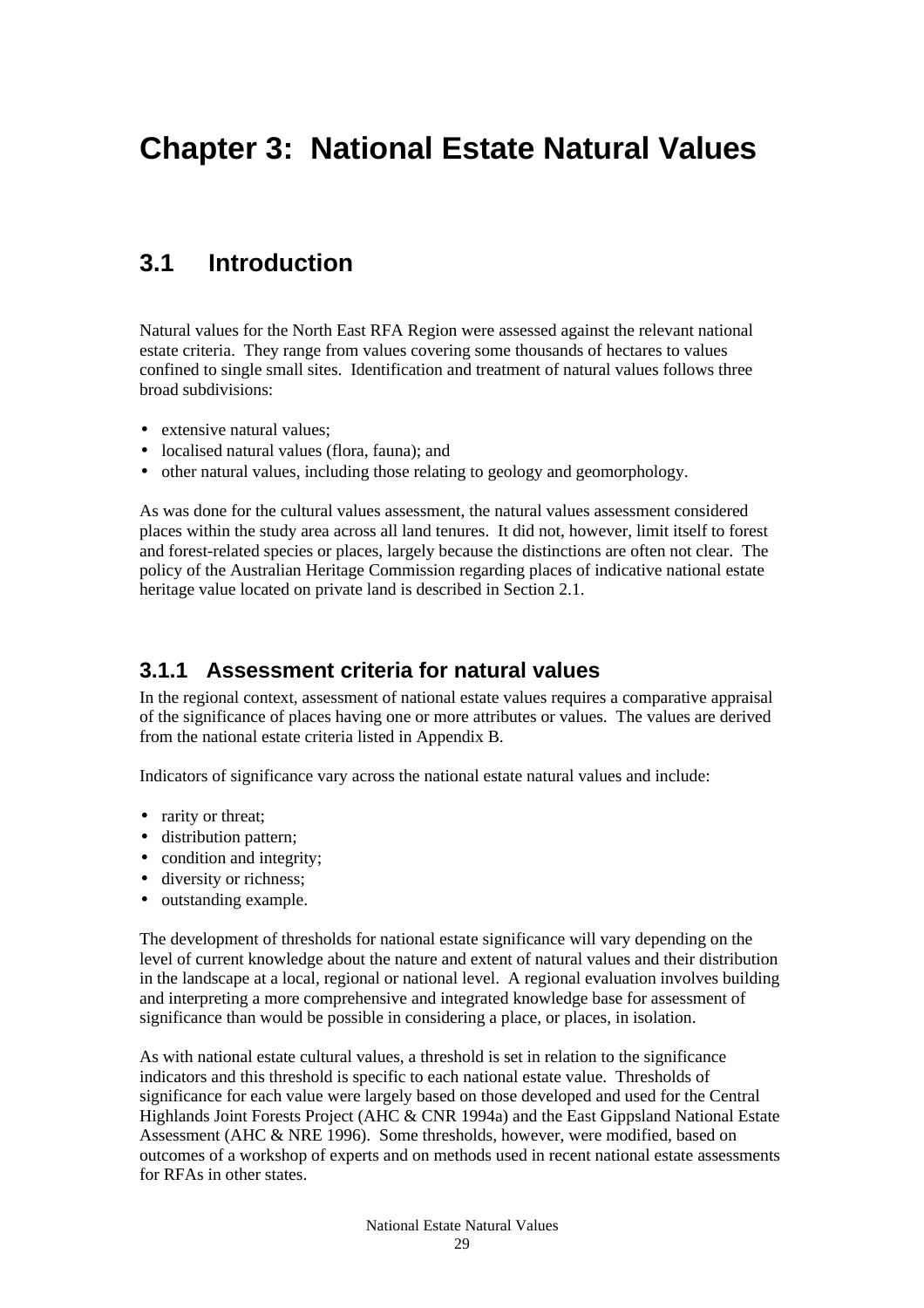The resultant products are indicative national estate value layers. Individual sub-units within each layer are not graded in significance as they either reach the threshold or they do not. Boundaries of some indicative layers have been rationalised in an ecological or topographic sense, while others have not.

All mapped indicative national estate natural areas have been digitised and are held in ARC/INFO format on a GIS platform held by both Environment Australia and NRE.

# **3.1.2 Major biophysical characteristics of the region**

Detailed biophysical characteristics of the North East RFA Region are provided in the CRA Report for the Region (VicRFASC 1998a). A brief summary is presented here.

#### *Biogeography*

The Region covers over two million hectares in the north east of Victoria. The two main IBRA Regions (*An Interim Biogeographic Regionalisation of Australia*, Thackway and Cresswell 1995) represented are the Australian Alps and the South Eastern Highlands, with small areas of the New South Wales South West Slopes, Riverina and Victorian Midlands occurring along the boundary with the Victorian West RFA Region.

#### *Landscape*

The Great Dividing Range is the dominant landform feature in the Region. It includes the Victorian Alps (generally above 1500 m), consisting of a series of disjunct high altitude plateaus of which the Bogong High Plains is by far the largest. At slightly lower elevations are the Victorian Highlands, composed of dissected uplands with moderate to steep slopes. Other areas consist of foothill slopes, minor ranges and flat to gently undulating lands.

#### *Climate*

The Great Dividing Range has a significant influence on weather patterns in the Region. The alpine area is characterised by high annual precipitation (generally greater than 1200 mm), with much of this falling as snow. At the other extreme, some areas at lower elevations may receive only 600 mm per annum. Location and topography also influence temperatures. Average summer temperatures on the plains and mountains are about 30°C and 15°C respectively. In winter, the average maximum temperatures range between 10°C and 16°C in the flatter country but are closer to zero in the mountains.

#### *Water Resources*

The North East RFA Region is almost entirely within the Australian Water Resources Commission Murray-Darling Drainage Division, covering sections of seven river basins. Only the Kiewa River basin is entirely within the Region, with the others represented by the Upper Murray, Ovens, Broken, Goulburn, Mitchell and Thomson River basins. The forested slopes of the Great Dividing Range are an important source of water for use both within and outside the Region.

#### *Vegetation*

Ecological Vegetation Classes (EVCs) are the basic mapping unit used for forest ecosystem assessments, biodiversity planning and conservation management at the regional scale in Victoria. A total of 58 EVCs (including a number of mosaics and complexes) have been identified as currently occurring in the North East. Forty-six of these are classified as rare, vulnerable or endangered according to the National Reserve criteria (JANIS 1997). Those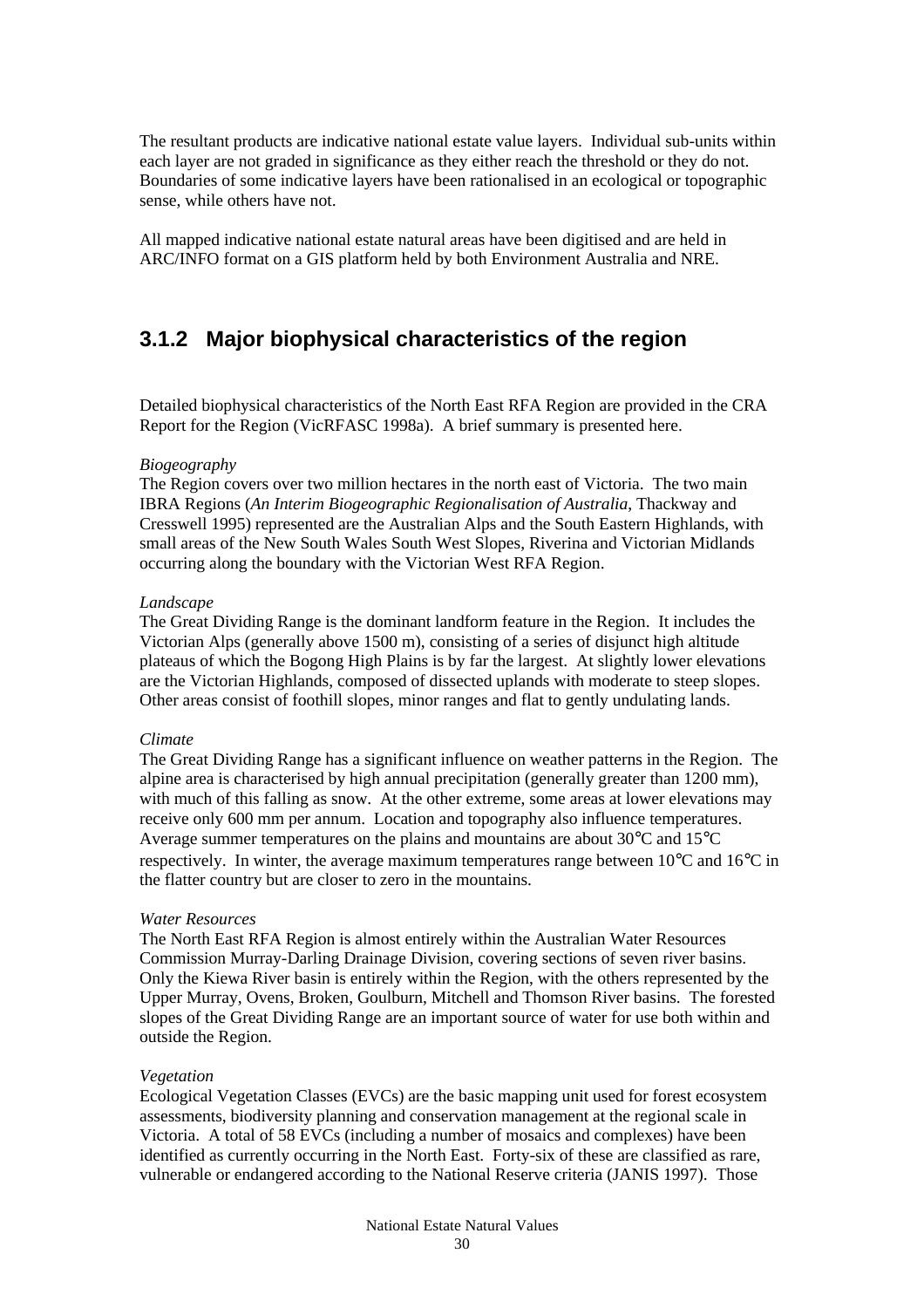which were most widespread prior to European settlement include Herb-rich Foothill Forest, Grassy Dry Forest, Shrubby Dry Forest, Valley Grassy Forest, Plains Grassy Woodland and Montane Dry Woodland. A total of approximately 2,000 species of vascular plants have been recorded for the Region, including 166 species of conservation significance.

*Fauna*

The faunal assemblage of the North East is also diverse, reflecting the range of environments and habitats represented. A number of species, including the Long-footed Potoroo (*Potorous longipes*), Mountain Pygmy-possum (*Burramys parvus*), frogs, skinks, fish and significant invertebrates, have important populations in the Region, particularly in the smaller fragmented alpine environments.

# **3.2 Extensive Natural Values**

The two sub-criteria of relevance to the assessment of extensive natural values are:

| <b>Sub-criterion A2:</b> | Importance in maintaining existing processes or natural systems<br>at the regional or national scale; and                                     |
|--------------------------|-----------------------------------------------------------------------------------------------------------------------------------------------|
| <b>Sub-criterion B1:</b> | Importance for rare, endangered or uncommon flora, fauna,<br>communities, ecosystems, natural landscapes or phenomena, or<br>as a wilderness. |

These are inclusive values, extending broadly across the landscape rather than being confined to single vegetation types, landforms or localities. The values considered in this aspect of the North East assessment are:

- natural landscapes;
- undisturbed catchments;
- wilderness; and
- old-growth forest.

Assessment of these values resulted in the identification of indicative places of importance for the maintenance of natural processes (such as hydrological processes) at regional and national scales, and places that are of regional importance for maintaining specific natural systems (such as remnant vegetation).

### *Biophysical Naturalness*

Biophysical Naturalness is one of the indicators developed for the assessment of wilderness values, using the National Wilderness Inventory (NWI) criteria (Lesslie and Maslen 1995). It is also integral to national estate assessments for natural landscapes and undisturbed catchments. Biophysical Naturalness (BN) is based on the assumption that the degree of change sustained by an ecosystem is directly related to the intensity and duration of interference.

The types of disturbance information used to derive the BN layer are dependent on the available range of reliable data sets. Information used to derive the BN layer for the North East RFA Region included old-growth coverage and records of timber harvesting, grazing leases and agricultural clearing. In the BN rating scheme, wildfire is considered a natural process and the effects of wildfire did not influence BN rating.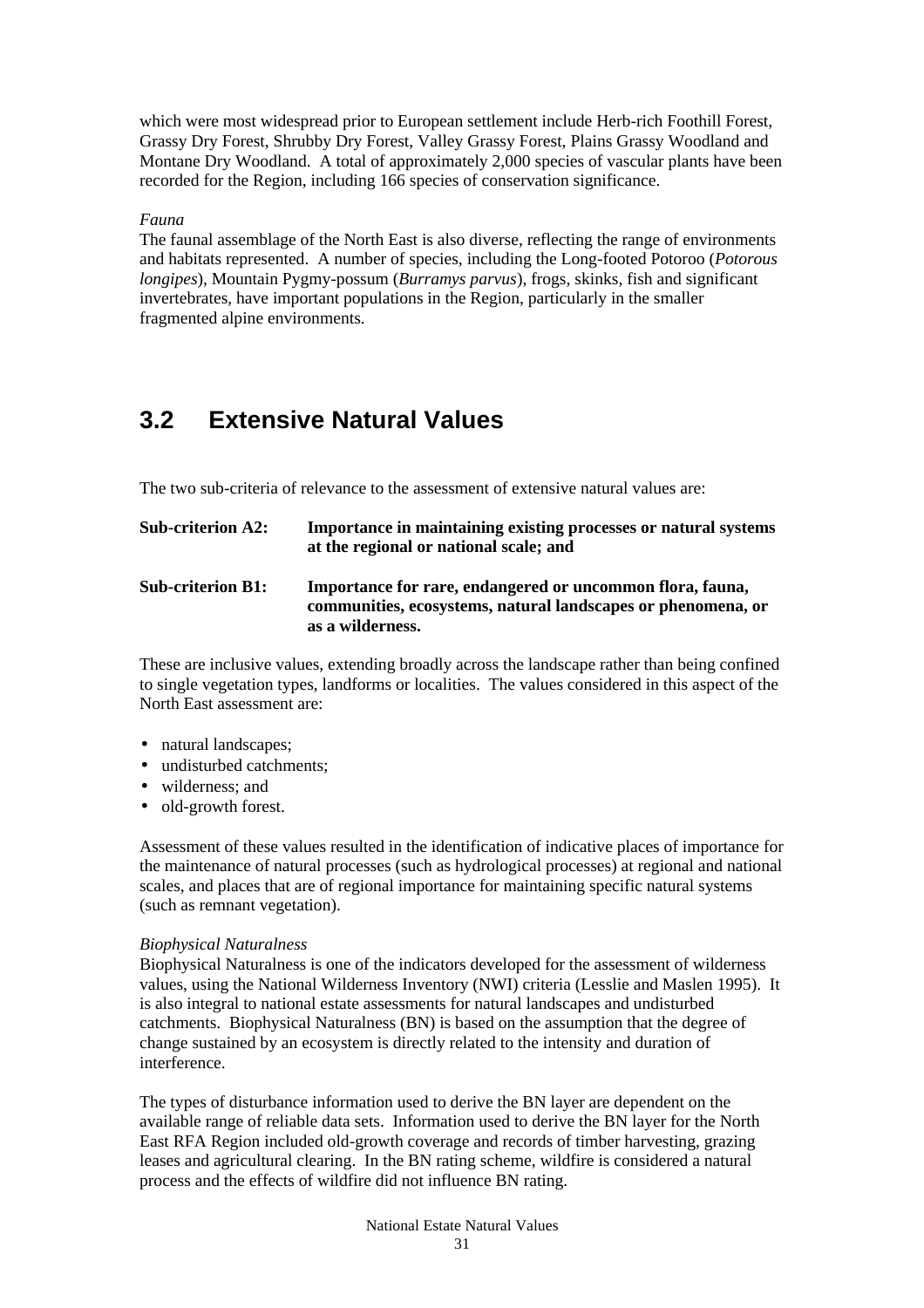The BN index provides a six-class rating from a value of 0 (most disturbed) to 5 (most natural). A description of the rules used to derive each of the classes is given in Table 3.1.

# **Table 3.1: Biophysical naturalness rating scheme.**

| <b>Class</b>   | <b>Class description for North East Victoria RFA</b>                                |
|----------------|-------------------------------------------------------------------------------------|
| $\overline{5}$ | No evidence of logging or grazing. Natural vegetation cover free from disturbance;  |
|                | Old-growth forests.                                                                 |
| $\overline{4}$ | Pre 1950 grazing; Pre 1950 selective logging; Negligible natural disturbance.       |
| $\overline{3}$ | Areas which were intensively logged before 1950; Pre 1950 selectively logged        |
|                | areas which have been recently grazed*.                                             |
| $\overline{2}$ | Recent grazing; Recent selective logging; Pre 1950 intensive logging with recent    |
|                | grazing*.                                                                           |
|                | Pre 1950 agricultural clearing*; Recent intensive logging; Recent selective logging |
|                | in association with recent grazing.                                                 |
| $\overline{0}$ | Non natural land; Recent agricultural clearing.                                     |

\* Event does not occur in current dataset.

# **3.2.1 Natural Landscapes**

Natural landscapes are large, relatively undisturbed areas with topographic and catchment integrity where natural processes continue largely unmodified by human intervention. Natural processes include:

- energy flows:
- nutrient cycling;
- hydrological processes;
- ecological processes such as succession; and
- evolutionary processes such as speciation and extinction.

At a national level, 'natural landscapes' are considered rare, and in national estate assessments for Regional Forest Agreement regions they have generally been assessed under sub-criterion B1.

### *Method*

The following measures were used to identify areas of potential natural landscape value:

- naturalness (or level of disturbance indicated by the BN index);
- size: and
- integrity in the landscape.

Boundaries were drawn around contiguous areas of high biophysical naturalness. They were largely delineated using BN class boundaries. Highly irregular boundaries and small narrow fingers were smoothed off or clipped to reduce edge to area ratios and increase overall integrity. Rivers, ridge lines and roads were used to guide manual delineation of some boundaries. In order to rationalise the identification of areas, identified areas could contain fragmented but not significant areas of disturbance.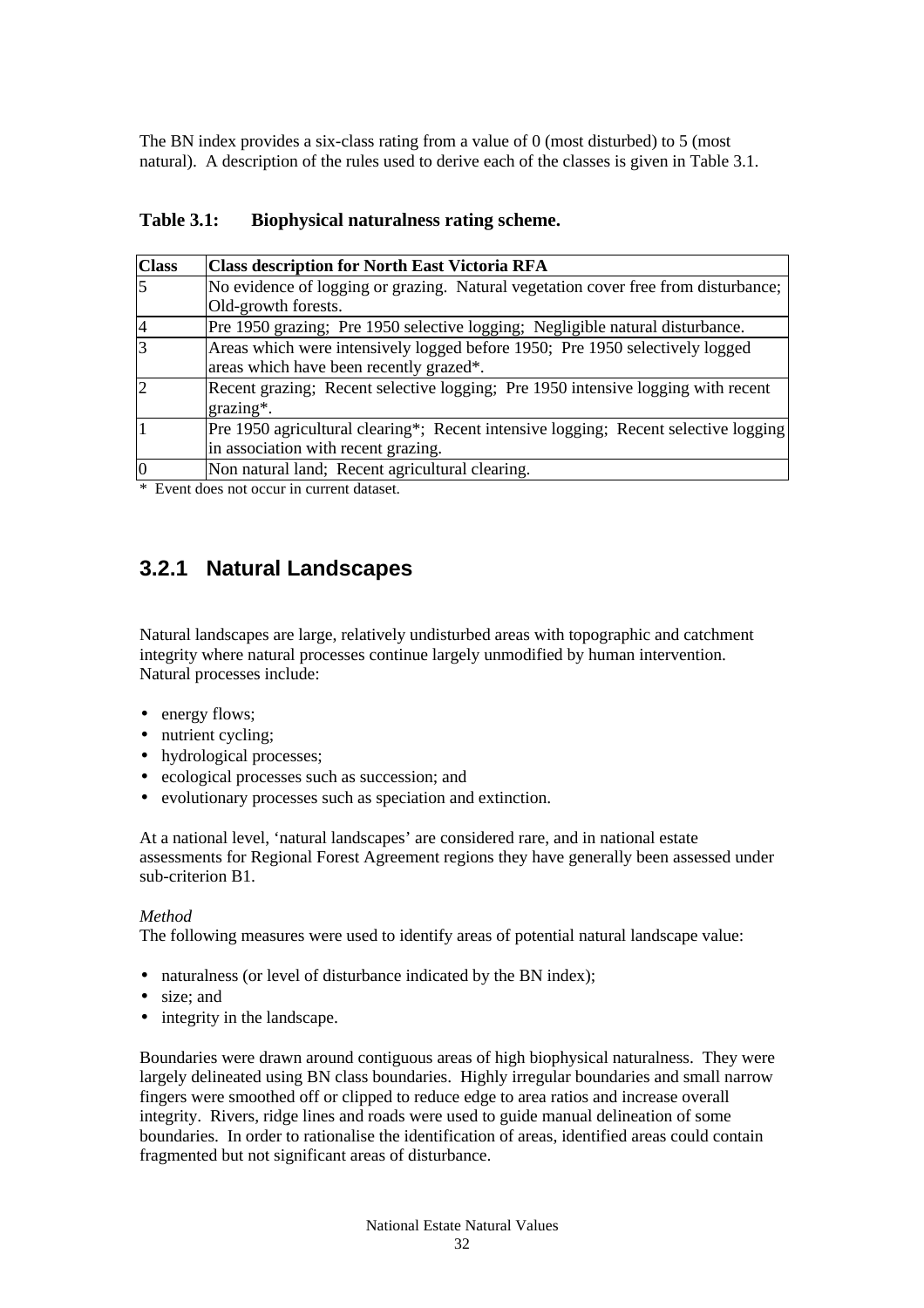#### *Threshold*

Only areas with BN classes of mainly 4 or 5 and an area greater than 3,000 ha were considered above threshold. Three thousand hectares was considered to be an appropriate threshold after reviewing the representation of potential natural landscapes across the Region while at the same time ensuring viability within the landscape.

#### *Results*

Fourteen natural landscape areas of indicative national estate significance were identified. These areas cover a total of 195,218 ha and range in size from 3,549 ha (Eildon) to 63,665 ha (Dartmouth). Delineated areas of natural landscapes are listed in Table 3.2 and shown in Map 5. Sixty-seven percent of natural landscape areas are within the proposed Comprehensive, Adequate and Representative (CAR) reserve system (see *Directions Report*, VicRFASC 1999).

| <b>Natural Landscape</b> | Area (ha) |
|--------------------------|-----------|
| Dartmouth                | 63,665    |
| Wongungarra              | 26,503    |
| Mt Lawson                | 15,057    |
| Wabba                    | 11,841    |
| Catherine                | 10,636    |
| Matlock                  | 10,500    |
| <b>Buffalo</b>           | 9,423     |
| Mt Cudgewa               | 8,692     |
| Hermit                   | 8,636     |
| <b>Burrowa-Pine</b>      | 7,812     |
| Howqua                   | 7,297     |
| Mt Samaria               | 6,826     |
| Mt View                  | 4,781     |
| Eildon                   | 3,549     |
| Total                    | 195,218   |

## **Table 3.2: Indicative natural landscape areas.**

# **3.2.2 Undisturbed Catchments**

'Undisturbed catchments' are catchments where natural hydrological processes remain essentially unmodified and unimpeded.

#### *Method*

The identification of undisturbed catchments was based on an analysis of river flow impediments and the naturalness of the area within the catchment. The assessment is derived using the River Disturbance Index database that was developed for the Australian Heritage Commission's Wild Rivers project (Stein et al. 1998).

The River Disturbance Index (RDI) is a measure of river/stream quality across sub-catchment areas and is based on calculating scores for sub-catchment condition and flow regime indicators. An RDI database has been constructed by establishing a grid across a primary database containing geographical data and information on watercourses, settlement and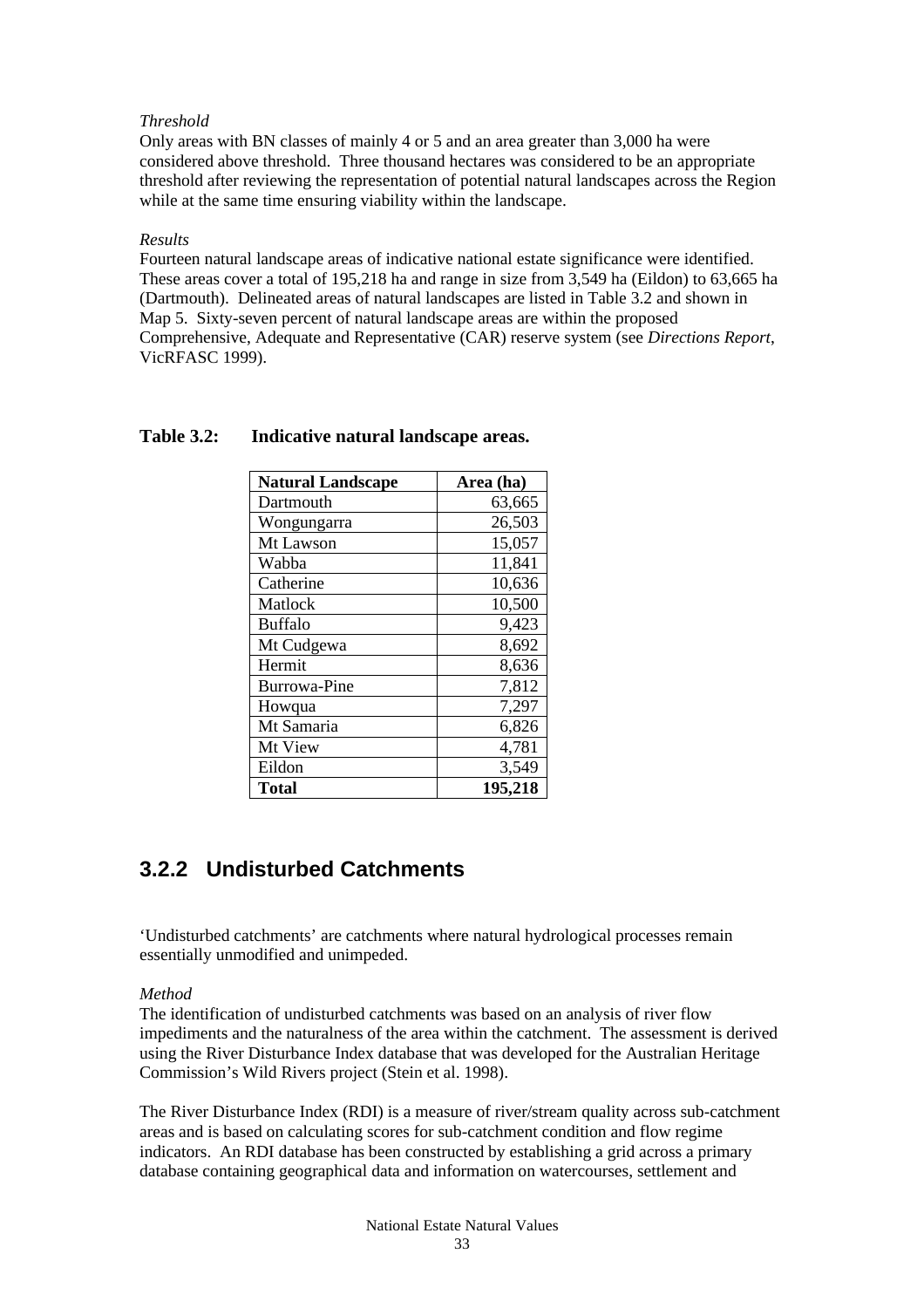infrastructure features (such as built-up areas, reservoirs and canals), the extent of non-natural land cover and an index of biophysical naturalness. The database delineates a separate modelled sub-catchment for each stream segment, as defined on the AUSLIG 1:250,000-scale hydrography theme database. The RDI rates sub-catchment areas on a scale from undisturbed (0) to disturbed (1).

## *Threshold*

Highly undisturbed catchments occur in the RDI range less than or equal to 0.01 and all subcatchments falling within these parameters were deemed to be above threshold for this value. Maintaining consistency with similar processes carried out for other CRAs, the threshold was further set to areas of high biophysical naturalness (BN equals 4 or 5) and with an area of 1,000 ha or greater.

Undisturbed catchments that were below 1,000 ha along the boundary of the RFA Region were investigated to see whether such units were part of a larger undisturbed catchment that extended beyond the Region. No such units were evident.

*Results*

Eight undisturbed catchments were identified – these are listed in Table 3.3 and shown on Map 6. Of the total area represented, 81% is within the proposed CAR reserve system.

| <b>Place</b>        | Area (ha) |  |  |
|---------------------|-----------|--|--|
| Wabba               | 4,140     |  |  |
| Mt Lawson           | 2,796     |  |  |
| Wongungarra         | 2,144     |  |  |
| Dartmouth           | 1,720     |  |  |
| Cravensville        | 1,513     |  |  |
| Mt Cudgewa          | 1,227     |  |  |
| Howqua              | 1,226     |  |  |
| <b>Elliot Ridge</b> | 1,057     |  |  |
| <b>Total</b>        | 15,823    |  |  |

# **Table 3.3: Indicative undisturbed catchment areas.**

# **3.2.3 Wilderness**

Wilderness quality is essentially a measure of the extent to which a location is remote from and undisturbed by the influence of modern technological society (Lesslie and Maslen 1995). This assessment of wilderness quality is considered under sub-criterion B1 as the value is held to be rare when viewed from a continental perspective.

An assessment of wilderness covering the North East Region was undertaken in 1996 in the wider regional context of the forests of Eastern Victoria, given their broad similarity. The report *Wilderness of the Eastern Victorian Forests* (VicRFASC 1996) satisfied the analysis of wilderness quality for the purposes of JANIS requirements across four RFA regions, namely East Gippsland, Central Highlands, North East and Gippsland. For the North East, the best available systematic disturbance data at the time of the analysis was updated in 1986 and this should be taken into account when interpreting the outputs.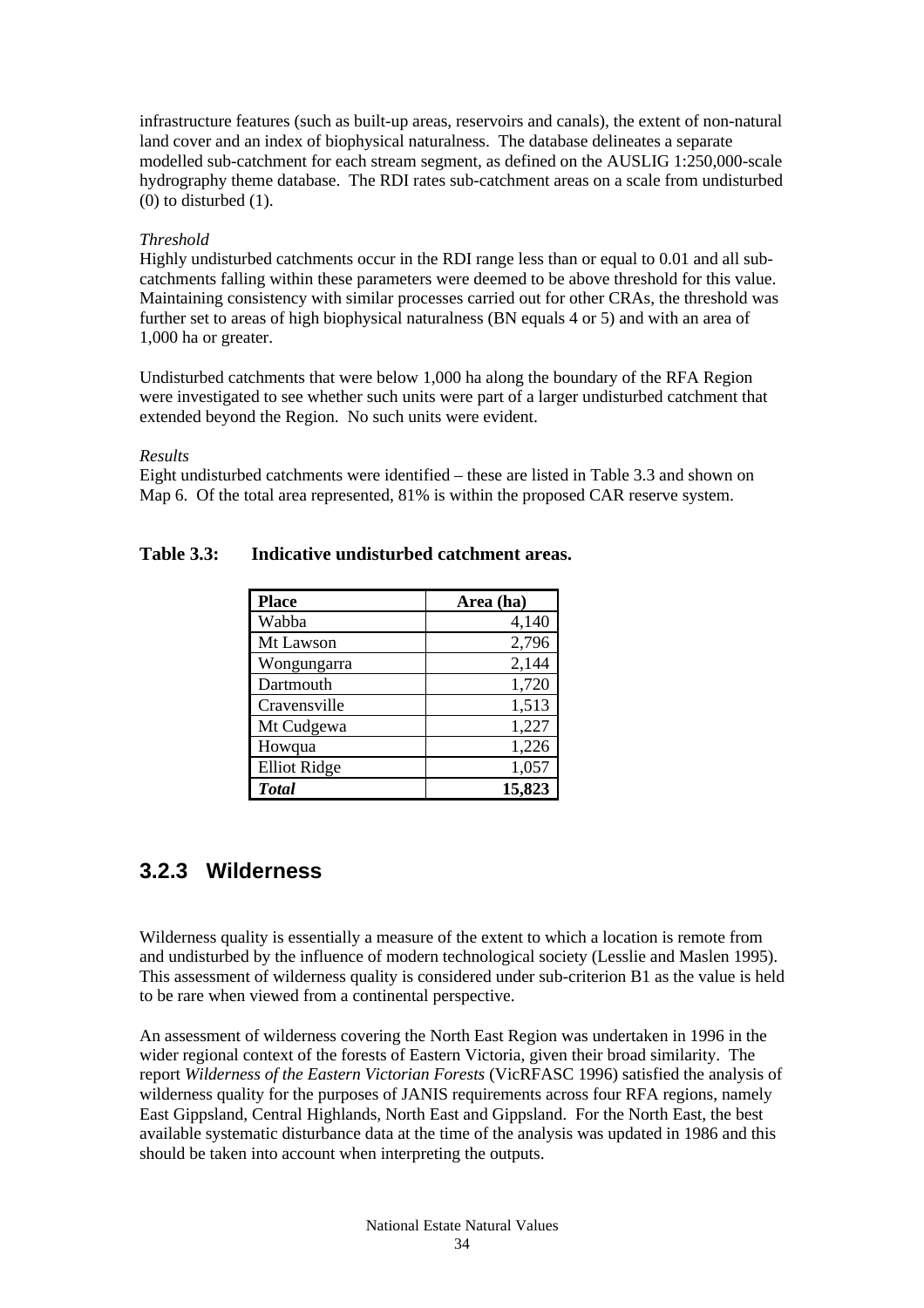The 1996 study identified four areas of high wilderness quality within the North East Region (not five as incorrectly stated in the North East CRA Report - the Indi Addition to Pilot and Davies Plain is in fact in the Gippsland RFA Region) - these were Dartmouth (26,950 ha), Wabba (19,700 ha), Razor/Viking (15,700 ha) and Yarrarabulla Creek (13,000 ha). These areas satisfy the National Forest Reserve Criteria for wilderness protection.

Because more recent and detailed disturbance information compiled by NRE is now available, it was decided to re-assess wilderness quality in the Region for national estate purposes.

#### *Method*

The National Wilderness Inventory (NWI) methodology, developed by the Australian Heritage Commission, has been adopted as the standard approach to the assessment of wilderness in RFAs throughout Australia. The current national estate assessment of wilderness quality in the North East uses this methodology, which is identical to that applied in the earlier work for areas in the Region.

The NWI methodology produces a database of 'wilderness quality' across the Region. This is achieved by measuring the variation in wilderness quality across the landscape using wilderness quality 'indicators' that represent the two essential attributes of wilderness: remoteness and naturalness. The indicators are:

- **Remoteness from Settlement** remoteness from places of permanent occupation;
- **Remoteness from Access** remoteness from established access routes;
- **Apparent Naturalness** the degree to which the landscape is free from the presence of permanent structures associated with modern technological society; and
- **Biophysical Naturalness** the degree to which the natural environment is free from biophysical disturbance caused by the influence of modern technological society.

The data used in the analysis were those used in the NWI and come from many sources. The distance-related indicators (settlement, access and apparent naturalness) are essentially current AUSLIG digital mapping data updates.

The index of wilderness quality derives from a summing of the component indices (each ranging from 0 to 5) and is represented by a range from zero to 20. To identify areas with high wilderness quality, the criteria used in this assessment were areas with a NWI wilderness quality of at least 12. Although wilderness areas are not identified in this assessment, they are most commonly defined as being areas of high wilderness quality (12 and above) occupying at least 8,000 ha (JANIS 1997, VicRFASC 1996).

#### *Results*

Based on the most currently available information, the distribution of wilderness quality in the North East RFA Region is shown in Map 7. Much of the area shown with high wilderness quality is either too small or too fragmented to justify consideration as potential wilderness areas.

The major differences between the 1996 and current analyses of wilderness quality in the Region relate to slight increases in the amounts of high wilderness quality in the area around the southern parts of Lake Dartmouth and in areas around the Wongungarra and Humffray River catchments. These differences relate largely to the refined interpretations of disturbance information for this part of Victoria, resulting in higher levels of biophysical naturalness than previously identified.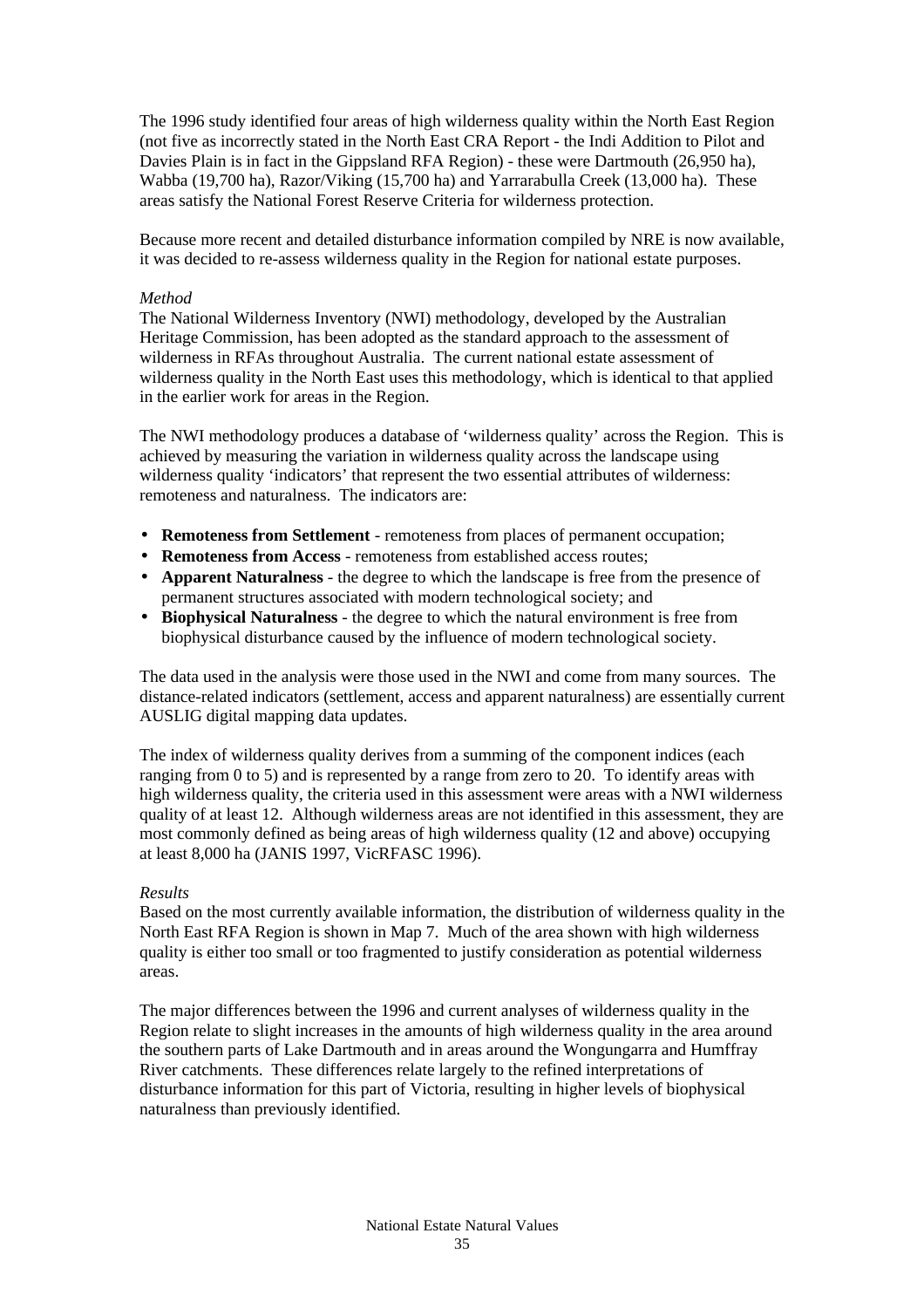# **3.2.4 Old-growth forest**

Old-growth is considered important for maintaining existing natural processes. The formal definition used, based on the two previous Old-growth Forest Projects for the Central Highlands and East Gippsland, was:

*Old-growth forest is forest which contains significant amounts of its oldest growth stage in the upper stratum – usually senescing trees – and has been subjected to any disturbance, the effect of which is now negligible* (Woodgate et al., 1994).

### *Method*

The methods, definitions and databases employed for the two previous Old-growth Forest Projects (Central Highlands and East Gippsland) were employed for this national estate assessment.

#### *Threshold*

The context in which the old-growth areas were located was seen as important in determining minimum size. Old-growth within large areas of high biophysical naturalness functions ecologically within a larger, relatively undisturbed landscape framework. For areas within natural landscapes containing at least 95% BN 4 or 5, a minimum patch size of 10 ha was selected as the threshold.

Old-growth outside large areas of high biophysical naturalness is more susceptible to unnatural disturbances such as land clearance and timber harvesting, and effects related to this disturbance, particularly edge effects. The minimum area for old-growth forest in these areas was therefore set at a minimum of 100 ha to allow for potential edge effects.

#### *Results*

A total of 184,000 ha of old-growth was identified as above threshold (see Map 8). Of this, 62% falls within the proposed CAR reserve sytem.

# **3.3 Flora**

Flora values in the North East Region were assessed against national estate sub-criteria A1, A2, A3, B1 and D1 (Appendix B).

#### **Sub-criterion A1: Places demonstrating evidence of past processes**

The assessment of flora values under this sub-criterion involved the identification of places where the present distribution and ecology of the North East RFA Region flora reflect the influence of evolutionary, climatic and environmental processes. Key indicators of places important in demonstrating these processes on native flora in the Region were identified as places containing:

- endemic flora:
- flora at the limit of their range;
- flora with disjunct distributions;
- relictual Ecological Vegetation Classes;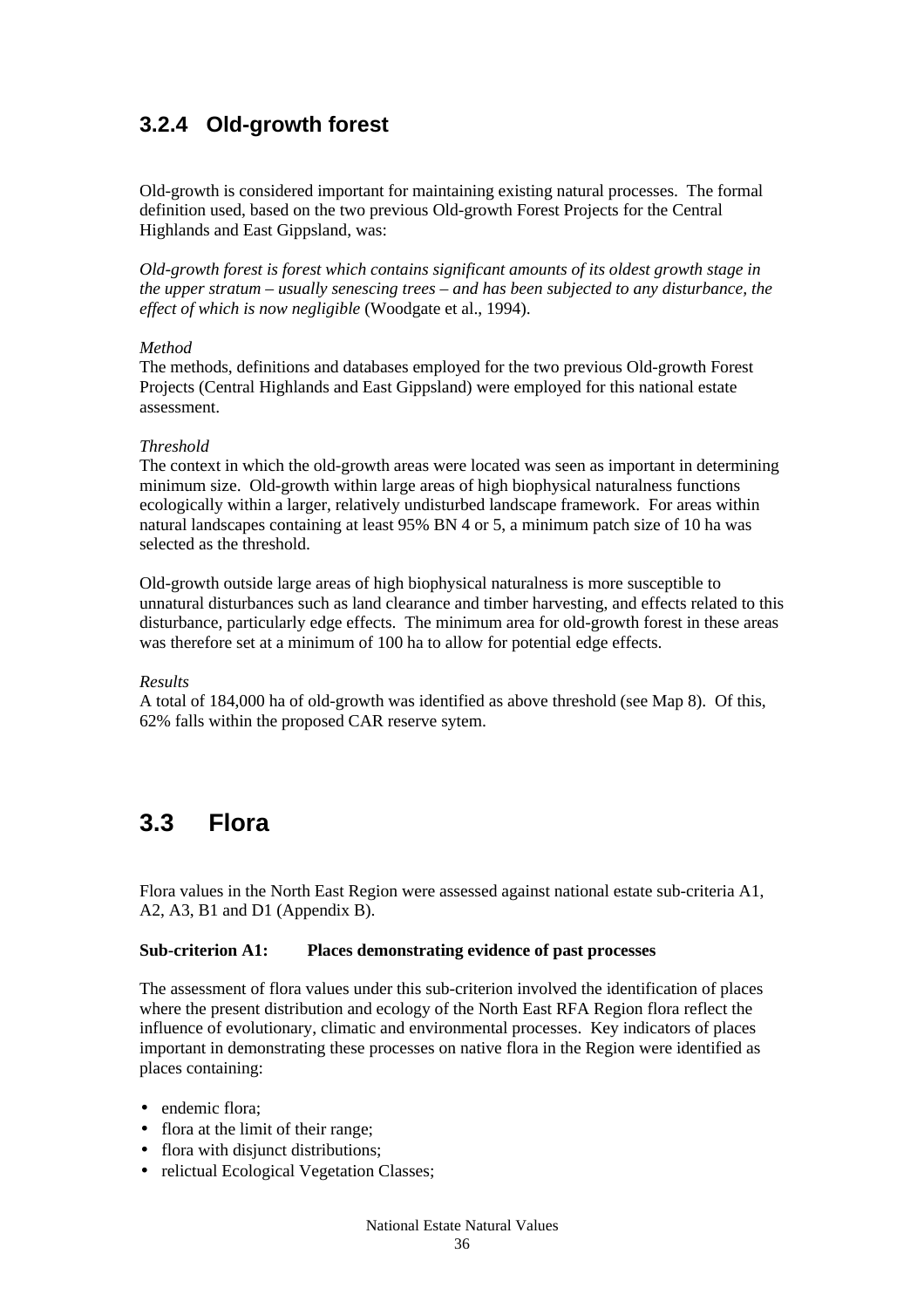- refugia from climatic change; and
- relictual and primitive flora.

Methods for the assessment of endemics, limit-of-range flora and disjunct populations were based on the methods used for national estate assessments for the Central Highlands (AHC & CNR 1994a) and East Gippsland (AHC & NRE 1996) and involved the following steps:

- selection of taxa relevant to each national estate value:
- selection of appropriate points using Geographic Information System (GIS) coverages based on the Department of Natural Resources and Environment's (NRE) Flora Information System (FIS) data; and
- delineation on GIS coverages of places where major concentrations of relevant records occur.

The perceived geographic distribution for each species was used to identify disjunct and limitof-range populations. This nominal distribution was based on data from the FIS and the Flora of New South Wales (Harden 1990-93). As with earlier assessments, concentrations of endemic, disjunct and limit-of-range species were initially identified visually, rather than quantitatively, due to an uneven sampling distribution and its associated difficulties.

# **3.3.1 Endemic flora**

Endemic flora were defined as all those taxa whose natural distribution is wholly or mainly (>50%) in the North East.

### *Method*

Endemic taxa were identified using the NRE FIS, Flora of Victoria (Walsh & Entwisle 1993- 96) and the Flora of South Wales. All occurrences of these taxa within the North East were plotted using NRE's GIS.

Concentrations of individual point records (quadrats<sup>3</sup>) were identified and polygons demarcated around those areas where three or more taxa were recorded within five kilometres of each other. The boundaries of these areas were defined using topographical features such as roads, ridgelines and streams. Contour lines were generally avoided given the practical difficulties of locating these in the field. Tenure boundaries were also used in areas where topographical features were limited. Ecological Vegetation Classes (EVCs) were used as a guide.

FIS grid<sup>4</sup> records were not used for this process, as actual sites could be anywhere within the 10' grid (approximately 15 by 18 km).

### *Threshold*

Each individual point record for all taxa identified as endemic was considered to be above threshold, as were all concentrations of endemic taxa.

### *Results*

 $\overline{a}$ 

Thirty-one taxa were identified as either totally or mostly endemic to the North East (see Table 3.4). Three areas of concentration were identified, these being Mt Buffalo,

<sup>&</sup>lt;sup>3</sup> Quadrat refers to a sampling site identified on the FIS. These records are assumed to have  $+/$  100 m accuracy

<sup>&</sup>lt;sup>4</sup> Grid refers to the centre point of a 10 minute grid cell which is approximately 15 km east-west by 18 km north-south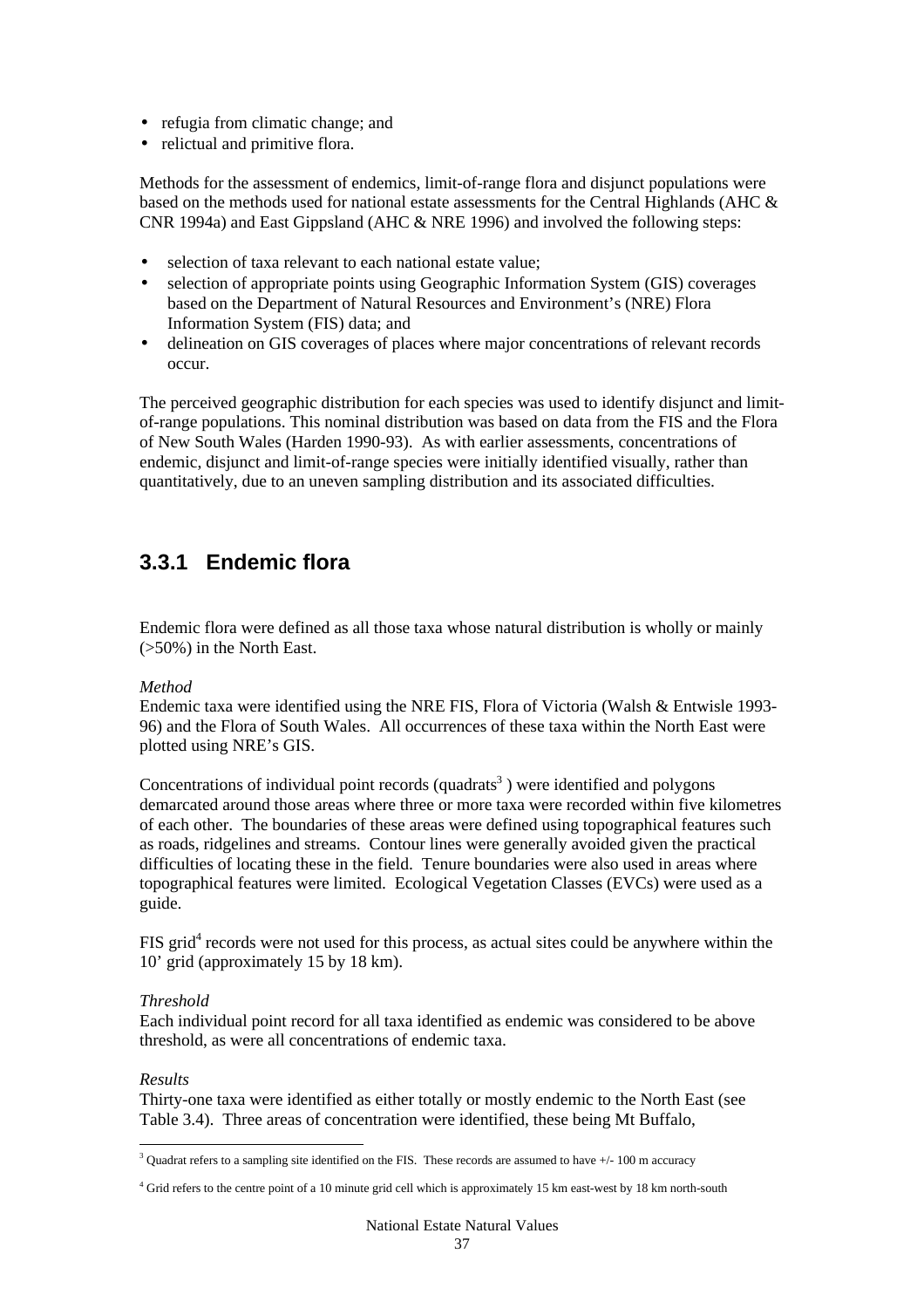Mt Buller/Mt Stirling and the Bogong High Plains (from Mt Hotham to Mt Bogong) (see Map 9). Sixty-three percent of the point records and 88% of the areas represented on Map 9 are within the proposed CAR reserve system.

# **Table 3.4: Flora taxa exhibiting endemism.**

| <b>Level of Endemism</b><br><b>Scientific Name</b> |                |
|----------------------------------------------------|----------------|
| Acacia phlebophylla                                | F1             |
| Baeckea crenatifolia                               | F1             |
| Bursaria lasiophylla var. atriplicina              | F1             |
| Craspedia crocata                                  | F <sub>1</sub> |
| Craspedia maxgrayi                                 | F <sub>1</sub> |
| Eucalyptus alligatrix ssp. limaensis               | F1             |
| Eucalyptus cinerea ssp. cinerea                    | F <sub>1</sub> |
| Eucalyptus mitchelliana                            | F <sub>1</sub> |
| Eucalyptus pauciflora ssp. hedraia                 | F1             |
| Eucalyptus rubida ssp. septemflora                 | F1             |
| Euphrasia crassiuscula ssp. eglandulosa E1         |                |
| Euphrasia crassiuscula ssp. glandulifera           | F1             |
| Grevillea jephcottii                               | F1             |
| Grevillea ramosissima ssp. hypargyrea              | F1             |
| Kelleria laxa                                      | F1             |
| Luzula 'B'                                         | F1             |

| Luzula 'C'                               | F1             |
|------------------------------------------|----------------|
| Olearia frostii                          | F1             |
| Phebalium squamulosum ssp. alpinum       | F1             |
| Pomaderris subplicata                    | F1             |
| Asperula aff. euryphylla                 | E2             |
| Billardiera scandens var. brachyantha    | E <sub>2</sub> |
| Celmisia sericophylla                    | E <sub>2</sub> |
| Eucalyptus cadens                        | F <sub>2</sub> |
| Euphrasia crassiuscula ssp. crassiuscula | E <sub>2</sub> |
| Euphrasia eichleri                       | E2             |
| Euphrasia lasianthera                    | E2             |
| Hibbertia humifusa ssp. erigens          | E2             |
| Olearia argophylla x erubescens          | E <sub>2</sub> |
| Poa hothamensis var. hothamensis         | E <sub>2</sub> |
| Prostanthera monticola                   | F2             |
| Pultenaea williamsonii                   | F2             |

E1 Wholly endemic to North East area.

E2 Mostly endemic to North East area (greater than 50% of nominal distribution).

# **3.3.2 Flora at the limit of their range**

Places where a species occurs at the edge of its natural geographic range are considered important as these locations reflect one or more environmental / biophysical features which limit the further expansion of the species' range. These features may indicate past environmental change and/or evolutionary processes, but they may also reflect past human activities such as land clearance, introduction of competitors, etc.

Taxa at the limit of their geographic range were defined as those whose distributions contained a geographic limit within the RFA Region *ie* where there is an extreme northern, eastern, southern or western 'limit' of a taxa's national range within the North East.

It is recognised that limits of range are defined by a much greater complexity of environmental factors other than geographic limits. Clearly further modelling incorporating data such as topography, climatic bands, and soils/geology would enhance the simple model produced here.

#### *Method*

Limit-of-range taxa were identified using the NRE FIS, Flora of Victoria and the Flora of New South Wales. All occurrences of these taxa within the North East were plotted using the GIS.

All records for these taxa were spatially examined on the GIS where quadrats at each limit of range were identified.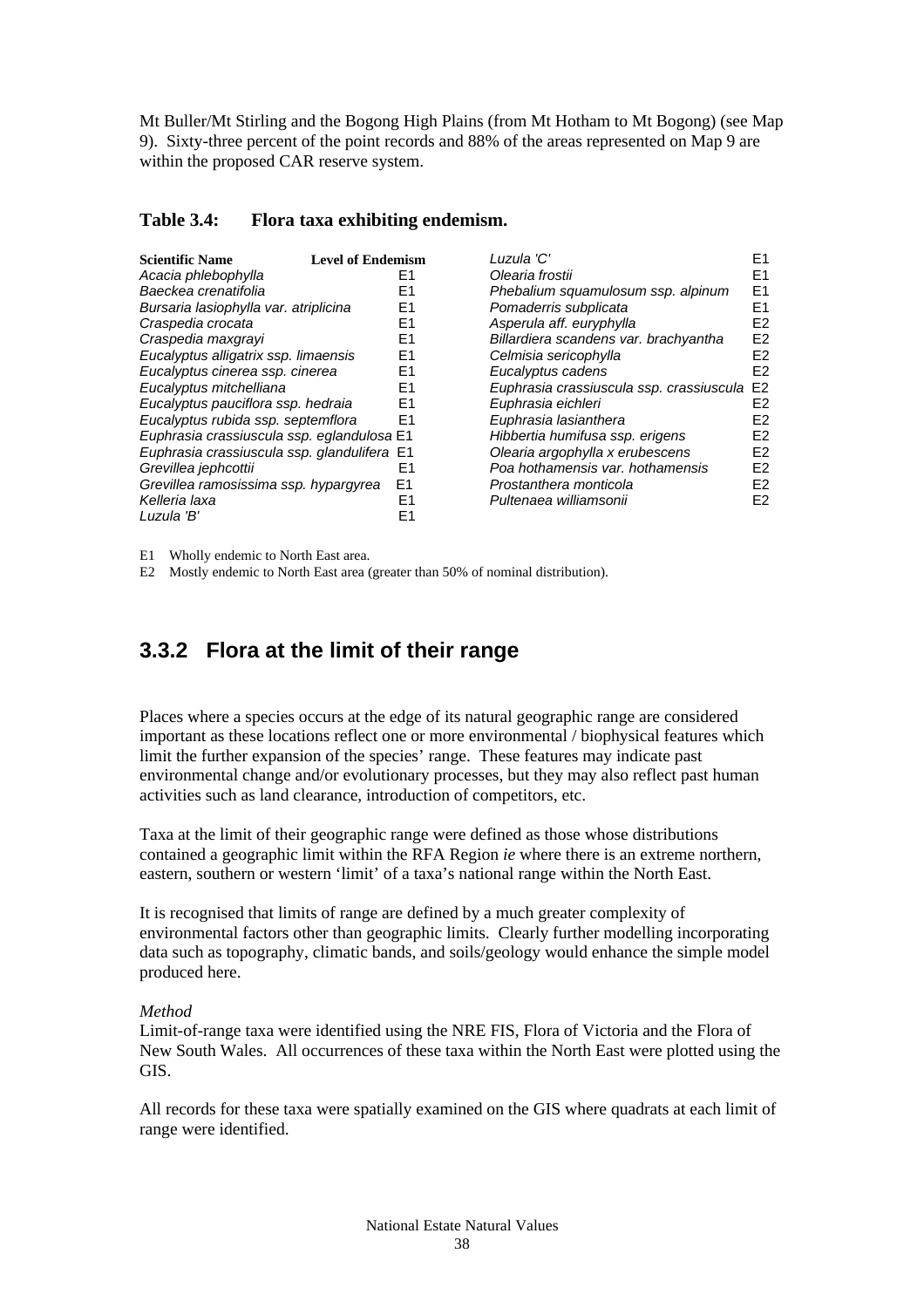The number of quadrats at each 'limit' varied, depending on spatial pattern and proximity, but was usually between one and four. For example, if a species occurs at its southern edge of range in the North East with three records along the Great Divide, and several more near Mt Buffalo, only those on the Divide were considered as limit of range. The Mt Buffalo records would not have been on the southern edge of the nominal species distribution. In some cases, a quadrat was at more than one 'limit', particularly the southern/western limits combination.

The boundaries of areas where three or more limit-of range-taxa were recorded within five kilometres of each other were defined by the same means as employed for endemic taxa (see above).

#### *Threshold*

Taxa were identified where they displayed a limit of range based on either quadrat or grid data. All points (quadrats or grid) considered as being at a limit of range were presented spatially, and areas containing concentrations of these points were identified. All selected points and identified concentrations were considered above threshold.

A cluster of points representing single taxa was not considered as this situation is likely to reflect sampling bias.

#### *Results*

Two hundred and six taxa were found to have edges of geographic range in the North East RFA Region from which 16 concentrations were identified (Table 3.5). These occurred at: Pine Mountain, Black Mountain, Mt Lawson, Chiltern, near Fernvale, Mt Pilot, Beechworth, Reef Hills, Mt Buffalo, near Locksley, Mt Tickatory, Mt Samaria, Alpine National Park (Mt Hotham – Mt Bogong), Mt Buller / Mt Stirling, east of the Bluff, Mt View (see Map 10). Sixty percent of point records and 84% of the areas represented on Map 10 are within the proposed CAR reserve system.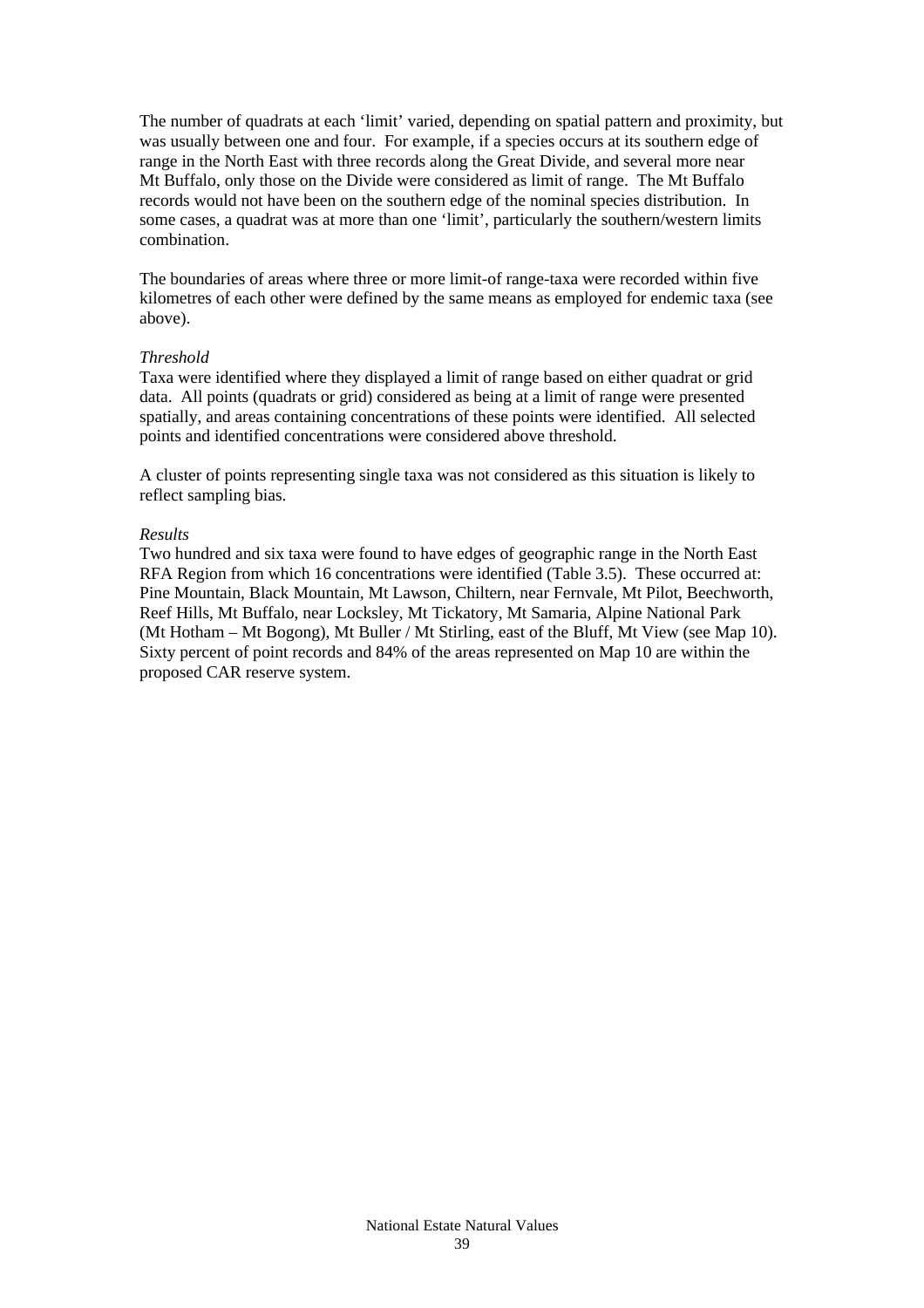## **Table 3.5: North East flora taxa at the limit of their range.**

**Name** *Abrotanella nivigena Acacia aculeatissima Acacia boormanii Acacia dallachiana Acacia deanei ssp. deanei Acacia frigescens Acacia howittii Acacia kettlewelliae Acacia lanigera var. lanigera Acacia penninervis var. penninervis Acacia phasmoides Acacia phlebophylla Acacia siculiformis Aciphylla glacialis Aciphylla simplicifolia Acrotriche prostrata Agrostis muelleriana Almaleea capitata Ammannia multiflora Arrhenechthites mixta Arthropodium sp. 2 (greenish flowers) Arthropodium sp. 3 (aff. strictum) Austrostipa oligostachya Baeckea crenatifolia Baeckea utilis Barbarea grayi Billardiera scandens var. brachyantha Boronia algida Boronia nana var. nana Brachyscome chrysoglossa Brachyscome debilis Brachyscome perpusilla var. perpusilla Brachyscome petrophila Brachyscome ptychocarpa Bursaria lasiophylla var. atriplicina Caladenia menziesii Carex archeri Carex cephalotes Carex echinata Carex hypandra Carex paupera Celmisia asteliifolia spp.agg. Celmisia sericophylla Chiloglottis jeanesii Coprosma moorei Corybas hispidus Craspedia alba Craspedia coolaminica Craspedia crocata Craspedia haplorrhiza Craspedia maxgrayi Crassula closiana Cyperus flavidus Danthonia alpicola Danthonia sp. (syn. Rytidosperma oreophilum) Daviesia buxifolia Derwentia derwentiana ssp. maideniana Deyeuxia affinis Diuris behrii Diuris corymbosa Diuris dendrobioides Dodonaea rhombifolia Eleocharis plana Epacris breviflora Epilobium sarmentaceum Epilobium tasmanicum Eragrostis tenellula Eriochlamys behrii Eucalyptus alligatrix ssp. limaensis*

*Eucalyptus cadens Eucalyptus chapmaniana Eucalyptus cinerea ssp. cinerea Eucalyptus leucoxylon Eucalyptus mitchelliana Eucalyptus pauciflora ssp. hedraia Eucalyptus pauciflora ssp. niphophila Eucalyptus rubida ssp. septemflora Eucalyptus sideroxylon s.s. Eucalyptus yarraensis Euchiton nitidulus Euphrasia crassiuscula Euphrasia crassiuscula ssp. crassiuscula Euphrasia crassiuscula ssp. eglandulosa Euphrasia crassiuscula ssp. glandulifera Euphrasia eichleri Euphrasia lasianthera Ewartia nubigena Fimbristylis dichotoma Galium australe Galium curvihirtum Geranium sessiliflorum var. brevicaule Geum urbanum var. strictum Goodenia blackiana Goodenia geniculata Goodenia hederacea ssp. alpestris Goodenia lanata Goodenia macbarronii Grammitis poeppigiana Grevillea jephcottii Grevillea polybractea Grevillea ramosissima ssp. hypargyrea Grevillea willisii Hakea lissosperma Hakea microcarpa Hibbertia humifusa ssp. erigens Hibbertia pedunculata Hibbertia serpyllifolia Hierochloe submutica Huperzia australiana Hyalosperma demissum Hydrocotyle pterocarpa Hypolepis amaurorachis Hypoxis exilis Indigofera adesmiifolia Juncus brevibracteus Kelleria laxa Kunzea muelleri Lagenifera huegelii Lepidosperma laterale var. majus Leptospermum multicaule Leptospermum myrtifolium Lespedeza juncea Leucopogon montanus Leucopogon pilifer Lobelia simplicicaulis Luzula acutifolia ssp. acutifolia Luzula alpestris Luzula 'B' Luzula 'C' Lycopodium scariosum Millotia muelleri Millotia perpusilla Mitrasacme montana Myriophyllum alpinum Myriophyllum lophatum Olearia adenophora Olearia argophylla x erubescens Olearia frostii*

*Olearia phlogopappa var. subrepanda Olearia speciosa Omphacomeria acerba Oreomyrrhis brevipes Oschatzia cuneifolia Oxalis magellanica Ozothamnus alpinus Ozothamnus stirlingii Parantennaria uniceps Pelargonium helmsii Persoonia confertiflora Persoonia subvelutina Phebalium squamulosum ssp. alpinum Phebalium squamulosum ssp. ozothamnoides Picris angustifolia ssp. merxmuelleri Pimelea ligustrina ssp. ciliata Pimelea treyvaudii Poa gunnii Poa hothamensis Poa hothamensis var. hothamensis Poa petrophila Polyscias sambucifolia ssp. C Pomaderris andromedifolia Pomaderris aurea Pomaderris subplicata Pratia gelida Prostanthera monticola Pterostylis cucullata Pterostylis laxa Pultenaea capitellata Pultenaea cunninghamii Pultenaea gunnii Pultenaea humilis Pultenaea muelleri Pultenaea polifolia Pultenaea procumbens Pultenaea prostrata Pultenaea tenella Pultenaea vrolandii Pultenaea williamsonii Ranunculus eichlerianus Ranunculus graniticola Ranunculus millanii Ranunculus muelleri var. muelleri Ranunculus pimpinellifolius Ranunculus victoriensis Rhynchospora brownii Rubus rosifolius Rulingia dasyphylla Schizeilema fragoseum Schoenus tesquorum Scleranthus singuliflorus Sclerolaena birchii Senecio squarrosus Stellaria caespitosa Stylidium calcaratum Swainsona galegifolia Swainsona plagiotropis Swainsona recta Taraxacum aristum Tetrarrhena acuminata Thelymitra antennifera Thelypteris confluens Trochocarpa clarkei Uncinia sulcata Westringia lucida Westringia senifolia Wittsteinia vacciniacea Wurmbea biglandulosa ssp. biglandulosa*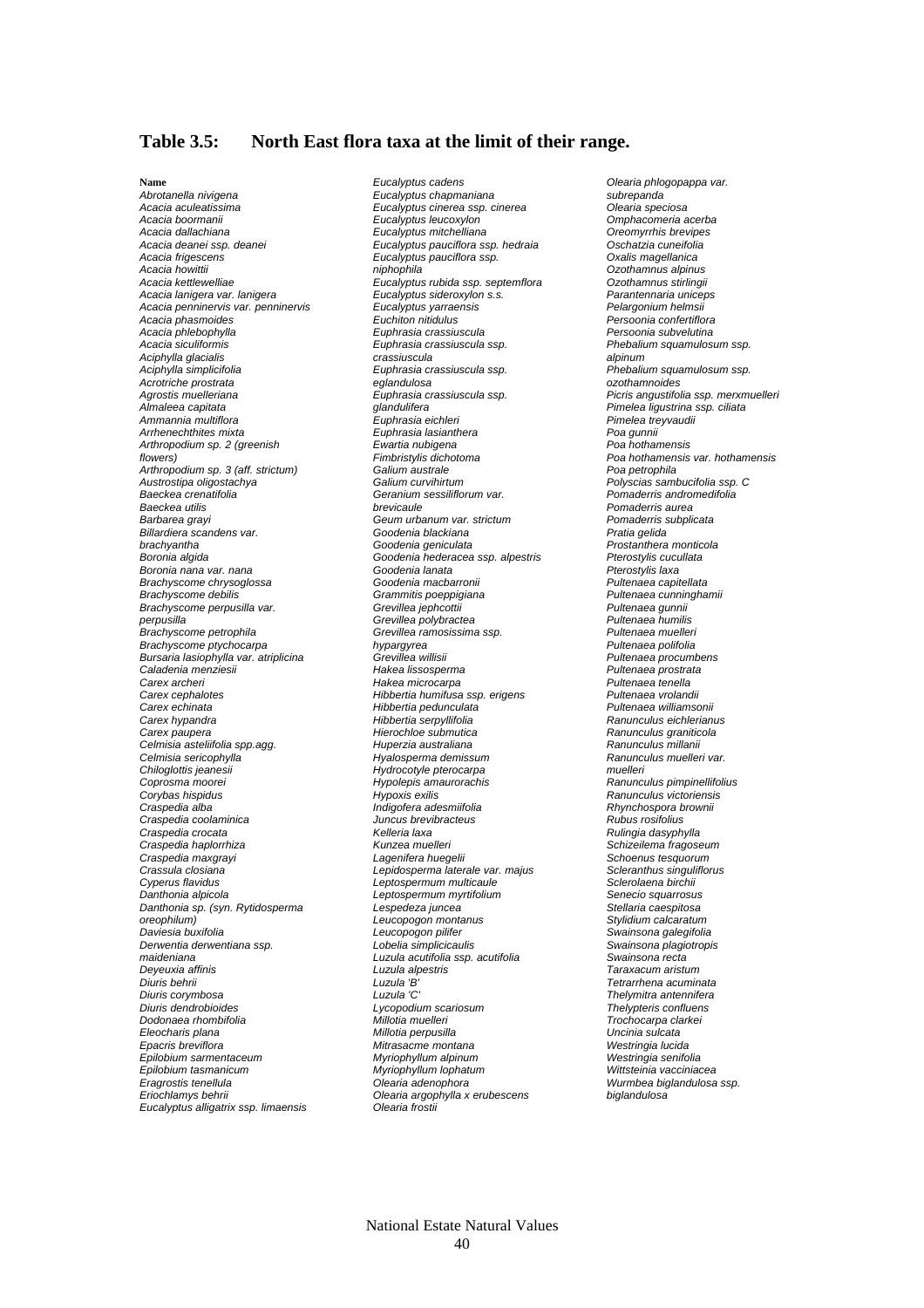# **3.3.3 Flora with disjunct distributions**

Disjunct populations were defined as those outlying populations separated from the main core of the taxa's distribution. Places where disjunct populations occur are considered important for evolution due to their isolation from gene flow. The disjunction of populations could be due to a break in a formerly continuous distribution, or to long distance dispersal over a barrier or adaptation to disjunct environments such as mountain tops.

### *Method*

Taxa with disjunct populations were identified using the NRE FIS, Flora of Victoria and the Flora of New South Wales.

As a general rule, a 50 km separation was used to define a disjunct population, however this was considered in light of a taxon's overall pattern of distribution, also taking into account sampling effort and environmental parameters.

All occurrences of taxa with disjunct populations within the North East were plotted using GIS. Where a number of points occurred in a tight cluster away from the main distribution, all points within the cluster were considered disjunct.

Concentrations of disjunct taxa were identified, and polygons demarcated around these areas, in a manner similar to that employed for endemics and limit-of-range species. Similarly, grid records were not used for this process, as actual sites could be anywhere within the 10' grid (approximately 15 by 18 km).

#### *Threshold*

All disjunct populations and concentrations of disjunct species identified were considered above threshold.

### *Results*

Two hundred and thirty seven taxa demonstrated the presence of disjunct populations (see Table 3.6). From the distribution of disjunct populations, 13 concentrations were determined, as defined above. These occurred at: Mt Buffalo, Mt Samaria, Reef Hills, Chiltern, east of Wodonga, Mt Granya, Burrowa-Pine, Murray River/Cudgewa Creek confluence, Falls Creek, Mt Hotham, Mt View, near Mt Tickatory, south of Mt Pilot (see Map 11). Sixty-six percent of the point records and 75% of the areas represented on Map 11 are within the proposed CAR reserve system.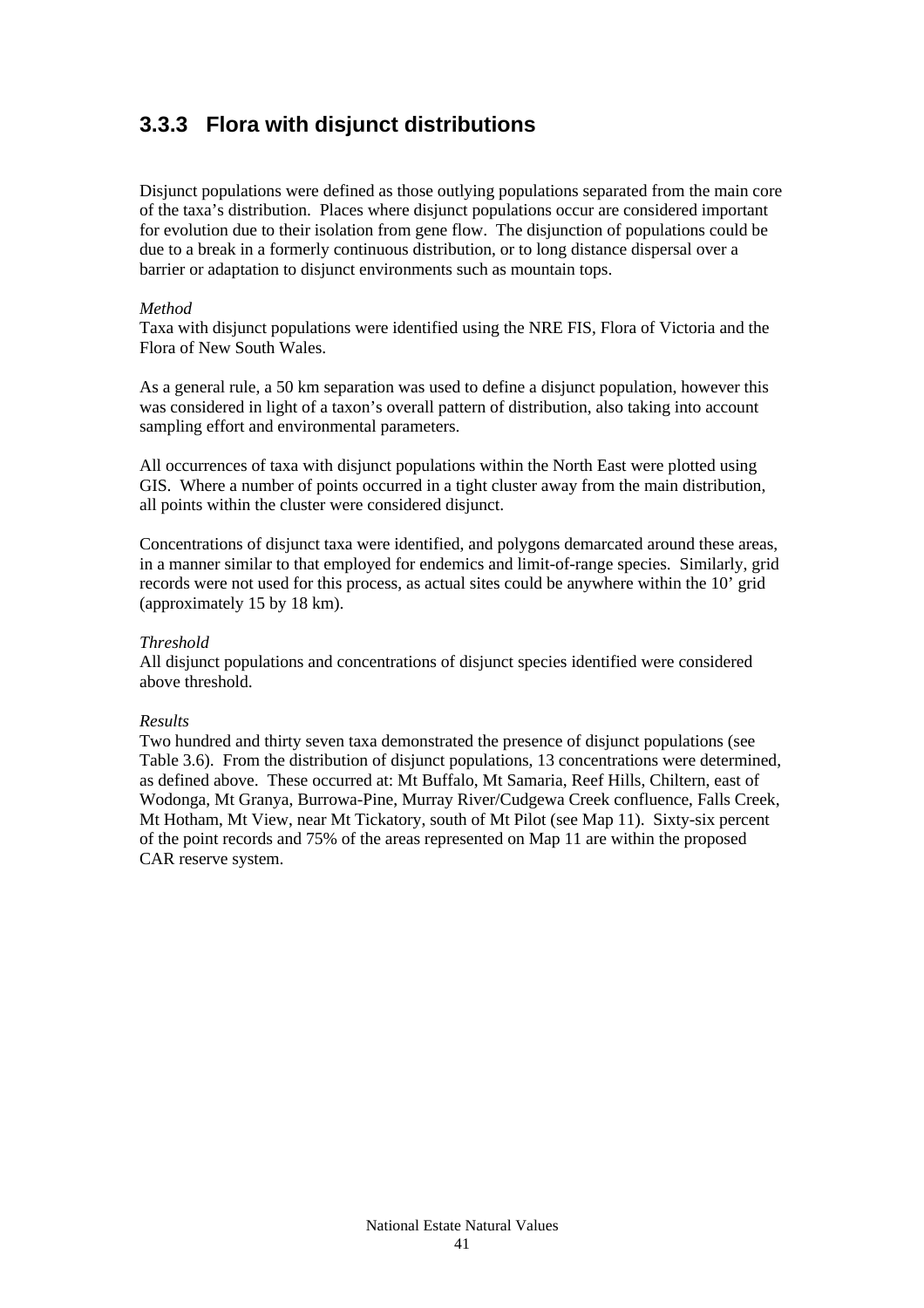#### **Table 3.6: Flora taxa exhibiting disjunction.**

*Acacia aspera Acacia boormanii Acacia brachybotrya Acacia brownii Acacia dawsonii Acacia deanei ssp. paucijuga Acacia flexifolia Acacia leprosa Acacia longifolia var. longifolia Acacia mitchellii Acacia omalophylla Acacia penninervis var. penninervis Acacia retinodes Acacia ulicifolia Agrostis avenacea var. perennis Almaleea subumbellata Ammannia multiflora Amphibromus pithogastrus Amyema linophylla ssp. orientale Aristida calycina var. calycina Asplenium hookerianum Asterolasia asteriscophora Astrotricha linearis Atriplex vesicaria Australopyrum retrofractum Austrodanthonia monticola Austrofestuca eriopoda Austrofestuca hookeriana Austrostipa nitida Austrostipa pubinodis Austrostipa rudis ssp. rudis Austrostipa scabra ssp. falcata Austrostipa semibarbata Austrostipa setacea Austrostipa stuposa Azolla pinnata ssp. pinnata Baeckea utilis var. utilis Banksia canei Blechnum cartilagineum Bolboschoenus medianus Boronia anemonifolia Boronia nana var. nana Bossiaea obcordata Bossiaea riparia Brachyscome chrysoglossa Brachyscome multifida var. dilatata Brachyscome obovata Brachyscome parvula Bulbine glauca Bursaria spinosa var. microphylla Caesia calliantha Caladenia caerulea var. caerulea Caladenia clavigera Caladenia patersonii spp. agg. Caladenia vulgaris Callitriche muelleri Calocephalus citreus Calotis scabiosifolia var. integrifolia Calotis scapigera Calystegia marginata Calystegia sepium Chiloglottis reflexa Chiloglottis X pescottiana Colobanthus apetalus var. apetalus Coprosma perpusilla ssp. perpusilla Corybas hispidus Craspedia haplorrhiza Danthonia geniculata Daviesia mimosoides ssp. mimosoides Digitaria brownii Digitaria ciliaris Dillwynia glaberrima Dipodium hamiltonianum Discaria pubescens Diuris behrii Dryopoa dives Eclipta platyglossa Einadia nutans ssp. nutans Eleocharis plana Eleocharis pusilla*

*Enneapogon nigricans Entolasia marginata Eucalyptus fastigata Eucalyptus globoidea Eucalyptus tricarpa Eucalyptus viridis Eulalia aurea Euphrasia collina ssp. collina Eutaxia microphylla s.s. Gahnia radula Gastrodia procera Genoplesium nudum Goodenia blackiana Goodenia lanata Grevillea linearifolia spp. agg. Haloragis aspera Helichrysum adenophorum Hibbertia calycina Hibbertia exutiacies Hibbertia pedunculata Huperzia australiana Hybanthus monopetalus Hydrocotyle callicarpa Hydrocotyle capillaris Hydrocotyle geraniifolia Hydrocotyle pterocarpa Hymenophyllum australe Hypolaena fastigiata Hypolepis muelleri Hypoxis exilis Hypoxis hygrometrica var. villosisepala Isolepis cernua Juncus aridicola Juncus pallidus Kunzea muelleri Kunzea parvifolia Lastreopsis acuminata Lemna disperma Lepidosperma filiforme Lepidosperma laterale var. laterale Leptorhynchos elongatus Leptospermum lanigerum Leptospermum micromyrtus Lepyrodia anarthria Leucochrysum molle Libertia pulchella Lobelia pratioides Logania albiflora Lycopodiella lateralis Maireana decalvans Maireana humillima Marsilea costulifera Marsilea drummondii Mazus pumilio Micromyrtus ciliata Mimulus gracilis Muehlenbeckia axillaris Myriophyllum alpinum Myriophyllum integrifolium Myriophyllum lophatum Myriophyllum pedunculatum Myriophyllum pedunculatum ssp. longibracteolatum Myriophyllum pedunculatum ssp. pedunculatum Myriophyllum simulans Nertera granadensis Notodanthonia semiannularis Nymphoides montana Olearia floribunda Olearia glandulosa Olearia iodochroa Olearia ramulosa Olearia speciosa Opercularia hispida Oreobolus oxycarpus ssp. oxycarpus Ottelia ovalifolia Oxalis chnoodes Oxylobium ellipticum Ozothamnus rosmarinifolius*

*Panicum obseptum Patersonia sericea var. sericea Pelargonium rodneyanum Persoonia juniperina Phebalium lamprophyllum Phyllanthus hirtellus Picris angustifolia ssp. merxmuelleri Pimelea axiflora ssp. axiflora Pittosporum phylliraeoides Plantago gaudichaudii Platysace lanceolata Poa clivicola Poa phillipsiana Podolepis hieracioides Podolepis jaceoides s.s. Polygala japonica Polyphlebium venosum Pomaderris andromedifolia Pomaderris discolor Pomaderris elachophylla Pomaderris eriocephala Pomaderris lanigera Pomax umbellata Prasophyllum elatum Prostanthera decussata Prostanthera hirtula Pterostylis decurva Pterostylis fischii Pterostylis foliata Pterostylis laxa Pterostylis maxima Pterostylis plumosa s.l. Pterostylis robusta s.l. Pterostylis X ingens Ptilotus exaltatus Pultenaea capitellata Pultenaea gunnii Pultenaea mollis Ranunculus collinus Ranunculus glabrifolius Ranunculus inundatus Ranunculus muelleri var. muelleri Rapanea howittiana Rubus rosifolius Rumex bidens Rumohra adiantiformis Rytidosperma australe Schizeilema fragoseum Scleranthus fasciculatus Selaginella gracillima Selaginella uliginosa Sida corrugata var. corrugata (= broad leaf form) Sigesbeckia australiensis Solanum laciniatum Swainsona murrayana Swainsona oroboides s.l. Swainsona plagiotropis Tetrarrhena acuminata Tetrarrhena juncea Tetrarrhena turfosa Tetratheca pilosa Teucrium corymbosum Thelymitra aristata Trachymene anisocarpa Trachymene humilis Triglochin striatum Tripogon loliiformis Uncinia flaccida Utricularia uniflora Vallisneria spiralis s.l. Velleia montana Veronica gracilis Villarsia reniformis Viola caleyana Wahlenbergia gymnoclada Wahlenbergia luteola Westringia eremicola Wittsteinia vacciniacea Zieria aspalathoides*

# **3.3.4 Relictual Ecological Vegetation Classes**

Relictual Ecological Vegetation Classes (EVCs) are those classes whose floristic composition carries a relatively high proportion of phylogenetically primitive taxa. Such taxa are present in relatively few EVCs.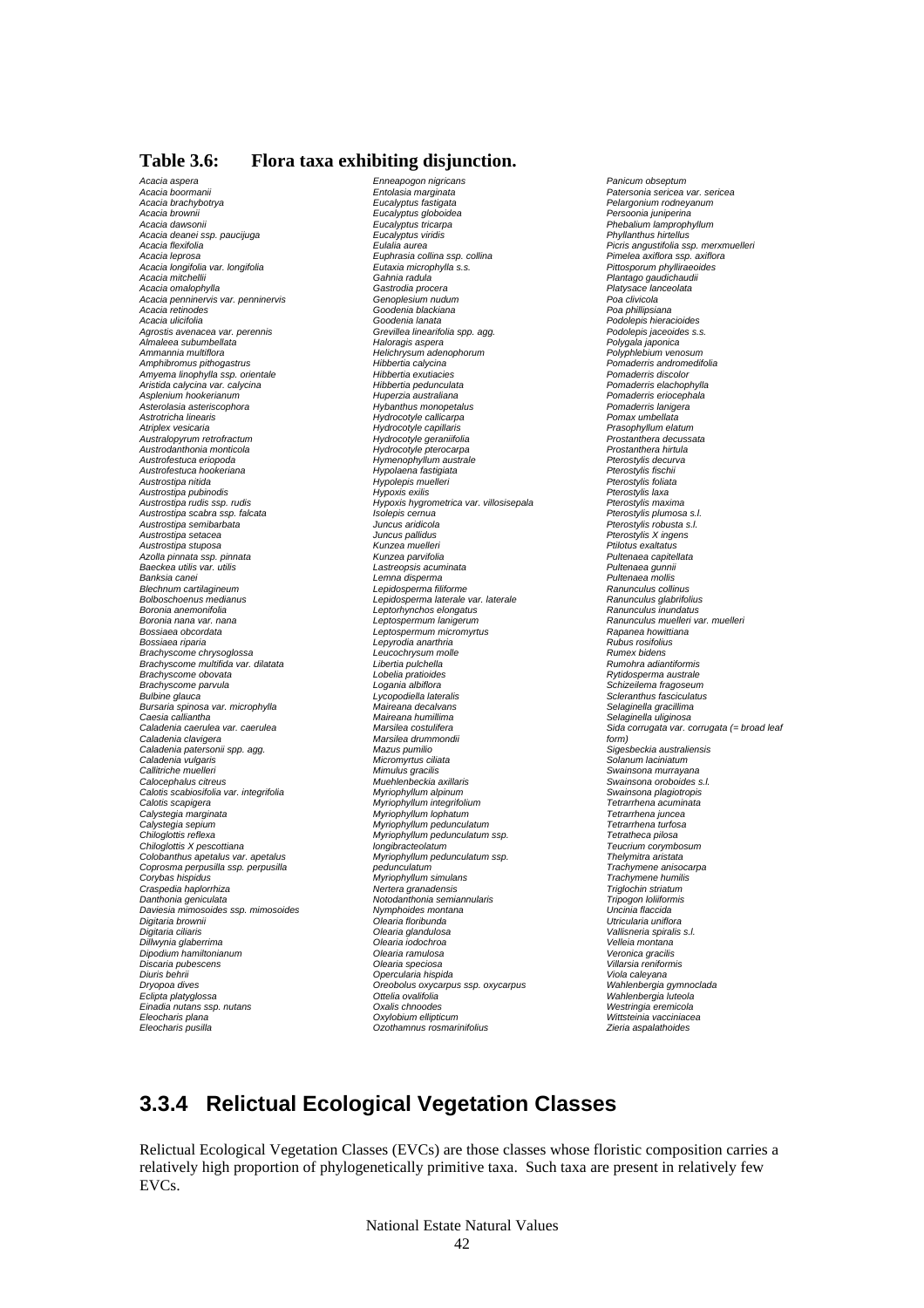### *Method*

EVCs were identified as relictual on the basis of carrying a higher proportion of primitive species such as ferns, Pepper plants (*Tasmannia* sp) and other Winteraceae as well as Southern Sassafras (*Atherosperma moshatum*). These included Treeless Sub-alpine Mosaic, Montane Riparian Thicket, and Wet Forest.

#### *Threshold*

All occurrences of the EVCs Treeless Sub-alpine Mosaic and Montane Riparian Thicket are considered important for the maintenance of the relictual species that occur within them and are therefore above threshold. Neither of these EVCs are subject to regular or widespread disturbance.

As Wet Forest is restricted in the North East all occurrences have been identified as having national estate value as relictual flora.

Disturbance was not used as a threshold under this criterion. All areas of these three EVCs were mapped as they were considered capable of supporting the key relictual species, and consequently to be above threshold.

#### *Results*

The three EVCs identified as containing a high incidence of relictual flora have a relatively restricted distribution across the Region. The most extensive occurrences of the EVCs are along the Great Dividing Range (from the Bluff to the NSW border) as well as on Mt Buffalo and on the south-west edge of the Wabba Wilderness (see Map 12). These EVCs occupy a total area of 27,830 ha within the North East, 86% of which is within the proposed CAR reserve system.

# **3.3.5 Relictual and primitive flora**

No outstanding examples of relictual or primitive flora were apparent.

# **3.3.6 Refugia from climatic change**

The major trend in climatic change in Victoria since the last ice age (some 10,000 years ago) has been a decrease in water availability. Refuges were identified as places within the landscape with environmental conditions that have allowed the survival of vegetation characteristic of the last glacial period. Such areas in general tend to be characterised by lower average ambient temperatures and/or greater water availability and a concomitantly lower fire frequency.

Environmental change over the terminal Holocene and even Pleistocene has also been characterised by periods of dryness. It is possible that core dry areas acted as refuges for species dependent on higher fire frequencies than were typical during the mid-Holocene climatic optimum. At present, however, the environmental history of the Region is not sufficiently documented to enable the delineation of potential 'dry refugia', unlike the situation for identification of 'cold' and 'wet' refugia.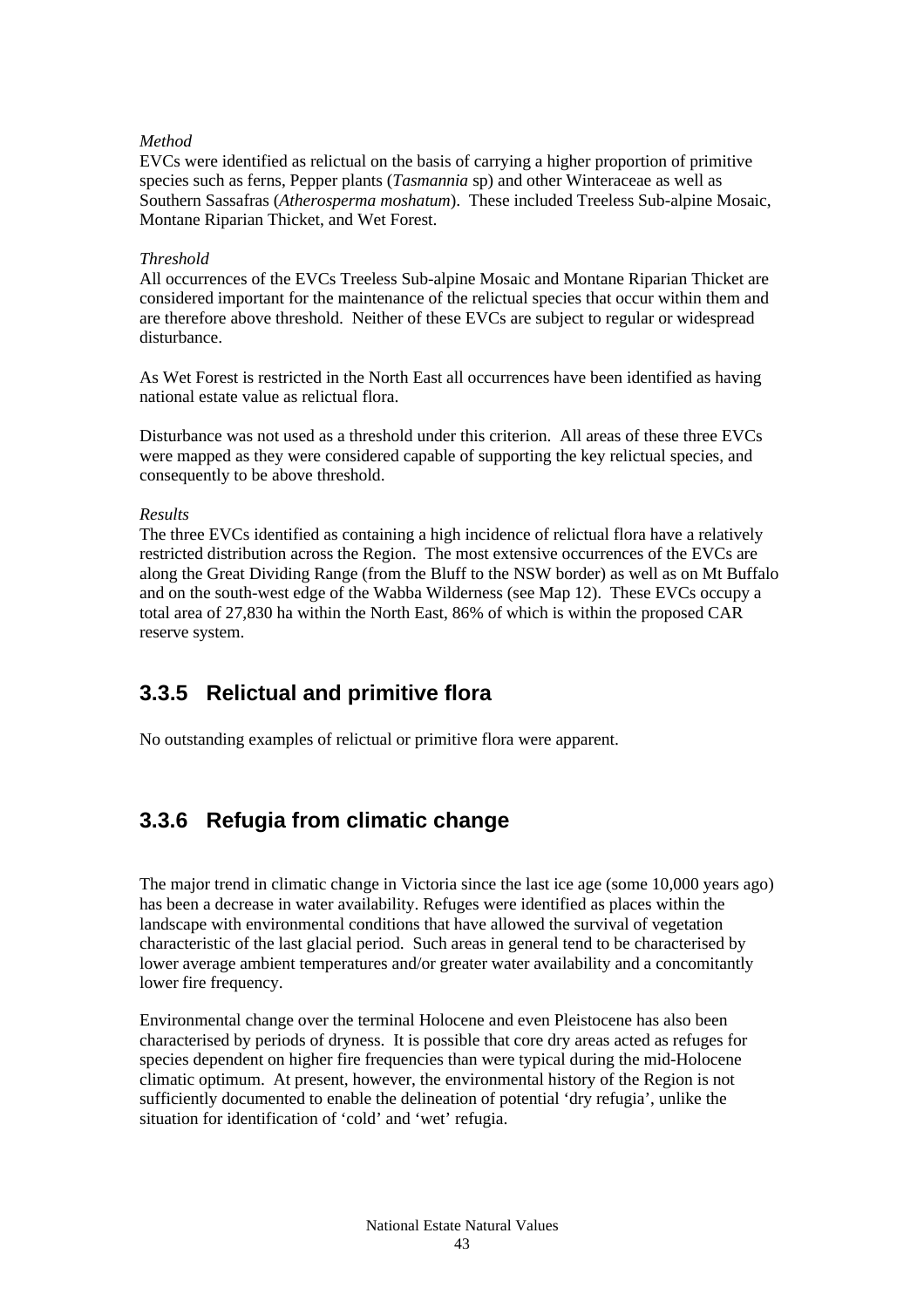# *Method*

A combination of expert knowledge of the current structure and floristics along with topographic information was used to identify refugia and the particular EVCs that typify habitat of cold and fire intolerant communities. The EVCs and mosaics identified as refugia are presented in Table 3.7.

| <b>Refuge from:</b>              | <b>Environmental</b><br>characteristic | <b>Environment</b>                                                         | <b>EVCs that qualify</b>                                                                                                                                                                                                                                                                                                                                                                    |
|----------------------------------|----------------------------------------|----------------------------------------------------------------------------|---------------------------------------------------------------------------------------------------------------------------------------------------------------------------------------------------------------------------------------------------------------------------------------------------------------------------------------------------------------------------------------------|
| Increasing<br>temperature        | Cold dependant<br>ecosystems/EVCs      | Sub-alpine/alpine                                                          | Treeless Sub-alpine Mosaic<br>$\bullet$<br>Sub-alpine Woodland<br>٠                                                                                                                                                                                                                                                                                                                         |
|                                  |                                        | Montane                                                                    | Montane Damp Forest<br>$\bullet$<br>Montane Dry Forest<br>$\bullet$<br>Montane Riparian Thicket<br>٠                                                                                                                                                                                                                                                                                        |
| Increased fire<br>frequency      | Fire refuge                            | Topographically and<br>climatically protected and<br>too wet to carry fire | Wet Forest<br>$\bullet$<br>Damp Forest<br>٠                                                                                                                                                                                                                                                                                                                                                 |
|                                  |                                        | Sub-alpine environments<br>too wet to carry fire.                          | Treeless Sub-alpine Mosaic<br>$\bullet$                                                                                                                                                                                                                                                                                                                                                     |
| Decreasing water<br>availability | Water availability                     | Riparian environments                                                      | Wet Forest<br>$\bullet$<br>Damp Forest<br>٠<br><b>Riparian Forest</b><br>٠<br>Floodplain Riparian Woodland and mosaic<br>٠<br><b>Wetland Formation</b><br>Swampy Riparian Woodland<br>Riparian Shrubland<br>$\bullet$<br>Riparian Forest/Swampy Riparian<br>$\bullet$<br>Woodland/Riverine Escarpment Scrub<br>Mosaic<br>Spring Soak Herbland<br>٠<br>Montane Riparian Thicket<br>$\bullet$ |
|                                  |                                        | Water-dependant sub-alpine<br>environments                                 | Treeless Sub-alpine Mosaic<br>$\bullet$                                                                                                                                                                                                                                                                                                                                                     |

# **Table 3.7: EVCs identified as refugia from climatic change.**

# *Threshold*

Refuges occupy, at a minimum, the entire hill or ridge top or remaining vegetation along major river systems. Disturbance has not been considered as a threshold, since the factors that create refuges relate to landscape scale features.

# *Results*

Eighteen areas were identified as refugia from climatic change for the North East. These refuge areas and the amount of area they comprise in the North East are presented in Table 3.8 and shown in Map 13. Fifty-three percent of the total area is within the proposed CAR reserve system.

Over half of the refugia identified afford protection from all three elements, ie higher temperatures, increased fire frequency and decreasing water availability. Several of the areas affording different refugia conditions aggregate to form larger areas.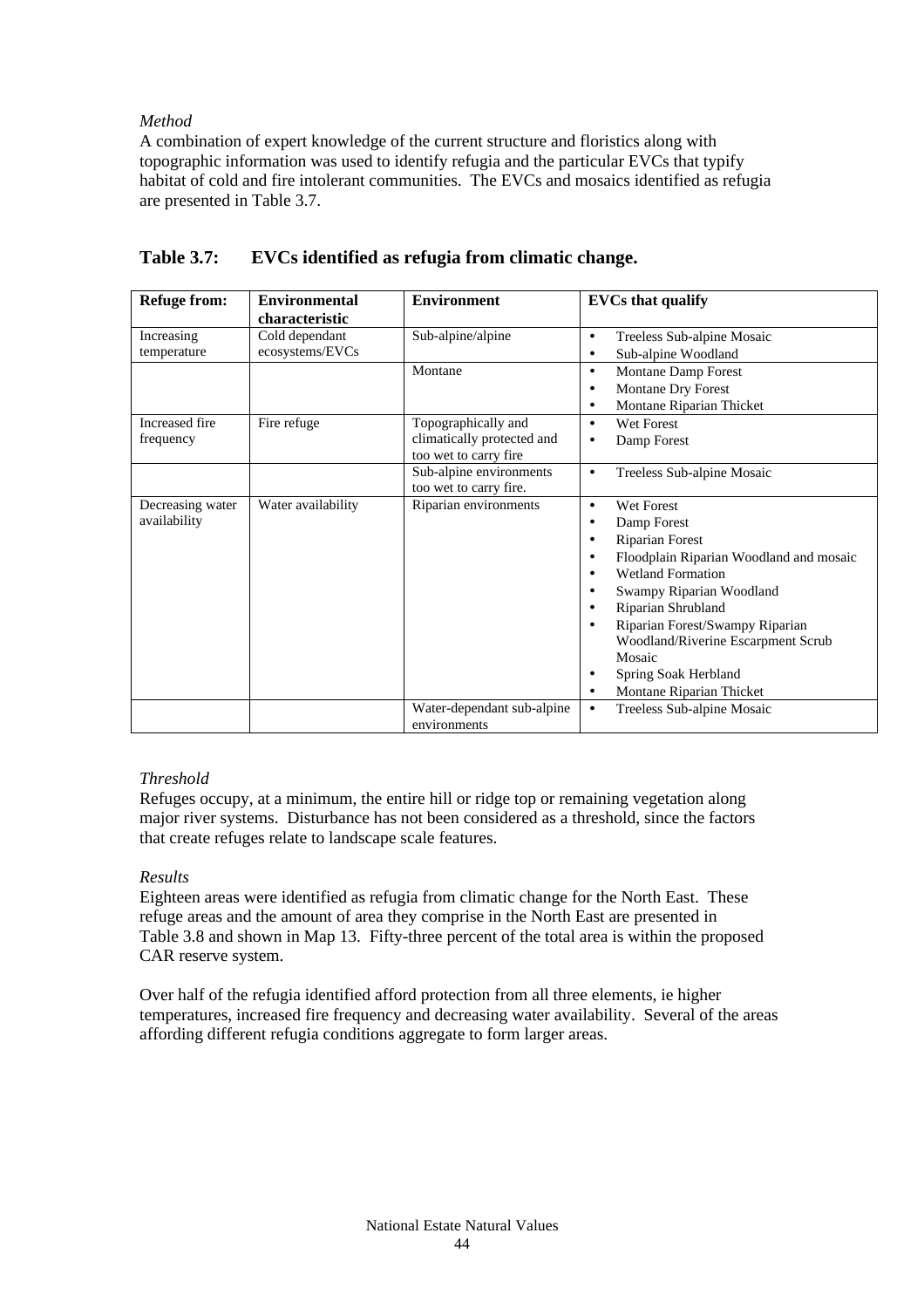| <b>Name</b>                      | <b>Refuge</b>      |                             |                                    | Area         |  |
|----------------------------------|--------------------|-----------------------------|------------------------------------|--------------|--|
|                                  | from:              |                             |                                    | (approx. ha) |  |
|                                  | increased<br>temp. | increased<br>fire frequency | decreased<br>water<br>availability |              |  |
| <b>Bogong</b>                    | ✓                  | ✓                           | ✓                                  | 105,100      |  |
| Buller / Howqua                  | J                  | √                           | $\checkmark$                       | 74,600       |  |
| Jamieson/Eildon                  |                    |                             | ✓                                  | 57,500       |  |
| Mt Pinnibar - Mt Sassafras       | J                  |                             |                                    | 36,400       |  |
| Tea Tree Range / Barry Mountains | J                  | √                           | √                                  | 26,500       |  |
| Tawonga                          |                    | √                           | $\checkmark$                       | 16,700       |  |
| Dead Wallaby Creek               |                    | √                           | √                                  | 16,400       |  |
| <b>Surveyors Creek</b>           |                    | √                           | √                                  | 14,900       |  |
| Mt Buffalo                       | √                  | √                           | $\checkmark$                       | 14,800       |  |
| Dartmouth                        | ✓                  | ✓                           | J                                  | 10,000       |  |
| Burrowa-Pine Mt                  | ℐ                  |                             |                                    | 3,500        |  |
| Whitfield                        |                    | ✓                           | J                                  | 2,400        |  |
| <b>Black Range</b>               | ✓                  | ✓                           | √                                  | 1,700        |  |
| House Creek/Pinnacles            | ✓                  | ✓                           | $\checkmark$                       | 1,500        |  |
| Goulburn River                   |                    |                             | √                                  | 1,300        |  |
| Strathbogie                      |                    | ✓                           | √                                  | 1,300        |  |
| Broken River / Holland Creek     |                    |                             | √                                  | 500          |  |
| King River                       |                    |                             | $\checkmark$                       | 400          |  |
| <b>Total</b>                     |                    |                             |                                    | 385,500      |  |

# **Table 3.8: Refuges from climatic change.**

**Sub-criterion A2: Places demonstrating existing natural systems**

# **3.3.7 Successional stages**

### *Methods*

Both primary and secondary succession have been identified in vegetation of the North East. Those areas clearly demonstrating the dynamic relationship between EVCs were identified as representing primary succession, as well as those representing truncated transitions. The riverine ecosystems are the only ones clearly demonstrating primary succession. Truncated succession has been observed within Wet Forests*.*

Secondary succession was identified in those areas recovering from significant natural disturbance. Wildfire was taken as the main natural driving force for secondary succession and this is evident in areas containing a mix of old growth stages. Flood and windfall disturbances were considered for inclusion, however, these areas are generally too small to be mapped. Areas of secondary succession were identified from disturbance mapping in combination with growth stage mapping.

### *Threshold*

Secondary succession proceeds from both natural and human induced disturbance, however, secondary succession was only considered where the phenomenon resulted from significant natural disturbance. Demarcation and the thresholding of secondary succession in the North East included all forest areas where regrowth resulting from natural disturbance was 10% or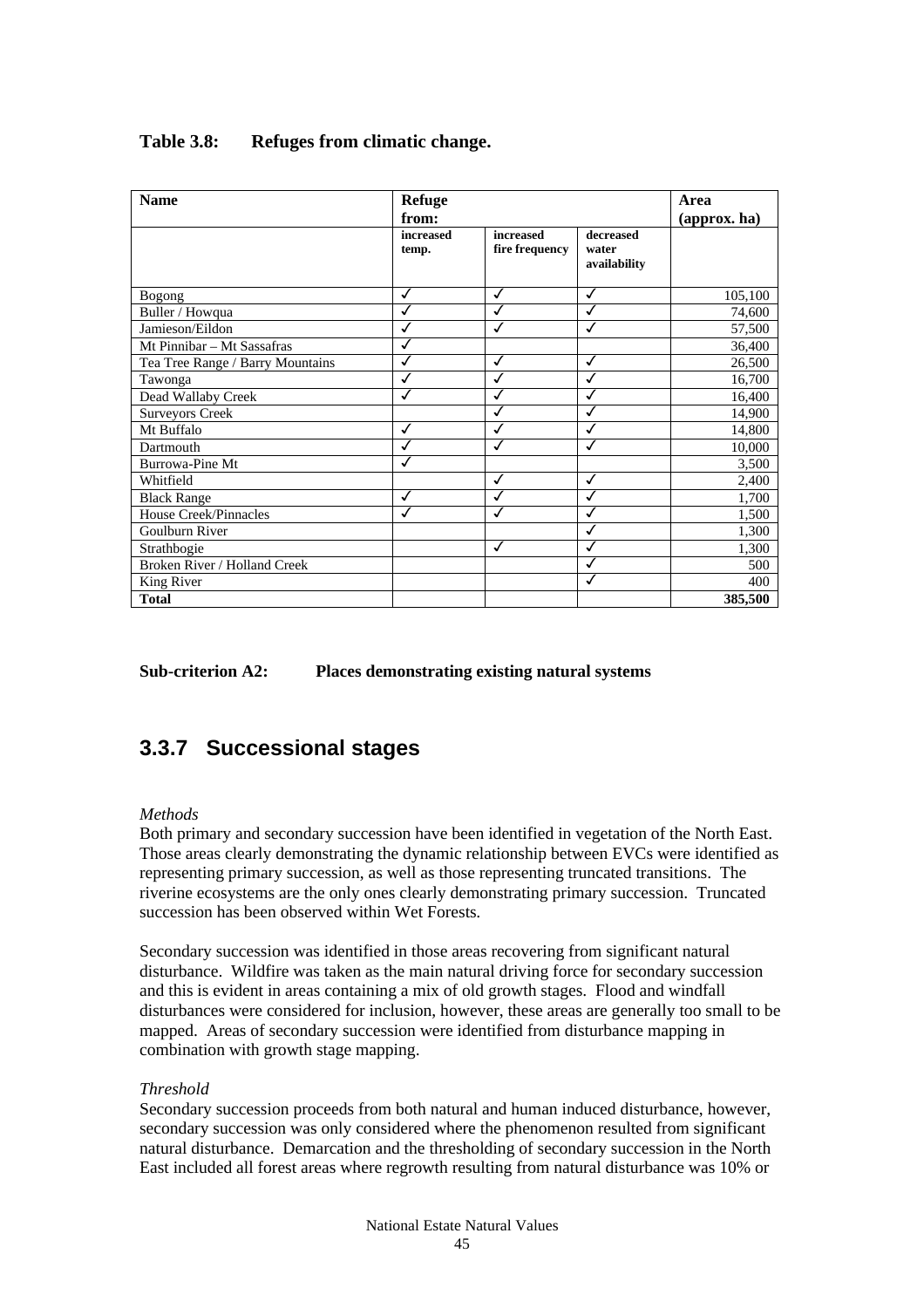greater of crown cover. Growth stage and disturbance data used were those described in the Study of Old-growth Forest in the North East (NRE,1998).

#### *Results*

Areas displaying primary and secondary succession in the North East are shown in Map 14. Fifty-five percent of the area represented is within the proposed CAR reserve system.

#### Primary Succession

#### *Rainforest/Wet Forest*

South of the Great Dividing Range in Victoria, the classic example of primary succession is the Cool Temperate Rainforest formation from Wet Forest, identifiable at their interface. Although there is no rainforest (structurally and floristically) in the North East there are sites with some Cool Temperate Rainforest elements within Wet Forest indicating that primary succession has been truncated. A combination of factors may contribute to the observed truncation. In addition to rainfall being too low and too unreliable for development and maintenance of rainforest, the climate on the continental side of the Great Dividing Range is relatively dry allowing wildfire at too frequent intervals (Cool Temperate Rainforest is vulnerable to fire).

Sites of truncated primary succession carry Southern Sassafras (*Atherosperma moschatum*) and various fern species. Sites include some gullies of the West Kiewa River (south of Mount Beauty) and the Surveyors Creek area in the far east of the study area.

#### *Riverine*

Primary succession occurs where billabongs gradually dry out and turn floristically and structurally towards the flora composition of the surrounding dryland environment.

### Secondary Succession

Aggregations of areas of secondary succession occur at Mt Buffalo, Mt Lawson, Dandongadale River, the Alpine National Park (west of Mt Hotham and north of Mt Cobbler), Burrowa Pine and Mt Buller / Mt Stirling.

# **3.3.8 Remnant vegetation**

### *Method*

Remnant vegetation is defined as that vegetation remaining in unnatural landscapes where the vegetation has been mostly cleared. Permanent clearing is evident in most of the northern parts of the North East and has resulted mostly from agriculture. Very few parcels of remnant vegetation in such landscapes are public land.

#### *Threshold*

EVCs were identified as remnant from Table 12.3 of the North East CRA Report where 70%, or more, of the pre-1750 extent has been cleared.

#### *Results*

Of the 58 EVCs identified in the North East Region, 35 were found to have been depleted to below 30% of their pre-1750 coverage. The great majority of these remnants occur on private property within cleared lands to the north-west of the Great Dividing Range. All occurrences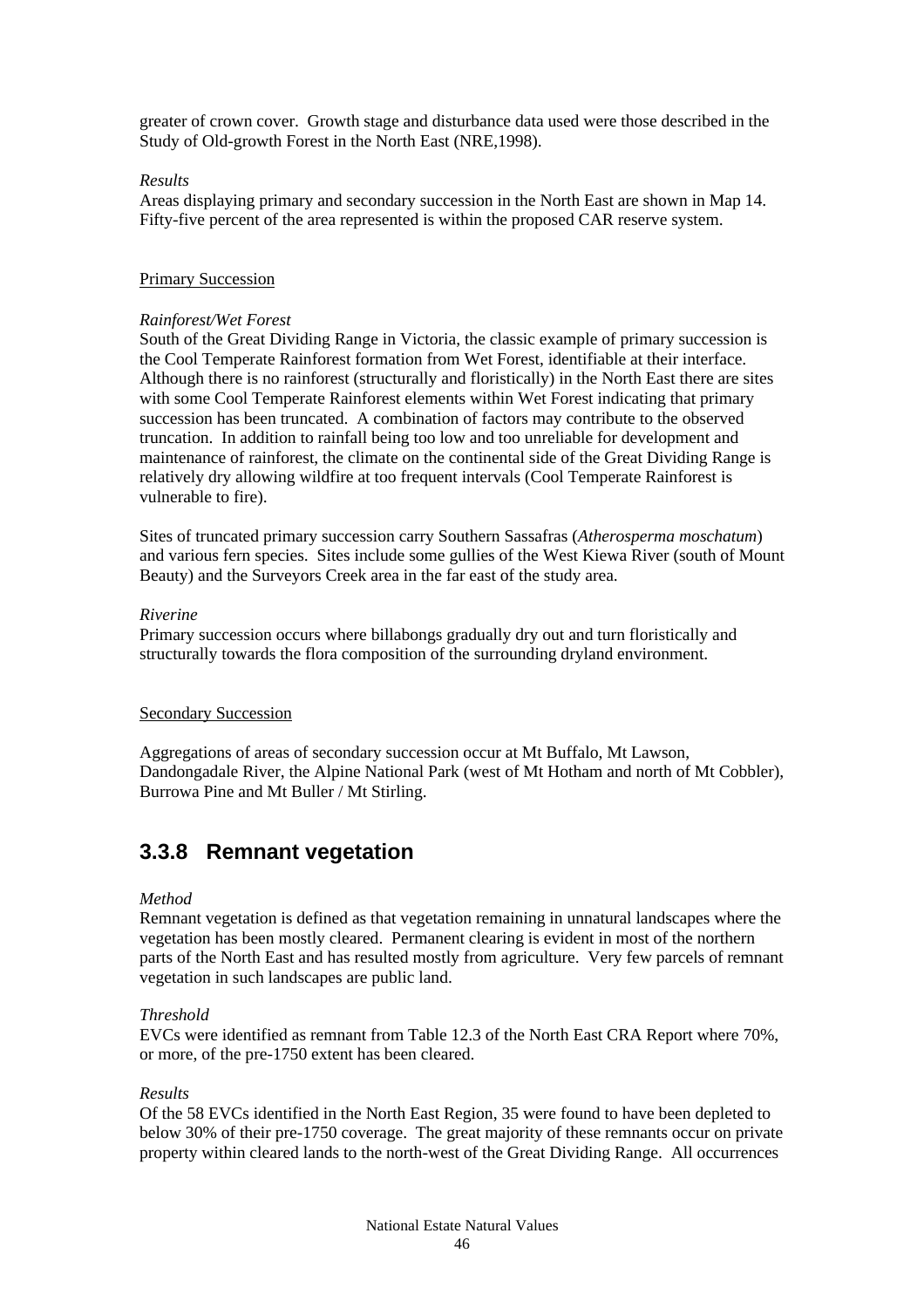of these EVCs are identified as having national estate value and are shown on Map 15. Twenty-five percent of the total area is within the proposed CAR reserve system.

There is little information about the relative quality of these remnants. Further research is warranted to clearly identify those areas whose quality, and security from external threatening processes such as rising saline ground water, justify continued recognition of their national estate value.

### **Sub-criterion A3: Places of unusual richness**

# **3.3.9 Modelled richness**

#### *Method*

The approach adopted for the Central Highlands and East Gippsland analysis of richness was modified. Rather than the previous focus on the character species, the analysis conducted for the North East substituted these for EVC richness per unit area. As per previous national estate studies, a Flora Richness Index (FRI) was determined based on the number of EVCs within a 2 km grid cell. The FRI allocated one unit per EVC with the exception of mosaics and complexes, which were allocated a value dependent on the EVCs contained within them. Where mosaics or complexes occurred within an area with a particular EVC already recorded in that area, that EVC was not counted twice. Non-natural EVCs (plantations, cleared areas) had no impact on the FRI.

As for the Central Highlands and East Gippsland, a 2 km grid was used as a sampling technique. This method was refined to avoid inconsistencies associated with the location of the source of the grid, by conducting 16 iterations of the sampling. Iterations involved shifts of 500 m in the source in a four by four matrix of source points. The end result was an effective cell size of 500 m x 500 m, each cell containing a mean FRI value based on all 16 iterations.

#### *Threshold*

The FRI ranged from 0 to 14.56. As for the Central Highlands assessment, the top 5% of cells (FRI >=6.75 ) were considered above threshold.

#### *Results*

Out of 73,648 cells in the region, a total of 4,171 of these were above threshold. Major clusters of above-threshold cells occurred throughout the Alpine National Park, in Burrowa-Pine Mountain National Park, to the south and east of Mitta Mitta, within Mt Buffalo National Park, and along the Buffalo River, south of Lake Buffalo (see Map 16). Seventy percent of the area represented by those cells above threshold is within the proposed CAR reserve system.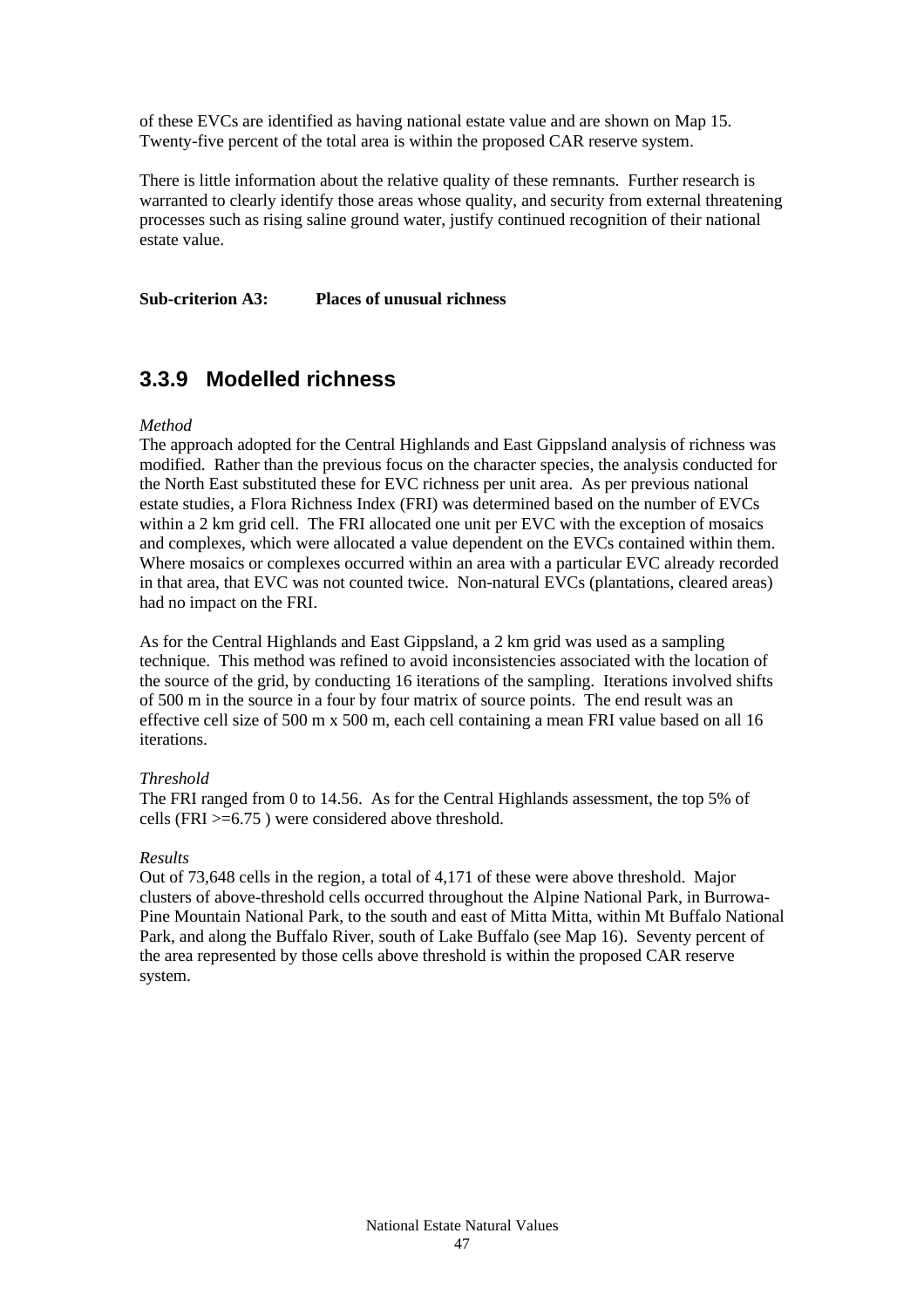**Sub-criterion B1: Places of rare and threatened flora**

# **3.3.10 Rare or threatened flora**

## *Method*

Taxa were identified as rare or threatened as part of the Comprehensive Regional Assessment (CRA) process. A list of rare and threatened flora is presented in Table 3.9.

All occurrences of rare and threatened taxa within the North East were plotted using the GIS.

Concentrations of rare or threatened flora were also defined using the same methods used for endemic, limit of range and disjunct flora.

## *Threshold*

Each individual point record for all taxa identified as rare or threatened was considered to be above threshold, as were all delineated concentrations of records for different species.

### *Results*

One hundred and sixty one taxa have been identified as rare or threatened, and 24 concentrations were identified. These occur at or near: Mt Buffalo, Alpine National Park (Mt Hotham to Mt Bogong), Pine Mountain, Mt Granya, Chiltern, Mt Pilot, Springhurst, Boorhaman, Mt Samaria, Mt Wombat, Old Longwood, Mt Tickatory, Mt Buller / Mt Stirling, Howqua River, Jamieson River, Hotham Heights, south-west of Mt Howitt, north of Corryong and north-west of Cudgewa, The Oaks, east of Burrowye, Bonegilla, Barranduda Range, and east of Lurg Upper (see Map 17). (Note that these names are indicative only and do not provide precise localities.)

Ninety-four percent of the records and 68% of the areas represented on Map 17 are within the proposed CAR reserve system.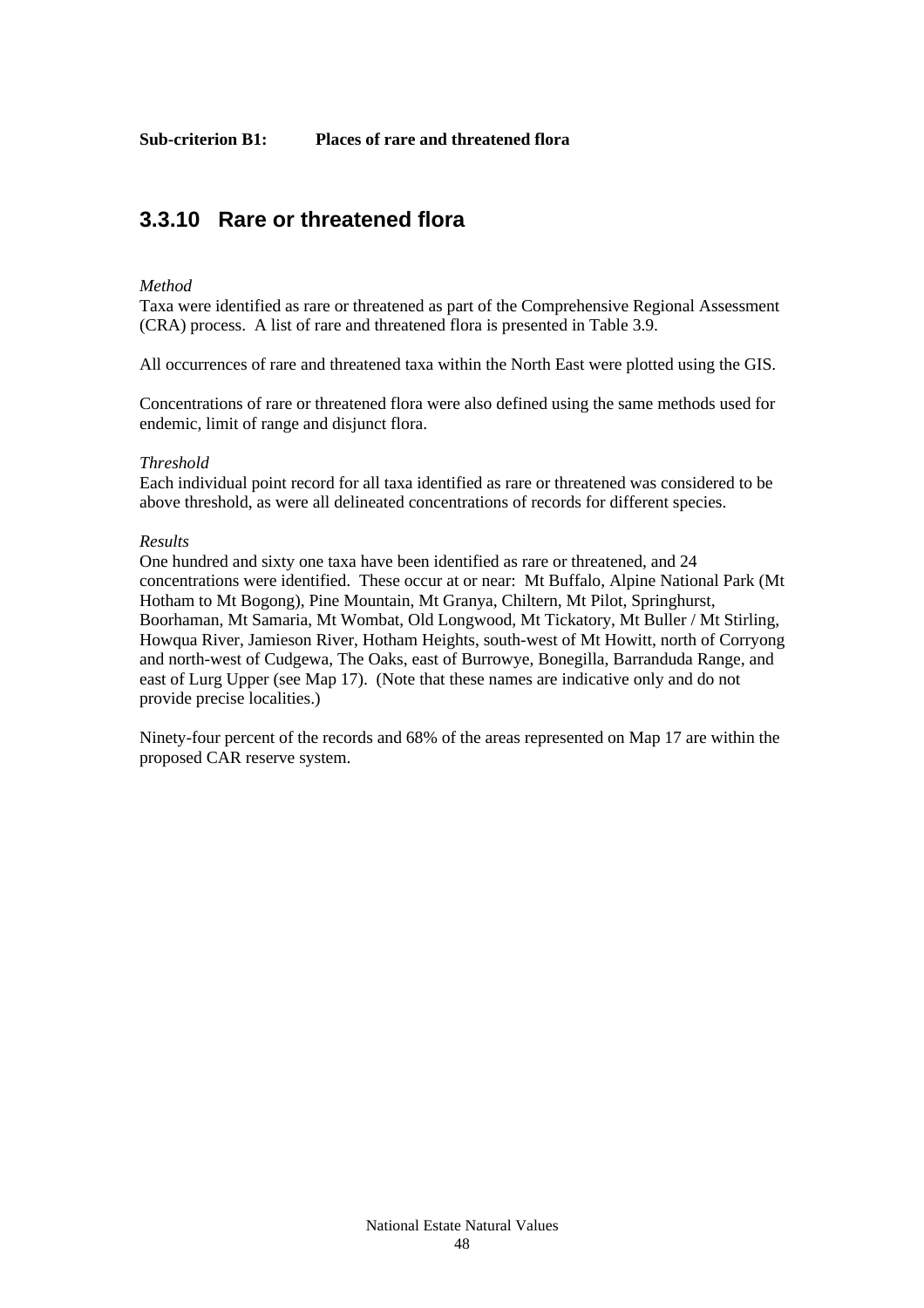#### **Table 3.9: Rare and threatened flora.**

*Abrotanella nivigena Acacia boormanii Acacia dallachiana Acacia dawsonii Acacia deanei ssp. deanei Acacia deanei ssp. paucijuga Acacia flexifolia Acacia howittii Acacia omalophylla Acacia penninervis var. penninervis Acacia phasmoides Acacia phlebophylla Agrostis avenacea var. perennis Almaleea capitata Ammannia multiflora Amphibromus pithogastrus Amyema linophylla ssp. orientale Aristida calycina var. calycina Arthropodium sp. 2 (greenish flowers) Arthropodium sp. 3 (aff. strictum) Asplenium hookerianum Astrotricha linearis Australopyrum retrofractum Austrodanthonia monticola Austrofestuca eriopoda Austrostipa setacea Baeckea crenatifolia Barbarea grayi Billardiera scandens var. brachyantha Bossiaea riparia Brachyscome chrysoglossa Brachyscome debilis Brachyscome obovata Brachyscome petrophila Brachyscome ptychocarpa Bulbine glauca Caladenia vulgaris Carex archeri Carex cephalotes Carex echinata Carex hypandra Carex paupera Celmisia sericophylla Chiloglottis jeanesii Chiloglottis X pescottiana Coprosma moorei Coprosma perpusilla ssp. perpusilla Corybas hispidus Craspedia alba Cyperus flavidus Deyeuxia affinis Digitaria brownii Dipodium hamiltonianum*

*Discaria pubescens Diuris behrii Diuris dendrobioides Dodonaea rhombifolia Eleocharis plana Epilobium tasmanicum Eragrostis tenellula Eucalyptus alligatrix ssp. limaensis Eucalyptus cadens Eucalyptus cinerea ssp. cinerea Eucalyptus mitchelliana Eucalyptus pauciflora ssp. hedraia Eucalyptus rubida ssp. septemflora Eucalyptus sideroxylon s.s. Eucalyptus yarraensis Euchiton nitidulus Euphrasia crassiuscula ssp. crassiuscula Euphrasia crassiuscula ssp. eglandulosa Euphrasia crassiuscula ssp. glandulifera Euphrasia eichleri Euphrasia lasianthera Genoplesium nudum Goodenia macbarronii Grammitis poeppigiana Grevillea jephcottii Grevillea polybractea Grevillea ramosissima ssp. hypargyrea Grevillea willisii Hibbertia humifusa ssp. erigens Hibbertia pedunculata Hierochloe submutica Huperzia australiana Hybanthus monopetalus Hypoxis exilis Indigofera adesmiifolia Juncus brevibracteus Kelleria laxa Leptorhynchos elongatus Leptospermum micromyrtus Leptospermum multicaule Lepyrodia anarthria Leucochrysum molle Leucopogon montanus Leucopogon pilifer Luzula acutifolia ssp. acutifolia Lycopodium scariosum Maireana humillima Mitrasacme montana Muehlenbeckia axillaris Myriophyllum alpinum Myriophyllum lophatum Olearia adenophora*

*Olearia frostii Oreobolus oxycarpus ssp. oxycarpus Oreomyrrhis brevipes Oschatzia cuneifolia Oxalis magellanica Panicum obseptum Parantennaria uniceps Pelargonium helmsii Persoonia subvelutina Pimelea treyvaudii Poa clivicola Poa gunnii Poa petrophila Polygala japonica Pomaderris aurea Pomaderris discolor Pomaderris subplicata Pratia gelida Prostanthera decussata Prostanthera monticola Pterostylis cucullata Pterostylis fischii Pterostylis laxa Pterostylis maxima Pterostylis X ingens Pultenaea capitellata Pultenaea polifolia Pultenaea tenella Pultenaea vrolandii Pultenaea williamsonii Ranunculus collinus Ranunculus eichlerianus Ranunculus millanii Ranunculus muelleri var. muelleri Ranunculus victoriensis Rhynchospora brownii Rulingia dasyphylla Rytidosperma australe Schizeilema fragoseum Scleranthus singuliflorus Sclerolaena birchii Swainsona galegifolia Swainsona murrayana Swainsona plagiotropis Swainsona recta Taraxacum aristum Thelypteris confluens Tripogon loliiformis Trochocarpa clarkei Uncinia sulcata Viola caleyana Westringia lucida Wittsteinia vacciniacea Wurmbea biglandulosa ssp. biglandulosa Zieria aspalathoides*

# **3.3.11 Rare Ecological Vegetation Classes**

The criterion aims to identify EVCs that were rare pre-1750 or have become so through severe depletion since European settlement. Identifying rare EVCs in a national context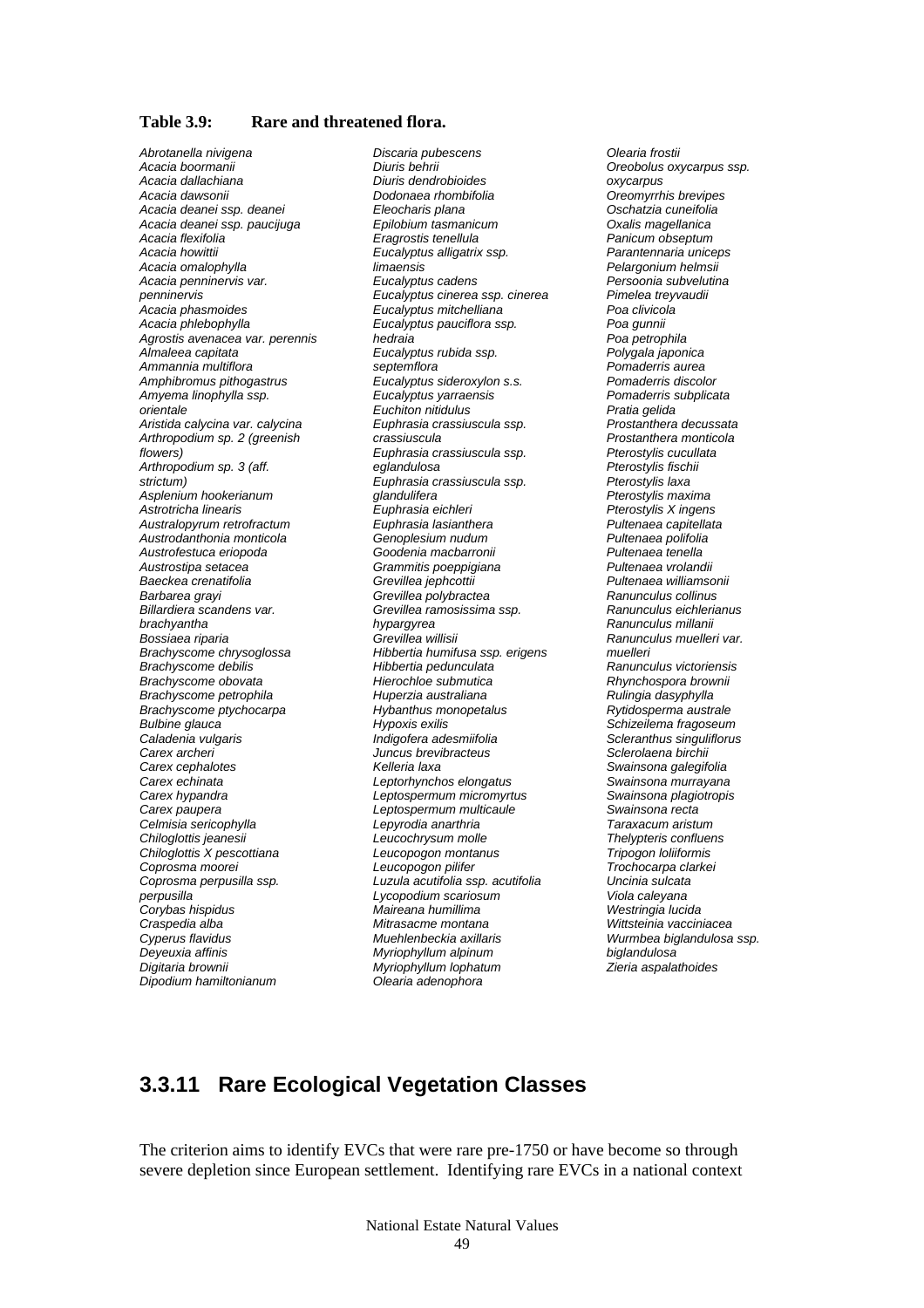proved difficult for reasons as elaborated on in the Central Highlands National Estate Methods Paper (AHC & CNR 1994a). Firstly, the EVC classification system is not used nationally, and equivalents are not necessarily recognised as discrete types; and secondly, obtaining data on the extent of depletion or natural rarity of vegetation types on a continental scale is difficult. Furthermore, scale is important in determining rarity. What may be a common community within a region may be regarded as rare at larger scales.

## *Method*

EVCs were selected on the following basis:

- whether they were largely confined to the North East RFA Region, or largely confined to Victoria; and
- whether expert opinion considered them to be nationally rare.

## *Threshold*

All occurrences of EVCs considered as nationally rare were considered above threshold.

## *Results*

Twenty-six EVCs within the North East RFA Region were considered to be nationally rare (see Table 3.10 and Map 18). Sixty-three percent of the area represented in Map 18 is within the proposed CAR reserve system.

| <b>EVC</b>                                                                    | ha             |
|-------------------------------------------------------------------------------|----------------|
| Clay Heathland                                                                | 35             |
| Montane Riparian Thicket                                                      | 1,089          |
| Treeless Sub-alpine Complex                                                   | 764            |
| Plains Grassy Woodland                                                        | 1,932          |
| Creekline Grassy Woodland                                                     | 441            |
| Spring Soak Herbland                                                          | 13             |
| Alluvial Terraces Herb-rich Woodland/Creekline Grassy Woodland Mosaic         | 35             |
| Alluvial Terraces Herb-rich Woodland/Plains Grassy Woodland Mosaic            | 18             |
| <b>Grassy Woodland</b>                                                        | 4,472          |
| Perched Boggy Shrubland                                                       | 296            |
| Plains Grassy Woodland/Floodplain Riparian Woodland Complex                   | 273            |
| Plains Grassy Woodland/Rainshadow Grassy Woodland Complex                     | 22             |
| Plains Grassy Woodland/Valley Grassy Forest Complex                           | 21             |
| Plains Grassy Woodland/Valley Grassy Forest/Rainshadow Grassy Woodland        | 109            |
| Complex                                                                       |                |
| Gilgai Plain Woodland/Wetland Mosaic                                          | 483            |
| Plains Grassy Woodland/Creekline Grassy Woodland/Floodplain Riparian Woodland | 53             |
| Complex                                                                       |                |
| Plains Grassy Woodland/Creekline Grassy Woodland/Wetland Mosaic               | 347            |
| Valley Grassy Forest/Plains Grassy Woodland Mosaic                            | $\overline{2}$ |
| Valley Grassy Forest/ Plains Grassy Woodland Mosaic                           | $\overline{2}$ |
| Box Ironbark Forest/Spring Soak Herbland Mosaic                               | $\overline{7}$ |
| Grassy Dry Forest/ Spring Soak Herbland Mosaic                                | 64             |
| Floodplain Riparian Woodland/Plains Grassy Woodland Mosaic                    | 74             |
| Rainshadow Grassy Woodland/Valley Grassy Forest Mosaic                        | 52             |
| Shrubby Granitic-outwash Grassy Woodland/Valley Grassy Forest Mosaic          | 18             |
| Riverine Grassy Woodland/Riverine Sedgy Forest Mosaic                         | 3,950          |
| Sand Ridge Woodland                                                           | $\overline{2}$ |

**Table 3.10. Nationally rare Ecological Vegetation Classes.**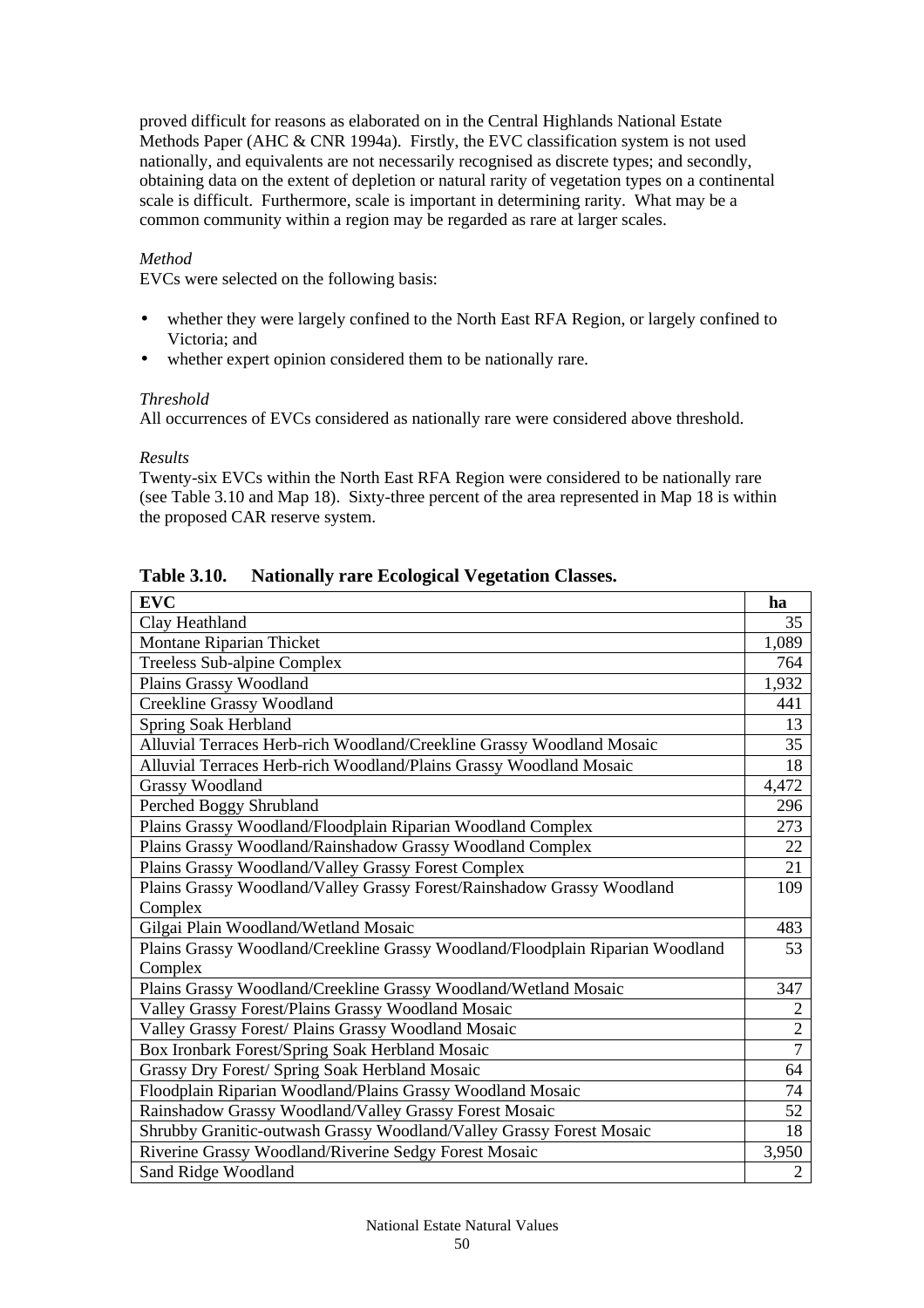# **3.3.12 Rare old-growth forest**

Old-growth forest is considered a regionally and nationally rare phenomenon. Rare oldgrowth is in even more need of protection.

## *Method*

Old growth was considered rare if it met one or more of the following criteria:

- its extent was less than 10% of the total EVC extent;
- the old-growth representation of an EVC was less than 300 ha;
- it was old-growth of an EVC considered rare, vulnerable or threatened under JANIS criteria (see table 12.7 of North East CRA Report).

## *Threshold*

Areas identified as 'rare old-growth' were all considered above threshold.

## *Results*

Old-growth in four EVCs was considered as rare on the basis of there being less than 10% of the EVC as old-growth. Three of the four EVCs themselves were rare.

| <b>EVC</b>             | $< 10\%$ | <b>Rare EVCs</b> |
|------------------------|----------|------------------|
|                        |          |                  |
| <b>Riparian Forest</b> |          |                  |
| Montane Riparian       |          |                  |
| Thicket                |          |                  |
| Swampy Riparian        |          |                  |
| Woodland               |          |                  |
| Riparian Mosaic -      |          |                  |
| North East             |          |                  |

An exception to the criteria used in identifying rare old-growth was made with Heathy Dry Forest. As for old-growth and principal characteristics of class (criterion D), Heathy Dry oldgrowth was not considered as rare due to total area and extent of both the EVC and the oldgrowth it contains (26% of the EVC).

Approximately 170 areas of rare old growth were identified, the largest being 40 ha (see Map 19). Of these, 150 were less than 10 ha, being represented by small polygons, and over half were Riparian Forest. The majority of rare old-growth is spread along the Great Dividing Range and foothills, with 91% occurring within the proposed CAR reserve system.

**Criterion D: Importance in demonstrating principal characteristics of class**

# **3.3.13 Principal characteristics of Ecological Vegetation Classes**

Under this criterion EVCs were identified on the basis of their condition and integrity for the purpose of representing the principal characteristics of their class across the project area.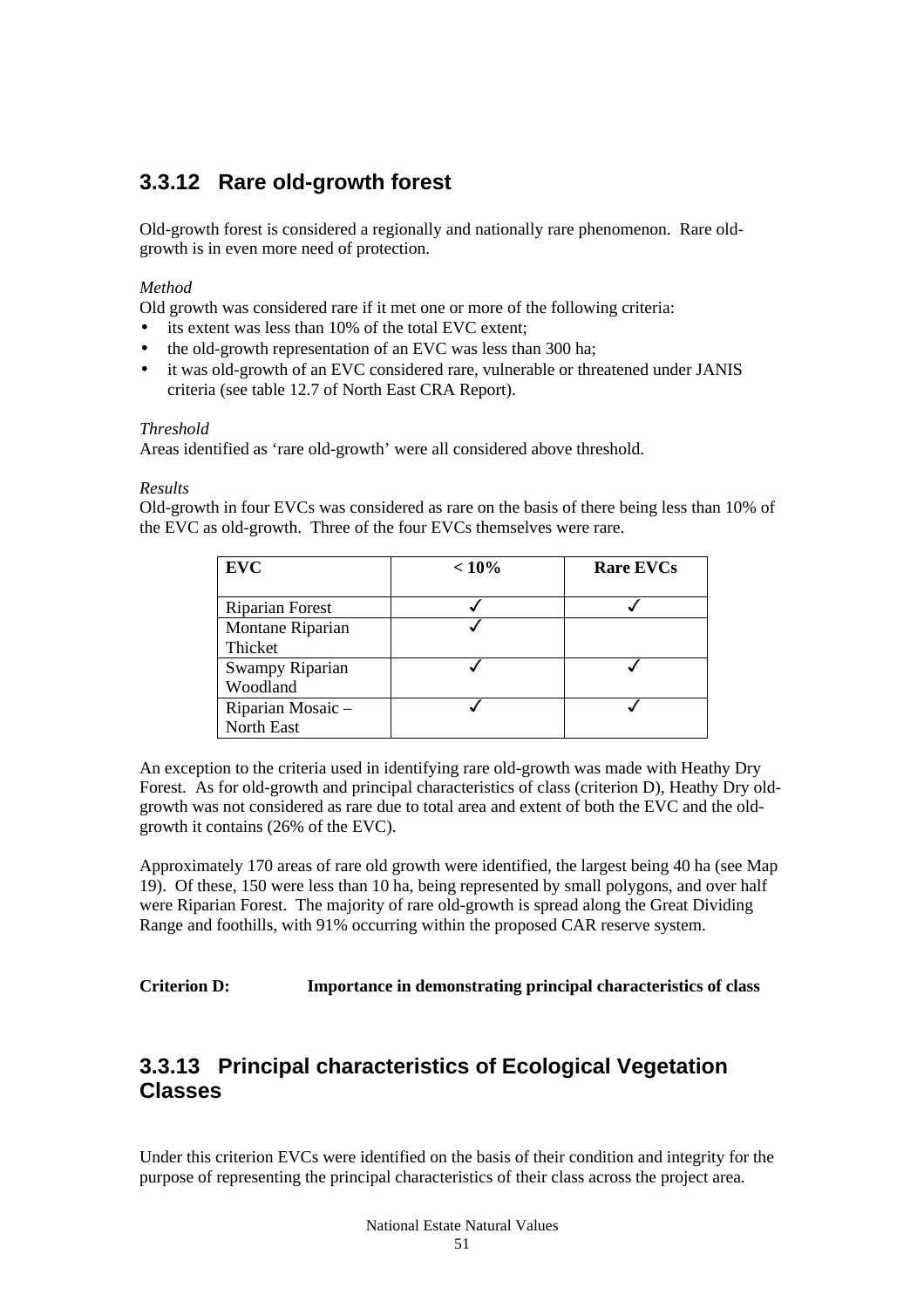The principles of Comprehensiveness, Adequacy and Representativeness (the CAR principles put forward in the 1992 National Forest Policy Statement) need to be considered across the geographic range within the North East RFA Region. Within each ecosystem there is diversity of the floristic communities over the geographic range, often influenced by environmental factors such as climate and soil types.

#### *Method*

EVCs were divided into two groups on the basis of rarity; those considered as rare, vulnerable or threatened under the JANIS criteria, and other EVCs. Geographical Representation Units (GRUs) have previously been employed for the purpose of ensuring an appropriate distribution of above-threshold areas of the EVCs throughout their range. Rather than using GRUs for this purpose in the North East, it was decided to use large areas (>3,000 ha) of contiguous high biophysical naturalness (minimum 95% of BN 4,5) as the basis for representation. Their distribution across the North East was considered to cover the range of geographic features, thus meeting national estate criteria for any EVCs within them.

This methodology is not inconsistent with earlier Victorian national estate studies and follows the methods used in the, more recent, national estate assessment in Tasmania.

#### *Threshold*

Since the majority of the rare, vulnerable and endangered EVCs are very limited in their extent and/or area, it was considered that all remaining examples of these EVCs should be above threshold for this value. An exception was made for Heathy Dry Forest due to its large size and extent. As a result it was treated in the same manner as for 'other' EVCs, which were considered above threshold only where they occurred within large areas of high biophysical naturalness.

Using the above methods, two EVCs were not represented, these being Montane Riparian Thicket (MRT) and Granitic Hills Woodland/Rocky Outcrop Shrubland/Herbland Mosaic (GHM).

Due to its limited extent, MRT was afforded 100% representation. As GHM occurred in disturbed areas, the best examples (patches with least disturbance) were selected as above threshold.

#### *Results*

Of the twelve 'other' EVCs, almost all achieved at least 5% representation within large areas of high biophysical naturalness, the three exceptions being MRT, GHM, and Treeless Subalpine Mosaic. All of the MRT was selected as above threshold, 8% of GHM was selected as above threshold, and 4% of the Treeless Sub-alpine Mosaic was above threshold (see Map 20). Sixty percent of the areas represented in Map 20 are within the proposed CAR reserve system.

# **3.4 Fauna**

Fauna values were assessed against national estate sub-criteria A1, A2, A3 and B1.

The methods and thresholds applied to the following fauna assessments are based largely on those used in the assessment of national estate values for the Central Highlands (AHC & CNR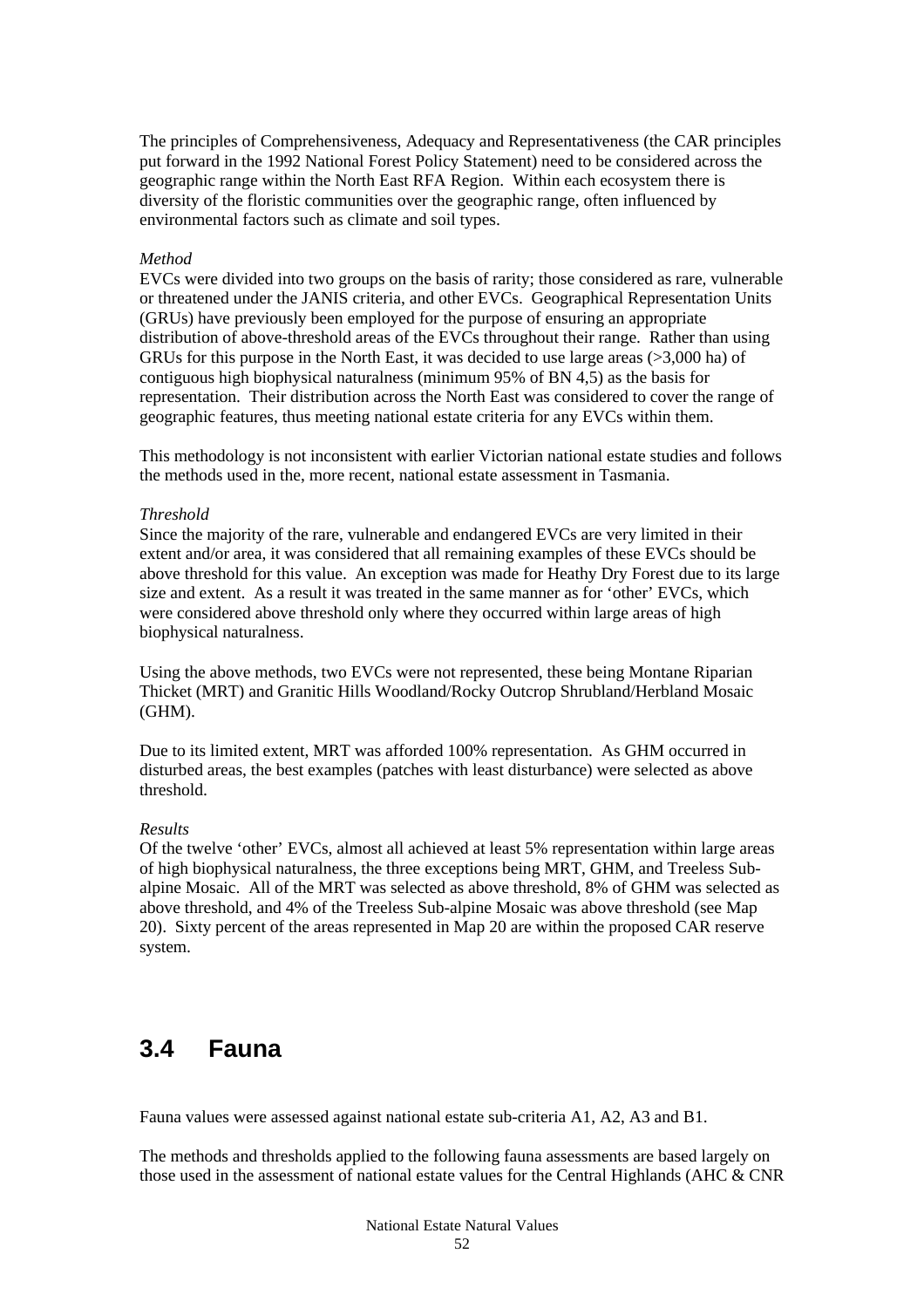1994a) and East Gippsland (AHC & NRE 1996). However, some modifications have been made on the basis of expert workshop outcomes, methodologies used for RFA national estate assessments in other states, and differences in datasets and assessment timelines.

# **3.4.1 Data sources**

The following are the main sources of locality and distributional data used for assessing fauna values:

- Atlas of Victorian Wildlife. This is the principal fauna database maintained by NRE's Flora and Fauna Branch. It contains species and locality data for almost 2,000,000 records of mainly birds, mammals, reptiles and amphibians. Freshwater fish and threatened invertebrates are also represented but with relatively fewer records. These data are derived from:
	- fauna surveys conducted by the Flora and Fauna Branch since 1972;
	- fauna surveys conducted specifically for the RFA process;
	- fauna surveys conducted by educational institutions and field naturalists clubs;
	- Atlas of Australian Birds project records;
	- Museum of Victoria specimen records; and
	- natural history journals.
- Atlas of New South Wales Wildlife. This is the principal fauna database maintained by the NSW National Parks and Wildlife Service. It contains species and locality data for birds, mammals, reptiles and amphibians. Access to this database was necessary for analyses relating to endemicity and populations that are disjunct or at the limit of their range.
- Zoologists familiar with the project area and/or the species within it.
- Standard fauna texts and various fauna survey and assessment reports.

All species with records in the Atlas of Victorian Wildlife since 1970 and with an accuracy of 2' or better were considered in the following assessments. The full list of species is provided in Appendix L. Fish and invertebrate species were only considered where sufficient data or information was available. The absence in the New South Wales Wildlife Atlas of records for these two groups further limited the assessments that could be undertaken for them.

### **Sub-criterion A1: Importance in the evolution of Australian fauna**

The assessment of fauna values under this sub-criterion involved the identification of places where the present distribution and ecology of the North East fauna reflect the influence of past evolutionary, climatic and environmental processes. Key indicators of places important in demonstrating these processes on native fauna in the Region were identified as places containing:

- endemic fauna:
- fauna at the limit of their range;
- fauna with disjunct distributions;
- refuges from climatic change; and
- relictual and primitive fauna.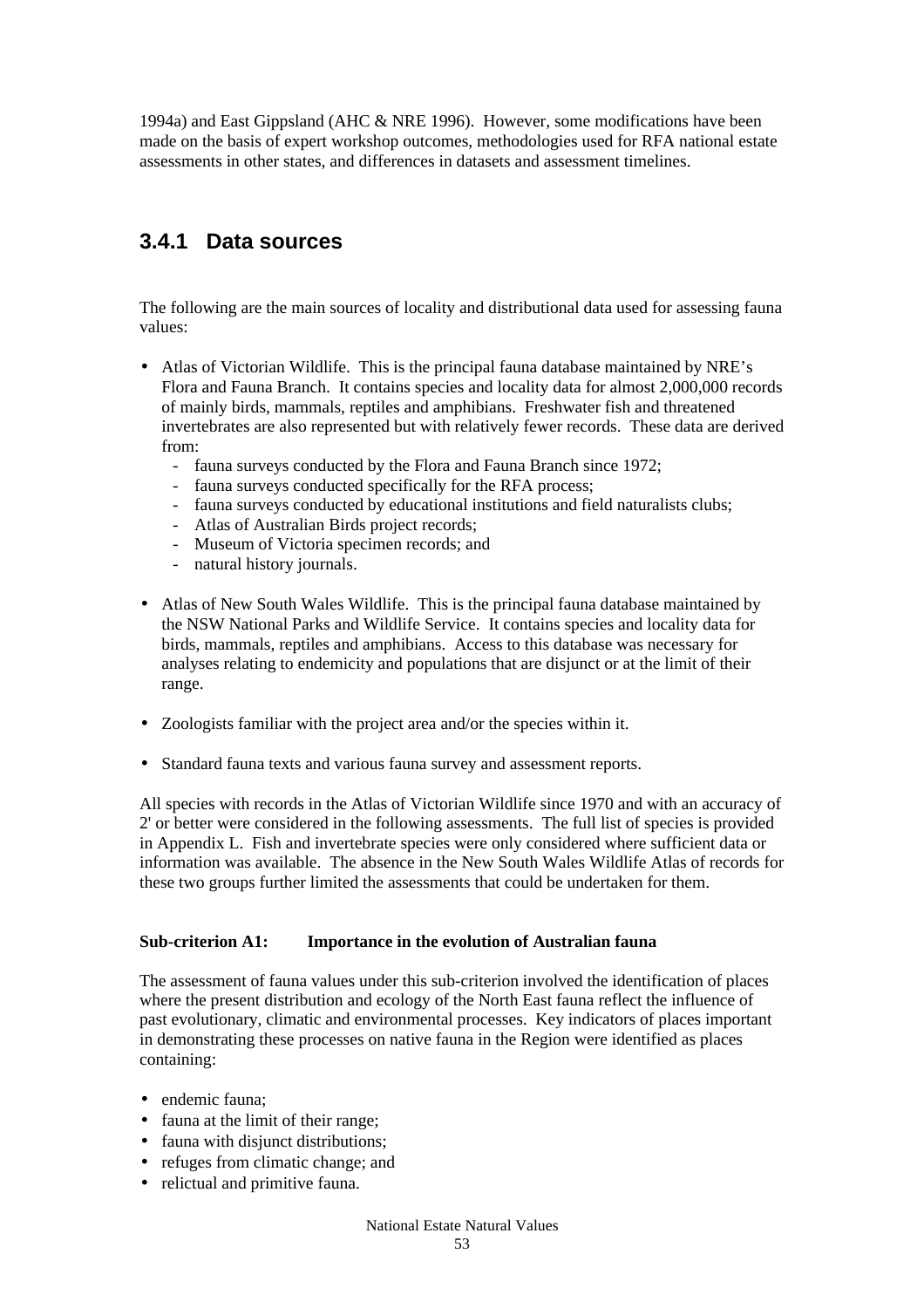# **3.4.2 Endemic fauna**

Endemic fauna were defined as:

- those taxa whose natural distribution is wholly confined to the North East;
- those taxa whose natural distribution is wholly confined to Victoria and for which most records (>50%) are in the North East; and
- those taxa whose natural distribution includes the North East but is confined to one of the five biogeographic regions represented there and in neighbouring areas of Victoria and New South Wales (ref. Thackway and Cresswell 1995).

### *Method*

All endemic taxa were identified using mainly Victorian and New South Wales Wildlife Atlas records. All occurrences of these taxa in the North East were plotted.

Areas containing concentrations of endemic taxa were also identified. This was done by assessing the number of endemic species within a 5 km radius of each endemic species point locality. For every point locality above threshold, a 2.5 km radius circle was used to delineate a boundary indicating an area with a relatively high concentration of this value. Where these boundaries overlapped, the internal boundaries were removed leaving polygons based on the external boundaries of areas identified as above threshold. It should be noted that the identified boundaries are unlikely to be ecologically meaningful and that such areas nominated for national estate listing should be delineated according to appropriate landscape features.

### *Threshold*

Each individual point record for all species identified as endemic against any of the three levels was considered to be above threshold, as were all delineated concentrations of endemic taxa. Two or more species within a 5 km radius of a point locality was applied as the threshold used in identifying concentrations.

### *Results*

Twelve taxa (including five invertebrate species) were identified as meeting the criteria for endemicity in the North East RFA Region (see Table 3.11). All but three of these are restricted to the Australian Alps biogeographic region (see Map 21). Fifty-four percent of all records represented in Map 21 are within the proposed CAR reserve system.

| <b>Scientific Name</b>    | <b>Common Name</b>           | <b>Endemicity</b> |                 |                  |
|---------------------------|------------------------------|-------------------|-----------------|------------------|
|                           |                              | NE <sup>1</sup>   | BR <sup>2</sup> | $\mathbf{Vic}^3$ |
| <b>Burramys</b> parvus    | Mountain Pygmy-possum        |                   | AA              |                  |
| Cyclodomorphus praealtus  | Alpine She-oak Skink         |                   | AA              |                  |
| Pseudemoia cryodroma      | Alpine Bog Skink             |                   | AA              |                  |
| Litoria paraewingi        | Plains Brown Tree Frog       |                   |                 |                  |
| Litoria spenceri          | <b>Spotted Tree Frog</b>     |                   | AA              |                  |
| Litoria verreauxii alpina | Alpine Tree Frog             |                   | AA              |                  |
| Galaxias fuscus           | <b>Barred Galaxias</b>       |                   |                 |                  |
| Euastacus woiwuru         | Central Highlands Spiny Cray |                   |                 |                  |

# **Table 3.11: Fauna taxa exhibiting endemism.**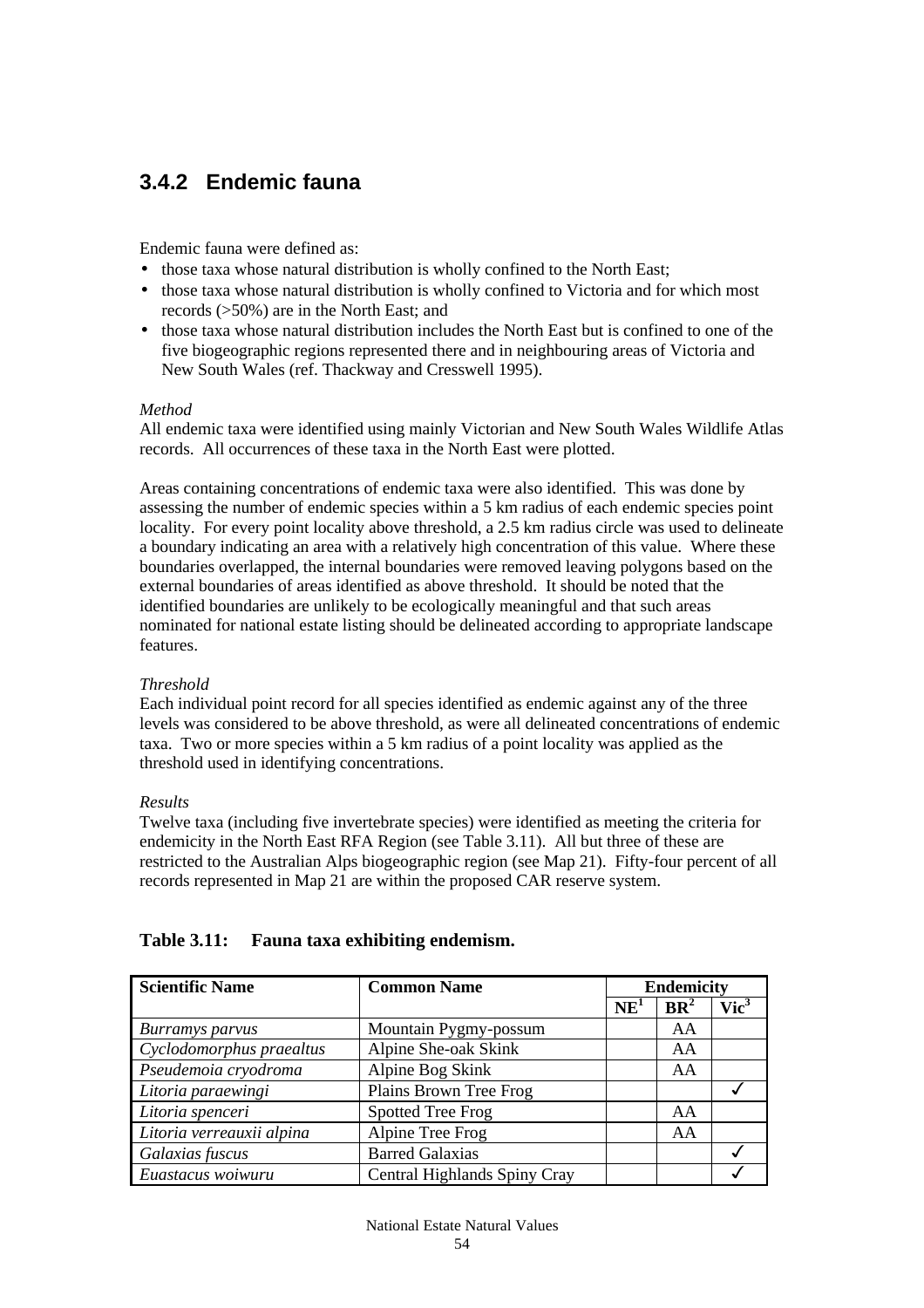| <b>Scientific Name</b> | <b>Common Name</b> | <b>Endemicity</b> |                 |                  |
|------------------------|--------------------|-------------------|-----------------|------------------|
|                        |                    | NE'               | BR <sup>2</sup> | $\mathbf{Vic}^3$ |
| Riekoperla intermedia  | Stonefly           |                   | AА              |                  |
| Riekoperla isosceles   | Stonefly           |                   | ΑA              |                  |
| Thaumatoperla alpina   | Stonefly           |                   | AA              |                  |
| Thaumatoperla flaveola | Stonefly           |                   |                 |                  |

Notes:

1. Endemic to the North East RFA Region.

2. Endemic to a biogeographic region (AA = Australian Alps).

3. Endemic to Victoria and with most records of that taxon in the North East.

# **3.4.3 Fauna at the limit of their range**

Places where species occur at the limit of their natural biogeographic range are considered important when the location reflects some past environmental change and/or evolutionary process. Species at the limit of their biogeographic range were defined as those whose accepted regular distributions terminate within the RFA Region.

#### *Method*

For each species covered by the Victorian Wildlife Atlas, all site records were plotted. For fauna, identification of limit of range was not confined to the cardinal axes of the compass, although for many species these directional limits were appropriate. Where, for example, a species is shown to have a "sausage" shaped distribution, only those points at the end of the "sausage" (as opposed to other edges) were considered to be at the species' limit of range. For birds, both their full distributions as well as just their breeding ranges (using Emison et al. 1987) were considered. Records of species whose range limits appeared to be artefacts of inadequate fauna survey were excluded. Only the specific record(s) of each species that were at, or close to, the limit of range were selected. Limit of range records for all species were combined and concentrations were identified using the same method as described in the endemic fauna analysis (see above).

#### *Threshold*

All species with a limit of range, or of breeding range, in the project area were considered to be above threshold. Only the specific record(s) of each species which were at, or close to, the limit of range were considered to be above threshold, as were all areas identifying concentrations of these records. For birds at the limit of their breeding range, only breeding records were considered. Two or more species within a 5 km radius of a point locality was applied as the threshold used in identifying concentrations.

#### *Results*

Twenty-two taxa were identified as having limits of range in the RFA Region (see Table 3.12), with half of these being reptiles and amphibians. Many of the species have their southern and/or western limits of range in the Australian Alps or South-eastern Highlands biogeographic regions (see Map 22). Twenty-seven percent of all records represented in Map 22 are within the proposed CAR reserve system.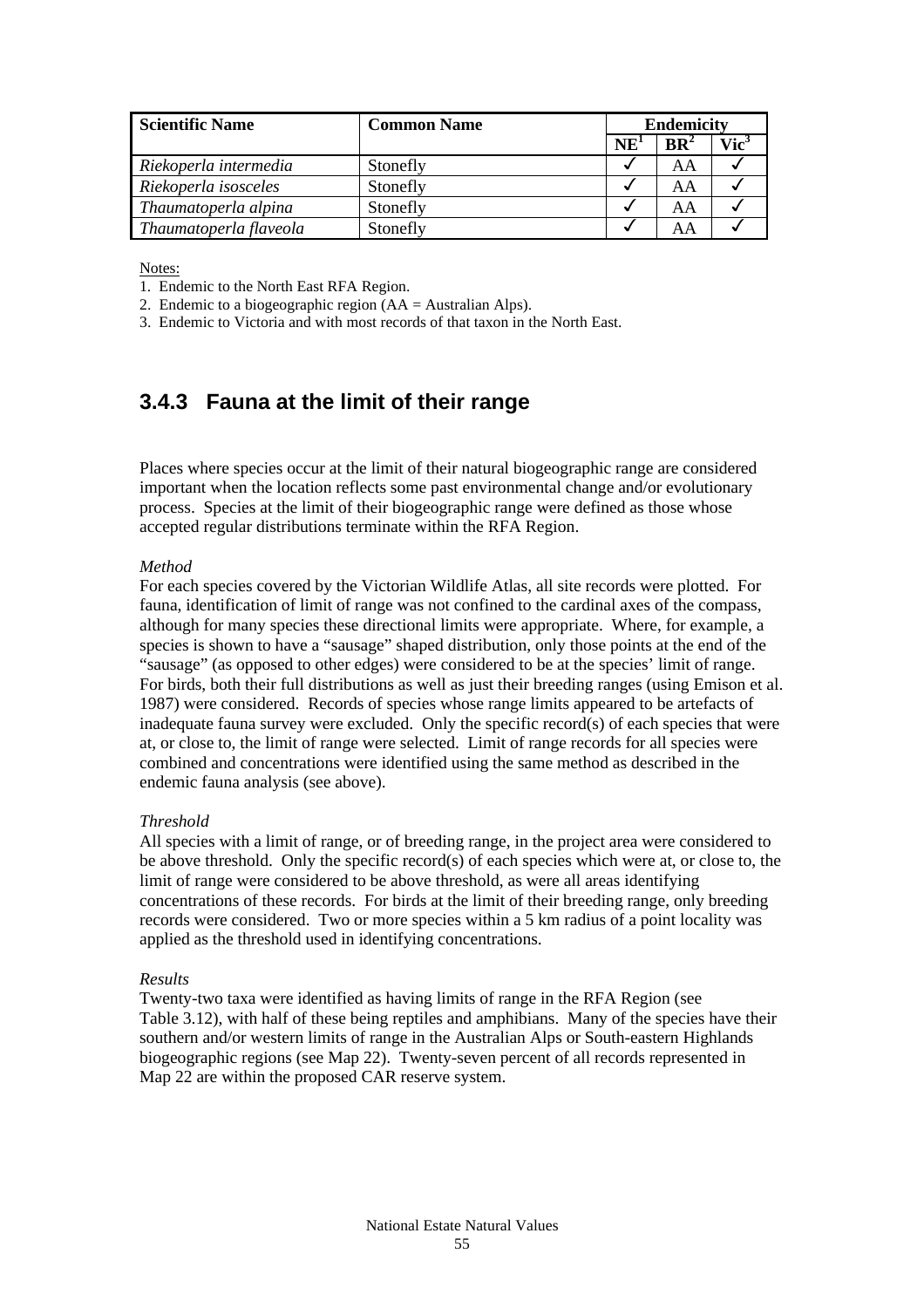| <b>Scientific Name</b>        | <b>Common Name</b>             |  |
|-------------------------------|--------------------------------|--|
| <b>Burramys parvus</b>        | Mountain Pygmy-possum          |  |
| Potorous longipes             | Long-footed Potoroo            |  |
| Platycercus elegans flaveolus | <b>Yellow Rosella</b>          |  |
| Struthidea cinerea            | Apostlebird                    |  |
| Bassiana platynotum           | <b>Red-throated Skink</b>      |  |
| Carlia tetradactyla           | Southern Rainbow Skink         |  |
| Ctenotus taeniolatus          | Copper-tailed Skink            |  |
| Cyclodomorphus praealtus      | Alpine She-oak Skink           |  |
| Eulamprus kosciuskoi          | Alpine Water Skink             |  |
| Lialis burtonis               | <b>Burton's Legless Lizard</b> |  |
| Varanus rosenbergi            | Rosenberg's Goanna             |  |
| Geocrinia victoriana          | <b>Eastern Smooth Frog</b>     |  |
| Limnodynastes fletcheri       | <b>Barking Marsh Frog</b>      |  |
| Litoria booroolongensis       | <b>Booroolong Frog</b>         |  |
| Litoria paraewingi            | Plains Brown Tree Frog         |  |
| Galaxias fuscus               | <b>Barred Galaxias</b>         |  |
| Euastacus crassus             | Alpine Spiny Cray              |  |
| Euastacus woiwuru             | Central Highlands Spiny Cray   |  |
| Riekoperla intermedia         | Stonefly                       |  |
| Riekoperla isosceles          | Stonefly                       |  |
| Thaumatoperla alpina          | Stonefly                       |  |
| Thaumatoperla flaveola        | Stonefly                       |  |

# **Table 3.12: Fauna taxa at a limit of their biogeographic range.**

# **3.4.4 Fauna with disjunct distributions**

Species with disjunct distributions were defined as those with resident populations in the project area that are substantially separated from, and would not be expected to interbreed with, other populations of the same species. It should be noted that many species' distributions have become fragmented into disjunct populations by clearing and other activities since white settlement - these disjunctions are not relevant under Criterion A.

# *Method*

Species were considered for analysis if they fell into one or both of the following categories:

- species whose distribution within the RFA Region is disjunct;
- species whose representatives within the RFA Region are, or comprise a part of a population which is, disjunct from a population of the same species outside the Region.

Where population disjunctions appeared to be an artefact of inadequate fauna survey, these records were excluded, as were records believed to be of vagrants. Among fish, disjunct populations are only found in non-migratory species that complete their entire life cycles in fresh water (AHC & CNR 1994a). Most native fish "disjunctions" in the Region will probably be an artefact of the impact of trout and therefore are not significant under this national estate criterion. Those records representing the disjunct populations for each species were selected and plotted and concentrations were identified using the same method as described in the endemic fauna analysis (see above).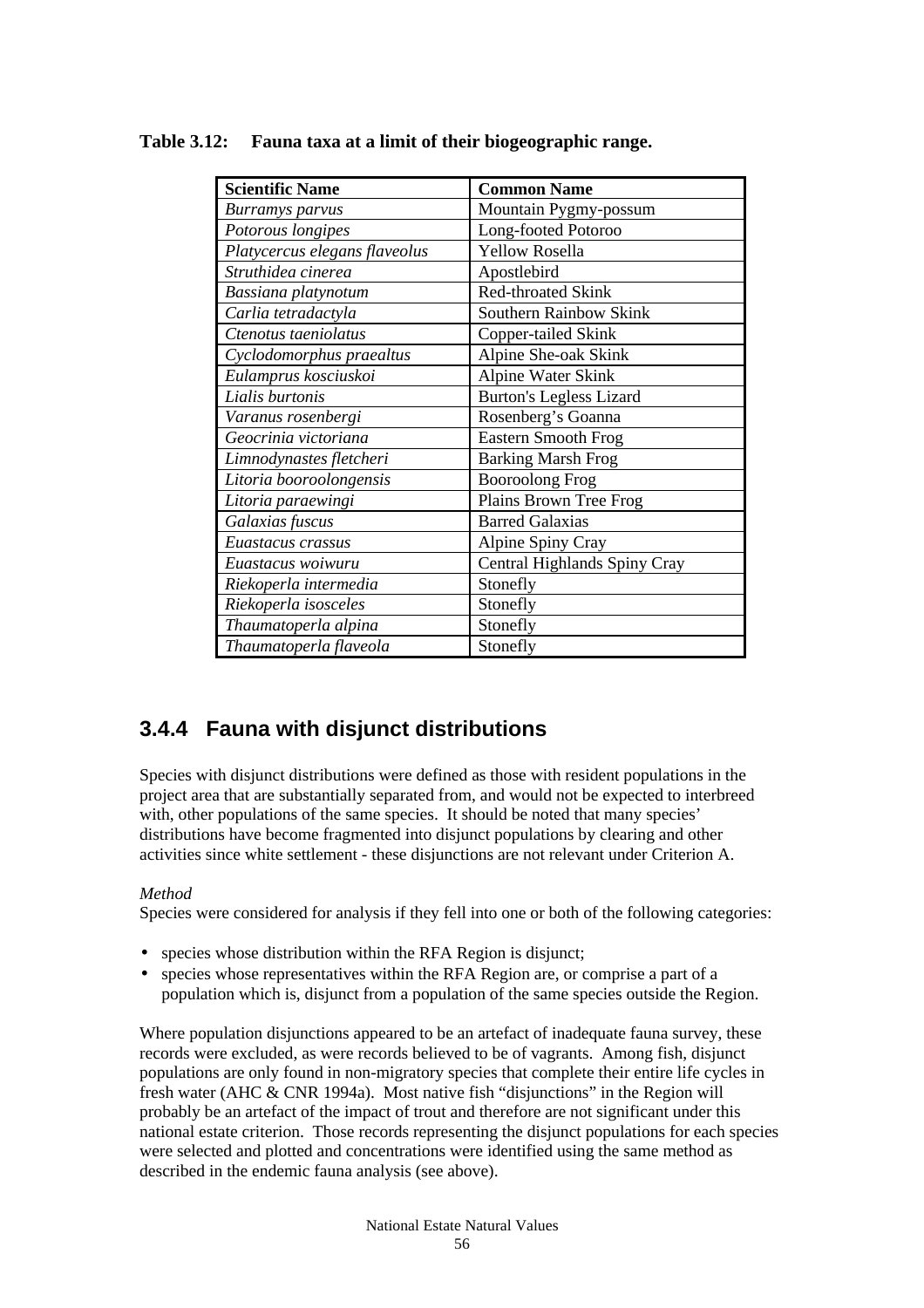## *Threshold*

All species assessed as having disjunct populations in the North East were considered above threshold. Only those records making up the disjunct population(s) were considered to be above threshold, as were all areas identifying concentrations of these records. Two or more species within a 5 km radius of a point locality was applied as the threshold used in identifying concentrations.

### *Results*

Nineteen taxa were identified as having disjunct populations in the RFA Region (see Table 3.13). Individual records and areas identified as supporting concentrations of species that are disjunct in the Region are shown on Map 23. Fifty-three percent of all records shown on Map 23 are within the proposed CAR reserve system.

The entire north-eastern Victorian sub-population of the Long-footed Potoroo was considered disjunct from East Gippsland and south-eastern New South Wales sub-populations. Genetic research action identified in the Recovery Plan for this species (Nunan et al. 1998) should help to clarify the degree of disjunction of the north-eastern sub-population.

| <b>Scientific Name</b>    | <b>Common Name</b>           |  |
|---------------------------|------------------------------|--|
| <b>Burramys</b> parvus    | Mountain Pygmy-possum        |  |
| Mastacomys fuscus         | <b>Broad-toothed Rat</b>     |  |
| Potorous longipes         | Long-footed Potoroo          |  |
| Sminthopsis murina        | <b>Common Dunnart</b>        |  |
| Manorina melanophrys      | <b>Bell Miner</b>            |  |
| Oreoica gutturalis        | <b>Crested Bellbird</b>      |  |
| Struthidea cinerea        | Apostlebird                  |  |
| Cyclodomorphus praealtus  | Alpine She-oak Skink         |  |
| Eulamprus kosciuskoi      | Alpine Water Skink           |  |
| Morelia spilota variegata | Carpet Python                |  |
| Pseudemoia cryodroma      | Alpine Bog Skink             |  |
| Pseudemoia rawlinsoni     | <b>Glossy Grass Skink</b>    |  |
| Varanus rosenbergi        | Rosenberg's Goanna           |  |
| Limnodynastes peronii     | <b>Striped Marsh Frog</b>    |  |
| Euastacus crassus         | Alpine Spiny Cray            |  |
| Euastacus woiwuru         | Central Highlands Spiny Cray |  |
| Riekoperla intermedia     | Stonefly                     |  |
| Riekoperla isosceles      | Stonefly                     |  |
| Thaumatoperla alpina      | Stonefly                     |  |

# **Table 3.13: Fauna taxa with disjunct populations.**

# **3.4.5 Refuges from climate change**

This value is used to identify places that are biogeographic refugia during periods of glaciation or climatic warming. Places that are refuges to climatic change for fauna are the same as those that are refuges for flora. This value has therefore been assessed for both flora and fauna as part of the flora assessment (see Section 3.3.6).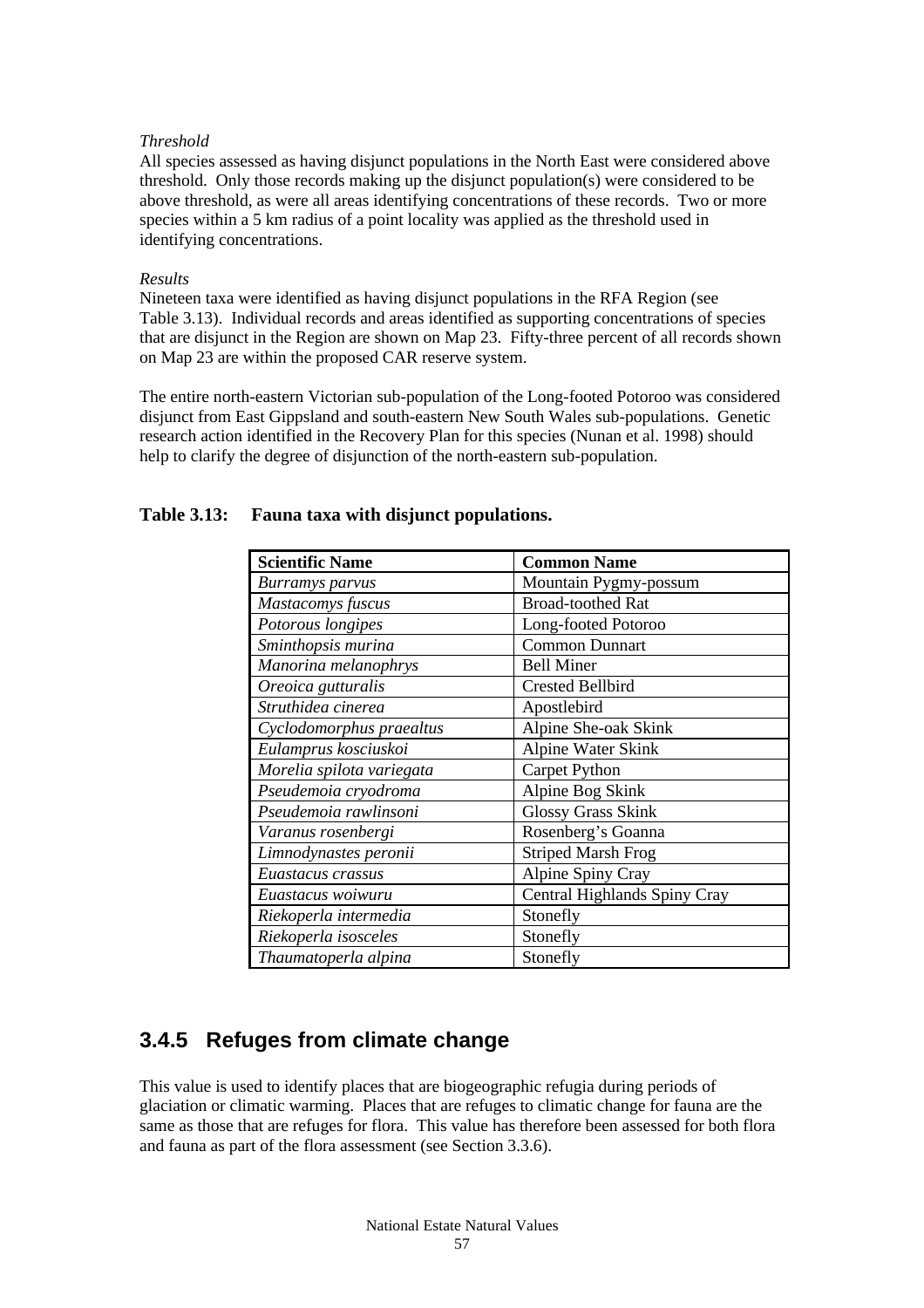# **3.4.6 Relictual and primitive fauna**

No outstanding examples of relictual or primitive fauna were apparent.

### **Sub-criterion A2: Importance in maintaining existing processes or natural systems at the regional or national scale.**

This sub-criterion is used to identify places exhibiting ongoing processes that are important for the maintenance of natural systems in their present form. Such places may represent key fauna habitats or refuges from frequent fire and drought.

# **3.4.7 Key fauna habitats**

Places that may constitute key fauna habitats include:

- important breeding and roosting sites;
- places important for migratory species;
- important wetlands;
- key remnant habitats.

It should be noted that habitats that are important with respect to species richness or for individual threatened species are addressed separately under sub-criteria A3 and B1 respectively.

# **Important breeding and roosting sites**

For many species the availability of suitable breeding and/or roosting sites is a key factor affecting their distribution and abundance. In particular, species that come together to breed or roost as colonies or loose aggregations are the focus of this assessment.

### *Method*

Fauna experts within Victoria were invited to identify important breeding or roosting sites about which they had some knowledge, usually related to taxa within their areas of expertise. The Atlas of Victorian Wildlife provides for the identification of roost sites (eg. bat caves) and a search of all Atlas records was undertaken for these. Printouts of colonial bird breeding records were obtained from the NRE Wetlands Database and assessed to identify important waterbird breeding sites. The database only contains information on wetlands larger than one hectare and therefore none of the natural sub-alpine wetlands, for example, are included. Literature searches were also done to verify sites identified by the above methods, and in some cases, to identify additional sites.

#### *Threshold*

All sites used by colonially roosting bats were considered above threshold, as were all North East wetlands in the *Directory of Important Wetlands in Australia* (ANCA 1996) for which breeding by waterbirds is identified in their statement of significance. Breeding and roosting sites relating to other taxa groups were considered above threshold if it was agreed by a majority of experts consulted that they were of national significance and if the areas could be clearly delineated.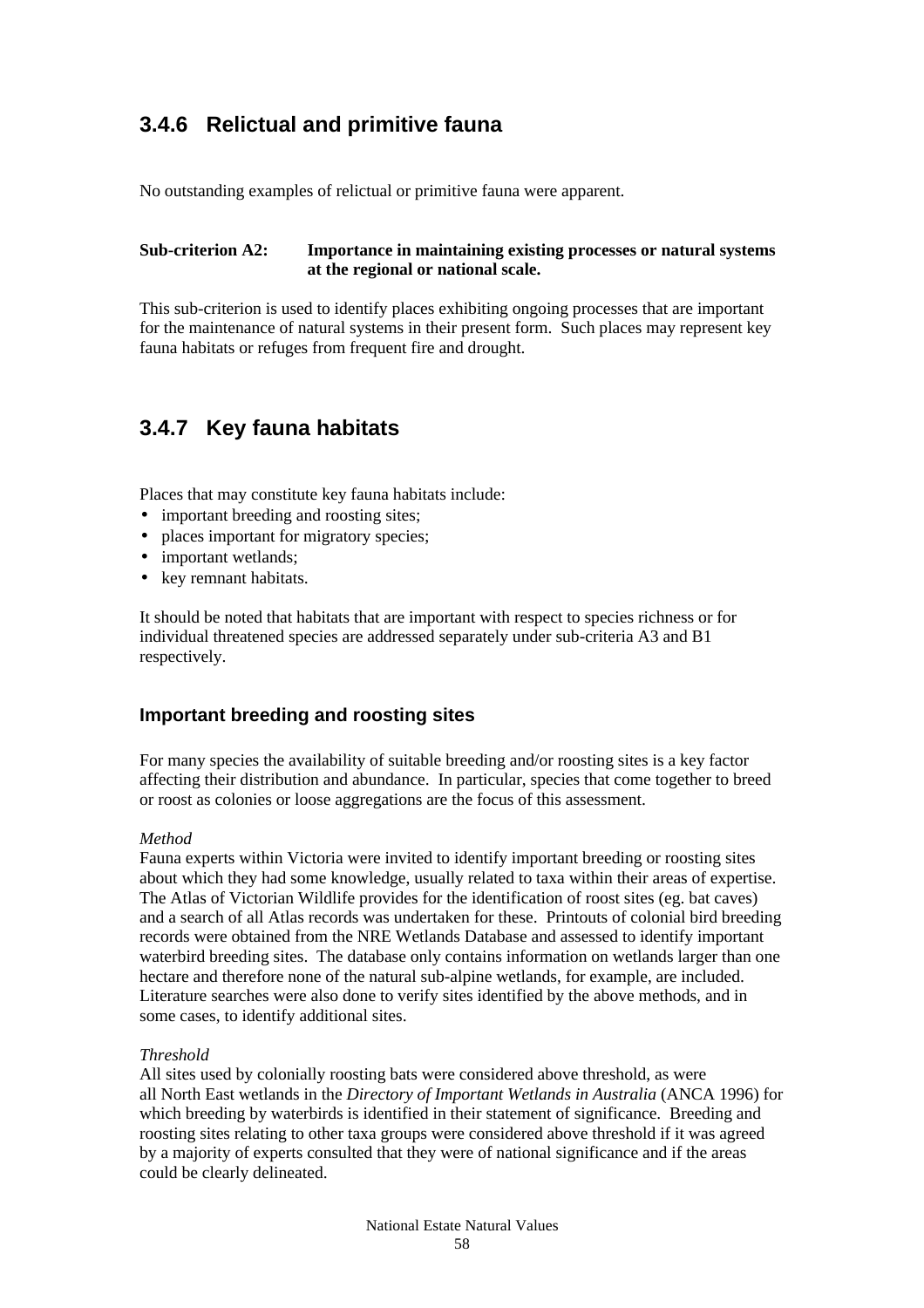#### *Results*

The Common Bent-wing Bat, *Miniopteris schreibersii*, and the Eastern Horseshoe Bat, *Rhinolophus megaphyllus*, are the only cave and mine dwelling bat species known to occur in the North East. Eight sites (mainly mines) are known to be used for roosting by these species in the RFA Region (see Map 24). No bat breeding (maternity) sites are known in the Region, although there is evidence indicating the presence of an Eastern Horseshoe Bat maternity colony near one of the above sites (L. Lumsden, pers. comm*.*).

Two wetlands, Ryans Lagoon and Black Swamp, are both significant as waterbird breeding sites (ANCA 1996).

One site was identified as being important for invertebrates. The Paps (near Mansfield) was assessed as an important example of a place where butterflies are attracted to isolated hill tops (Wainer & Yen 1996). This "hill-topping" behaviour is an effective means of mate location.

## **Places important for migratory species**

Places important for migratory species include regular migration routes and/or areas regularly used by such animals for feeding, breeding or roosting.

Bird and bat migration routes in the North East Region are difficult to define, but both longitudinal and altitudinal migrations are known to occur, especially for birds. Four of the 14 native freshwater fish species recorded from the Region are known to migrate as part of their life cycle. The Bogong Moth, *Agrotis infusa*, is among the better known invertebrate migrants, migrating from its breeding grounds in New South Wales and Queensland in about November and assembling in the Australian Alps where they aestivate before returning north the following autumn.

Wetlands provide important habitat for many migratory bird species, particularly as feeding sites during the northern hemisphere winter. Australia is a signatory to international agreements to protect migratory bird species and their habitats - these include the Ramsar Convention, the Japan-Australia Migratory Bird Agreement (JAMBA) and the China-Australia Migratory Bird Agreement (CAMBA).

#### *Method*

Fauna experts in Victoria were contacted to elicit information about the occurrence of migratory species in the North East Region and the presence of important migratory routes and habitat used by such species.

All bird species listed under JAMBA and CAMBA and recorded as occurring in the Region were identified (see Table 3.14). Records for all of these species on the Wildlife Atlas were plotted with a view to identifying concentrations of records.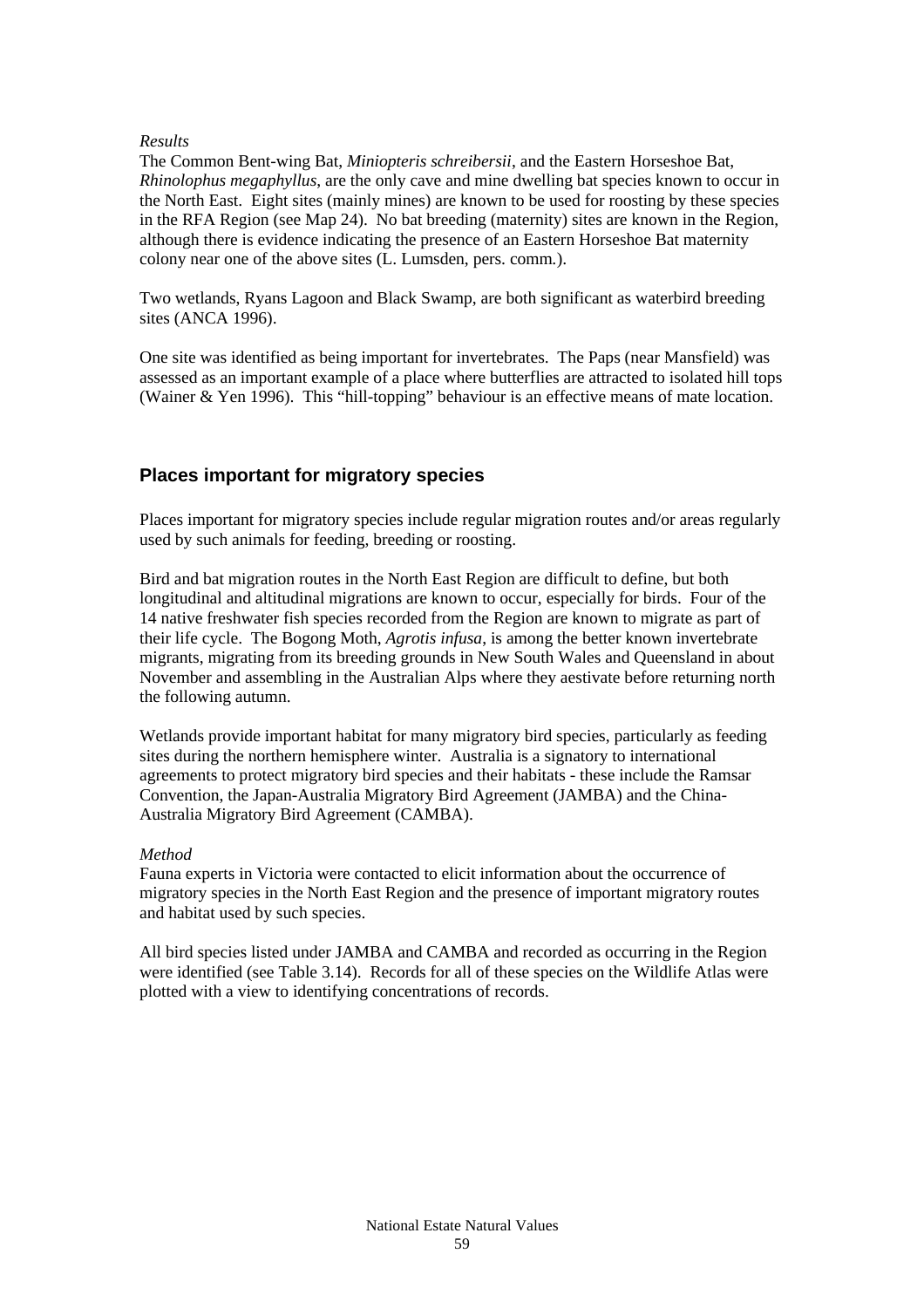| <b>Scientific Name</b>   | <b>Common Name</b>        | <b>JAMBA</b> | <b>CAMBA</b> |
|--------------------------|---------------------------|--------------|--------------|
| Anas querquedula         | Garganey                  |              |              |
| Apus pacificus           | Fork-tailed Swift         |              |              |
| Ardea alba               | <b>Great Egret</b>        |              |              |
| Ardea ibis               | <b>Cattle Egret</b>       |              |              |
| Calidris acuminata       | Sharp-tailed Sandpiper    |              |              |
| Gallinago hardwickii     | Latham's Snipe            |              |              |
| Haliaeetus leucogaster   | White-bellied Sea-eagle   |              |              |
| Hirundapus caudacutus    | White-throated Needletail |              |              |
| Limnodromus semipalmatus | Asian Dowditcher          |              |              |
| Merops ornatus           | Rainbow Bee-eater         |              |              |
| Plegadis falcinellus     | Glossy Ibis               |              |              |
| Sterna caspia            | Caspian Tern              |              |              |
| Tringa nebularia         | <b>Common Greenshank</b>  |              |              |

# **Table 3.14. JAMBA and CAMBA species recorded in the North East.**

## *Threshold*

For migratory routes, only those that could be clearly defined were considered above threshold. Areas representing concentrations of records for migratory species listed under CAMBA and JAMBA were considered above threshold only if they included records for at least four listed species and could be associated with a defined landscape feature, such as a wetland.

### *Results*

The areas identified as having indicative national estate significance for migratory species are shown in Map 24. They are Reef Hills Regional Park near Benalla (known to support, for example, Regent Honeyeater, Painted Honeyeater, Swift Parrot and Dollarbird) and Lake Moodemere (with records for at least four JAMBA/CAMBA species) along the Murray River in the far north-west of the Region). Other areas important for migratory species were either unable to be clearly defined, or, in the case of fish, were too difficult to separate out in terms of their importance (T. Raadik, pers. comm.)

# **Important wetlands**

Wetlands invariably support a rich array of flora and fauna, which make them important feeding, breeding and roosting sites for waterbirds and other species. They may also offer valuable refuge during times of drought.

### *Method*

The *Directory of Important Wetlands in Australia* (ANCA 1996) identifies wetlands of national significance. A number of these wetlands are also Ramsar sites (that is, wetlands of international importance). All wetlands occurring in the North East and listed in the Directory were identified. Information on boundaries for these wetlands was obtained from the Wetlands Database maintained by NRE at the Arthur Rylah Institute, Heidelberg. Details were also obtained of wetlands intended for inclusion in the 3rd edition of the Directory, but none occur in the RFA Region.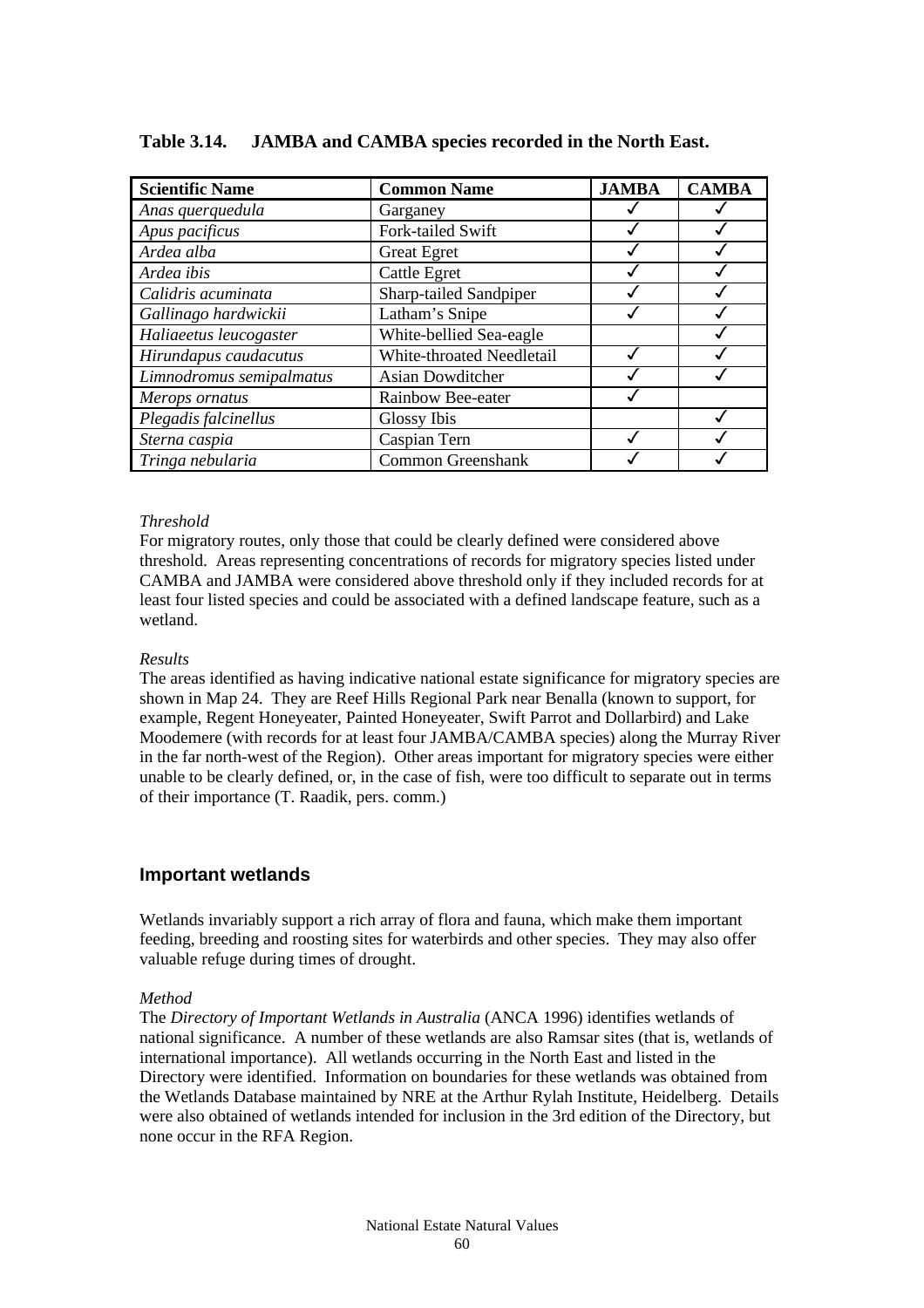#### *Threshold*

All North East wetlands listed in the Directory were considered to meet the threshold of National Estate significance for this value.

#### *Results*

The following nationally significant wetlands (but not Ramsar sites) were identified as occurring within the North East study area (shown on Map 24):

Mount Buffalo Peatlands Lake Hume Ryans Lagoon Black Swamp Lake Dartmouth Wongungarra River

#### **Key remnant habitats**

Freehold land makes up 45% of the Region, with most of this having been cleared for agriculture. Of the 55% of public land, over half has been significantly disturbed (NRE 1998). This value is used to identify the most important remnant habitats within the predominantly alienated portions of the Region.

#### *Method*

This value was not systematically assessed across the whole Region. Known areas of remnant habitat were largely identified by expert opinion. Significance was confirmed by peer review and/or reference to relevant literature.

#### *Threshold*

Key remnant habitats that are significant on a state or national scale were considered to be above threshold.

#### *Results*

One place, the Chiltern Box-Ironbark National Park area, stood out as being above threshold for this value. It is surrounded on all sides by extensive areas of private land. Although the forest in the area is classified in the Old-growth Study (NRE 1998) as being significantly disturbed, it makes up "one of the most important sites in Victoria, and in some cases Australia, for a number of plant and animal species" (ECC 1997). It contains important examples of Box-Ironbark Forest and Granitic Hills Woodland (as well as other EVCs), supporting, for example, Turquoise Parrots, Regent Honeyeaters and Squirrel Gliders (R. Loyn, pers. comm.).

# **3.4.8 Contemporary fauna refuges**

For this assessment, a fauna refuge is defined as a place that provides protection for fauna during shorter-term climatic changes and environmental disturbances such as fire. For instance, the wetter vegetation classes may provide protection for some fauna during fire, or provide food resources for some fauna during drought. Areas that are refuges from long-term climate change (i.e., the last Ice Age) are addressed under sub-criterion A1.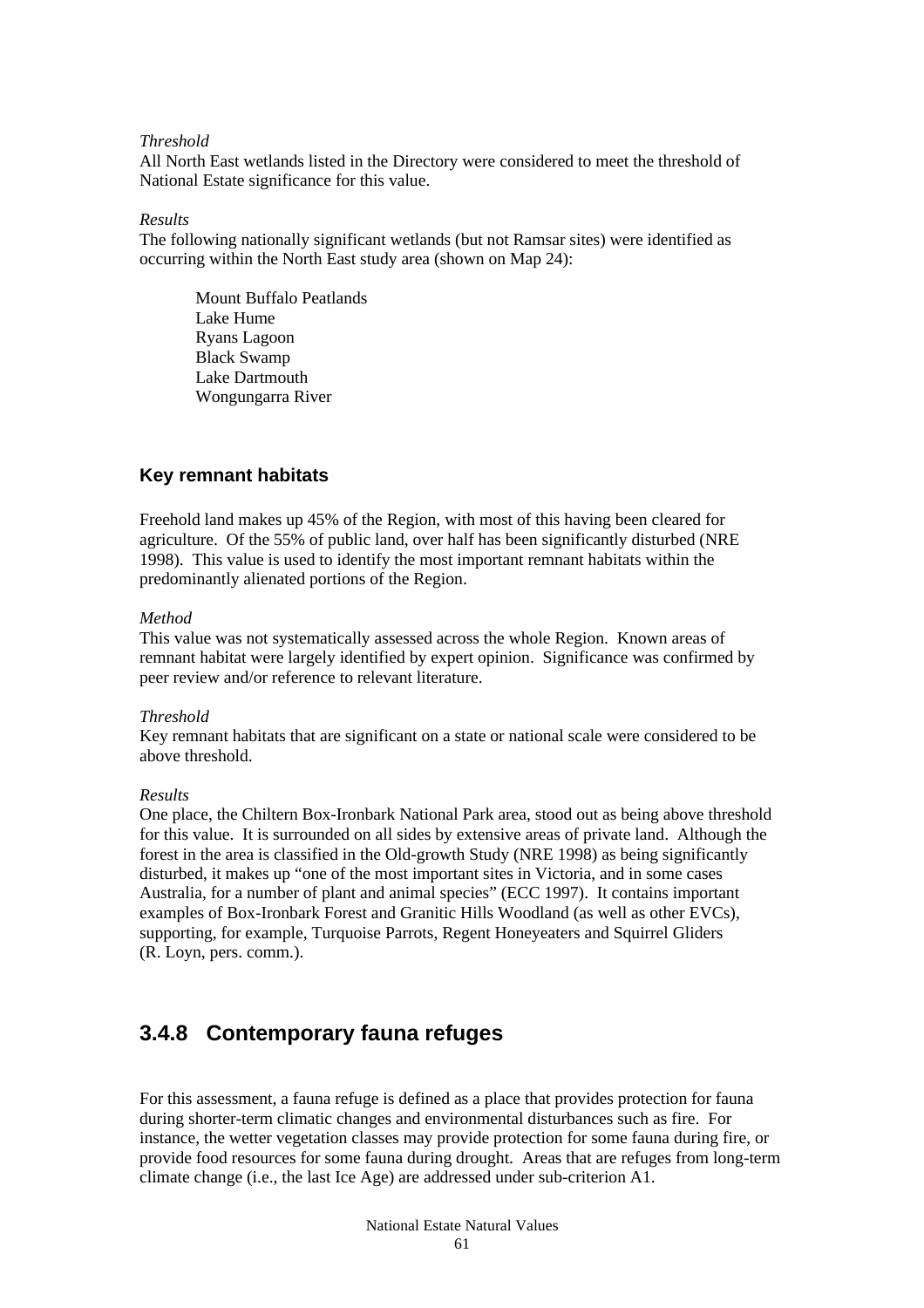#### *Method*

All EVCs occurring in the North East and having potential to act as fauna refuges (being infrequently burnt and/or protected from the effects of drought) were identified. Those for which appropriate information was available were mapped.

#### *Threshold*

The following EVCs were considered to offer potential fauna refuge habitat (C. Molnar, A. Moorrees, pers. comm*.*):

Wet Forest<sup>.</sup> Riparian Forest; Riparian Shrubland; Swampy Riparian Woodland; Montane Riparian Thicket; Wetland Formation; Spring Soak Herbland; and Perched Boggy Shrubland.

All occurrences of these EVCs (greater than or equal to 1 ha) were considered above threshold.

Treeless Sub-alpine Mosaic is a complex of several dry and wet EVCs occurring in the Region. Component EVCs considered to offer refuge against frequent fire and drought include Fen, Snowpatch Herbland, Sub-alpine Damp Heathland, Sub-alpine Wet Heathland and Sub-alpine Wet Heathland/Fen Mosaic. Detailed mapping of these EVCs in the North East is incomplete and the information, including the vegetation descriptions, has not been reconciled with the EVC typology adopted in the EVC dataset series (S. Farrell, pers. comm*.*). They were therefore unable to be considered further in the analysis.

#### *Results*

All of the EVCs listed above had areas above threshold, ranging from 12 ha for Spring Soak Herbland to 11,251 ha for Riparian Forest (see Map 25). Seventy-seven percent of areas represented in Map 25 are within the proposed CAR reserve system.

**Sub-criterion A3: Importance in exhibiting unusual richness or diversity of fauna**

# **3.4.9 Fauna species richness**

The analysis for places of unusual richness undertaken for the flora assessment was considered to be a good surrogate for fauna species richness and a separate analysis for fauna was therefore not done.

#### **Sub-criterion B1: Importance for rare, endangered or uncommon fauna**

This sub-criterion recognises the importance of fauna elements that are rare or uncommon as a result of either natural or unnatural processes.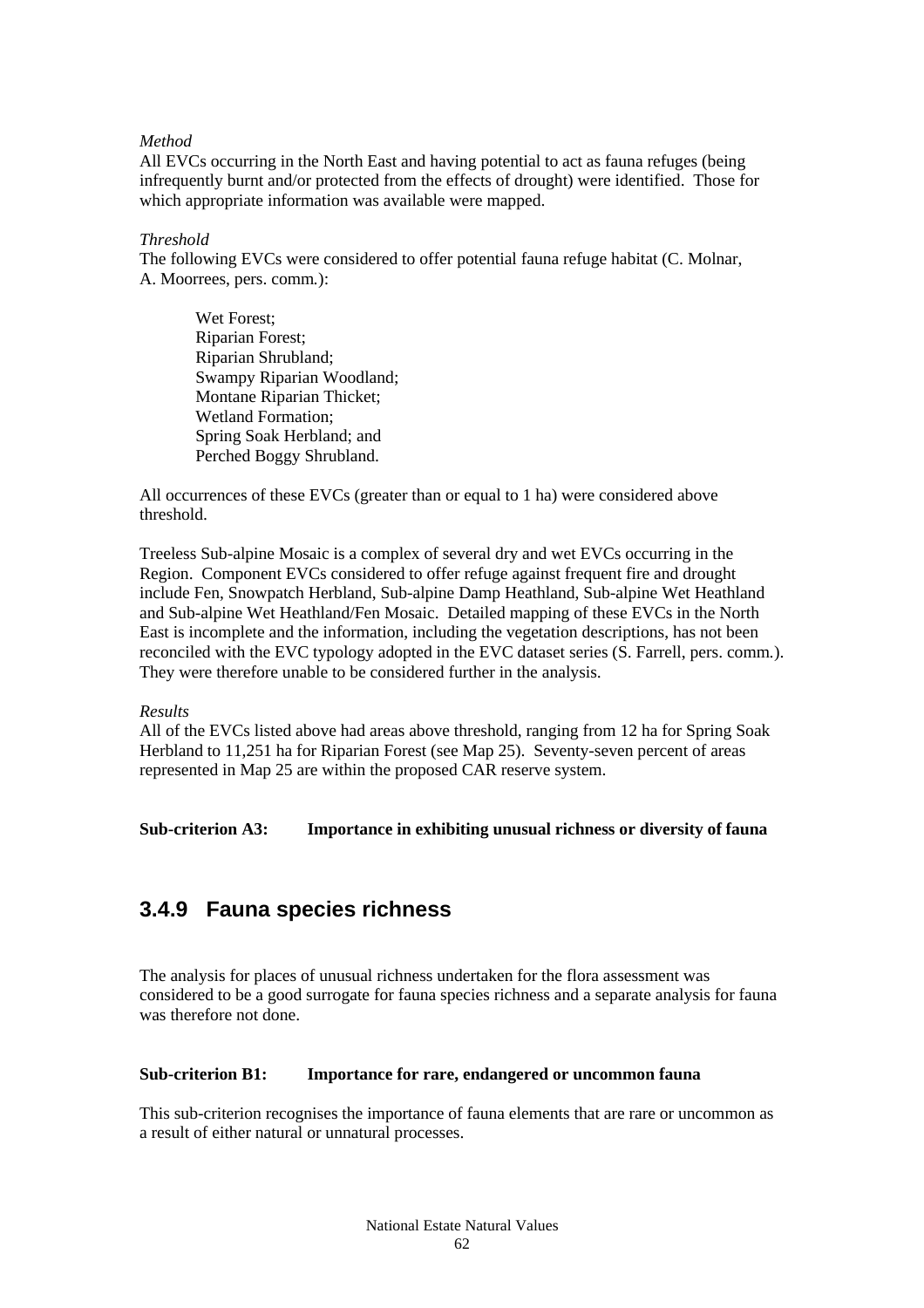# **3.4.10 Rare or threatened fauna**

For the purposes of this assessment, all species listed in *Threatened Fauna in Victoria* (CNR 1995) were considered. "Threatened" in this context denotes fauna that are rare, endangered, vulnerable, insufficiently known or have restricted colonial breeding or roosting sites. The status categories are based on the criteria of the International Union for the Conservation of Nature. All species listed under the Commonwealth *Endangered Species Protection Act 1992* (ESP Act) and the Victorian *Flora and Fauna Guarantee Act 1988* (FFG Act) which occur in the North East are also on the *Threatened Fauna in Victoria* list.

#### *Method*

All records of threatened fauna on the Victorian Wildlife Atlas reported as occurring in the study area since 1970 were plotted on a GIS. Some additional known records of colonially roosting bat sites (L. Lumsden, pers. comm*.*) were also included. Available resources did not permit species habitat modelling to be attempted. While previously existing habitat models, developed by ARI, were available for Powerful and Sooty Owls, these were not overlaid on this layer to avoid undue emphasis being given to particular species. Only points themselves were identified. Concentrations of records where also identified where they represented a number of species; this was done using the same methodology applied earlier for A1 fauna values (see method for assessing endemic fauna values).

#### *Threshold*

Species listed as restricted colonially breeding or roosting species, which were not also listed under the ESP or FFG Acts, were only considered above threshold if they had known colonial breeding or roosting sites in the project area - if so, only the actual colonial breeding and roost site records were included. All records identified as being of vagrants were excluded. All other species and records of sufficient accuracy were deemed to be above threshold, as were concentrations of records representing different species. Five or more species within a 5 km radius of a point locality was applied as the threshold used in identifying concentrations.

#### *Results*

Sixty-nine threatened species or sub-species, representing 1,426 records, were identified as meeting the specified threshold limits for this sub-criterion in the Region (see Map 26). The largest of the 16 concentrations shown on the map are in the drier west and north-west parts of the Region, reflecting the potentially threatening processes associated with the widespread clearing of native vegetation (VicRFASC 1998b). Forty-two percent of all records represented in Map 26 are within the proposed CAR reserve system.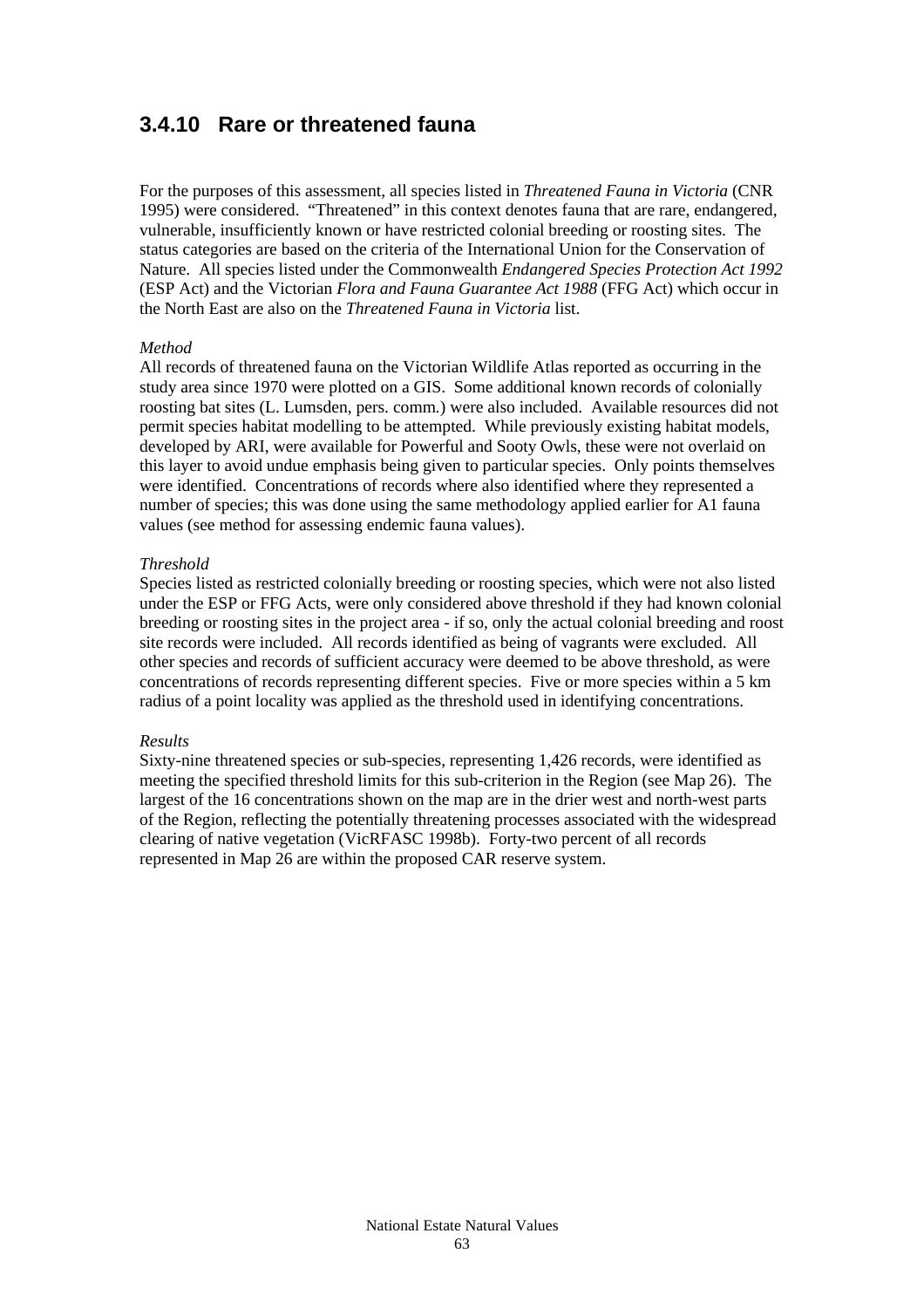# **3.5 Other Natural Values**

# **3.5.1 Geological and geomorphological values**

# **Introduction**

The goal of the North East national estate assessment for geological and geomorphological values was the identification of sites demonstrating significant aspects of regional diversity for such values. Geodiversity includes evidence for the history of the earth and a range of processes currently acting on rocks, landforms and soils. It is fundamental to broader ecological processes, contributes to the richness of the natural environment, and provides opportunities for scientific study of the earth's development.

Some elements of geodiversity are relatively robust in the face of human intervention, while others are susceptible to degradation associated with a range of land use activities. An effective approach to the conservation of geodiversity needs to include the development and implementation of management principles designed specifically to protect vulnerable features and processes, and to identify all sites of significance so that their value is assessed and recorded and considered in management decisions.

The study area lies within the eastern section of the Lachlan Fold Belt, a region with a complex Palaeozoic history of deposition, deformation and igneous activity, providing excellent exposures of a varied bedrock of sedimentary, igneous and metamorphic layers. The region contains the only Victorian examples of Mesozoic intrusions and excellent exposures of Tertiary Older Volcanic lava flows in the Hotham and Bogong High Plains areas. Excellent examples of rock structure are exposed in the mountain regions and the effect of major faults, including thrust faults, is clear in the Bogong area. The area contains a variety of landforms resulting from fluvial, aeolian, and cold climate processes.

# **Data sources**

The assessment of geodiversity was undertaken by the consultants N. Rosengren and S. White (see Rosengren and White 1997), supported by a grant from the Australian Heritage Commission (National Estate Grants Program) to the Geological Society of Australia Inc. Much of the material for the report was derived from unpublished data, especially theses held by Victorian universities and advice from earth scientists with knowledge of the region.

It should be noted that the area to which the above study relates encompasses most, but not all, of the North East RFA Region. While much of the western third of the Region is not covered, most of this area's geoheritage is addressed in an Environment Conservation Council report on Box-Ironbark forests and woodlands (ECC 1997). The ECC study does not identify any significant geoheritage sites within the North East RFA Region that are outside the area of the Rosengren and White report. The study by Rosengren and White also includes a small portion of the Gippsland RFA Region. While the following results include reference to sites in the Gippsland Region, all examples of sites given are for areas in the North East only.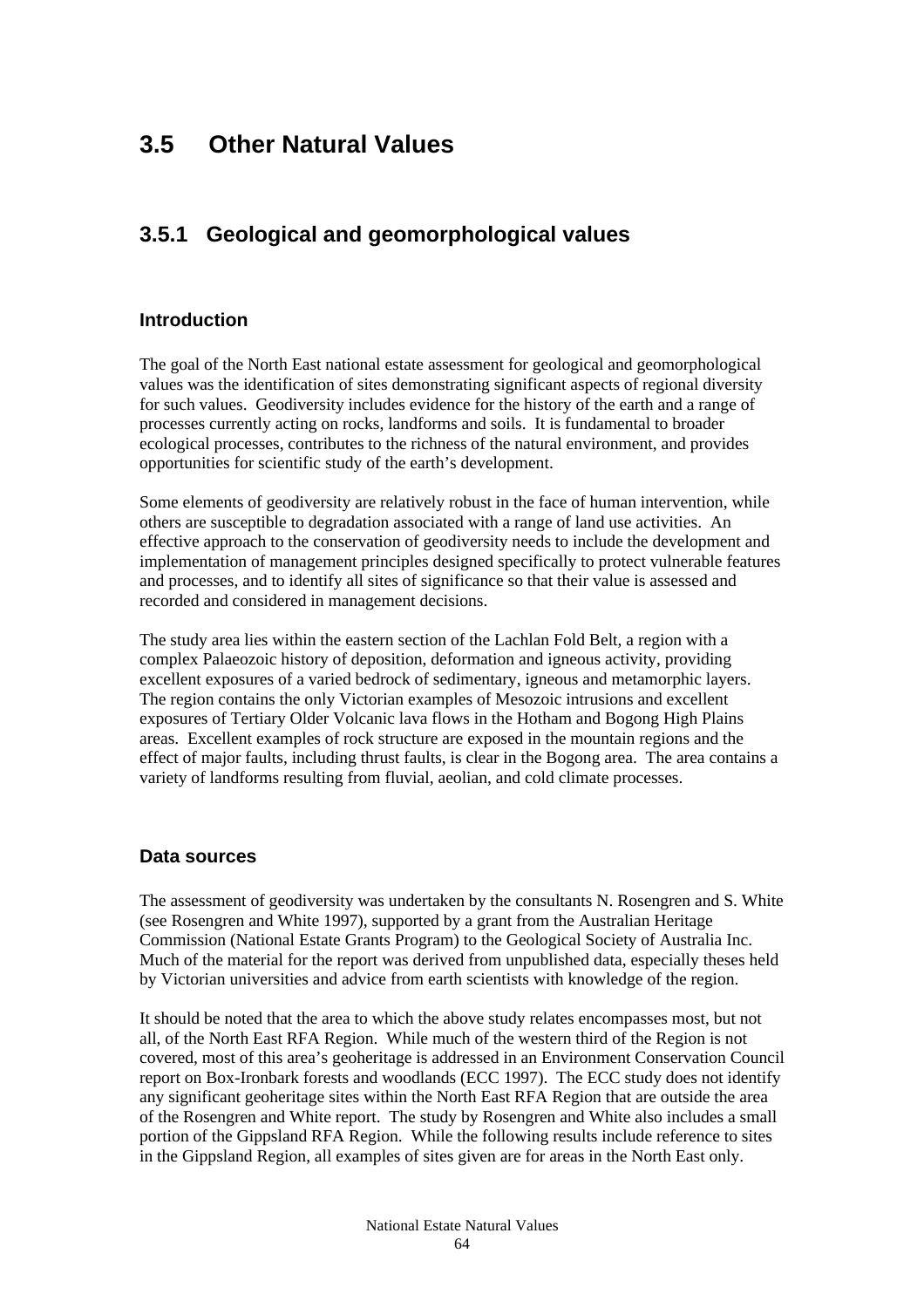It is possible that new localities will be identified over time as further geological and geomorphological research takes place.

# **Site selection, description and significance rating**

The specific criteria used to select sites of geodiversity significance were similar to those established by Rosengren (1984) and involved an assessment of sites of geological and geomorphological value. Soils were not systematically assessed, although a limited number of sites of significance for their soil values were identified.

Attributes used to select sites of **geological significance** included:

- type locality for a geological formation or other stratigraphic subdivision;
- outcrop or artificial exposure of mineral, rock, sediment or soil;
- contact between geological formations;
- fossil location;
- geological structures such as a fold or a fault; and
- rare mineral or unusual rock type.

Attributes used to select sites of **geomorphological significance** included:

- the relationship between rock type and landform;
- the relationship between a geological structure and landform;
- the present or past action of geomorphological processes; and
- sites which are good representatives of the major landforms of the region.

An inventory of sites identified was prepared with the following information; topographic map references, location statement, municipality, land tenure, site description, significance assessment, Register of the National Estate status, and threats to the site. The sites were then assessed for their significance using the following criteria:

- the contribution the site makes to understanding the earth sciences in relation to geology and/or geomorphology on a local, regional, state, national or international basis;
- frequency of replication, i.e. the site is a unique, rare or unusual example of a geological formation and/or surface morphology;
- degree of disturbance and/or quality of display at the site;
- the value as a reference and teaching site displaying classic characteristics of a geological formation and/or a relict or active geomorphological process;
- past, present or potential use as a research site; and
- where there is doubt as to the nature or origin of the feature.

Each site was allocated a rating as to whether it was significant at the local, regional, state, national or international level, determined by the extent to which the above criteria were met.

# **National estate assessment**

A total of 201 sites were identified as significant. While none were considered to be of international significance, three were considered to be nationally significant, 39 of State significance, 110 regionally significant, 47 locally significant, and two sites were of unknown significance.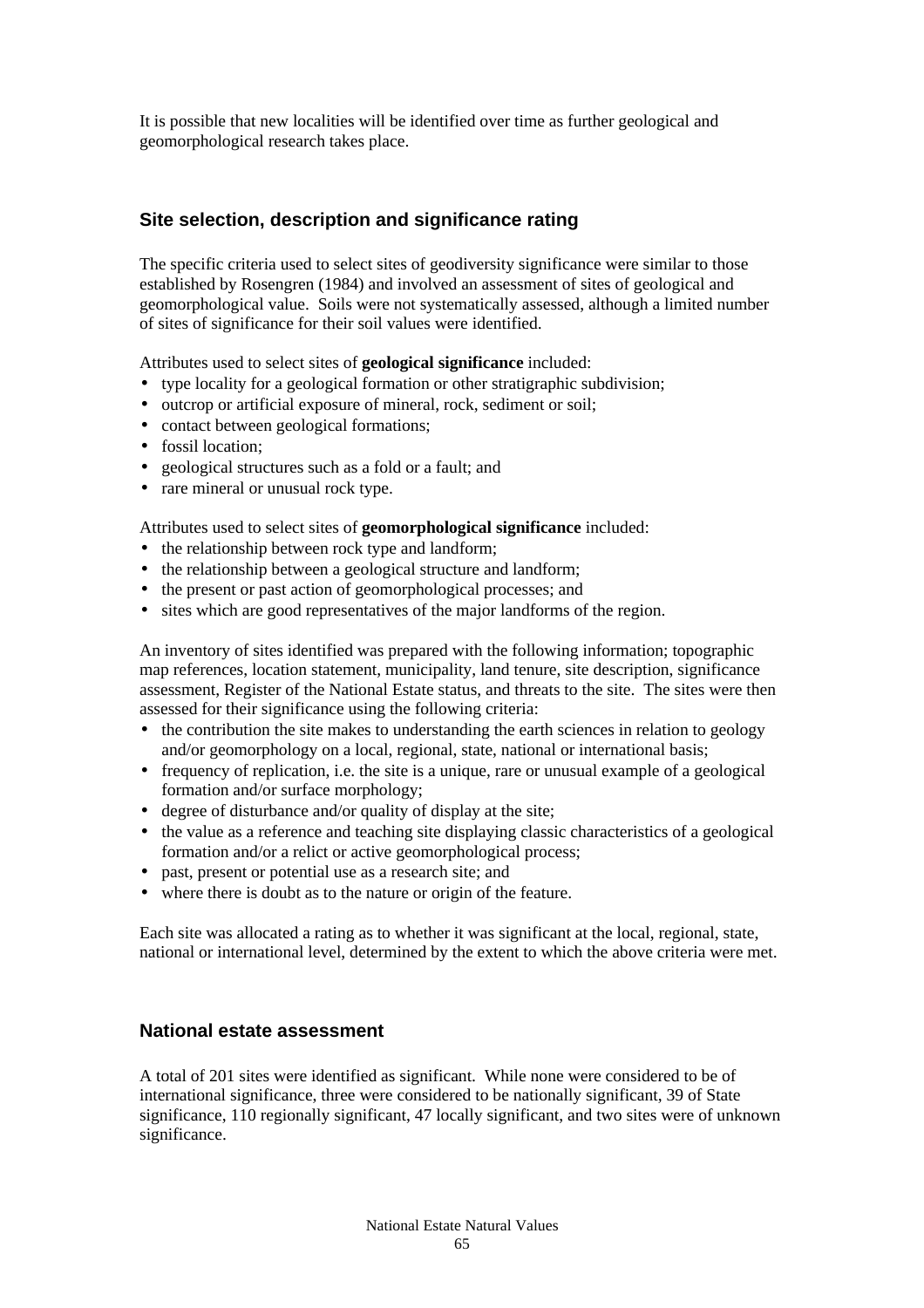A threshold of State significance and above was used to determine which sites were of potential national estate significance, with the result that 42 sites in the study area were assessed to be in this category. From this group, 16 places were already listed on the Register of the National Estate (RNE) or had been nominated for inclusion, leaving 26 sites to be recommended to the Australian Heritage Commission for listing on the RNE. Some areas contain multiple values that met the threshold, and many areas satisfied several national estate criteria. The Ovens Graben Permian Sites include four individually described sites and about eight other undescribed small outcrops in the area - two of the sites (Moyhu Permian glacial pavements and Wooragee Permian glacials) are individually above threshold for potential national estate significance. Twenty-nine of these 42 sites occur in the North East RFA Region (see Map 27).

The 29 sites were assessed by Environment Australia against the relevant national estate subcriteria (A1, A2, A3, B1, C1, C2 and D1). Results of the assessment are detailed in Appendix M.

### **Sub-criterion A1: Importance in the evolution of Australian flora, fauna, landscapes or climate**

Assessment for values under sub-criterion A1 involved identification of sites where the present geology and landform features reflect the influence of past climatic, geological, and geomorphological processes. Each terrane type identified in the study area contains features that illustrate geological and geomorphological processes operating during a particular period of geological history. For example, the presence of geomorphic features such as relict glacial formations illustrate the influence of a past colder climate, while fossil sites provide a record of the biota which previously existed in the area.

### *Results*

While the North East's principal lithologies and structures are of Palaeozoic age, the area includes important Mesozoic and Cainozoic rocks, structures and landforms. Twenty-eight sites were identified that demonstrated relationships between geological and geomorphological units, and rock types and structures associated with these epochs. Two sites were characteristic for their geologic period: Mount Buffalo - an excellent example of a Quaternary landform environment, and Brandy Creek Quarry - for its Cainozoic geology. Six sites were identified as being important for glacial activity from an era of past colder climate, and one fossil and one cave site were identified as important for palaeontology.

### **Sub-criterion A2: Importance in maintaining existing processes or natural systems at the regional or national scale**

The identification of areas of national estate significance under this sub-criterion involves assessment of sites important for maintaining ongoing geological or geomorphological processes. These include sites where there is clear evidence of ongoing processes related to the action of water and wind in shaping geomorphic features within the landscape.

### *Results*

Three sites were identified in this sub-criterion with the theme of snow patch weathering, a process in which the disintegration of rocks around a patch of snow is brought about by alternate freezing and thawing. Mount Feathertop, Mount Nelse and Mount Nelse North were identified as important and represented some of the largest and longest surviving snow patches in Victoria.

### **Sub-criterion A3: Importance in exhibiting unusual richness or diversity of flora, fauna, landscapes or cultural features**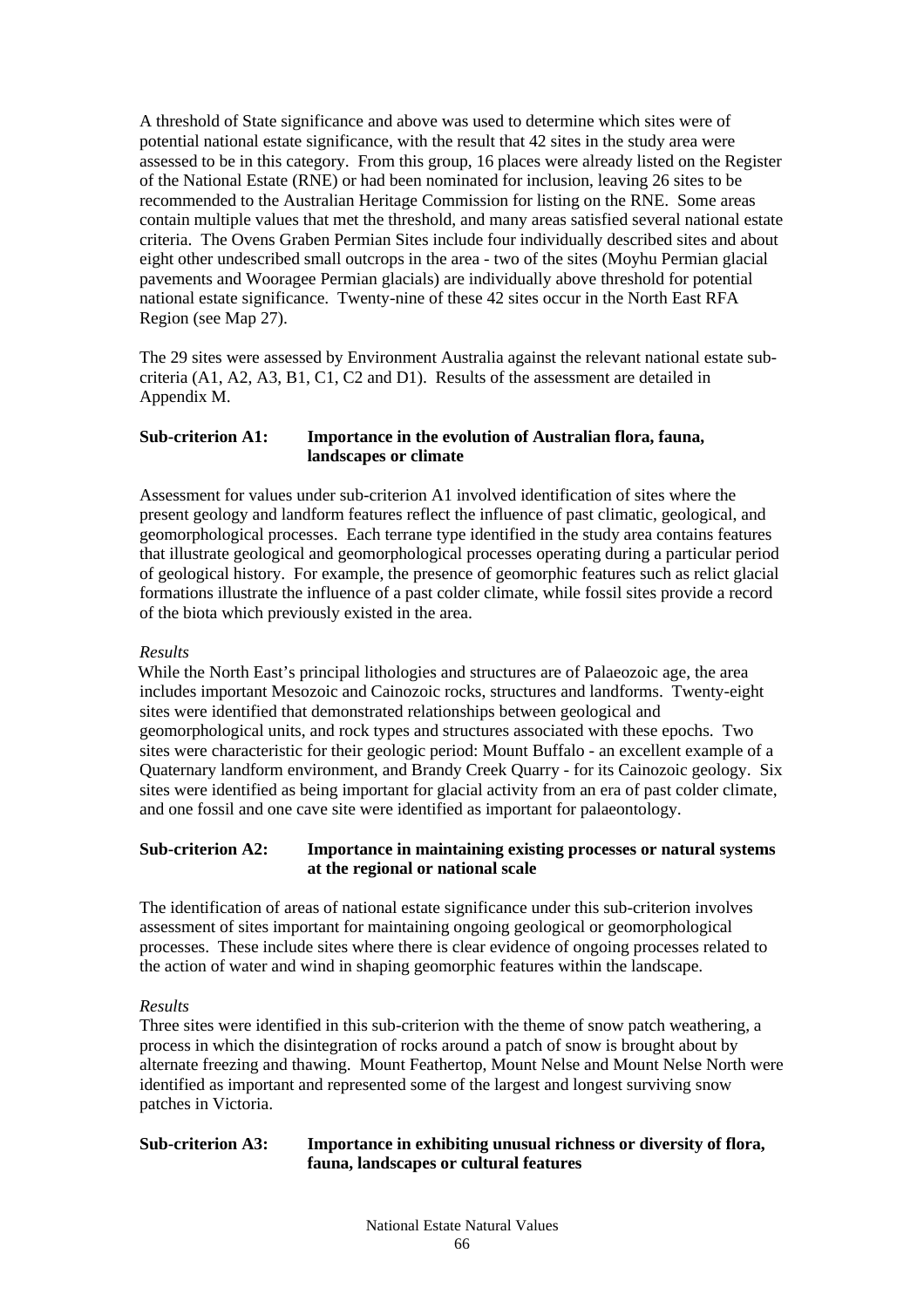The identification of areas of national estate significance under this sub-criterion recognises the value of sites where large numbers and/or a diversity of geological features and/or landforms are assembled within a relatively small area. Identification of such areas involved assessment of the presence in the landscape of sites with a rich array of rock types, structures or textures.

### *Results*

Five sites were identified as showing a large number and/or a diversity of geological features. Sites showing a rich array of Permian landscape and climate features were the Bogong High Plains, Ovens-Graben Permian Sites and Mount Feathertop. Two sites were indicative of rich alluvial processes.

### **Sub-criterion B1: Importance for rare, endangered or uncommon flora, fauna, communities, ecosystems, natural landscapes or phenomena, or as a wilderness**

This sub-criterion recognises the importance of abiotic elements within the landscape with very limited occurrences as a result of natural processes. Identification of such sites involved assessment of the presence in the landscape of areas with uncommon, rare, or outstanding geology or landforms, and rare fossil sites. Many of the sites identified under sub-criteria A1 and A2, which provide evidence of past or present processes, also illustrated rare or uncommon geological or geomorphological features.

### *Results*

Twenty sites were identified with rare or uncommon geological or geomorphological features. A number of fluvial landforms were identified as rare geomorphological features.

### **Sub-criterion C1: Importance for information contributing to a wider understanding of Australian natural history, by virtue of its use as a research site, teaching site, type locality, reference or benchmark site**

This sub-criterion addresses the importance to the national estate of teaching and research sites which have generally been used over a considerable period and are expected to play an important future role in education and development of a better understanding of the geological and geomorphic history of the study area. It also includes reference areas that have been used to describe particular aspects of the regional geodiversity.

### *Results*

Five sites were identified against this sub-criterion. Wooragee Glacials is a research site used by universities studying glacial and fluvioglacial conglomerates. Four areas were recognised as reference sites; including Brandy Creek Quarry gravel deposit and Cope Creek periglacial deposits.

### **Sub-criterion C2: Importance for information contributing to a wider understanding of the history of human occupation of Australia**

This sub-criterion applies to research sites producing research information about the cultural environment or cultural history. Its scope covers sites for which there is a strong presumption of research potential in one of a wide variety of fields (e.g. mining) which may contribute to the understanding of Australian history.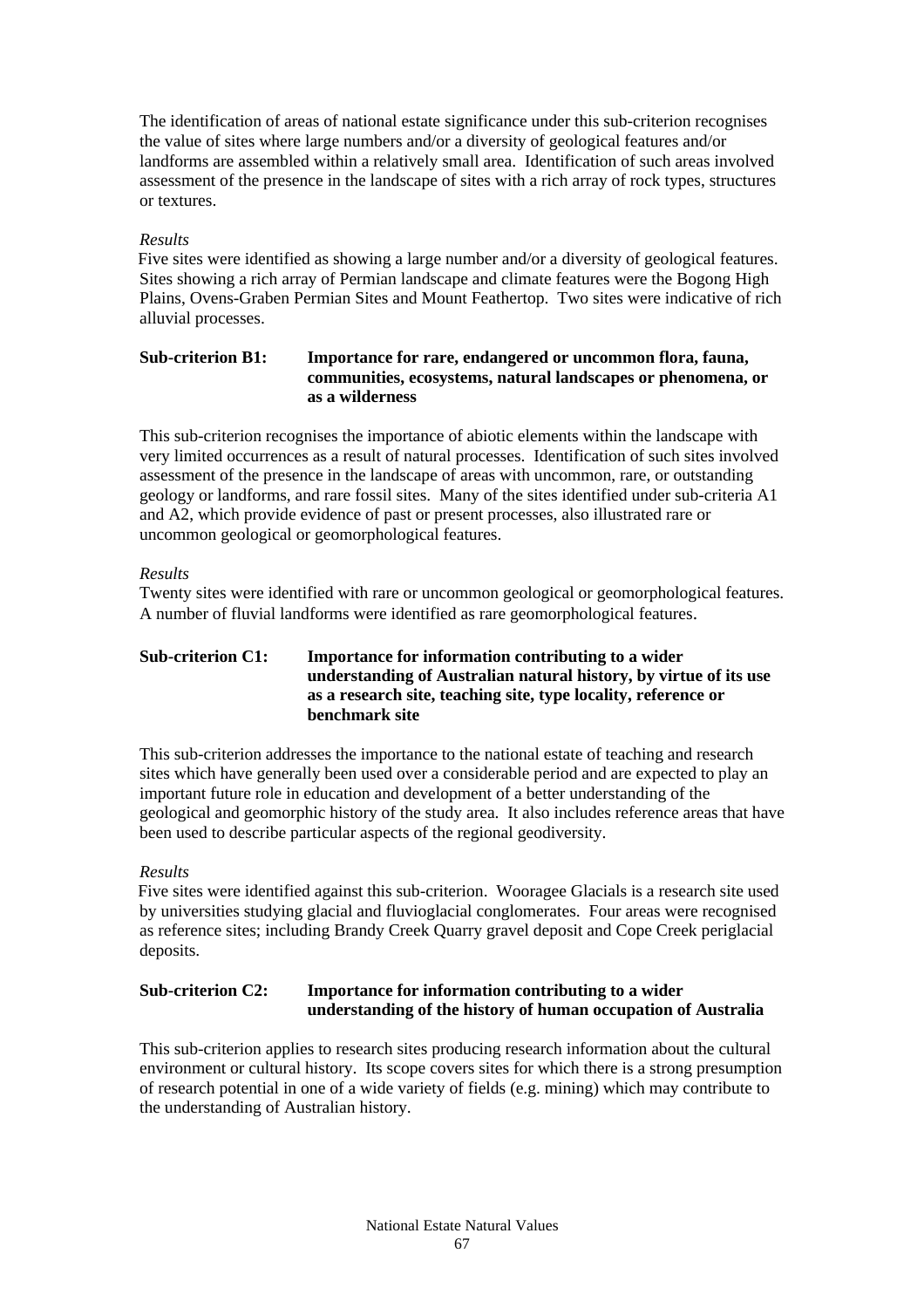### *Results*

One site was identified, Eldorado, important for its historical, geological and environmental context for showing pre-1954 alluvial gold mining technology and its impact on the local creek system.

### **Sub-criterion D1: Importance in demonstrating the principal characteristics of the range of landscapes, environments or ecosystems, the attributes of which identify them as being characteristic of their class**

This sub-criterion recognises the significance of conserving 'representative examples' of geologic and geomorphic features. Sites assessed against this criterion were identified on the basis of their value in providing representation of landforms that characterise the Region. Many of the sites identified under sub-criterion A1 and sub-criterion A2 were also assessed under this sub-criterion.

### *Results*

This value had 31 sites identified as being 'characteristic of their class'. A number of themes emerged, such sites exhibiting glacial/past climate/high country landform processes, including the Wooragee Glacials and Mount Nelse. Fluvial geomorphology is exhibited by The Niggerheads, one of the largest blockstreams in Victoria. Areas exposed because of fault activity and erosion episodes were identified and include Kiewa Valley, showing valley alignment by faulting.

### **3.5.2 Natural history sites**

### **Sub-criterion C1: Importance for information contributing to a wider understanding of Australian natural history, by virtue of its use as a research site, teaching site, type locality, reference or benchmark site**

The assessment against sub-criterion C1 was broken up into three sub-assessments: type localities for flora species; type localities for fauna species; and places important as research, teaching or benchmark/reference sites.

### **Type localities for flora species**

The objective of this assessment was to provide a list of North East type localities for flora known to occur in the Region. Difficulties in obtaining information for non-vascular flora limited the assessment to vascular plants.

### *Method*

For each species identified as having its type locality in the Region, information was gathered on the collector, locality and year of collection. Localities were given a precision code according to those used by the Tasmanian Herbarium (see Table 3.15). Of the various "types" which may exist, only holotypes and lectotypes were considered (see Glossary for definitions). Data were derived largely from the *Australian Plant Name Index* (Chapman 1991) and primary sources such as flora monographs. All vascular plant species recorded for the Region were considered in the assessment.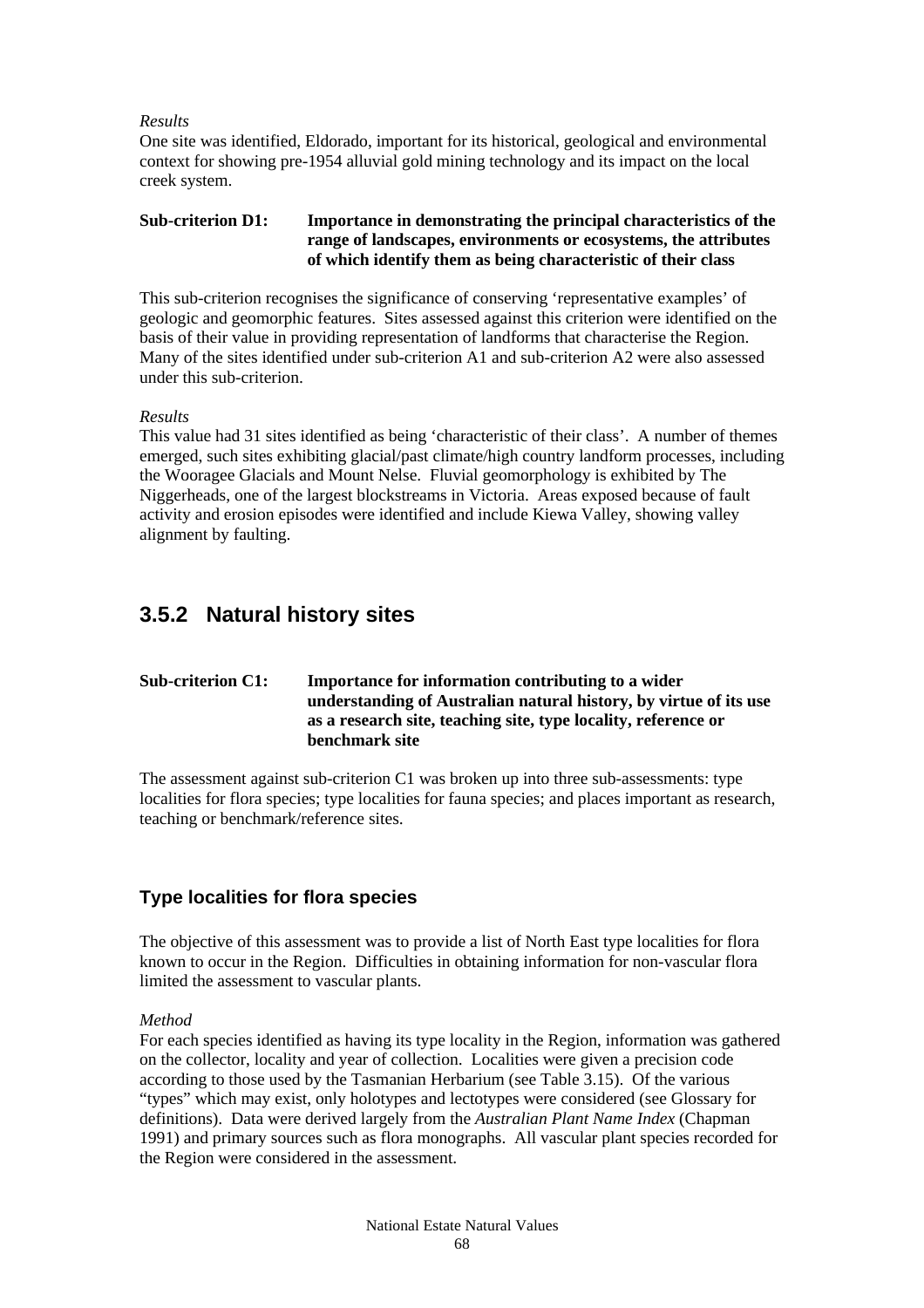| <b>Precision</b>            | In distance, degrees                                         | <b>Relative to types of locality</b>                                                                                                                                                                                            |
|-----------------------------|--------------------------------------------------------------|---------------------------------------------------------------------------------------------------------------------------------------------------------------------------------------------------------------------------------|
| code                        | or minutes                                                   |                                                                                                                                                                                                                                 |
|                             | Precise to within a 50<br>m radius (or nearest)<br>second)   | A six-figure grid reference or GPS reading                                                                                                                                                                                      |
| $\mathcal{D}_{\mathcal{L}}$ | Falling within a<br>1 km radius (or nearest<br>minute)       | A location able to be pinpointed accurately on a<br>1:250,000 map; a 'spot locality' (such as a hill or<br>mountain summit with a small surface area, a stream,<br>river or road junction, or an accurate distance from<br>one) |
| 3                           | Falling within a 10 km<br>radius (or nearest 5<br>minutes)   | A location equivalent to a small town, a hill or<br>mountain with a large surface area, a smallish lake,<br>and so on                                                                                                           |
| $\overline{\mathcal{A}}$    | Falling within a 25-km<br>radius (or nearest 10<br>minutes)  | A location equivalent to a large city, a mountain<br>range, a river 10-50 km long, and so on                                                                                                                                    |
| $\overline{5}$              | Greater than a<br>25 km radius (about 30<br>minutes or over) | A region such as a large national park, an area such as<br>'Northern Tasmania', or all of Tasmania                                                                                                                              |

### **Table 3.15: Precision codes used in defining type localities.**

Source: Tasmanian Herbarium.

### *Threshold*

All sites identified with a precision code of 3, 4 or 5 were considered not to meet the threshold: their locations could not be pinpointed with sufficient accuracy. Sites with a precision code of 1 or 2 (that is, precise to within a 50-metre or 1-kilometre radius respectively) were considered to meet the threshold unless the species no longer occurred there.

### *Results*

Of the 29 flora type localities identified as occurring in the North East, 10 are considered to meet the threshold criteria - these are shown in Map 28.

### **Type localities for fauna species**

The objective of this assessment was to compile a list of North East type localities for fauna species, encompassing all vertebrate and invertebrate terrestrial and aquatic species for which information was readily available.

### *Method*

As for the flora type localities project, information was gathered on the collector, locality and year of collection for each species. Similarly, localities were given a precision code (see Table 3.15). Only holotypes and lectotypes were considered. The primary source of information for vertebrate species was the *Zoological Catalogue of Australia*, although this is currently incomplete for fish and birds. The CSIRO provided data on all invertebrate type locality records held by the Organisation and sourced from the study area.

### *Threshold*

As for the flora type localities project, only sites identified with a precision code of 1 or 2 were considered to meet the threshold.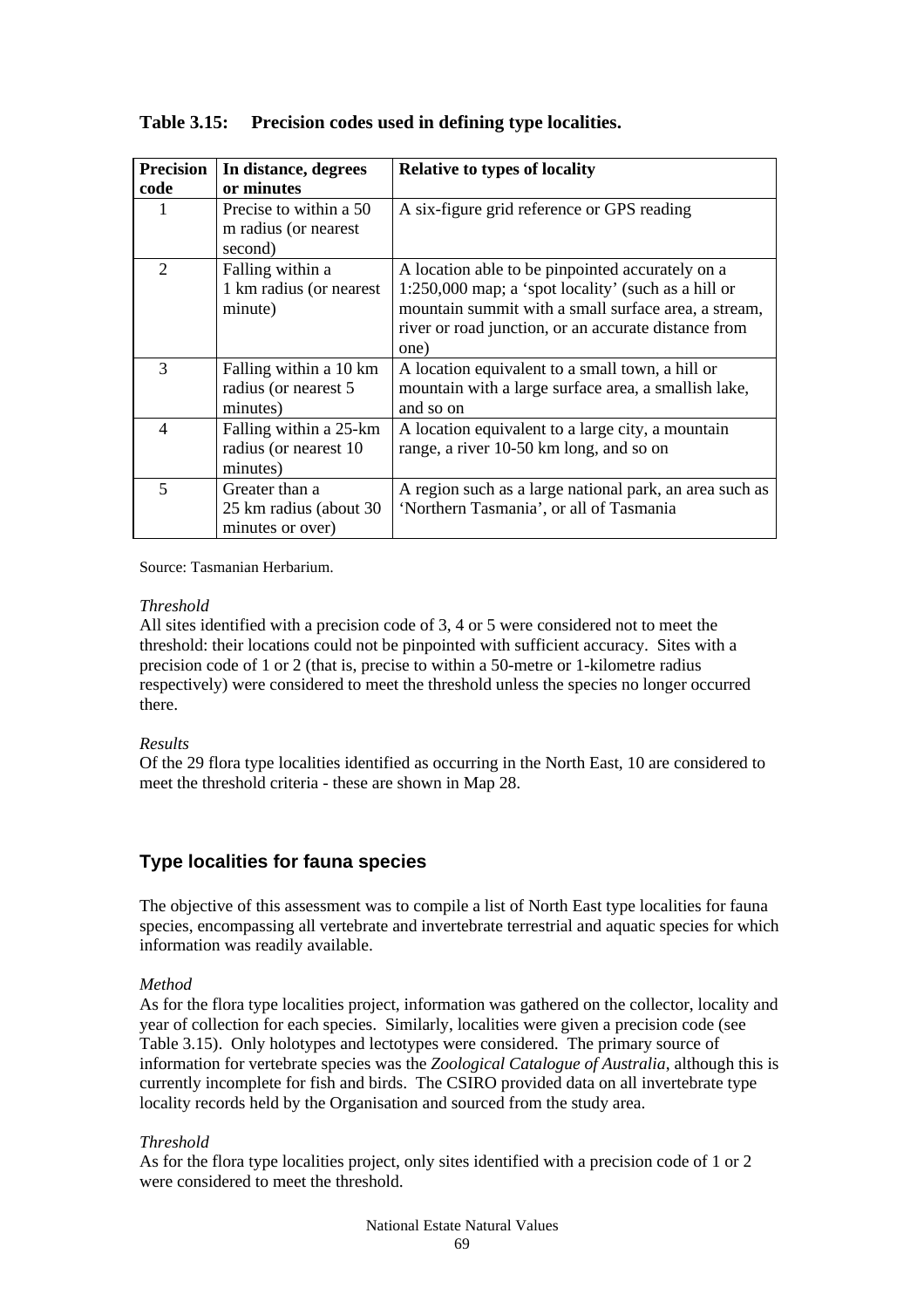### *Results*

Of those vertebrate species for which information was readily available, none was found to have its type locality in the North East. Three invertebrate sites were considered before application of the exclusion rules and the two indicative places that met the threshold are shown on Map 28.

### **Research, teaching and reference/benchmark sites**

The objective of this assessment was to identify sites of National Estate significance based on their contribution to a wider understanding of Australian natural history through their use as research, teaching or benchmark/reference sites.

### *Data sources*

Data sources include the following:

- Land Conservation Council (LCC) study area reports;
- details or permits for research issued by Parks Victoria under the *National Parks Act 1975* and the *Wildlife Act 1975*;
- list of State forest research sites (provided by NRE); and
- consultation with scientists, researchers, academics and other staff attached to universities, museums, NRE, other organisations and survey groups with an interest in the natural sciences.

Where possible, information collected from experts was verified from the literature. Site boundaries were determined from the literature or consultation with experts.

### *Method*

Sites were identified as research, teaching or reference/benchmark sites according to the criteria shown in Table 3.16. Research or teaching sites were only considered if they had a long history of such use.

| <b>Research sites</b>            | <b>Teaching sites</b>    | <b>Benchmark/Reference sites</b> |
|----------------------------------|--------------------------|----------------------------------|
| Places where research is taking  | Places where teaching is | Places with examples of          |
| place or has taken place. Aim of | taking place or has      | biophysical characteristics or   |
| research is to increase          | taken place. Aim of      | processes in a relatively        |
| understanding about Australian   | teaching is to increase  | undisturbed state. Progression   |
| natural history. Results of      | understanding about      | of natural processes can be      |
| research are documented and      | Australian natural       | measured and observed and        |
| available.                       | history.                 | compared with a more             |
|                                  |                          | disturbed environment.           |

### **Table 3.16: Criteria for identifying research, teaching and reference/benchmark sites.**

### *Threshold*

Assessment of the national estate value of sites was based on feedback from experts and assessment by EA and NRE staff. Research, teaching and benchmark/reference sites that are significant on a state or national scale were considered to be above threshold.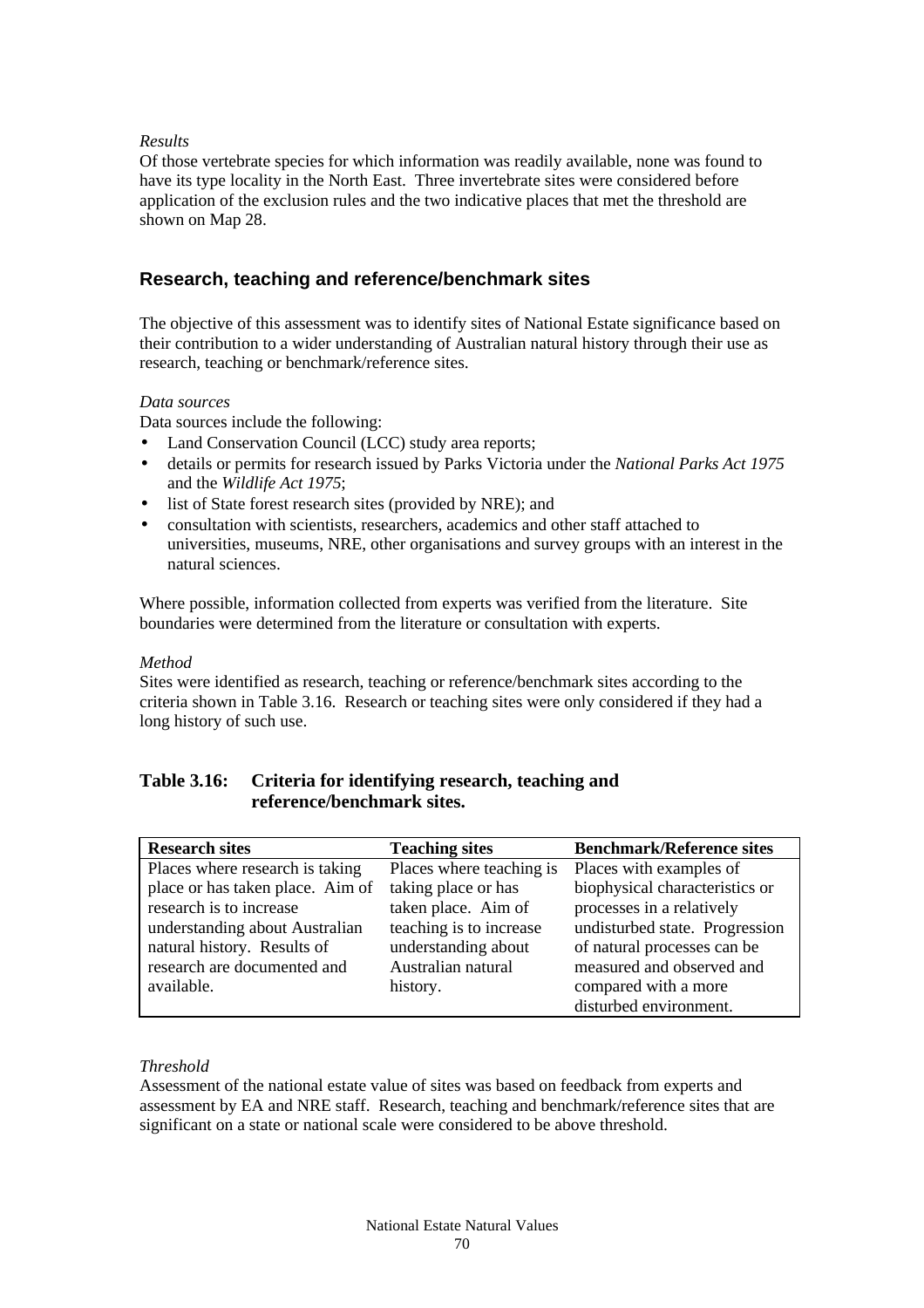### *Results*

The following areas (shown on Map 28) were considered to meet the threshold:

- Rocky Valley and Pretty Valley Plots on the Bogong High Plains (Research and Reference/Benchmark values);
- Mountain Pygmy-possum (*Burramys parvus*) population monitoring site at Mt Higginbotham (Research value);
- Trout Cod (*Maccullochella macquariensis*) population monitoring site at Seven Creeks (Research value);
- Ryans 1 and 2 billabongs of Ryans Lagoon (nationally important wetland), near Bonegilla (Research value); and
- Nineteen Reference Areas that are not currently listed on the Register of the National Estate (legislated, Reference/Benchmark values) - see Table 3.17.

Long-term plots were established in grassland and heathland on the Bogong High Plains in the 1940s to monitor ecological processes in grazed and ungrazed conditions. These plots have been carefully maintained and the vegetation remeasured regularly. The results have been published in reports and scientific journals, thus documenting long-term ecological processes. These plots are amongst the oldest reference sites in Australia and are of national and international significance (Papst et al. 1997).

The Ryans 1 and 2 billabongs have been intensively studied by various workers from the Murray-Darling Freshwater Research Centre since 1975. They are the subjects of current and on-going scientific work and are the most intensively studied of any billabong system in the world (ANCA 1996).

Mount Higginbotham is the first place where the Mountain Pygmy-possum was found. Intensive research into the biology, ecology and conservation of this nationally threatened species commenced at Mt Higginbotham in 1979 and annual monitoring is continuing (I. Mansergh, pers. comm.). Even though the summit of Mt Higginbotham is in the Gippsland RFA Region, monitoring sites occur on opposite sides of the summit, including in the North East RFA Region.

The Trout Cod population in Seven Creeks (southeast of Euroa) is the only viable population of this nationally endangered species in Victoria. A section of Seven Creeks has been regularly surveyed by NRE since at least 1979. The relevant area shown on Map 28 represents the Seven Creeks Wildlife Reserve which incorporates about 20 m of land either side of Seven Creeks from Galls Gap Road bridge to Creek Junction (CNR 1993).

Reference Areas are established under the Victorian *Reference Areas Act 1978*. They are tracts of public land containing viable samples of one or more land types that are relatively undisturbed and that are reserved in perpetuity as a reference.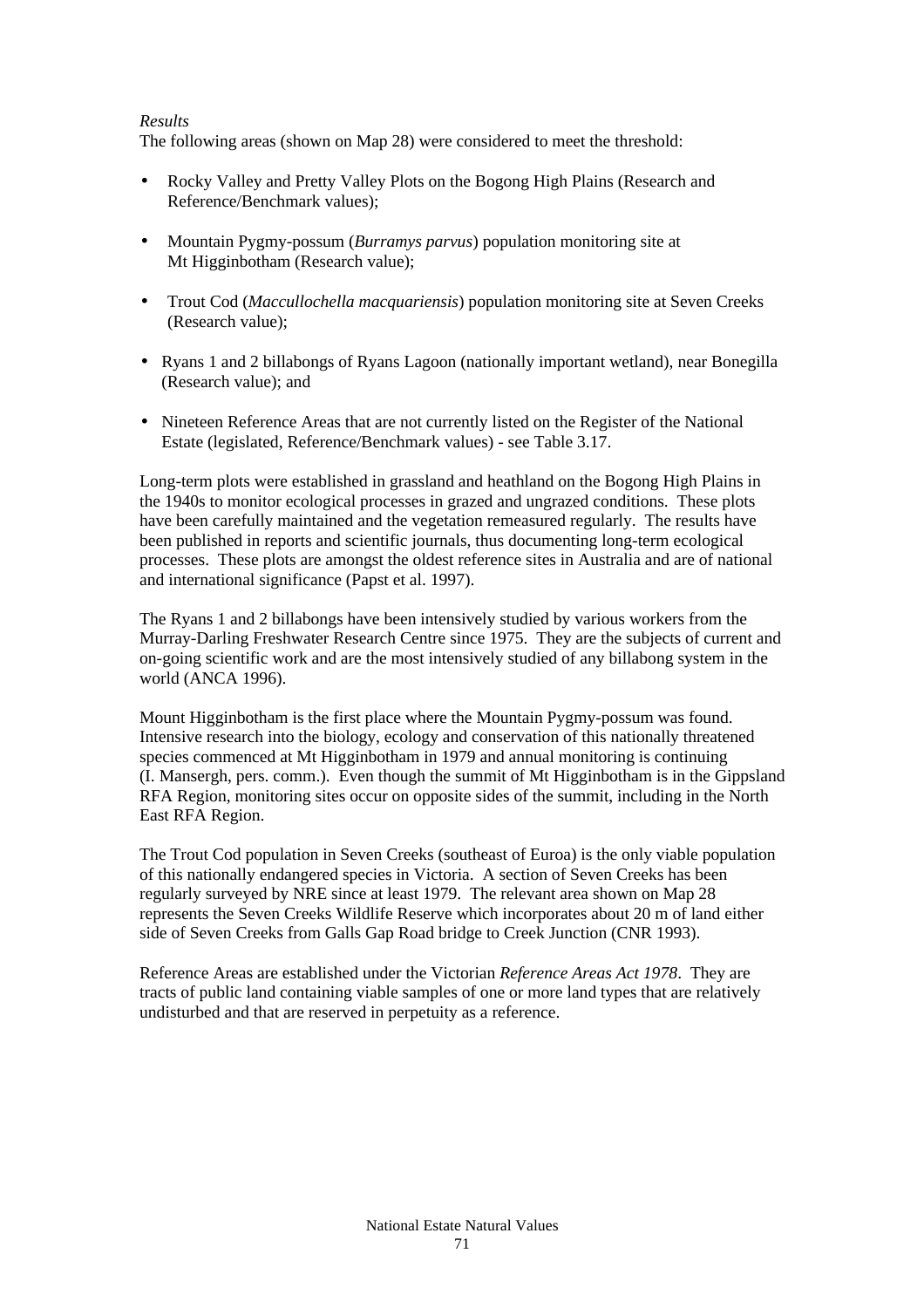| <b>Name</b>            | Size (ha) |
|------------------------|-----------|
| <b>Blue Range</b>      | 400       |
| Bungil                 | 1,750     |
| <b>Burbiyong Creek</b> | 1,300     |
| Cambatong              | 140       |
| Cudgewa Creek          | 140       |
| Drum Top               | 440       |
| Dry Forest Creek       | 1,390     |
| <b>Glen Creek</b>      | 390       |
| Jemba                  | 1,030     |
| King                   | 940       |
| Lucyvale Creek         | 540       |
| Mitta Mitta            | 630       |
| <b>Mount Buffalo</b>   | 1,120     |
| <b>Mount Pleasant</b>  | 590       |
| Pilot Range            | 1,130     |
| Pine Mountain          | 480       |
| <b>Ryans Creek</b>     | 320       |
| Toorour                | 480       |
| White Box Ridge        | 90        |

### **Table 3.17: Reference Areas in the North East\*.**

\* Two additional Reference Areas, Lightwood and Whiterock Creek, are already on the Register of the National Estate.

It should be noted that the LCC process has identified a number of Education Areas as areas to be set aside for the primary purpose of environmental education. A number of these occur in the North East, three of which are already on the Register of the National Estate. No additional areas are identified here as teaching or educational sites with indicative national estate significance.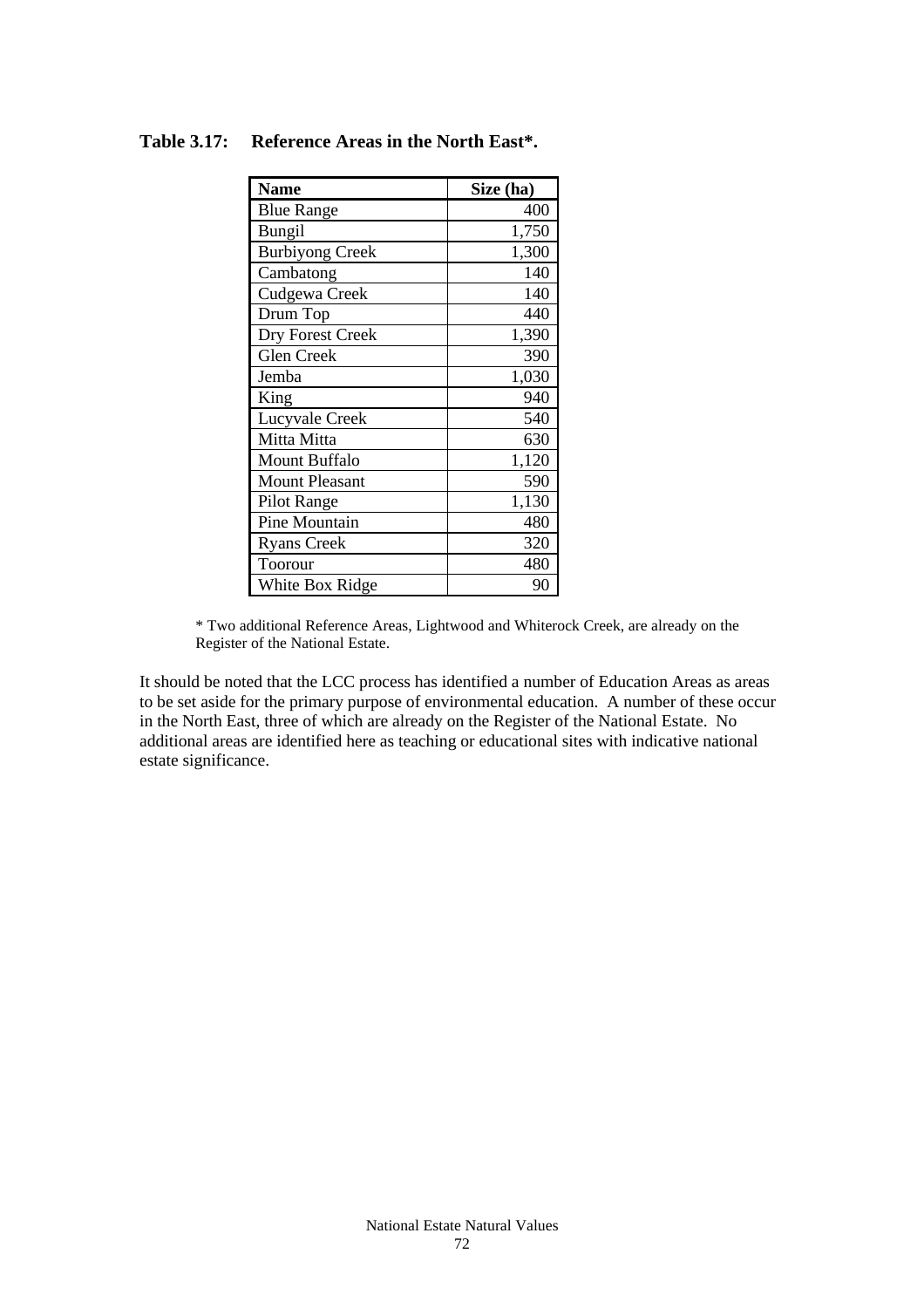# **Chapter 4: National Estate Outcomes**

# **4.1 National Estate Outcomes: Cultural Values**

The national estate assessment of the cultural values of the forests of the North East region was designed to achieve the best practicable understanding of the range and distribution of forest places of cultural significance within the timeframe of the CRA. The cultural assessments were based on a study of social, aesthetic and historic values. The heritage outcomes for Aboriginal values is based on establishing an agreed consultative process for heritage management with Aboriginal communities with the development of guidelines and a sensitivity zoning.

The indicative places of national estate cultural value, identified through a heritage data audit, thematic and geographical studies, and through input from the communities of the North East, fill major gaps in the understanding of national estate forest cultural values. The following are among the main outcomes from the assessment of these values:

- identification of over 90 indicative national estate forest places of particular importance to the communities of the North-East;
- identification of a wide range of indicative historic national estate places, including huts, mining areas, walking tracks, waterfalls, forest camps, pine plantations, fire towers, lookouts, sawmills and tramways that provide the community with a sense of identity and attachment to forests;
- an agreed consultative process for the management of Aboriginal heritage places involving the North East Aboriginal communities; and
- a greater understanding of places that are valued by the community.

The assessments provide an account of the current state of knowledge of cultural values, regional surveys and documentation of places in heritage registers which will be used to inform the development of conservation strategies for places of cultural significance to ensure they are considered in forest management.

## **4.2 Future Research: Cultural Values**

There are a number of potential National Estate places of cultural value for which there was insufficient information available, or which were unable to be visited due to snow or other access restrictions to make a final assessment. These places (noted in the relevant cultural studies) were not fully assessed and would benefit from future research to clarify their significance.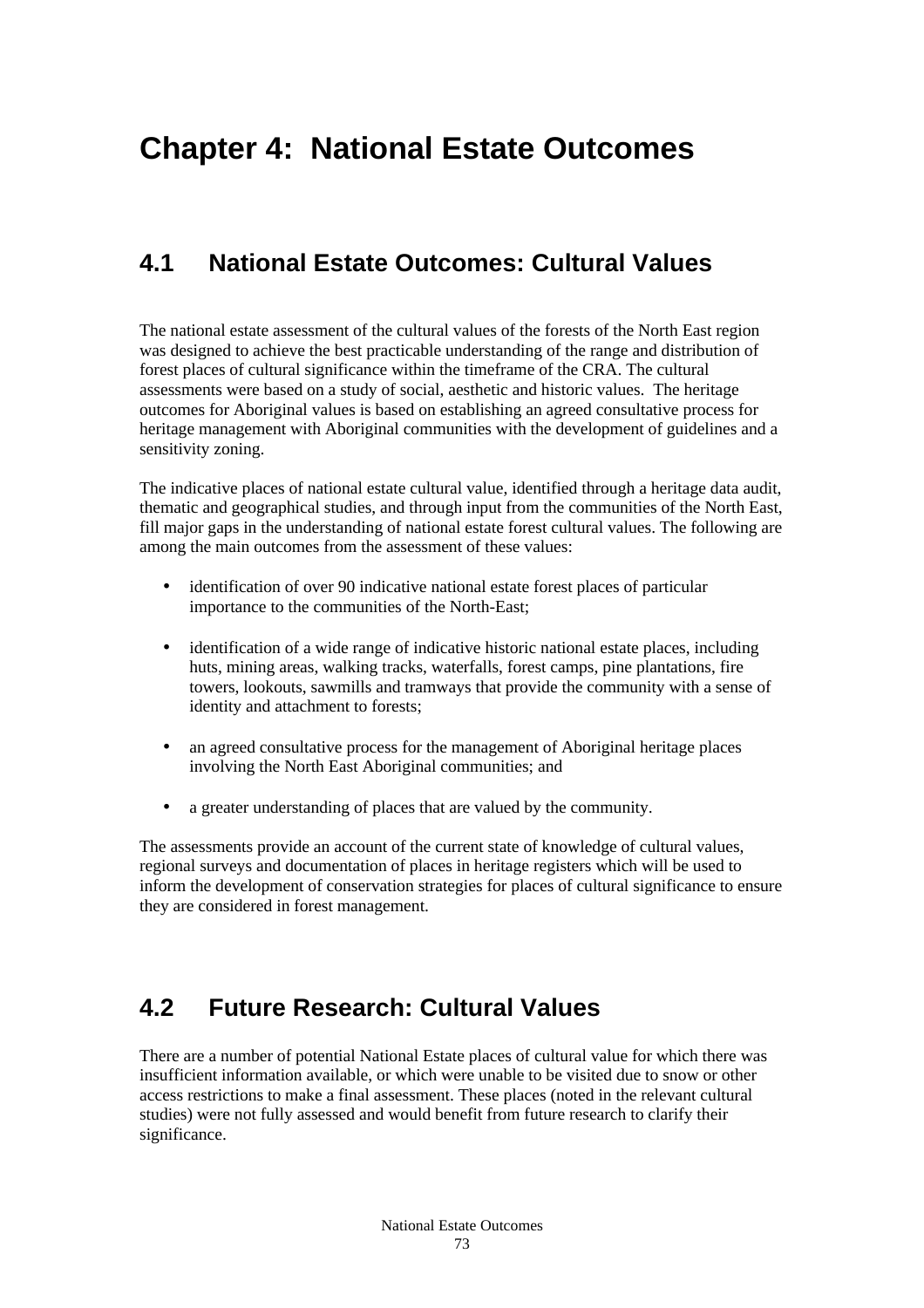### *Social value*

Working with communities takes time, and the time often extends beyond the timeframe of the RFA. The community consultation process of returning information for comment resulted in a number of places being identified which were not researched as part of the RFA. For example, information on a group of stock routes was provided by a community member late in the process. These will be noted in the Inventory. It is anticipated that the Inventory will be used as a base to encourage further research and conservation of heritage places.

Some other suggestions for future forest-related heritage work include:

- using historic maps to uncover potential historic places which are not obvious today (such as the Buckland Valley riot site);
- using 1:25,000 topographical plans to identify potential places in forests along the Murray River and in the extreme north-east of the region;
- consulting further with rangers and forest officers (past and present) to identify a wider range of places in existing National Parks and State Forests;
- targeting community sources for further place identification; and
- encouraging community members to undertake research of heritage places, particularly oral histories of individuals who worked in the local forest environments.

### *Aesthetic value*

Detailed investigation of all places of potential aesthetic value was not possible particularly for those with difficult access. Further investigation is therefore recommended for sites of possible national estate aesthetic value, for example during the preparation of forest management plans. This applies particularly to places in remote areas where observations by forest officers may be the only source of information on these places unless more detailed investigations are undertaken. Further investigation of a few sites in the region which had further value identified in the community review process will also be beneficial.

### *Historic value*

The Sawmill and Tramways study (Evans, 1997) noted that much survey work still remains to be carried out in the study area. Only a tiny proportion of the 385 sawmill sites established as part of the project's inventory have been surveyed. The small "footprint" of many of the mill sites in the north-east means that they remain largely unknown both to local historians and NRE officers.

Examples which would undoubtedly repay further research include the Strathbogie Ranges, Granya State Forest and the Myrrhee-Whitfield-Tolmie area, especially in the reserve for the Benalla water supply where a number of mill sites are likely to have been undisturbed for many years. The Baranduda Ranges and Mount Big Ben would also probably repay further field survey. Further work is also required at some of the goldfield sites in order to assess the physical remains of the sawmills which made a contribution to the mining history of the area.

The assessment of the historic forest activity sites in the North East RFA region (Bannear, 1997) was hampered by the absence of comparative data and little has been written about this type of place. Sites which have subtle physical characteristics appear to be little known even within their local communities. This was reflected in responses at the North East RFA community workshops held in July 1997. Few forest activity sites were mentioned by those who attended. The pine plantations, for example, are a significant physical characteristic of the region, and it is interesting that their history is largely overlooked by the local communities.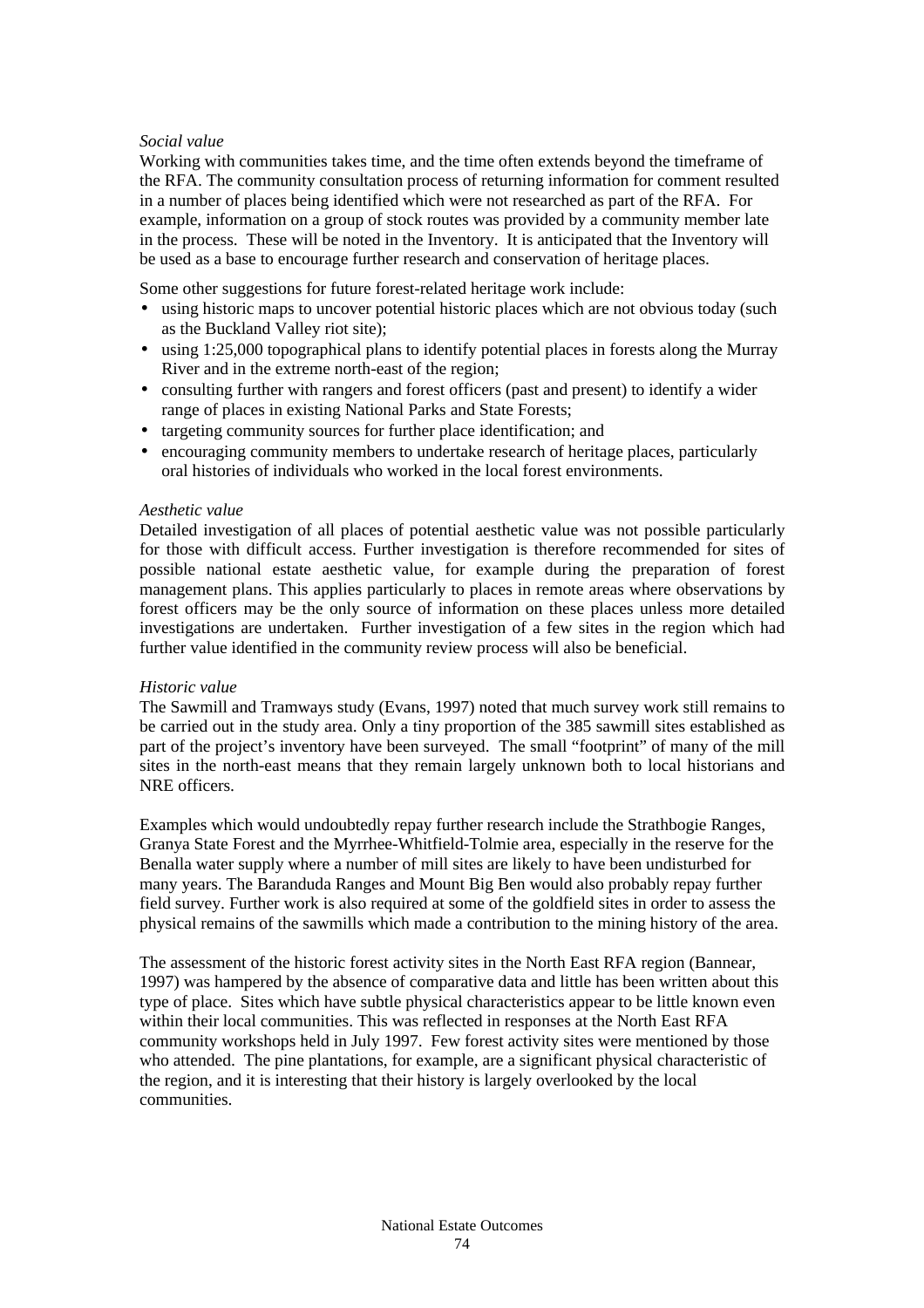# **4.3 National Estate Outcomes: Natural Values**

The assessment of national estate values for the CRA of North East Victoria has resulted in the identification of areas of indicative national estate significance for a wide range of values. Extensive and localised values, covering aspects of the flora and fauna as well as other features of the natural landscape (including old-growth forest and undisturbed catchments) were all examined. Much of the information required for the assessments was already available in one form or another. Collation of the data, together with additional work commissioned as part of the CRA for the Region, provided a sound basis for undertaking the various assessments. The results of the study represent a considerable enhancement of our understanding of the natural national estate in the Region.

The following are among the main outcomes of the assessment of natural values:

- identification of many hundreds of individual sites and places of significance for a range of national estate values, many of them having significance for multiple values;
- a greatly enhanced understanding of the forests of north-eastern Victoria and their natural heritage significance; and
- the creation of a profile of the current state of scientific knowledge and opinion relating to North East natural places for use as a resource, in particular for the better appreciation and management of places of national estate significance.

## **4.4 Future Research: Natural Values**

Another important outcome of the study is that a number of the assessment methods and their results provide very clear direction for future research. Whilst it is generally agreed that the methods adopted were 'best practice', it is recognised that some of the assumptions applied could be tested through further academic and field research.

The areas of most interest are:

### *Non-vascular flora*

The assessment focuses predominantly on flora communities and selected vascular plant species. Given the biogeographic importance of the study area, the non-vascular flora (such as mosses, ferns, lichens) are also of interest.

### *Terrestrial invertebrate fauna*

As for many regions of Australia, the terrestrial invertebrate fauna is inadequately known. The wide range of habitat types in the North East is likely to support a very diverse and biogeographically interesting terrestrial invertebrate fauna.

### *Habitat modelling*

Species-specific habitat models are available for only a very few taxa (such as some owls) in the Region, therefore restricting the use of this concept to identify, for example, key fauna habitat for particular threatened species.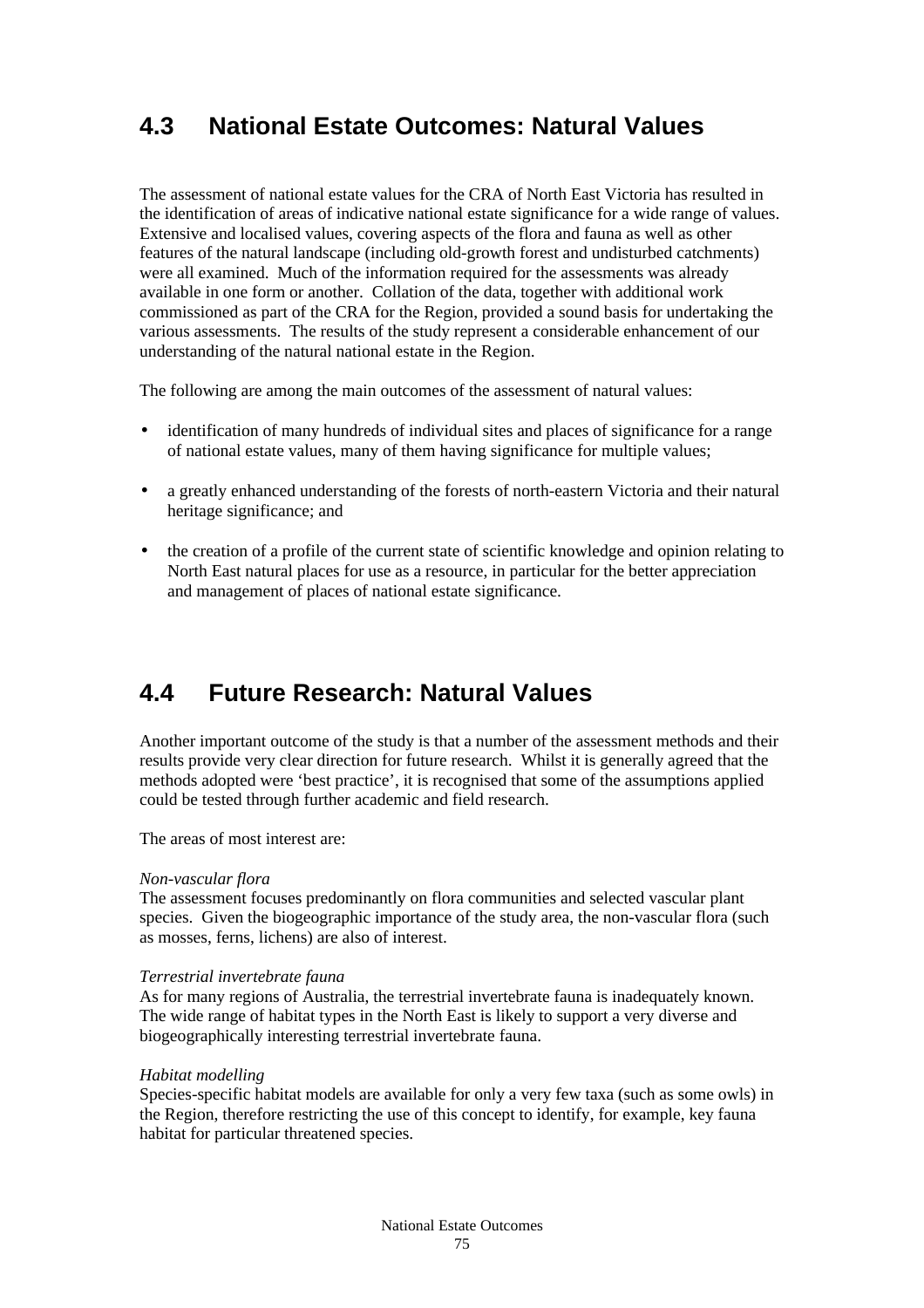### *Species richness modelling*

The model developed for the analysis of flora richness (and used as a surrogate for fauna richness) was considered by those who had input to the study as being an improvement on the methodology used for the East Gippsland and Central Highlands assessments. However, field verification to validate the results would be valuable, as would an assessment of the sensitivity of the analysis to changes in grid size.

### *Remnant vegetation*

See point made in last paragraph of Section 3.3.8.

# **4.5 Management of National Estate Values**

An objective of the North East Regional Forest Agreement (RFA) is to provide for the conservation of environment and heritage values through the development of a framework of comprehensive, adequate and representative reserve systems, and ecologically sustainable forest management. Fundamental to the environment and heritage objectives for the RFA is ensuring that national estate values are adequately protected within this framework. In developing the RFA for Victoria, governments will consider the level of representation of national estate values in reserves, the recommendations of the expert advisory group on ecologically sustainable forest management, and the results of an assessment of mechanisms for the protection of national estate values.

A component of the CRA has been the assessment by an independent expert advisory group of the systems and processes for ecologically sustainable forest management. Included in this assessment was an examination of the information, policy, planning, implementation and review mechanisms for conserving heritage values. The recommendations of the group are contained in the report *Victorian Statewide Assessment of Ecologically Sustainable Forest Management* (VicRFASC 1997).

While some national estate values, particularly extensive values such as old-growth forests and natural landscapes, may be best protected by formal reservations, the protection of other values, particularly site values such as historic or archaeological features, may be best achieved through other mechanisms such as management prescription.

The cultural projects identified several issues concerning the management of cultural forest sites. They found the large number of very fragile sites and limited resources makes site protection difficult.

The cultural projects identified several issues concerning the management of cultural forest sites. The large number of very fragile sites and limited resources makes site protection difficult. Public awareness of forest heritage is often limited, with some sites being considered as devoid of natural or cutural values. A few of the early nursery sites and plantations fall into this category.

Local Aboriginal groups are already involved in the conservation management plans for rock art sites and significant cultural heritage places.

A process for cutlural heritage management is provided for in the report *Guidelines for the Management of Cultural Heritage Values in the Forests, Parks and Reserves of East Gippsland* (NRE 1997). This report undertaken as part of the East Gippsland RFA will form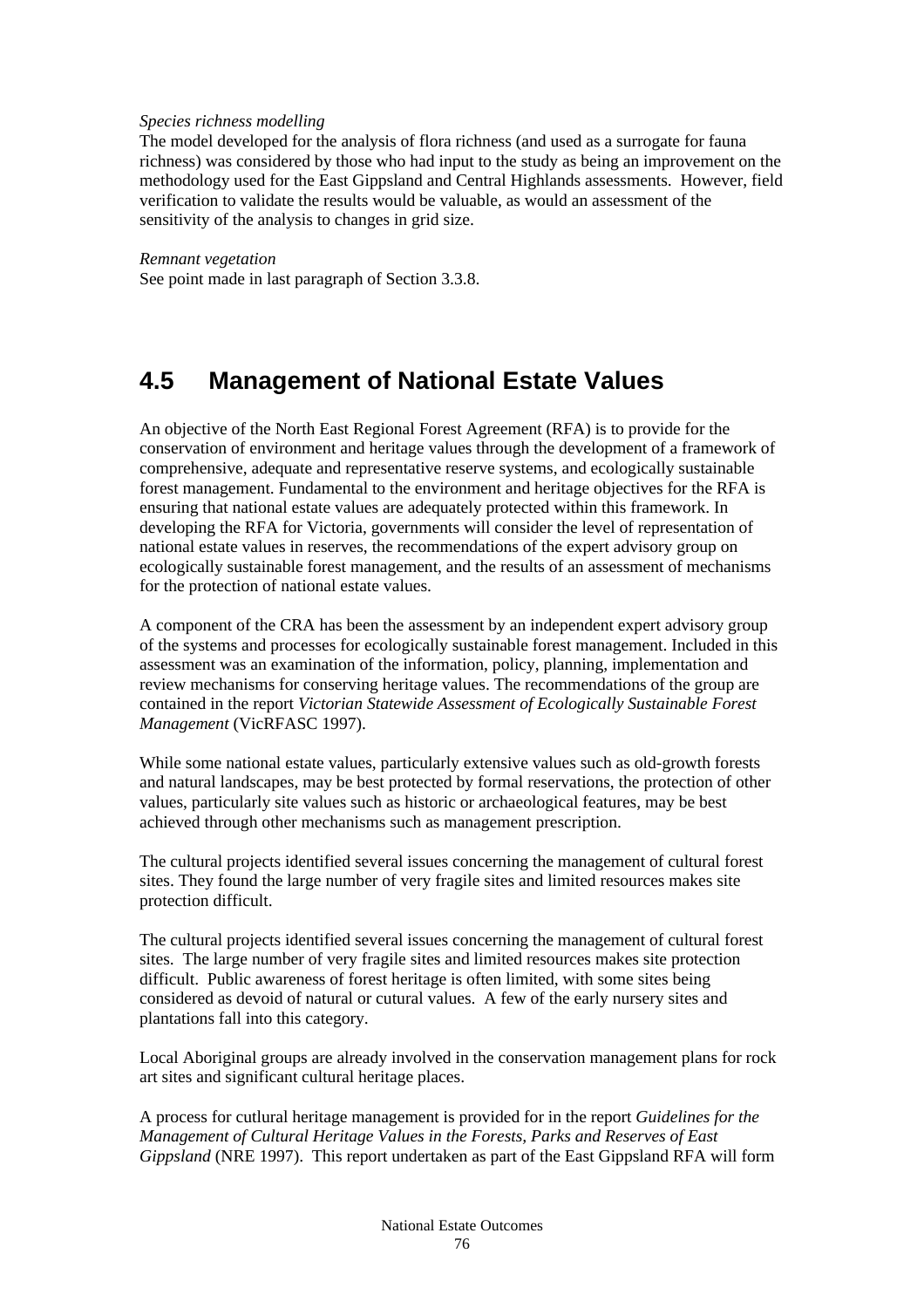the basis for the development of statewide cultural heritage guidelines, and a project to develop the statewide guidelines is currently underway.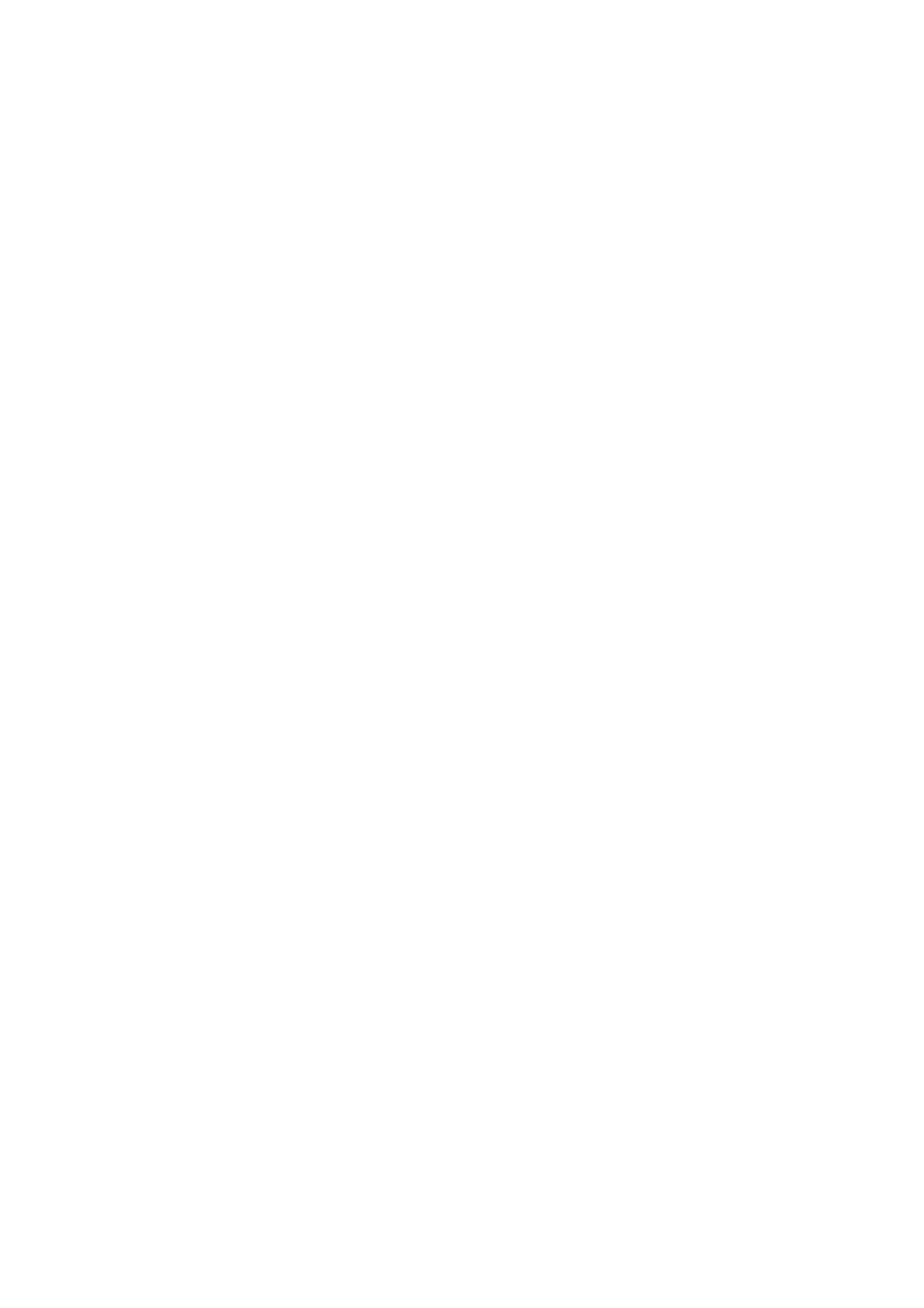# **References**

- AHC (1994). *More Than Meets the Eye: Identifying and Assessing Aesthetic Value*. 1993 Technical Workshop Series No. 7. Australian Heritage Commission.
- AHC & CALM (1992). *National Estate Values in the Southern Forests Region, South-West Western Australia*, Vol. 1-5. Australian Heritage Commission and Department of Conservation and Land Management, Western Australia. AGPS, Canberra.
- AHC & CNR (1994a). *Methods Papers: Central Highlands Joint Forests Project, Volume 1 Natural Values*. Australian Heritage Commission and Department of Conservation and Natural Resources. AHC Canberra.
- AHC & CNR (1994b). *Methods Papers: East Gippsland and Central Highlands Joint Forest Projects, Volume 2 - Cultural Values*. Australian Heritage Commission and Department of Conservation and Natural Resources. AHC Canberra.
- AHC & NRE (1996). *Methods Papers: East Gippsland National Estate Assessment, Volume 1 - Natural Values.* Australian Heritage Commission and Department of Natural Resources and Environment. AHC Canberra.
- ANCA (1996). *A Directory of Important Wetlands in Australia*., 2nd edn. Australian Nature Conservation Agency, Canberra.
- Bannear, D. (1994). *Historic Mining Sites*. Unpublished reports, North Central Goldfields Project. Department of Conservation and Natural Resources, Melbourne.
- Bannear, D. (1995) *North East Goldfields Site Gazetteer*. Unpublished report prepared for Department of Natural Resources and Environment, and Heritage Victoria.
- Bannear, D. (1997). *A Study of Historic Forest Activity Sites in the North East Forest Region, Victoria.* Report prepared for Environment Australia, and Natural Resources and Environment Victoria.
- Bannister, J.L., Calaby, J.H., Dawson, L.J., King, K.J., Mahony, J.A., McKay, G.M., Richardson, B.J., Ride, W.D.L. and Walton, D.W. (1988). Mammalia. *Zoological Catalogue of Australia*, Volume 5. AGPS, Canberra.
- Barker, J., Grigg, G. & Tyler, M. (1995). *A Field Guide to Australian Frogs*. Surrey Beatty & Sons, Chipping Norton, NSW.
- Bennett, S., Brereton, R., Mansergh, I., Berwick, S., Sandiford, K. & Wellington, C. (1991). *The Potential Effect of the Enhanced Greenhouse Climate Change on Selected Victorian Fauna.* Arthur Rylah Institute Tech. Rep. No. 123. Department of Conservation and Environment, Victoria.
- Blakers, M., Davies, S.J.J.F. & Reilly, P.N. (1984). *The Atlas of Australian Birds.* Globe Press Pty Ltd, Brunswick, Victoria.
- Briggs, J.D. & Leigh, J.H. (1995). *Rare or Threatened Australian Plants*. CSIRO.
- Butler, G. (1984). *North Eastern (Benalla Upper Murray) Review*, for Land Conservation Council of Victoria.
- Butler, G. & Associates (1996). *Victorian Alpine Huts Heritage Survey* Report prepared for the Department of Natural Resources (Historic Places Section) Victoria.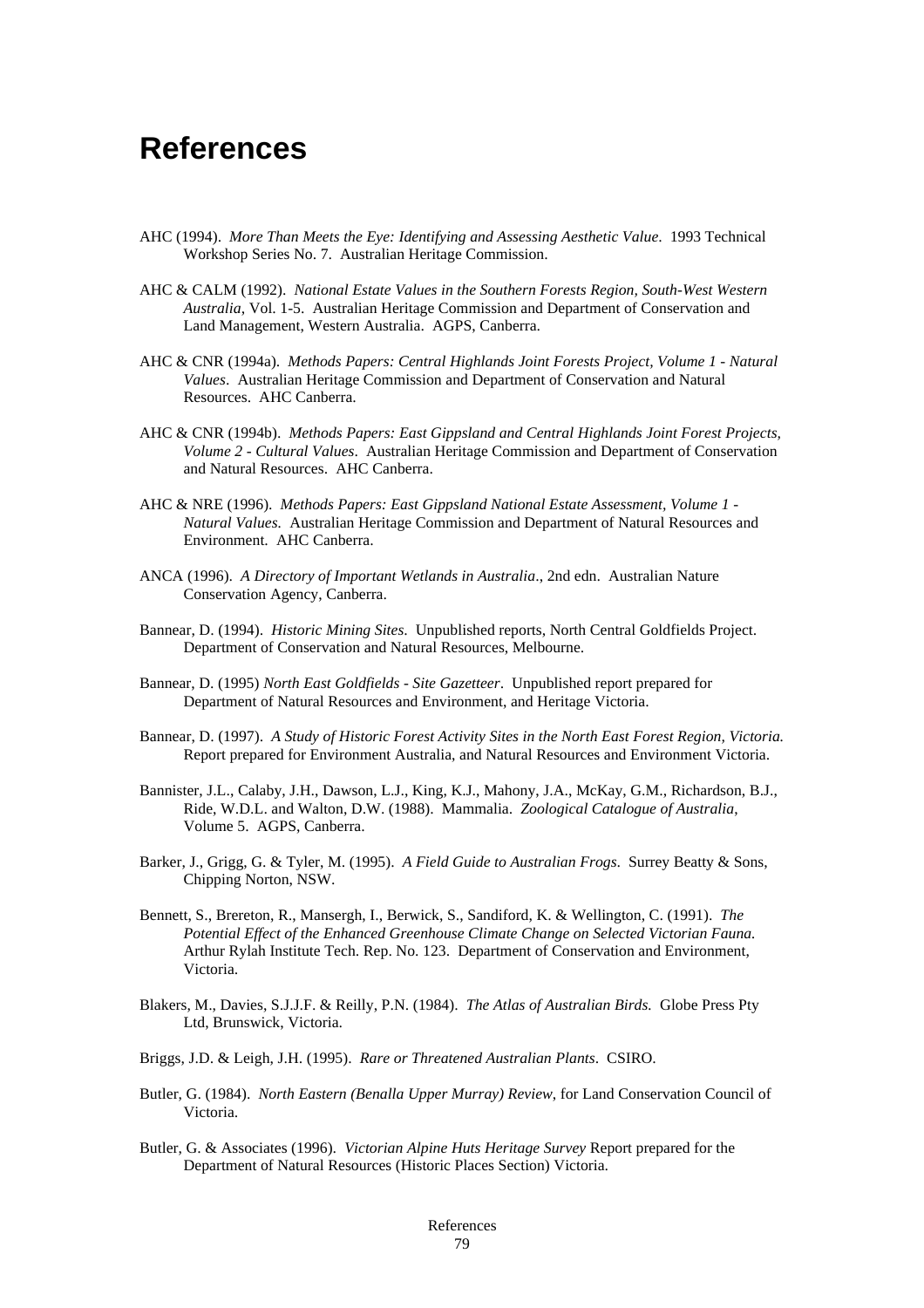- Butler, G. & Associates (1997). *A Study of Places Relating to Selected Historic Forest Themes in the North East Forest Region, Victoria.* Report prepared for Environment Australia, and Natural Resources and Environment Victoria.
- Chapman, D. (1990). *Australian Plant Name Index*. Australian Government Publishing Service, Canberra.
- Cherry, K.A., Brown, G.W., Carr, G.W., Horrocks, G.F.B., Menkhorst, K.A., Opie, A.M. and Triggs, B.E. (1987). *Flora and Fauna of the Freezeout and Pyke Forest Blocks, North-East Region, Victoria*. Ecological Survey Report No.13. CFL, Melbourne.
- Clark, I. (1996) *Aboriginal Language Areas in Victoria: A Reconstruction*. (Map).
- CNR (1993). *Trout Cod (Maccullochella macquariensis).* Flora and Fauna Guarantee Action Statement No. 38. Department of Conservation and Natural Resources, Melbourne.
- CNR (1995). *Threatened Fauna in Victoria*. Department of Conservation and Natural Resources, Victoria.
- Cogger, G., Cameron, E. & Cogger, M. (1983). Amphibia and Reptilia. *Zoological Catalogue of Australia*, Volume 1. AGPS, Canberra.
- Common, I.F.B. (1954). A study of the ecology of the adult Bogong Moth, *Agrotis infusa* (Boisd.) (Lepidoptera: Noctuidae), with special reference to its behaviour during migration and aestivation. *Aust J. Zool.* 2: 223-263.
- Context Pty Ltd (1997a). *Identification and Assessment of Community Heritage Values in the North East Forest Region, Victoria: Inventory of Community Heritage Places*. Report prepared for Environment Australia and Victorian Department of Natural Resources and Environment.
- Context Pty Ltd (1997b). *Identification and Assessment of Community Heritage Values in the North East Forest Region, Victoria: Social Value Assessment Report*. Report prepared for Environment Australia and Victorian Department of Natural Resources and Environment.
- Context Pty Ltd (1997c). *Identification and Assessment of Community Heritage Values in the North East Forest Region, Victoria: Workshop Overview Report.* Report prepared for Environment Australia and Victorian Department of Natural Resources and Environment.
- Craig, S.A., Brown, G.W., Carr, G.W., Cherry, K.A., Horrocks, G.F.B., Menkhorst, K.A., Opie, A.M. and Triggs, B.E. (1987). *Flora and Fauna of the Razorback and Dartmouth Forest Blocks, North-East Region, Victoria*. Ecological Survey Report No.12. CFL, Melbourne.
- ECC (1997). *Box-Ironbark Forests and Woodlands Investigation Resources and Issues Report*. Environment Conservation Council, Victoria.
- Emison, W.B., Beardsell, C.M., Norman, F.I., Loyn, R.H. & Bennett, S.C. (1987). *Atlas of Victorian Birds*. Dept Conservation, Forests & Lands, Victoria & RAOU, Melbourne.
- Evans, P. (1997). *A Study of Historic Sawmill and Tramway Sites in the North East Forest Region, Victoria.* Report prepared for Environment Australia, and Natural Resources and Environment Victoria.
- Flood, J. (1980). *The Moth Hunters: Aboriginal Prehistory of the Australian Alps*. Australian Institute of Aboriginal Studies, Canberra.
- Gardner, P. (1992). 'Aboriginal History in the Victorian Alpine Region', in Scougall, *Cultural Heritage of the Australian Alps*. Australian Alps Liaison Committee, Canberra.
- Green, K. & Osborne, W. (1994). *Wildlife of the Australian Snow Country*. Reed Books, Chatswood, NSW.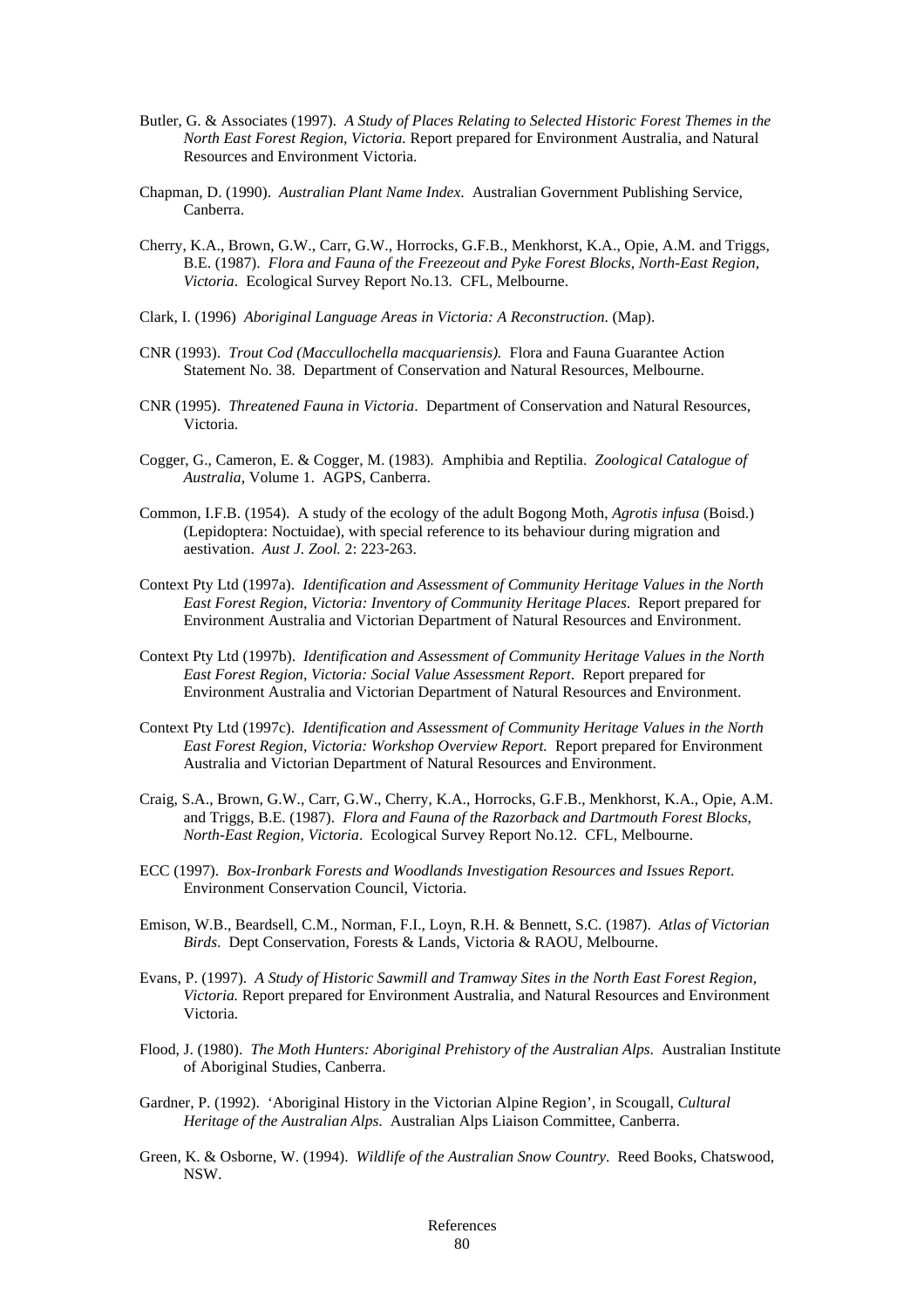- Gullan, P.K., Cheal, D.C. & Walsh, N.G. (1990). *Rare or Threatened Plants in Victoria*. Department of Conservation and Environment, Victoria.
- Harden, G.J. (ed) (1990-93). *Flora of New South Wales,* Volumes 1 to 4. Royal Botanic Gardens, University of New South Wales Press.
- JANIS (1997). *Nationally Agreed Criteria for the Establishment of a Comprehensive, Adequate and Representative Reserve System for Forests in Australia*. Joint ANZECC/MCFFA National Forest Policy Statement Implementation Sub-committee, Canberra.
- Jones, N. (1998). *Long-footed Potoroo Habitat in the North-Eastern Victorian Alps: 1998 Distributional Survey Within Major Ecological Vegetation Classes*. Natural Resources and Environment, Melbourne.
- Koehn, J.D. & O'Connor, W.G.O. (1990). *Biological Information for Management of Native Freshwater Fish in Victoria.* Victorian Government Printing Office on behalf of Deptment of Conservation and Environment, Victoria.
- Lesslie, R. & Maslen, M. (1995). *National Wilderness Inventory Handbook*. AGPS, Canberra.
- Marshall, B. and Jones, R. (1997). *Victorian Cultural Heritage Data Audit and Analysis for the RFA Regions: the North East*. Report to the Environment Forest Group and the department of Natural Resources and Environment.
- Menkhorst, P.W. (1995). *Mammals of Victoria.* Oxford University Press, Melbourne.
- NRE (1997). *Guidelines for the management of cultural heritage values in the forest, parks and reserves of East Gippsland*. Natural Resources and Environment, Victoria.
- NRE (1998). *Study of Old-growth Forest in Victoria's North East.* Forests Service Technical Reports 98-1. Natural Resources and Environment, Melbourne.
- Nunan, D., Henry, S. and Tennant, P. (1998). *Draft Long-footed Potoroo Recovery Plan*. Department of Natural Resources and Environment, Orbost, Victoria.
- Papst, W.A., Wahren, C-H., Williams, R.J. and Rosengren, N. (1997). *Scientific Sites on the Bogong High Plains: 1. The Rocky Valley, Pretty Valley and New Species Plots*. Report to the Australian Alps Liaison Committee. La Trobe University, Melbourne.
- Paxton, J.R., Hoese, D.F., Allen, G.R. & Hanley, J.E. (1989). Pisces (Petromyzontidae to Carangidae). InWalton, D.W. & Longmore, R.M, (eds) *Zoological Catalogue of Australia,* Vol. 7. AGPS, Canberra.
- Pyrke, A.F., Gillespie, G.R., Henry, S.R., Meggs, R.A. and Westaway, J. (1988). *Flora and Fauna of the Clover and Pretty Valley Forest Blocks, North-East Victoria*. Ecological Survey Report No.25. CFL, Melbourne.
- Robin Crocker & Associates (1997) Identification and Assessment of Aesthetic Value in the North East Forest Region Victoria. Report prepared for Environment Australia, and Natural Resources and Environment Victoria.
- Rosengren, N. (1984*). Sites of geological and geomorphological significance in the Shire of Otway*. Envir. Stud. Series 309, Dept of Cons. Forests and Lands Vic., TC8.
- Rosengren, N. (1998). *Site Location Data (Northeastern Victoria) Geological and Geomorphological Sites of International, National and State Significance*. Report prepared for Environment Australia.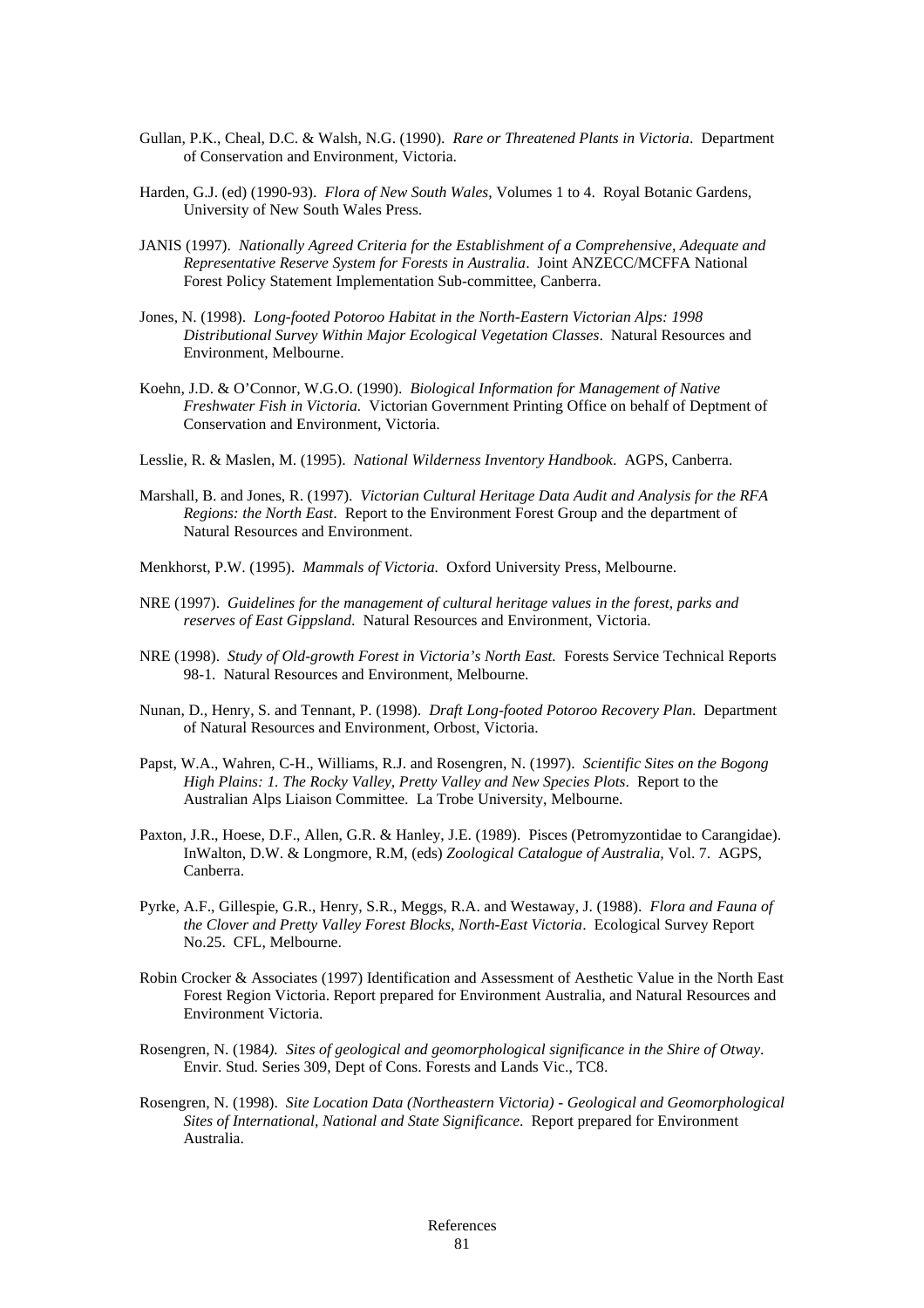- Rosengren, N. & White, S. (1997*). Sites of Geological and Geomorphological Significance in Part of North Eastern Victoria*. Report prepared for Geological Society of Australia Inc. (Victorian Division) and the AHC.
- Schodde, R. & Mason, I.J. (1977). Aves (Columbidae to Coraciidae). In Houston, W.W.K. & Wells, A. (eds) *Zoological Catalogue of Australia.* Vol. 37.2. Melbourne: CSIRO Publishing, Australia.
- Schulz, M., Macfarlane, M.A., Parkes, D.M. and Traill, B.J. (1987). *Flora and Fauna of the Mount Murray Forest Block, North-East Region, Victoria*. Ecological Survey Report No.14. CFL, Melbourne.
- Stein, J.L., Stein, J.A. and Nix, H.A. (1998). *The identification wild rivers methodology and database development.* Centre for Resource and Environmental Studies, ANU.
- Swan, G. (1990). *A Field Guide to the Snakes and Lizards of New South Wales.* Three Sisters Productions Pty Ltd, Winmalee, NSW.
- Tasmanian Public Land Use Commission and Commonwealth Forests Taskforce (1997). *Tasmania-Commonwealth Regional Forest Agreement Background Report Part H National Estate Report.* Tas PLUC and Commonwealth Forests Taskforce, Tasmania.
- Thackway, R. and Cresswell, I.D. (1995). *An Interim Biogeographic Regionalisation for Australia.* Australian Nature Conservation Agency, Canberra.
- Tindale, M.D. (1978). Notes on Australian Taxa of *Acacia. Telopea* 1 (5): 371-386.
- VicRFASC (1996). *Wilderness of the Eastern Victorian Forests.* Commonwealth and Victorian Regional Forest Agreement Steering Committee, Canberra.
- VicRFASC (1997). *Victorian Statewide Assessment of Ecologically Sustainable Forest Management.* Commonwealth and Victorian Regional Forest Agreement Steering Committee, Canberra.
- VicRFASC (1998a). *North East Victoria Comprehensive Regional Assessment*. Commonwealth and Victorian Regional Forest Agreement Steering Committee.
- VicRFASC (1998b). *North East Victoria Comprehensive Regional Assessment Biodiversity Assessment*. Commonwealth and Victorian Regional Forest Agreement Steering Committee.
- VicRFASC (1999). *North East Victoria Regional Forest Agreement Directions Report*. Commonwealth and Victorian Regional Forest Agreement Steering Committee.
- Wainer, J.L. and Yen, A.L. (1996). *The effects of the proposed Optus Communication mobile digital telephone base on the butterfly fauna of the Paps Scenic Reserve*. A report to Connell Wagner Pty Ltd.
- Walsh, N.G. and Entwisle, T.J. (1993-96). *Flora of Victoria,* Volumes 1 to 3. Inkata Press, Melbourne.
- Warrawee'a, Kakkib li'Dthia (1999). *A Statement of Ya-idt'mitung on the North East Victoria Comprehensive Regional Assessment Report*. Prepared for the Wodonga Workshop on Aboriginal Heritage Management.
- WARFASC (1998). *National Estate Identification and Assessment in the South West Forest Region of Western Australia.* Commonwealth and Western Australian Regional Forest Agreement Steering Committee.
- Wesson, S. (1994) Australian Alps Oral History Project 1994, Aboriginal Histories. Report prepared for the Australian Alps Liaison Committee.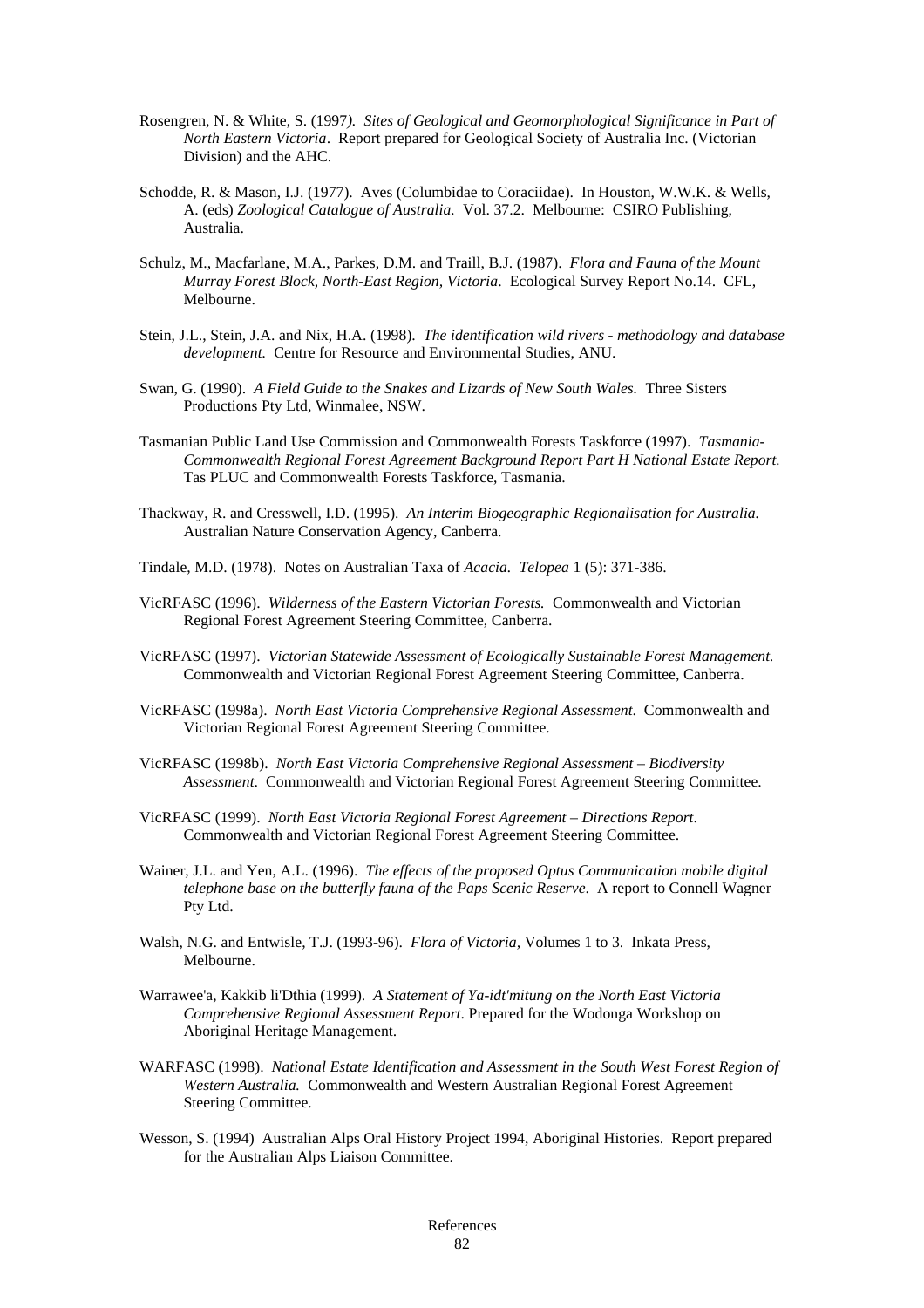# **Glossary**

### **Acronyms**

| <b>AAV</b>    | Aboriginal Affairs Victoria                                            |
|---------------|------------------------------------------------------------------------|
| <b>AHC</b>    | <b>Australian Heritage Commission</b>                                  |
| <b>ANCA</b>   | <b>Australian Nature Conservation Agency</b>                           |
| <b>ANIC</b>   | <b>Australian National Insect Collection</b>                           |
| <b>AUSLIG</b> | Australian Surveying and Land Information Group                        |
| <b>BN</b>     | <b>Biophysical Naturalness</b>                                         |
| <b>CAMBA</b>  | China-Australia Migratory Bird Agreement                               |
| CAR           | Comprehensive, Adequate and Representative                             |
| <b>CNR</b>    | Conservation and Natural Resources, Department of                      |
| <b>CRA</b>    | <b>Comprehensive Regional Assessment</b>                               |
| <b>CSIRO</b>  | Commonwealth Scientific and Industrial Research Organisation           |
| EA            | Environment Australia                                                  |
| ECC           | <b>Environment Conservation Council</b>                                |
| <b>EVC</b>    | <b>Ecological Vegetation Class</b>                                     |
| <b>GIS</b>    | Geographic Information System                                          |
| <b>IBRA</b>   | Interim Biogeographic Regionalisation of Australia                     |
| <b>JAMBA</b>  | Japan-Australia Migratory Bird Agreement                               |
| <b>JANIS</b>  | Joint Australian and New Zealand Environment and Conservation          |
|               | Council and Ministerial Council of Forestry, Fisheries and Aquaculture |
|               | National Forest Policy Statement Implementation Subcommittee           |
| <b>NRE</b>    | Natural Resources and Environment, Department of                       |
| NWI           | National Wilderness Inventory                                          |
| Ramsar        | Convention on Wetlands of International Importance                     |
| <b>RAOU</b>   | Royal Australasian Ornithologists Union                                |
| RDI           | <b>River Disturbance Index</b>                                         |
| RFA.          | <b>Regional Forest Agreement</b>                                       |
| <b>RFASC</b>  | <b>Regional Forest Agreement Steering Committee</b>                    |

# **Definitions**

**Action Statement** A formal statement providing management prescriptions that aim to ensure the long-term conservation of a species. An Action Statement must be prepared for every plant and animal species that is listed under the Victorian *Flora and Fauna Guarantee Act 1988*.

**aeolian** Related to the effects of moving air, especially wind currents. Sand dunes and lunettes are aeolian landforms.

**aesthetic value** The response derived from an experience of the environment or particular natural and cultural attributes within it. This response can be either to visual or non-visual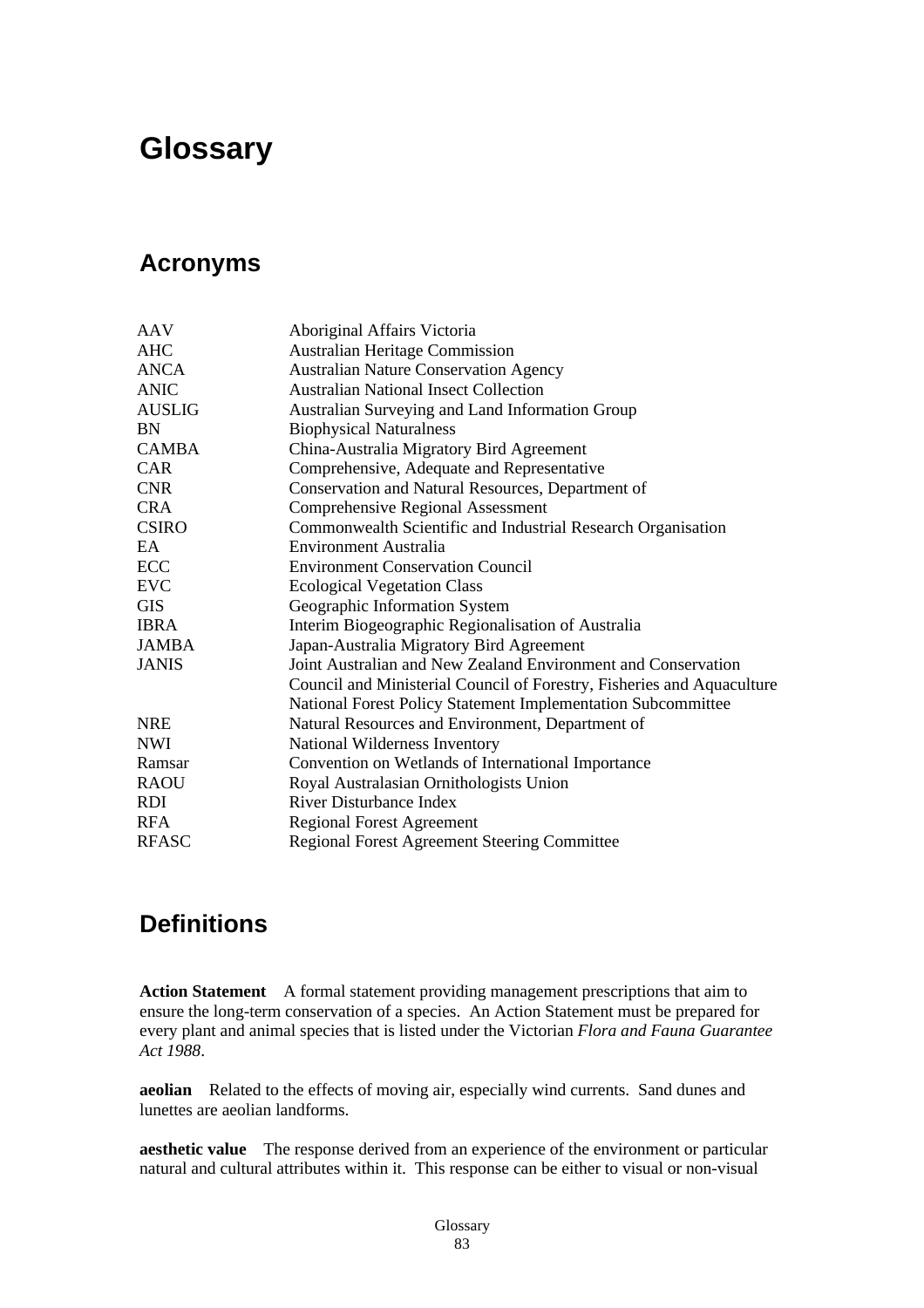elements and can embrace emotional response, sense of place, sound, smell and any other factors having a strong impact on human thoughts, feelings and attitudes.

**aestivate** Spend the summer in a torpid condition.

**ARC/INFO** Software used to display and analyse spatially represented data.

**biodiversity** *see* biological diversity.

**biogeographic region** A region defined by a combination of biological, social and geographic criteria rather than geopolitical criteria; generally, a system of related, interconnected ecosystems.

**biological diversity** The variety of all life forms: the different plants, animals and microorganisms, the genes they contain, and the ecosystems they form. Biological diversity is usually considered at three levels: genetic diversity, species diversity, and ecosystem diversity. It is sometimes considered at the level of landscape diversity.

**biophysical** Biophysical relates to combinations of physical features, such as climate, soils, geology and landforms, and biological features, such as flora and fauna.

**bioregion** see biogeographic region

**Cainozoic** The geological era of rocks of most recent age, extending to the present.

**Code of Forest Practices for Timber Production** Guidelines established by the Department of Natural Resources and Environment for conducting timber harvesting and associated works in Victoria's State forests. The guidelines aim to ensure that impacts on environmental and heritage values associated with forests are minimised.

**complex (vegetation complex)** Occurs where floristic entitities are unable to be distinguished in an area but are known to exist discretely elsewhere.

**comprehensive, adequate and representative reserve system** A reserve system displaying the features of comprehensiveness, adequacy and representativeness. comprehensiveness—the degree to which the full range of ecological communities and their biological diversity is incorporated in the reserve system.

adequacy—the reserve system's ability to maintain the ecological viability and integrity of populations, species and communities.

representativeness—the extent to which areas selected for inclusion in the reserve system are capable of reflecting the known biological diversity and ecological patterns and processes of the ecological community or ecosystem concerned.

**comprehensive regional assessment** A joint Commonwealth–State assessment of all forest values—environmental, heritage, economic and social—leading to the establishment of a comprehensive, adequate and representative reserve system, agreements on forest management, and the signing of a regional forest agreement.

**conglomerate** Rock consisting of rounded and waterworn pebbles, etc., embedded in a finer cementing material.

**conservation** The protection, maintenance, management, sustainable use, restoration and enhancement of the natural environment.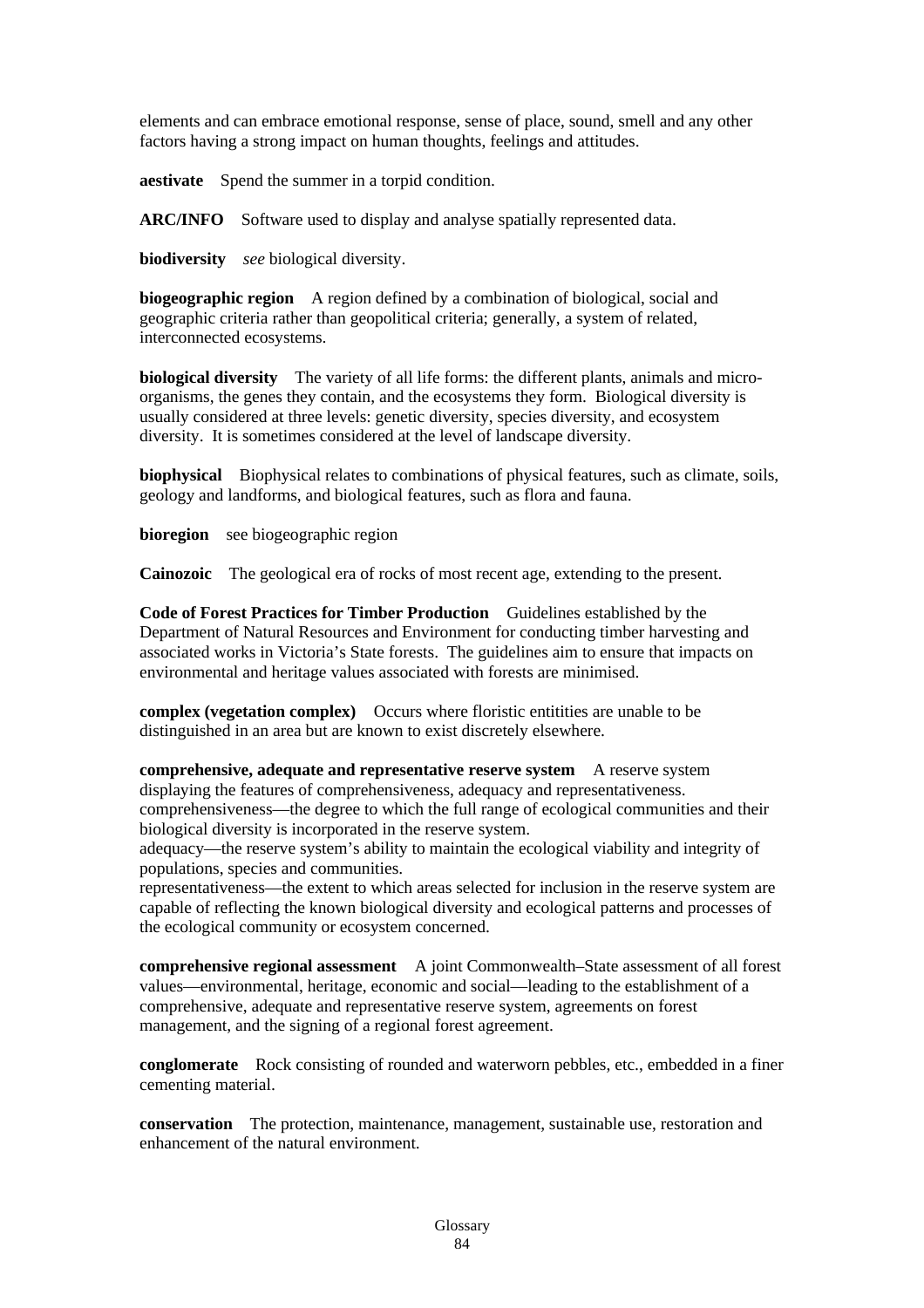**conservation advice** The Australian Heritage Commission has a statutory obligation to furnish advice on the protection of the national estate. The advice is based on conservation principles which are aimed at protecting and maintaining national estate places. Advice is available for land management agencies and individuals who own places that have been identified as having national estate value. However, they are under no obligation to accept this advice — the AHC can only recommend ways of protecting the national estate, not enforce them.

**criteria** The eight criteria used by the Australian Heritage Commission to determine whether places meet the requirements for listing on the Register of the National Estate. These criteria are stipulated in the *Australian Heritage Commission Act 1975* and are listed in Appendix B.

**cultural heritage value** Aesthetic, historic, scientific or social value for past, present or future generations.

**cultural place** A site, area, landscape, building, structure or combination of these, and associated contents and surrounds.

**dedicated reserve** A reserve equivalent to International Union for the Conservation of Nature and Natural Resources (IUCN) Protected Area Management Categories I, II, III, or IV as defined by the IUCN Commission for National Parks and Protected Areas (1994). The status of Dedicated Reserves is secure, requiring action by the Victorian Parliament or in accordance with Victorian legislation for reservation or revocation. In Victoria, Dedicated Reserves include, but are not limited to, parks under the *National Parks Act 1975* (Vic) and flora, fauna or nature conservation reserves under the *Crown Land (Reserves) Act 1978* (Vic).

**disjunct** Disjunct populations are physically separated from one another, that is, there is no gene flow between the populations. They are formed over time due to the appearance of a barrier in a formerly continuous distribution. Disjunct populations often have distinctive features in an evolutionary sense from the 'parent' population, and in time may become separate species.

**disturbance** Any of a range of factors affecting the condition of natural areas. Disturbance may be natural or human-induced. Natural disturbance includes wildfires and rainstorms, and is part of natural ecological processes. Human-induced or 'unnatural' disturbance includes timber harvesting, agricultural clearing, mining and grazing. The factors that are important when considering disturbance are the origin, duration, and intensity of the disturbance, and its impact on the environment.

**disturbance data** Records of disturbances such as clearing, grazing, fire or timber harvesting that may affect themes, species or assemblages being assessed.

**diversity** A measure of the physical or biological complexity of a system. It refers to a range of features from artefact scatters to species presence.

**ecological vegetation classes** The components of a vegetation classification system. They are groupings of vegetation communities based on floristic, structural and ecological features.

**ecosystem** A set of normally co-occurring and interacting species associated with a particular setting in the physical environment. The aggregate of plants, animals and other organisms, and the non-living parts of the environment with which these organisms interact. A dynamic complex of plant, animal, fungal, and micro-organism communities and the associated non-living environment interacting as an ecological unit.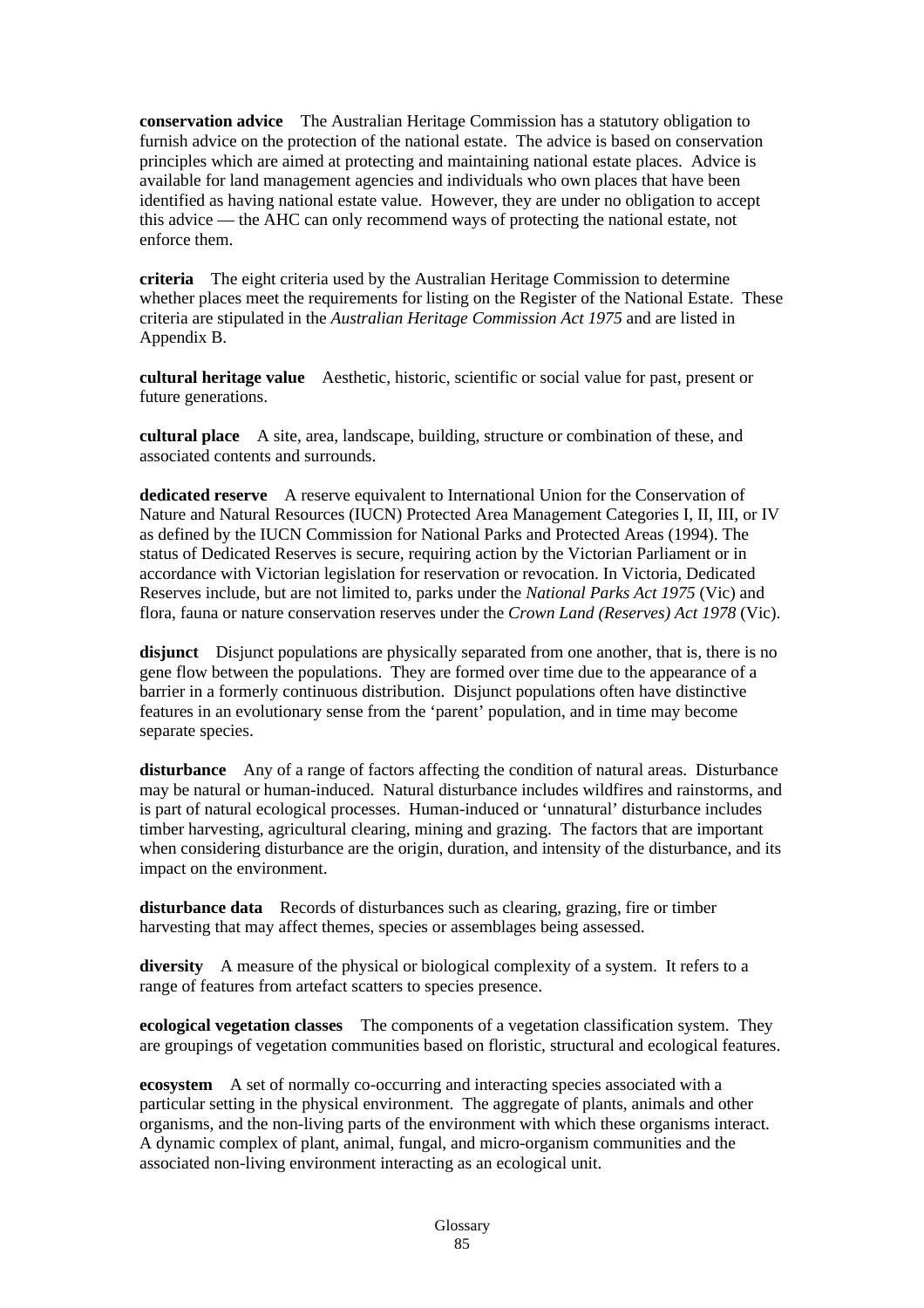**endemic species** Species confined to a specific region or locality.

**epoch** A subdivision of a period in geological time. For example, the Holocene and Pleistocene epochs are subdivisions of the Quaternary period.

**extensive national estate values** Those national estate values that are widespread over the landscape, for example, natural landscapes (Criterion A.2).

**fabric** The physical material of a place. For example, the fabric of cultural places might be an artefact scatter or hut.

**forest critics** Forest officers and parks officers who had a sound knowledge of forest systems and particular forest areas.

**fluvial** Related to the effects of water in terrestrial environments. A valley is a fluvial landform.

**geodiversity** The natural range (diversity) of geological (bedrock), geomorphological (landform) and soil features, assemblages, systems and processes. Geodiversity includes evidence for the history of the earth (evidence of past life, ecosystems, and environments) and a range of processes (biological, hydrological and atmospheric) currently acting on rocks,landforms and soils.

**geographic information system** A system displaying spatially represented data; for example, ARC/INFO.

**geographic representation units** Subdivisions of the region that share broadly similar biophysical characteristics, especially in regard to landform, geology, soils and climate.

**geoheritage** Those components of geodiversity that are important to humans for purposes other than destructive exploitation; things we would wish to retain for present and future generations.

**geological characteristics** Features and structures associated with the formation of the earth's crust as well as major landform units such as mountains.

**geomorphological characteristics** Features associated with active landform processes such as erosion and deposition.

**Gondwanic** Those characteristics or features which relate to an ancient phase of the earth's development, at a time when the land masses of the southern hemisphere were joined together. This agglomeration of the southern continents is termed Gondwana, hence the adjective 'gondwanic'.

**graben** A downthrown structure produced by faulting at the earth's crust.

**grid cells** Square grids of an appropriate scale (such as 2 km) which are laid over maps and data sets on the geographic information system to aid interpretation of data and analysis of patterns.

**growth stages** The forest growth stage classification system is a way to classify the lifecycle of trees. The system is based on tree structure, namely, crown form. Growth stages are the categories of this system, the main ones being mature, regrowth and senescent, or overmature.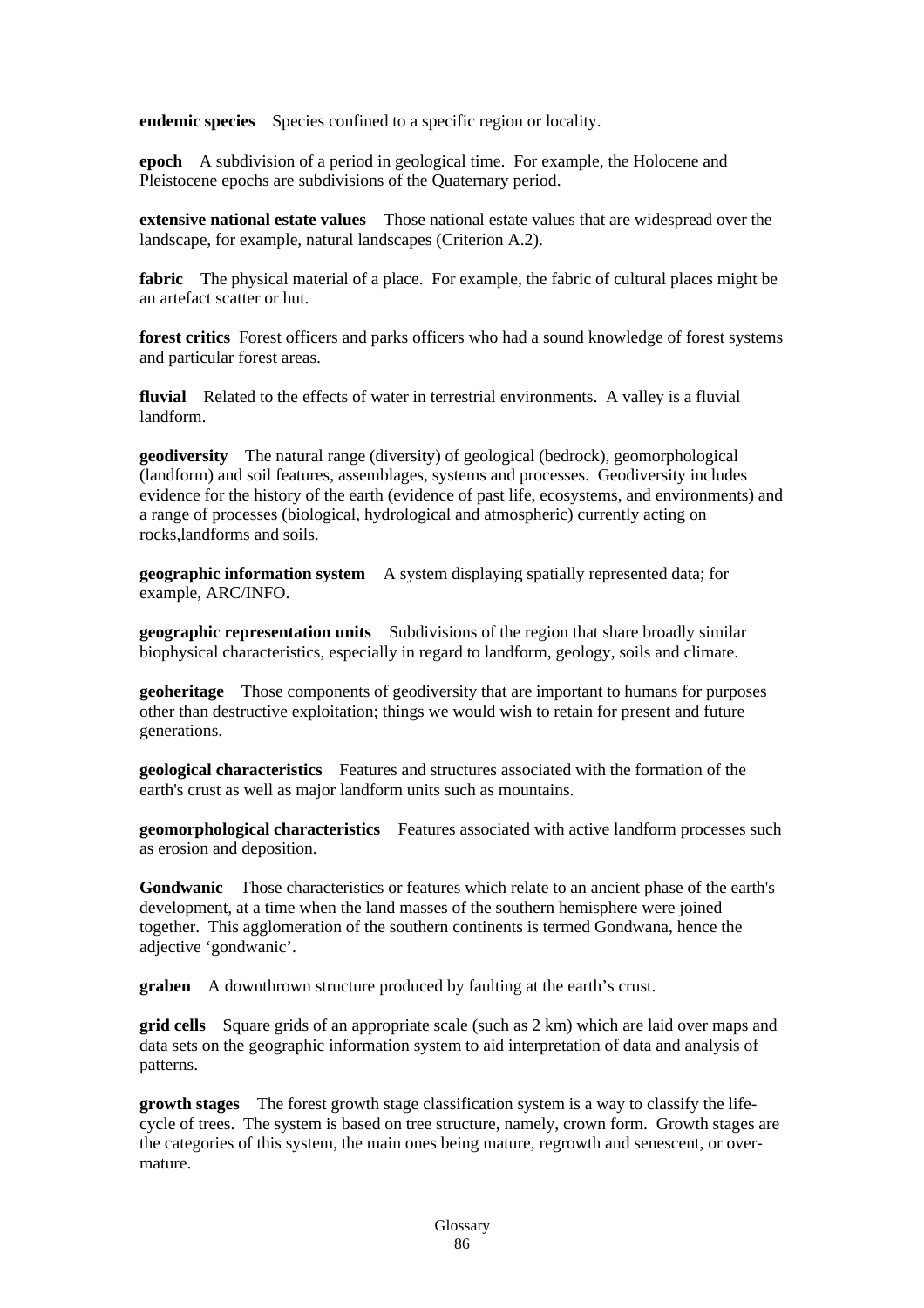**habitat** The place or environment in which an organism naturally occurs.

**heritage** All those things which we have inherited from previous generations and which we value. Heritage includes places (including the National Estate places), things (movable objects) and folklore (customs, songs and sayings).

**historical themes** Major historical activities, such as tourism and recreation, or events, such as fire disasters.

**holotype** A single specimen designated by the author of a plant or animal name, at the time of original publication, as that to which the name shall apply; the 'voucher specimen' of a name.

**hydrological** Pertaining to the science of water, its properties, movement, and distribution over the earth's surface.

**igneous** Igneous rock is formed by the solidification of magmas, from a molten state, either extrusive on the earth's surface (associated with volcanic activity), or intrusive into the rocks forming the earth's crust.

**indicative national estate values** Qualities of place that have been identified as having national estate importance and are awaiting formal assessment by the Australian Heritage Commission for consideration for the Register of the National Estate.

**Interim Biogeographic Regionalisation of Australia** A bioregional framework delineating natural regions in each State and Territory based on biophysical, environmental and vegetation considerations—for example, climate, soils, landform, vegetation, flora and fauna, and land use—that allow cross-border regionalisation.

**interim list** The Australian Heritage Commission enters places on the interim National Estate list by announcing, in the press and in the *Commonwealth Government Gazette*, its intention to register those places. Once a place is on the interim list, and before it can be entered on the Register of the National Estate, there is a minimum statutory period of three months during which any person can object to the proposal in writing. If objections are received they must be given due consideration by the Commission, but uppermost consideration must be given to the National Estate significance of the place.

**identified national estate value** A national estate value identified by the Australian Heritage Commission.

**layer** The representation of each national estate value, such as endemic plant species, on a map.

**lectotype** A specimen selected from among those cited with the original description of a species or subspecies to serve in place of a holotype where the holotype is missing or destroyed, or where no holotype was designated.

**linear EVCs** Vegetation communities which most commonly occur in an elongated linear form. They are mostly associated with water courses.

**linear network** A place of cultural significance which exists as a linear feature, such as a track or a route and associated sites alongside.

**lithology** The general characteristics of rock formations, such as composition and texture, and the sequence in which the formations were laid down.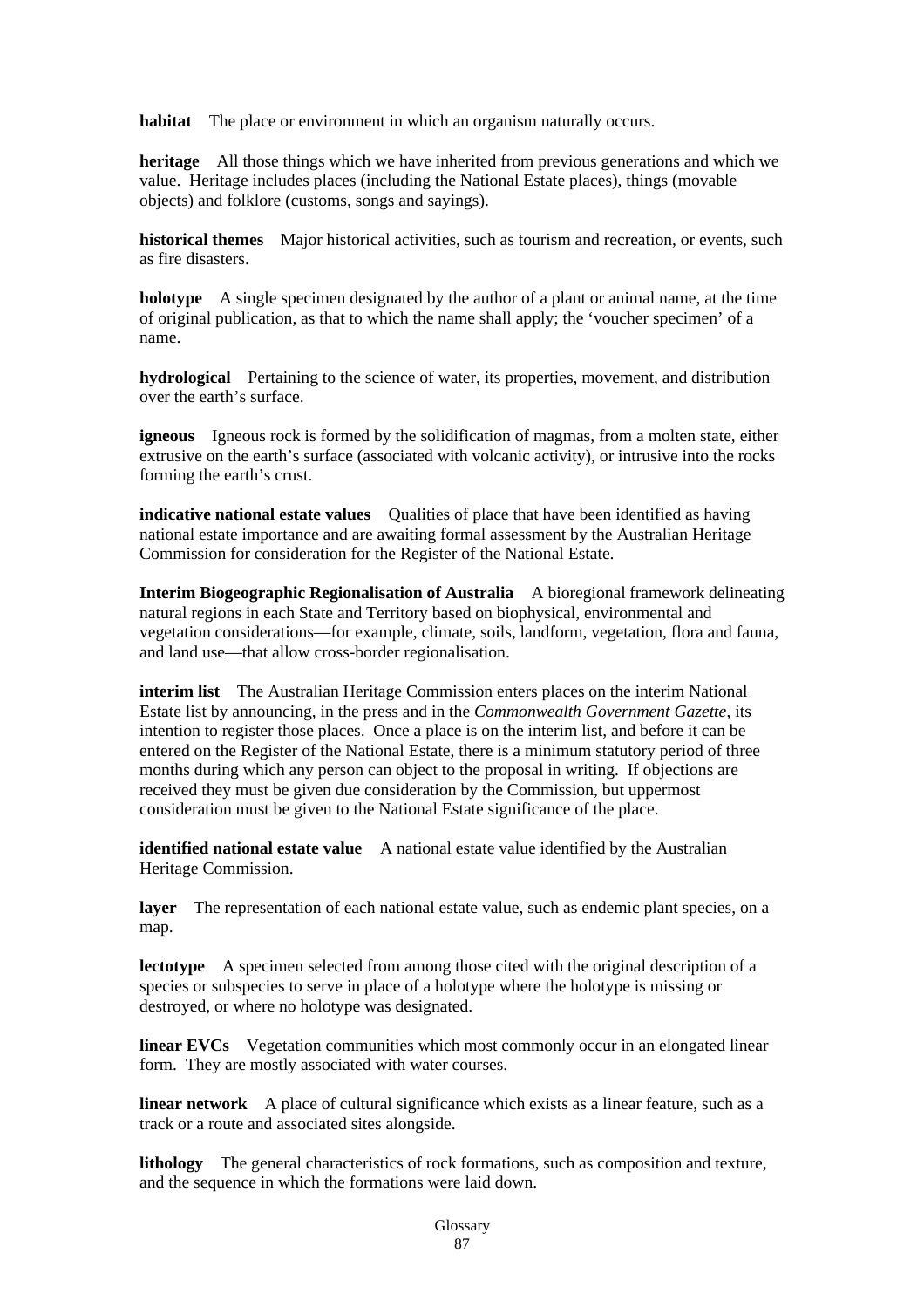**maintenance** The continuous protective care of the fabric, contents or setting of a place, as distinguished from repair. Repair involves restoration or reconstruction.

**Mesozoic** Belonging or relating to the geological time between the Palaeozoic and Cenozoic; from 245 million years BP.

**metadata** Information about the content, quality, condition and other characteristics of datasets.

**metamorphic** Describes rocks in the earth's crust which have undergone change since their original deposition; through the influence of heat and pressure, especially applied to the recrystallisation of sedimentary rocks.

**methodology** The application of the criteria and thresholds to determine national estate values within a regional context. The methodology for regional assessments is distinguished by the fact that it does not consider national estate values in isolation but attempts to place them in the context of national estate values for an entire region.

**montane** Occurring on mountains.

**mosaic (vegetation mosaic)** Consisting of discrete floristic entities (EVCs) which were unable to be distinguished in the mapping due to the scale used.

**national estate** Those places being components of the natural environment of Australia or the cultural environment of Australia that have aesthetic, historic, scientific or social significance or other special value for future generations and for the present community.

**national estate place** An area or location listed in the Register of the National Estate. A National Estate Place is the end point in the identification and assessment process.

**national estate values** The aesthetic, historic, scientific or social values attributed to places by the Australian Heritage Commission.

**nomination** Nomination of a place for consideration as a National Estate place involves informing the Australian Heritage Commission (AHC) of the place and its value. Anyone can nominate a place for listing on the Register of the National Estate. The place then undergoes detailed assessment by AHC staff and relevant outside experts. Each place is examined against specific criteria, and assessed solely on the basis of national estate values.

**old-growth forest** The National Forest Policy Statement defined old-growth forest as 'forest that is ecologically mature and has been subjected to negligible unnatural disturbance such as logging, roading and clearing'*.* For the purposes of this assessment, the proposed operational interpretation from JANIS (1997) was used; that is, 'old-growth forest is ecologically mature forest where the effects of disturbances are now negligible'.

**Palaeozoic** The era of geological time from 570 million years BP. This era lies between the Precambrian and Mesozoic, and is the oldest era in which life is known to have existed. It includes the Cambrian, Ordovician, Silurian, Devonian, Carboniferous and Permian periods.

**periglacial** On or bordering a glacial area.

**Permian** Of the uppermost divisions of the Palaeozoic series of strata.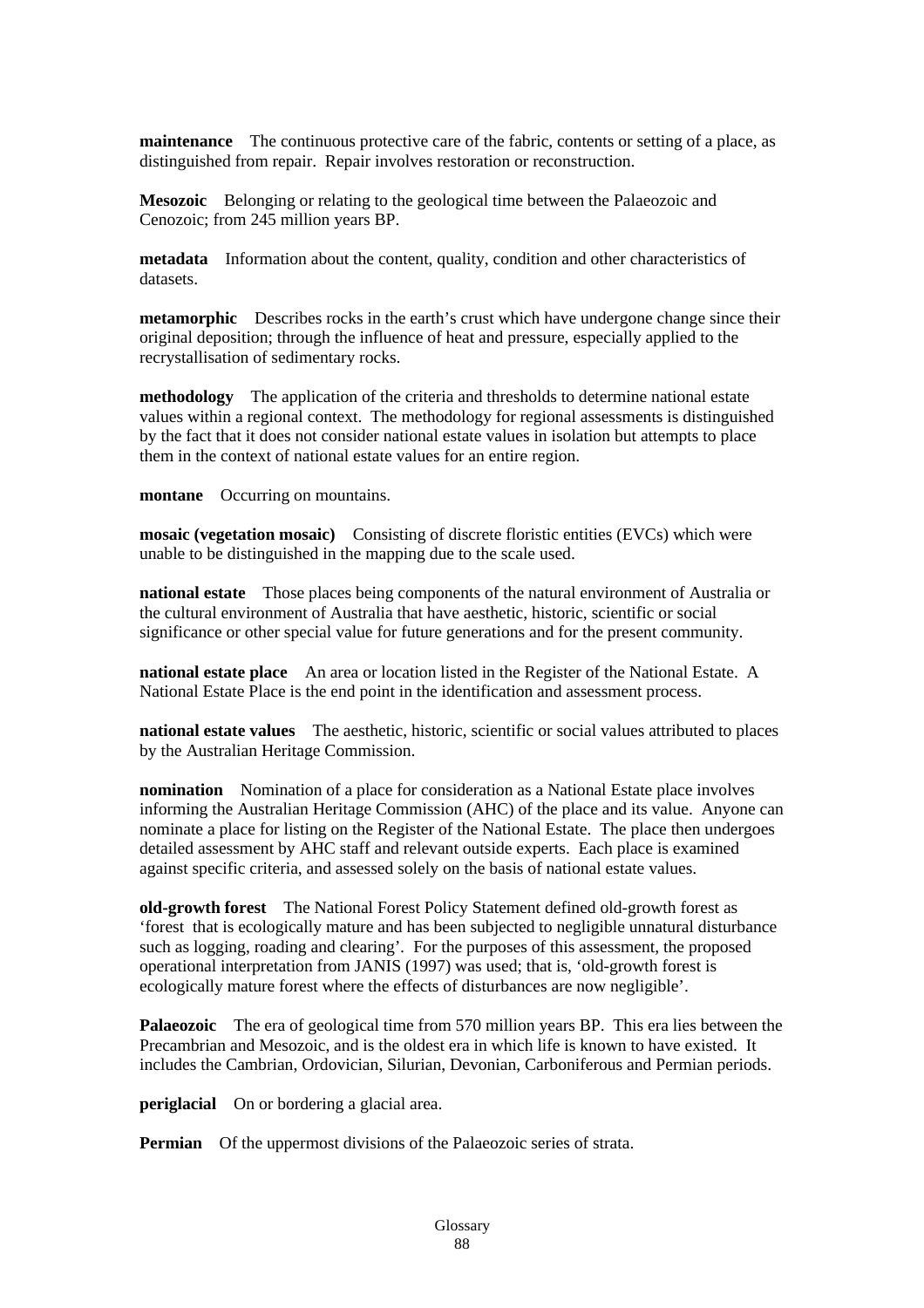**phylogenetic** Referring to the evolutionary line of descent of an individual taxon or groups of taxa.

**point site** A site that covers a limited area, expressed as points when mapped at a large scale.

**predictive model for archaeological sites** A model that predicts archaeological sites or locations inferred from existing information and usually links site density to particular landscape units.

**prescription** Standards specified within the Code of Forest Practices which describe acceptable management practices related especially to timber harvesting. They are regulatory rather than legislative.

**principal characteristics of class** The essential features which define, or are most commonly associated with a particular heritage value. The concept is sometimes expressed as representative examples.

**Quaternary** The present geological period, which began 1.6 million years BP. and includes the Pleistocene and Holocene epochs.

**Recovery Plan** A management plan intended to ensure the long-term conservation of a species, prepared under the Commonwealth *Endangered Species Protection Act 1992* which requires recovery plans to be prepared for scheduled species.

**refugia, refuges** Biological communities or geographic entities that, because of their moderating structural characteristics or physical isolation, or both, provide a sanctuary to which species or groups of species have retreated or have been confined in response to threatening processes, including climatic change.

**regional forest agreement** An agreement, between the Commonwealth and a State or Territory government, for the long-term management and use of forests in a particular region. The purpose is to reduce uncertainty, duplication and fragmentation in government decision making by establishing a durable agreement on the management and use of forests.

**Register of the National Estate** The national inventory of places of natural, historic and Aboriginal heritage significance, which have been rigorously assessed by the Australian Heritage Commission and deemed to be worth conserving for present and future generations. It serves to notify all Australians, and particularly planners and decision-makers, of places of national estate significance.

**richness** A measure of the abundance of individual elements within a particular place. For instance, the species richness of an ecological vegetation class (EVC) is the number of species which occur within that EVC. The concept is closely related to diversity.

**riparian** Associated with river banks.

**selective logging** The logging of a selected portion of a stand of timber, usually according to pre-determined criteria relating to the intensity of the logging and the nature of the stand remaining after logging.

**significance indicators** Used to provide an indication of whether or not a place potentially holds national estate value.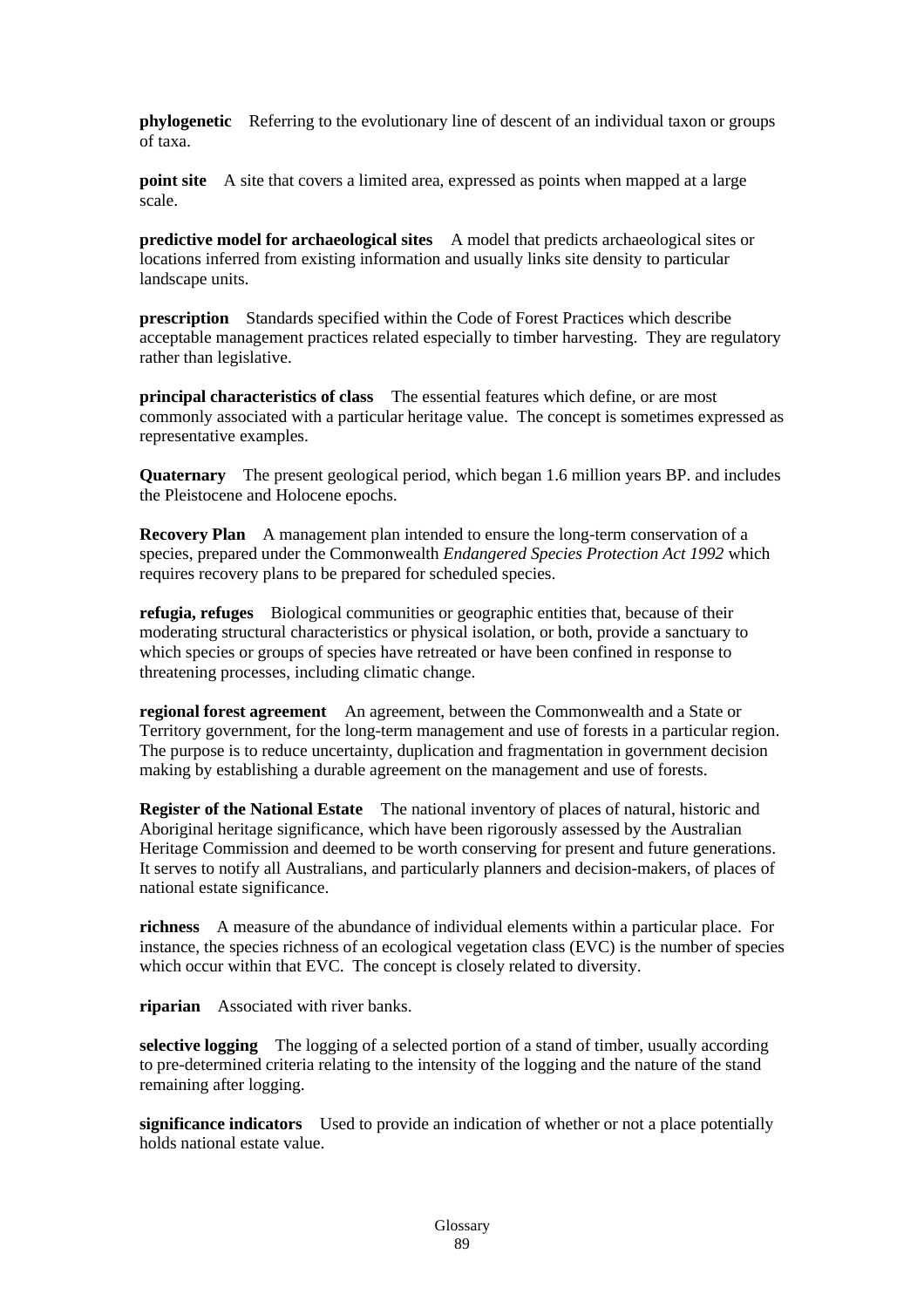**stakeholder** Established groups or organisations with an interest in the forests of the region, e.g. industry, recreation or conservation.

**species** A group of organisms capable of interbreeding with each other.

**storylines** Strong regional patterns or stories which provide links between historical themes, for example, sawmill sites and transport links in remote forest locations. Storylines are the product of people's memories and association with places. They often link places with one another.

**subcriteria** Components of the eight criteria used by the Australian Heritage Commission. They are useful in applying the eight criteria to specific aspects of the environment (see Appendix B).

**succession** The change in vegetation composition over time, one community 'succeeding' over the other. For example, wet forests in areas such as gullies that are protected from fire and other disturbance may eventually become rainforest. This occurs over a long period of time in which rainforest species first colonise the understorey and, as the emergent eucalypts die out, rainforest species become the dominant species in the canopy.

**taxon (***pl.* **taxa)** The named classification unit to which individuals or species are assigned.

**terrane** Geological formation or series of formations.

**threshold** The level above which a value is considered acceptable for entry on the Register of the National Estate. Thresholds are developed through scientific assessment or expertise, and an analysis of data within a regional context.

**type specimen (biological/geological)** The original specimen from which a new species (biological or geological) is scientifically described. The type location is the place where the original type specimen was found.

**vascular plant** A plant that possesses a vascular system, the conducting tissue that enables the transport of water, minerals and synthesised food materials throughout the plant and provides mechanical support.

**wilderness quality** A measure of differing levels of human impact on the natural environment, as part of a continuum of remote and natural conditions varying from pristine to urban. Wilderness quality is measured in terms of four variables: remoteness from access, remoteness from settlement, apparent naturalness, and biophysical naturalness.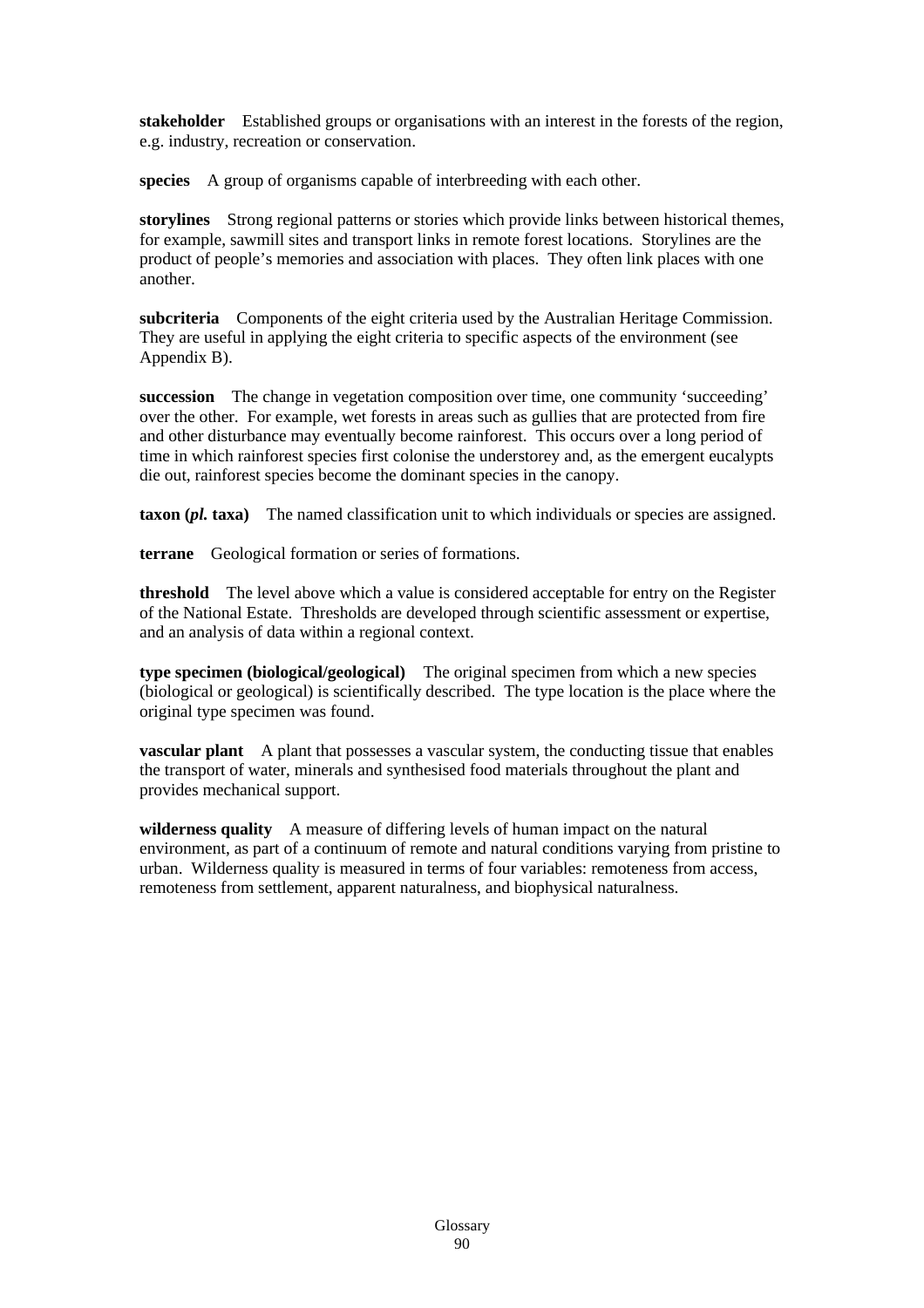# **Appendices**

# **Appendix A: Forest Places in the Register of the National Estate**

**The list of registered national estate places in the North East region covers forest places and those linked to forests. It excludes urban sites. Map 1 shows all National Estate registered and interim listed places in the North East region.**

| Place name                              | <b>Nearest town</b> | <b>Class code</b> | <b>Number</b> | <b>Status</b> |
|-----------------------------------------|---------------------|-------------------|---------------|---------------|
| <b>Barry Mountains Reserve</b>          | Hotham              | Natural           | 004599        | Registered    |
| (former)                                | Heights             |                   |               |               |
| <b>Bogong High Plains</b>               | <b>Falls Creek</b>  | Natural           | 004590        | Registered    |
| <b>Bogong National Park</b>             | Mount Beauty        | Natural           | 004586        | Registered    |
| <b>Bontharambo Homestead</b>            | Wangaratta          | Historic          | 004660        | Registered    |
| Broken River Rail Bridge                | Benalla             | Historic          | 019231        | Registered    |
| Broken River Road Bridge                | Benalla             | Historic          | 019243        | Registered    |
| <b>Burnside Reference Area</b>          | Benambra            | Natural           | 004692        | Registered    |
| Burrowa - Pine Mountain National Park   | Walwa               | Natural           | 004645        | Registered    |
| Chiltern Park Including Iron Bark       | Chiltern            | Natural           | 004614        | Registered    |
| Forest                                  |                     |                   |               |               |
| Chiltern Railway Station                | Chiltern            | Historic          | 015428        | Registered    |
| Conic Range Area                        | Koetong             | Aboriginal        | 004634        | Registered    |
| <b>Delatite Education Area</b>          | Merrijig            | Natural           | 004503        | Registered    |
| East Caledonia Reference Area           | <b>Mount Buller</b> | Natural           | 004582        | Registered    |
|                                         | Alpine Village      |                   |               |               |
| Eildon State Park                       | Eildon              | Natural           | 004378        | Registered    |
| Eldorado Dredge                         | Eldorado            | Historic          | 004656        | Registered    |
| Euroa Area                              | Euroa               | Aboriginal        | 004496        | Registered    |
| Fairfield and Outbuildings              | Rutherglen          | Historic          | 015605        | Registered    |
| <b>Faithfull Massacre Site Memorial</b> | Benalla             | Aboriginal        | 004493        | Registered    |
| Forests Office (former)                 | Beechworth          | Historic          | 004544        | Registered    |
| Granite Peak Reserve (former)           | Mitta Mitta         | Natural           | 004640        | Registered    |
| <b>Gundowring Homestead</b>             | Gundowring          | Historic          | 004671        | Registered    |
| Habitat of the Mt Stirling Stonefly     | Mount Buller        | Natural           | 018901        | Registered    |
| Hollonds Knob Reference Area            | <b>Falls Creek</b>  | Natural           | 004588        | Registered    |
| Howqua Hills Historic Area              | Merrijig            | Historic          | 004502        | Registered    |
| Howqua Quarries                         | Merrijig            | Aboriginal        | 004505        | Registered    |
| Hughes Creek Road Bridge                | Avenel              | Historic          | 004447        | Registered    |
| Hunters Plains Homestead and Stables    | Corryong            | Historic          | 004644        | Registered    |
| Lakeview                                | Chiltern            | Historic          | 004605        | Registered    |
| Lightwood Refence Area                  | Dartmouth           | Natural           | 004643        | Registered    |
| Mount Barlow Reserve (former)           | Biggara             | Natural           | 004648        | Registered    |
| <b>Mount Benambra Reserve</b>           | Dartmouth           | Natural           | 004641        | Registered    |
| Mount Bogong Area                       | <b>Mount Beauty</b> | Natural           | 004591        | Registered    |
| Mount Buffalo National Park             | Porepunkah          | Natural           | 004573        | Registered    |
| <b>Mount Cravensville Reserve</b>       | Dartmouth           | Natural           | 004642        | Registered    |
| Mount Feathertop and the Razorback      |                     | Natural           | 004592        | Registered    |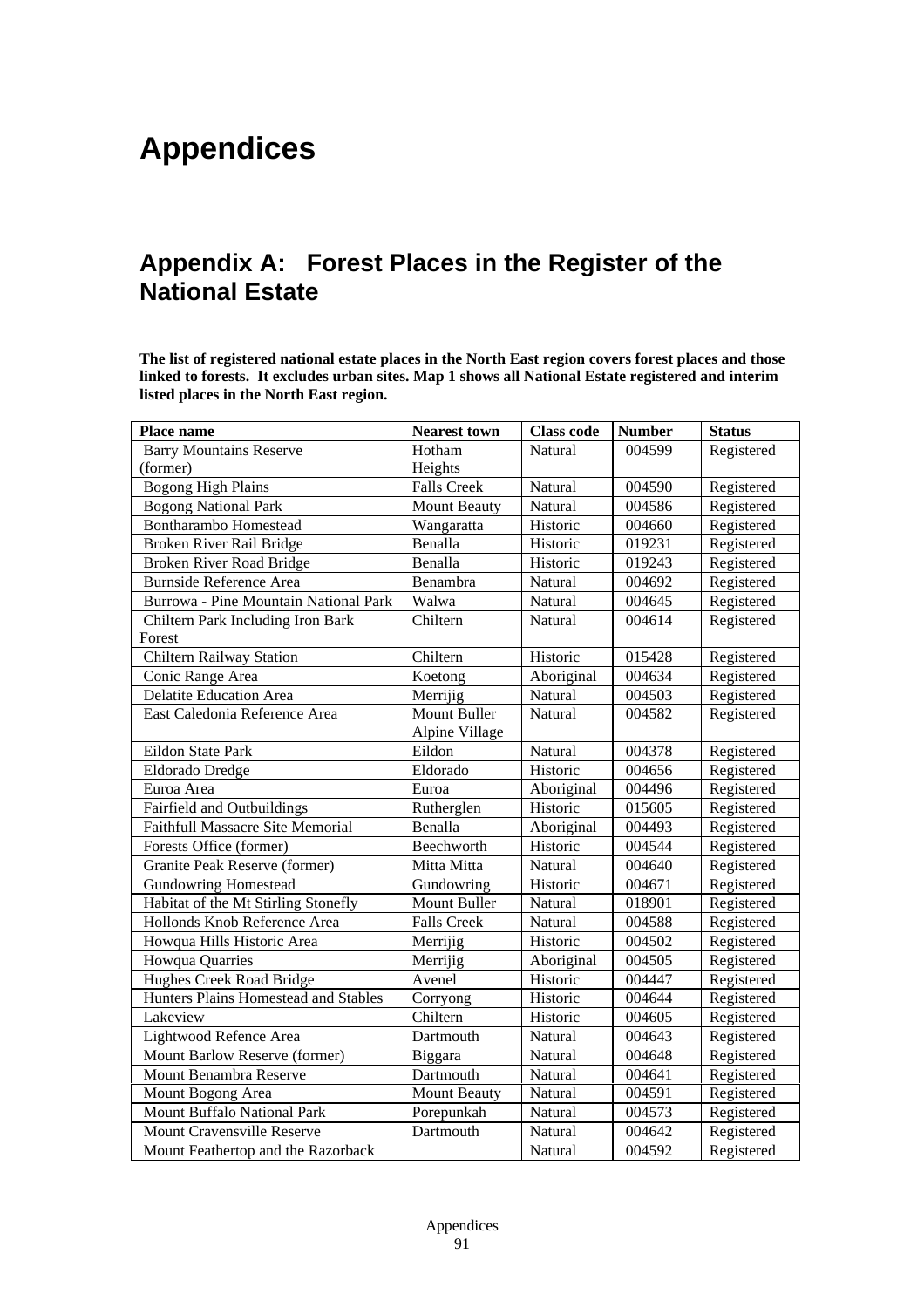| Mount Freezeout Reserve (former)    | Hotham<br>Heights             | Natural    | 004598 | Registered |
|-------------------------------------|-------------------------------|------------|--------|------------|
| Mount Gibbo Reserve                 | Nariel Creek                  | Natural    | 004638 | Registered |
| Mount Granya State Park (proposed)  | Granya                        | Natural    | 014208 | Registered |
| Mount Ophir Winery                  | Rutherglen                    | Historic   | 004623 | Registered |
| Mount Pilot Art Site, Beechworth    | Beechworth                    | Aboriginal | 004556 | Registered |
| Shelter                             |                               |            |        |            |
| Mount Porcupine Area                | Walwa                         | Aboriginal | 004631 | Registered |
| Mount Russell Education Area        | Mirimbah                      | Natural    | 004504 | Registered |
| Mount Samaria State Park            |                               | Natural    | 004494 | Registered |
| <b>Mount Sarah Reserve</b>          |                               | Natural    | 004600 | Registered |
| Mount Skene Reserve                 | Jamieson                      | Natural    | 004501 | Registered |
| Mount Wills Reserve                 | Glen Valley via               | Natural    | 004639 | Registered |
|                                     | Omeo                          |            |        |            |
| Mt Pilot Art Site Area              | Beechworth                    | Aboriginal | 004557 | Registered |
| Mudgeegonga Area                    | Mudgeegonga                   | Aboriginal | 004554 | Registered |
| Newtown Bridge                      | Beechworth                    | Historic   | 004547 | Registered |
| Nine Mile Creek Historic Area       | Beechworth                    | Historic   | 015560 | Registered |
| Noorongong Stables and Wagon Shed   | Noorongong<br>via Tallangatta | Historic   | 018142 | Registered |
| Old Hall and School                 | Murmungee                     | Historic   | 004523 | Registered |
| Old Ovens Goldfields Hospital Ruins | Beechworth                    | Historic   | 004519 | Registered |
| Olive Hills Homestead               | Rutherglen                    | Historic   | 004629 | Registered |
| Pinnibar Reserve (former)           | Nariel Creek                  | Natural    | 004647 | Registered |
| Porphyry Hill Reference Area        | Benambra                      | Natural    | 004693 | Registered |
| <b>Reedy Creek Homestead</b>        | Reedy Creek                   | Historic   | 004386 | Registered |
| Shepherds Creek Reference Area      | Hotham<br>Heights             | Natural    | 004595 | Registered |
| Sunnyside Education Area            | Glen Valley via<br>Omeo       | Natural    | 004704 | Registered |
| The Bluff - Mt Clear Area           |                               | Natural    | 004499 | Registered |
| The Governor Area                   | Mount Buller                  | Natural    | 004500 | Registered |
| The Hermitage Homestead             | Barnawartha                   | Historic   | 004607 | Registered |
| The Rock Cavern                     | Beechworth                    | Historic   | 004513 | Registered |
| Thowgla Headwaters Reserve (former) | Nariel Creek                  | Natural    | 004646 | Registered |
| Tom Groggin Reference Area          | Nariel Creek                  | Natural    | 004755 | Registered |
| Victorian Alps                      | Hotham<br>Heights             | Natural    | 004497 | Registered |
| Wabonga Plateau State Park (former) | Cheshunt                      | Natural    | 004620 | Registered |
| <b>Wallaces Hut</b>                 | <b>Falls Creek</b>            | Historic   | 004577 | Registered |
| Walwa Homestead                     | Walwa                         | Historic   | 004632 | Registered |
| Warra                               | Wangaratta                    | Historic   | 004652 | Registered |
| Water Wheel and Mine Machinery,     | Murmungee                     | Historic   | 004531 | Registered |
| Weone Mine                          |                               |            |        |            |
| Whiterock Creek Reference Area      | <b>Falls Creek</b>            | Natural    | 004589 | Registered |
| Wild Boar Range Reserve             | Nariel Creek                  | Natural    | 004637 | Registered |
| Wonnangatta Station Site            | Dargo                         | Historic   | 016384 | Registered |
| Calder Woodburn Memorial Avenue     | Kialla West                   | Historic   | 100944 | Identified |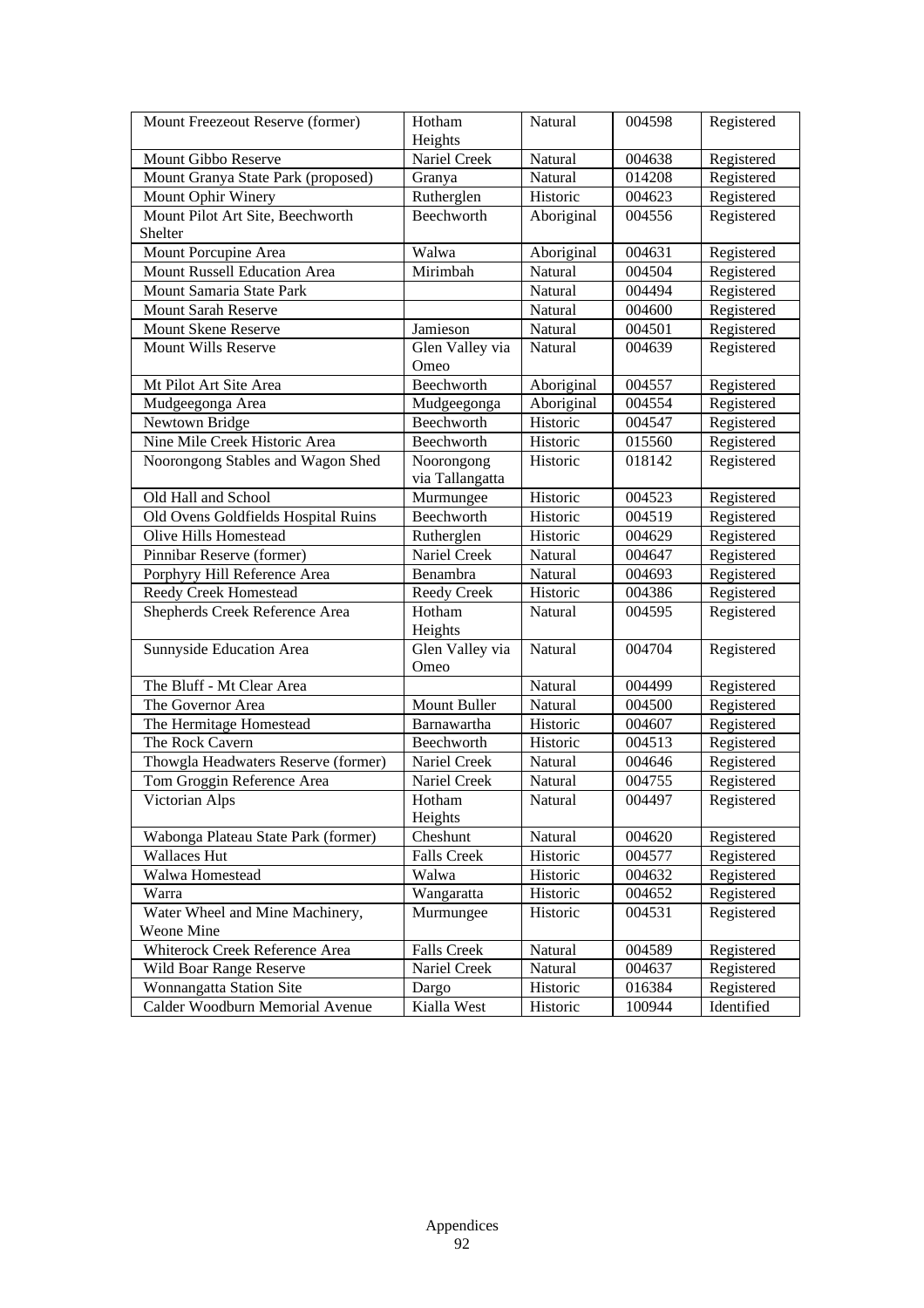**Places with Indicative Status in the Database of the Register of the National Estate. These places have not been assessed for national estate significance, although a number are under assessment as part of the RFA process.**

| Baranduda Range                       | Yackandandah        | Historic | 004667 | Indicative |
|---------------------------------------|---------------------|----------|--------|------------|
| <b>Beechworth Scenic Drive</b>        | Beechworth          | Historic | 004567 | Indicative |
| East Kiewa Mountain Forest Area       | Bogong              | Natural  | 018364 | Indicative |
| Eldorado valley                       | Eldorado            | Historic | 004565 | Indicative |
| Falls Creek Alpine Area (part)        | <b>Falls Creek</b>  | Natural  | 019716 | Indicative |
| Happy Valley Landscape                | Myrtleford          | Historic | 014670 | Indicative |
| Kelly sites at Stringybark and Kellys | Mansfield           | Historic | 04506  | Indicative |
| Creeks                                |                     |          |        |            |
| Mitta Mitta Valley                    | Mitta Mitta         | Historic | 04635  | Indicative |
| Mount Buffalo National Park and       | Porepunkah          | Natural  | 015515 | Indicative |
| adjacent areas                        |                     |          |        |            |
| Mount Hotham Alpine Area              | Hotham              | Natural  | 018143 | Indicative |
|                                       | Heights             |          |        |            |
| <b>Mount Lawson State Park</b>        | Koetong             | Natural  | 016461 | Indicative |
| Mount Pilot range Multi-Purpose Park  | Eldorado            | Natural  | 016504 | Indicative |
| Mount Wills Historic Area             | Omeo                | Natural  | 015663 | Indicative |
| Mt Wombat - Garden Range Flora and    | Euroa               | Natural  | 016493 | Indicative |
| Fauna Reserve                         |                     |          |        |            |
| Myrtle and Circular Creeks Valleys    | Stanley             | Natural  | 004569 | Indicative |
| Ovens Valley at Harrietville          | Harrietville        | Historic | 004576 | Indicative |
| Oxley and Wangaratta Shires Red Gum   | Wangaratta          | Historic | 004621 | Indicative |
| Area                                  |                     |          |        |            |
| Paradise Falls and Environs           | Cheshunt            | Historic | 014671 | Indicative |
| Reedy Creek Landscape Area            | Eldorado            | Historic | 004566 | Indicative |
| <b>Trawool Valley</b>                 | Seymour             | Historic | 015136 | Indicative |
| Twelve Apostles Mining Claim          | Stanley             | Historic | 004572 | Indicative |
| <b>Upper Indigo Valley</b>            | Barnawartha         | Historic | 004681 | Indicative |
| Upper Kiewa Valley                    | <b>Mount Beauty</b> | Historic | 004578 | Indicative |
| Upper Wongungarra River Catchment     | Hotham              | Natural  | 018363 | Indicative |
|                                       | Heights             |          |        |            |
| Wabba Wilderness Park                 | Nariel Creek        | Natural  | 100076 | Indicative |
| <b>Wandiligong Valley</b>             | Wandiligong         | Historic | 004580 | Indicative |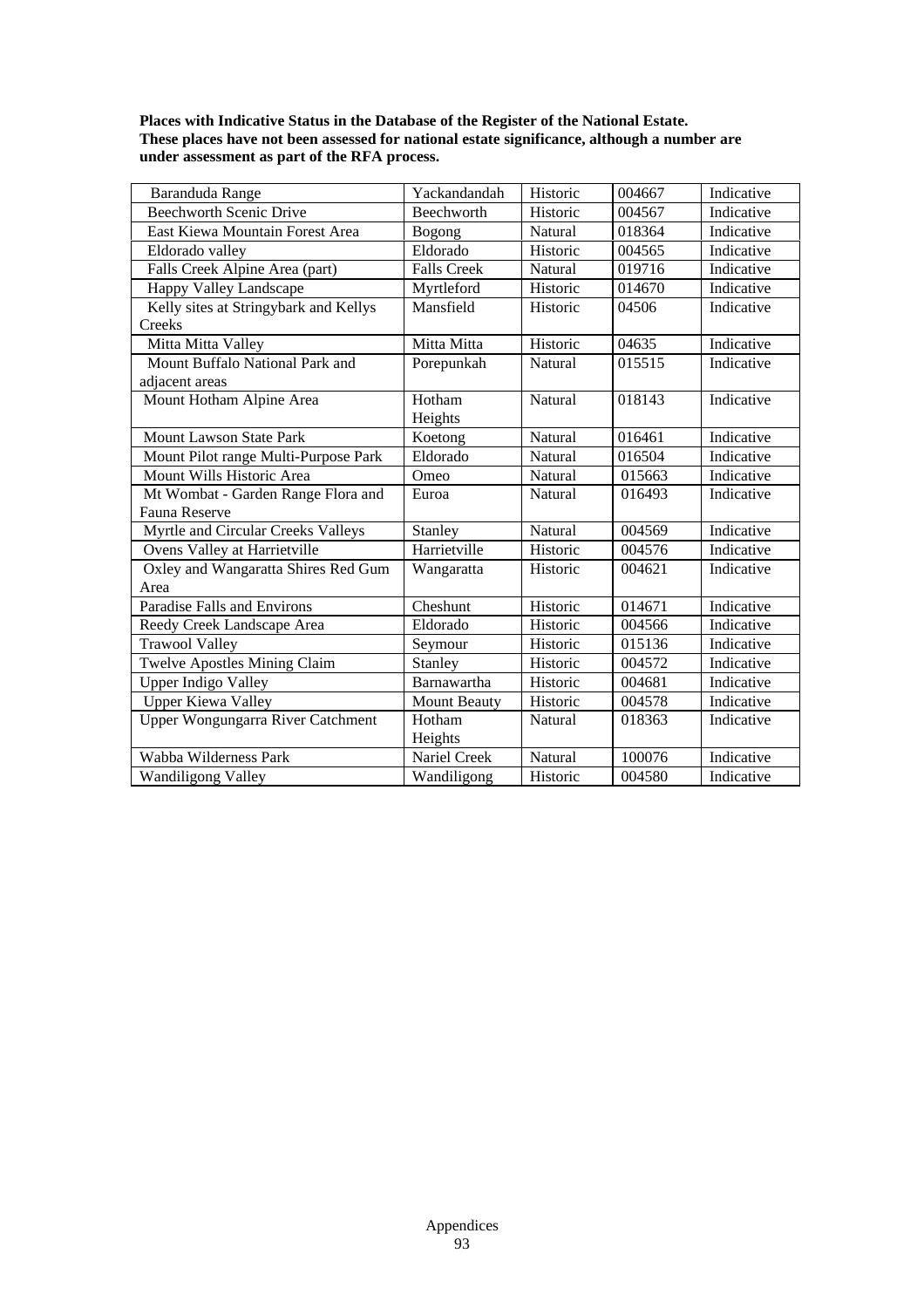# **Appendix B: The Australian Heritage Commission Criteria for the Register of the National Estate**

Without limiting the generality of sub-section (1) of the *Australian Heritage Commission Act*, a place that is a component of the natural or cultural environment of Australia is to be taken to be a place included in the national estate if it has significance or other special value for future generations as well as for the present community because of:

#### **CRITERION A: ITS IMPORTANCE IN THE COURSE, OR PATTERN, OF AUSTRALIA'S NATURAL OR CULTURAL HISTORY**

A.1 Importance in the evolution of Australian flora, fauna, landscapes or climate.

A.2 Importance in maintaining existing processes or natural systems at the regional or national scale.

A.3 Importance in exhibiting unusual richness or diversity of flora, fauna, landscapes or cultural features.

A.4 Importance for association with events, developments or cultural phases which have had a significant role in the human occupation and evolution of the nation, State, region or community.

### **CRITERION B:**

### **ITS POSSESSION OF UNCOMMON, RARE OR ENDANGERED ASPECTS OF AUSTRALIA'S NATURAL OR CULTURAL HISTORY**

B.1 Importance for rare, endangered or uncommon flora, fauna, communities, ecosystems, natural landscapes or phenomena, or as a wilderness.

B.2 Importance in demonstrating a distinctive way of life, custom, process, land-use, function or design no longer practised, in danger of being lost, or of exceptional interest.

### **CRITERION C:**

### **ITS POTENTIAL TO YIELD INFORMATION THAT WILL CONTRIBUTE TO AN UNDERSTANDING OF AUSTRALIA'S NATURAL OR CULTURAL HISTORY**

C.1 Importance for information contributing to a wider understanding of Australian natural history, by virtue of its use as a research site, teaching site, type locality, reference or benchmark site.

C.2 Importance for information contributing to a wider understanding of the history of human occupation of Australia.

#### **CRITERION D:**

#### **ITS IMPORTANCE IN DEMONSTRATING THE PRINCIPAL CHARACTERISTICS OF: (I) A CLASS OF AUSTRALIA'S NATURAL OR CULTURAL PLACES; OR**

### **(II) A CLASS OF AUSTRALIA'S NATURAL OR CULTURAL ENVIRONMENTS**

D.1 Importance in demonstrating the principal characteristics of the range of landscapes, environments or ecosystems, the attributes of which identify them as being characteristic of their class.

D.2 Importance in demonstrating the principal characteristics of the range of human activities in the Australian environment (including way of life, custom, process, land-use, function, design or technique).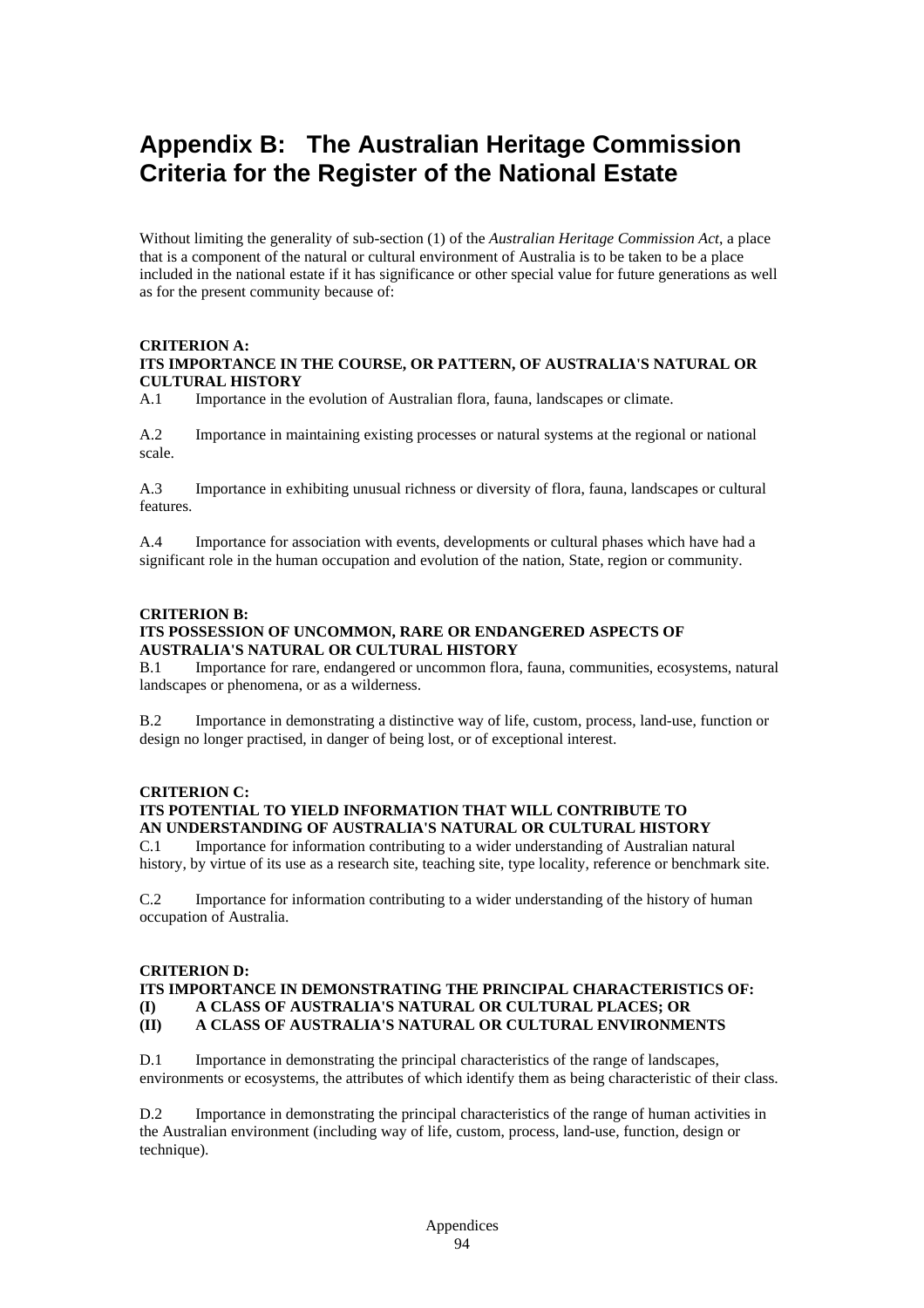#### **CRITERION E:**

### **ITS IMPORTANCE IN EXHIBITING PARTICULAR AESTHETIC CHARACTERISTICS VALUED BY A COMMUNITY OR CULTURAL GROUP**

E.1 Importance for a community for aesthetic characteristics held in high esteem or otherwise valued by the community.

### **CRITERION F: ITS IMPORTANCE IN DEMONSTRATING A HIGH DEGREE OF CREATIVE OR TECHNICAL ACHIEVEMENT AT A PARTICULAR PERIOD**<br>F.1 Importance for its technical, creative, design or artistic excellence

Importance for its technical, creative, design or artistic excellence, innovation or achievement.

#### **CRITERION G:**

### **ITS STRONG OR SPECIAL ASSOCIATIONS WITH A PARTICULAR COMMUNITY OR CULTURAL GROUP FOR SOCIAL, CULTURAL OR SPIRITUAL REASONS**

G.1 Importance as a place highly valued by a community for reasons of religious, spiritual, symbolic, cultural, educational, or social associations.

#### **CRITERION H:**

### **ITS SPECIAL ASSOCIATION WITH THE LIFE OR WORKS OF A PERSON, OR GROUP OF PERSONS, OF IMPORTANCE IN AUSTRALIA'S NATURAL OR CULTURAL HISTORY**

H.1 Importance for close associations with individuals whose activities have been significant within the history of the nation, State or region.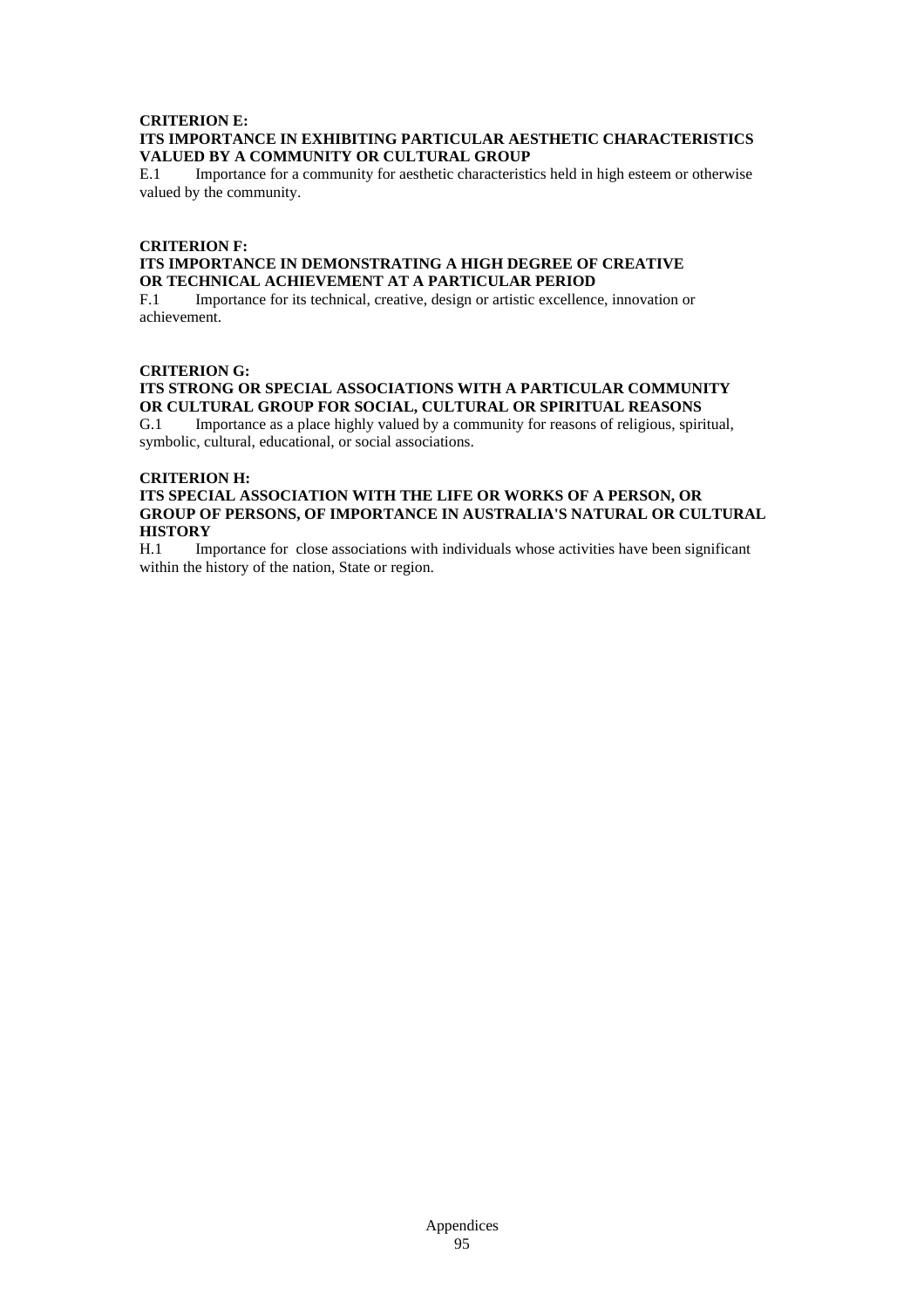# **Appendix C: Consultancies Commissioned**

- Bannear, D. 1997 A Study of Historic Forest Activity Sites in the North East Forest Region, Victoria
- Context Pty Ltd 1997, Community Heritage Workshops Reports
- Context Pty Ltd 1997 Identification and Assessment of Community Heritage Values in the North East Forest Region, Victoria: Workshop Overview Report
- Context Pty Ltd 1997 Identification and Assessment of Community Heritage Values in the North East Forest Region, Victoria: Social Value Assessment Report
- Context Pty Ltd 1997 Identification and Assessment of Community Heritage Values in the North East Forest Region, Victoria: Inventory of Community Heritage Places
- Evans, P. 1997 A Study of Historic Sawmill and Tramway Sites in the North East Forest Region, Victoria
- Graeme Butler & Associates 1997 Historic Places in the Box-Ironbark Investigation Area
- Graeme Butler & Associates 1997 A Study of Places Relating to Selected Historic Forest Themes in the North East Forest Region Victoria
- Huonbrook Environment & Heritage Pty Ltd 1998 Development of a Model for Aboriginal Cultural Heritage Management in the Victorian Regional Forest Agreement (RFA) Areas
- Keating, J. 1997 Contextual History of the Box-Ironbark Area
- Marshall, B., Jones, R. and Jordan, J. 1996 Victorian Cultural Heritage Data Audit and Analysis for the RFA Regions: the Box-Ironbark and Midlands Areas
- Marshall, B. and Jones, R. 1997 Victorian Cultural Heritage Data Audit and Analysis for the RFA Regions: the North East
- Robin Crocker & Associates 1997 Identification and Assessment of Aesthetic value in the North East Forest Region Victoria
- Sheehan, M. 1996 Regional Community Profiles for the Victorian Regional Forest Agreement Assessment: Box- Ironbark Area
- Sheehan, M. 1996 Regional Community Profiles for the Victorian Regional Forest Agreement Assessment Process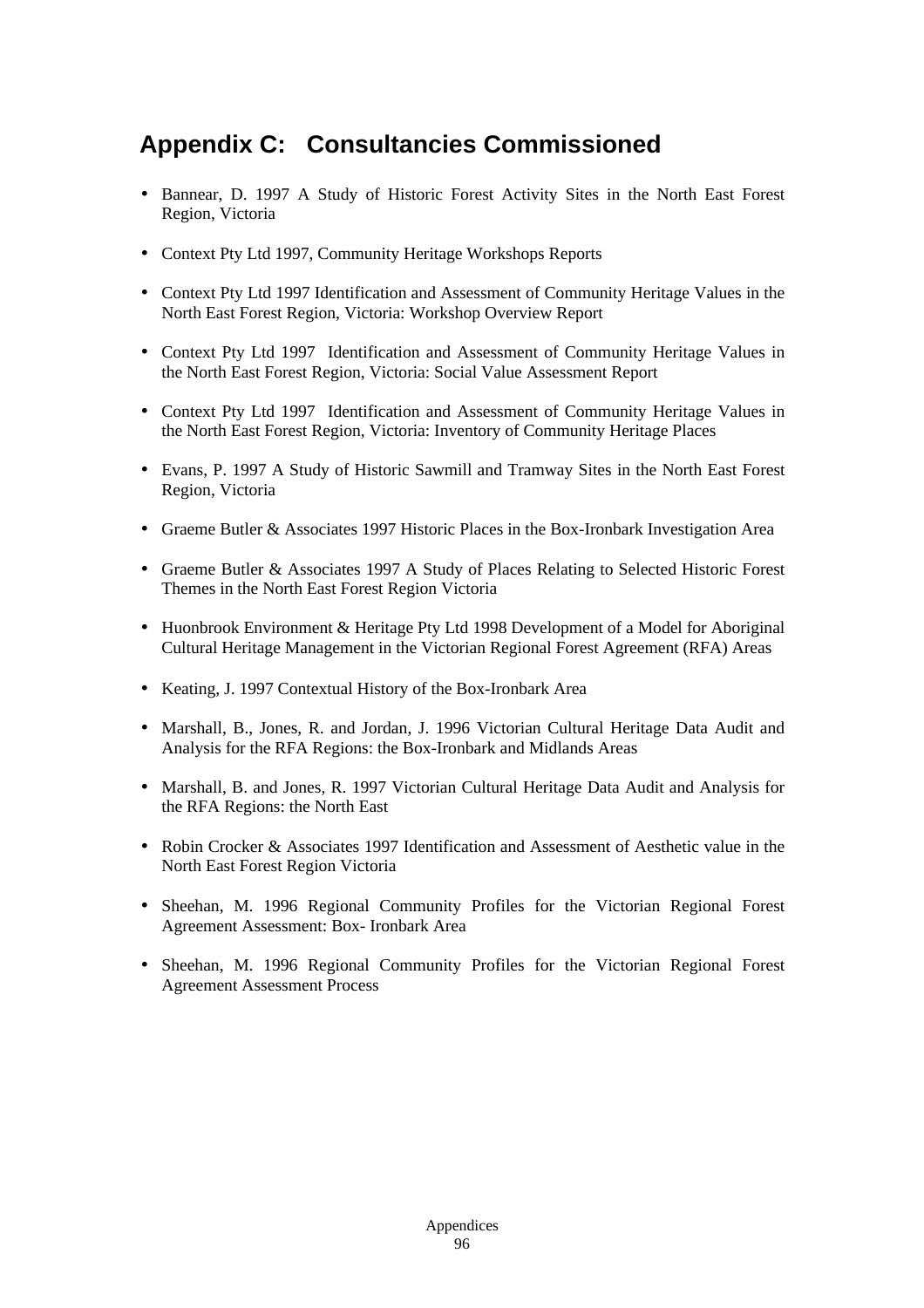# **Appendix D: Consultation with Aboriginal People and a Statement By Aboriginal People**

### **Meetings December 1997**

### **Wurrundjeri Tribe Land Compensation and Cultural Heritage Council Inc. meetings**

| Wilma Xiberras          | Wurrundjeri Chariperson                 |
|-------------------------|-----------------------------------------|
| <b>Annette Xiberras</b> | Wurrndjeri                              |
| Megan Goulding          | Aboriginal Affairs Victoria (AAV)       |
| David Clark             | AAV                                     |
| Gary Nelson             | AAV                                     |
| Ted Stabb               | Natural Resources and Environment (NRE) |
| Roger Hall              | Environment Forest Taskforce (EFT)      |

#### **Camp Jungai meetings**

| <b>Shane Charles</b> | Camp Jungai Co-op Ltd.                       |
|----------------------|----------------------------------------------|
| Gavin Sharp          |                                              |
| Mick Harding         | Aboriginal Affairs Victoria (AAV), Traralgon |
| Megan Goulding,      | AAV                                          |
| Gary Nelson          | AAV                                          |
| David Clarke         | AAV                                          |
| Roger Hall           | <b>EFT</b>                                   |
| Ted Stabb            | <b>NRE</b>                                   |

### **Shepparton Aboriginal Arts Council Cooperative meeting**

| Kevin Atkinson   | Shepparton Cooperative        |
|------------------|-------------------------------|
| Max Atkinson     | <b>Shepparton Cooperative</b> |
| Gary Nelson      | AAV                           |
| Mick Harding     | AAV                           |
| Megan Goulding   | AAV                           |
| David Clark      | AAV                           |
| Roger Hall       | <b>EFT</b>                    |
| <b>Ted Stabb</b> | <b>NRE</b>                    |
|                  |                               |

### **Mungabareena Aboriginal Corporation meeting**

| Mungabareena Aboriginal Corporation |
|-------------------------------------|
| Mungabareena Aboriginal Corporation |
| Mungabareena Aboriginal Corporation |
|                                     |
| <b>NRE</b>                          |
| EFT                                 |
|                                     |

### **Camp Jungai Workshop March 1998**

| Camp Jungai Co-op Ltd.                                           |
|------------------------------------------------------------------|
| Aboriginal Affairs Victoria (AAV), Traralgon                     |
| AAV, Nathalia                                                    |
| AAV, Melbourne                                                   |
| Cultural Officer, Shepparton Aboriginal Aboriginal Arts Council, |
| Keeping Place                                                    |
| Director, Shepparton Aboriginal Aboriginal Arts Council          |
| Administrator, Shepparton Aboriginal Aboriginal Arts Council     |
| Trainee Cultural Officer, Shepparton Aboriginal Aboriginal Arts  |
| Council                                                          |
| Trainee Cultural Officer, Shepparton Aboriginal Aboriginal Arts  |
| Council                                                          |
| Mungabareena Aboriginal Corporation                              |
|                                                                  |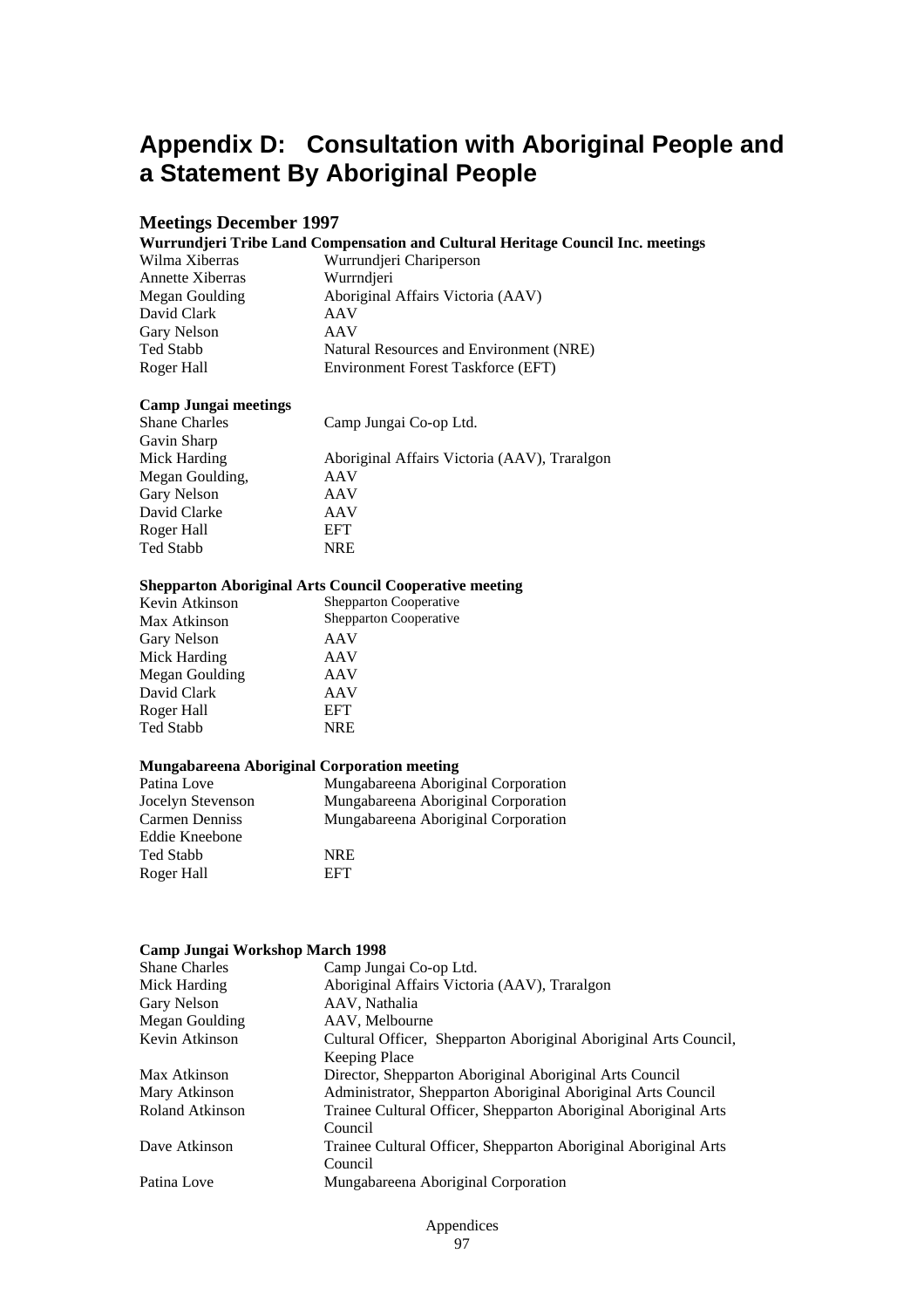| Lisa Arnold                    | Chairperson, Mungabareena Aboriginal Corporation                 |
|--------------------------------|------------------------------------------------------------------|
| <b>Carmen Denniss</b>          | Administrator, Mungabareena Aboriginal Corporation               |
| Andom Rendell                  | Trainee Cultural Officer, Mungabareena Aboriginal Corporation    |
| Representatives                | WurrudjeriTribe Cultural Heritage Land & Compensation            |
| • unable to attend             | Council Inc                                                      |
| Sean Sexton                    | Mirimbiak Nations Aboriginal Corporation                         |
| <b>Ben James</b>               | Mirimbiak Nations Aboriginal Corporation                         |
| <b>Brian Thompson</b>          | Natural Resources and Environment, Benalla                       |
| <b>Juliet Ramsay</b>           | Environment Forest Taskforce, Canberra                           |
| Michelle Gabriel               | Department of Primary Industry and Energy, Canberra              |
| Wodonga Workshop February 1999 |                                                                  |
| <b>Shane Charles</b>           | Camp Jungai Co-op Ltd.                                           |
| Kevin Atkinson                 | Cultural Officer, Shepparton Aboriginal Aboriginal Arts Council, |
|                                | <b>Keeping Place</b>                                             |
| <b>Roland Atkinson</b>         | Trainee Cultural Officer, Shepparton Aboriginal Arts Council     |
| Dave Edwards                   | Trainee Cultural Officer, Shepparton Aboriginal Arts Council     |
| Pettina Love                   | Mungabareena Aboriginal Corporation                              |
| Lisa Arnold                    | Mungabareena Aboriginal Corporation                              |
| Andom Rendell                  | Cultural Officer, Mungabareena Aboriginal Corporation            |
| Mark Beach                     | Mungabareena Aboriginal Corporation                              |
| Kakkib li'Dthia                | C/- Mungabareena Aboriginal Corporation                          |
| Warrawee'a                     |                                                                  |
| Janelle Everett                | <b>Taungurrong Group</b>                                         |
| <b>Megan Goulding</b>          | AAV, Melbourne                                                   |
| Mick Harding                   | <b>AAV</b> Traralgon                                             |
| Philip Hughes                  | Huonbrook Environment & Heritage                                 |
| Kristal Buckley                | Context Pty Ltd                                                  |
| <b>Ted Stabb</b>               | NRE Wodonga                                                      |
| <b>Juliet Ramsay</b>           | EFT, Canberra                                                    |
| Claire Howlett                 | EFT, Canberra                                                    |
| Nicholas Hall                  | Australian Heritage Commission                                   |
| Marylou Dixon                  | Parks Victoria                                                   |
| Evan McDowell                  | Parks Victoria                                                   |
| Tony Long                      | Parks Victoria                                                   |
| Peter Ashton                   | Parks Victoria                                                   |
| <b>Brett Mc Namara</b>         | Alps Liaison Committee                                           |
|                                |                                                                  |

### **Bright Meeting March 1999**

| Andom Rendell   | Mungabareena Aboriginal Corporation     |
|-----------------|-----------------------------------------|
| Lisa Arnold     | Mungabareena Aboriginal Corporation     |
| Pettina Love    | Mungabareena Aboriginal Corporation     |
| Kakkib li'Dthia | C/- Mungabareena Aboriginal Corporation |
| Warrawee'a      |                                         |
| Janelle Everett | <b>Taungurrong Group</b>                |
| Megan Goulding  | AAV. Melbourne                          |
| Joanna Freslov  | AAV, Melbourne                          |
| Kristal Buckley | Context Pty Ltd                         |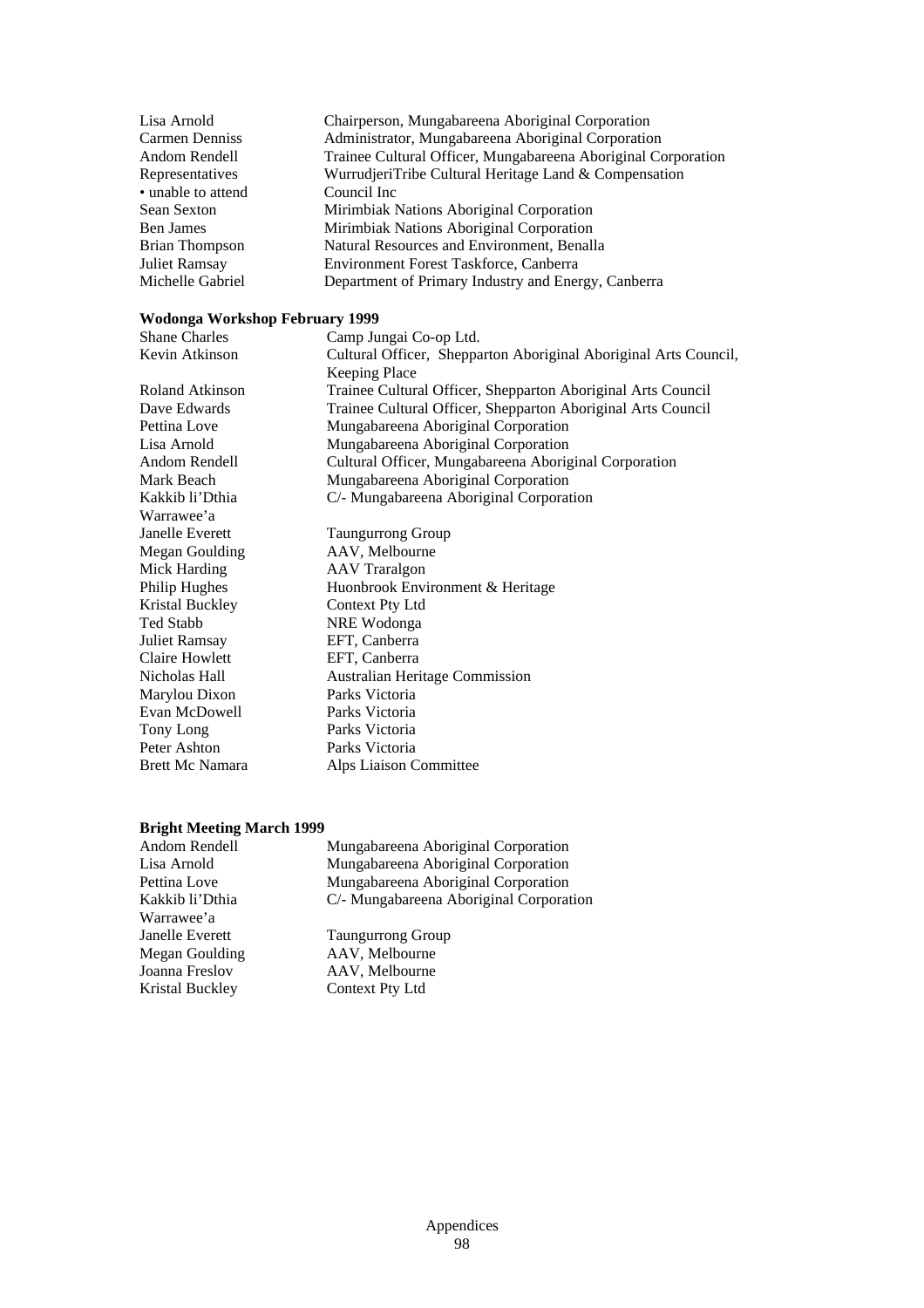### **Statement made by Aboriginal People at the Bright Meeting**

### **27 March 1999:**

We believe that the RFA process in its present form will lead to degeneration and destruction of that land that we are custodians of. Therefore we formally object and make it known that we have been placed by the RFA process and the Governments - State /Federal - into a position where we are forced to decide between: walking away from the RFA process and thereby neglect our land and our responsibility to our culture and land; and taking part in the process which will in turn lead to being the instrument of destruction of our land leading to the destruction of our culture.

We can only hope that in the future societies and their governments will respect our environment's role in humanity's future. What is gone is lost forever.

### **Statement in response by State and Federal Governments:**

While this statement has been included out of respect to the Aboriginal communities' views, Governments will continue to work with the communities to improve dialogue and foster greater participation of Aboriginal groups in forest management decisions that affect them.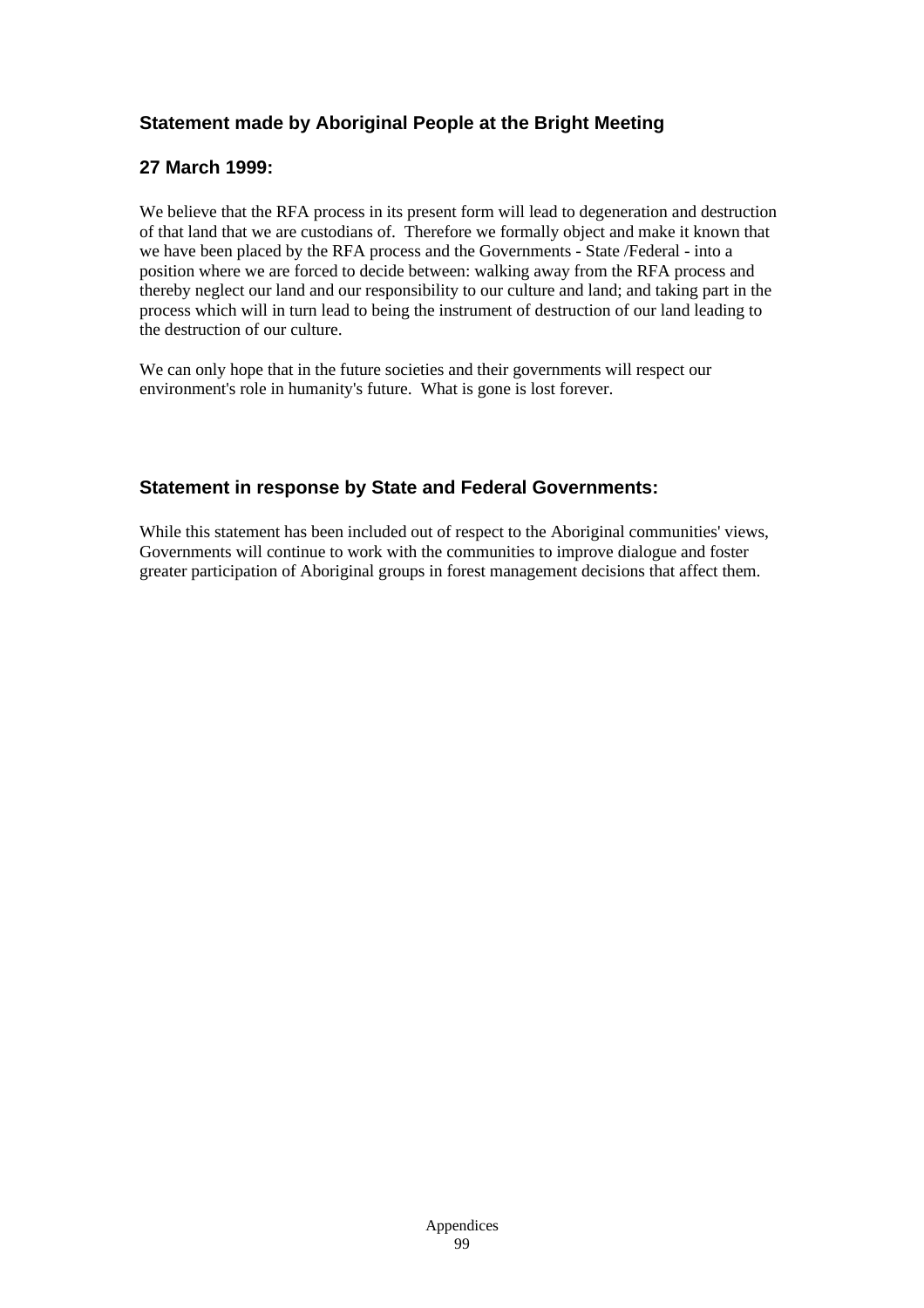## **Appendix E: Organisations invited to Participate in the Community Heritage Workshops**

#### **Industry Organisations – Timber/Forest Products**

Construction Forestry Mining & Energy Union (CFMEU) Forest Protection Society Pulp and Paper Federation Timber Promotion Council Victorian Association of Forest Industries

#### **Industry Organisations - Other**

Country Victoria Tourism Council Host Farms Association Mountain Cattlemen's Association of Victoria Prospectors & Miners Association Victorian Apiarists Association Victorian Chamber of Mines Victorian Farmers Federation Victorian Tour Operators Association

### **Recreation Organisations**

Australian Anglers Association (Victorian Division) Inc. Australian Deer Association Australian Motorcycle Trail Riders Association (AMTRA) Australian Trail Horse Riders Association (Vic) Bicycle Victoria Bird Observers Club of Australia Birds Australia (Royal Australasian Ornithologists Union) Camping Association of Victoria Federation of Victorian Walking Clubs Inc. (VICWALK) Game Fishing Association of Victoria Guides Victoria Horse Riding Clubs Association of Victoria Melbourne Bushwalkers Melbourne Older Adults Recreation Network Outdoor Recreation Centre Scout Association of Victoria Shooting Sports Council of Victoria Inc. Ski Touring Association of Victoria Sport & Recreation Victoria Sporting Shooters Association of Victoria Victorian Association of Four Wheel Drive Clubs Victorian Association of Photographic Societies Victorian Canoe Association Victorian Climbing Club Victorian Field & Game Association Victorian Fossickers Club Victorian Game & Deerstalking Association Victorian Gem Clubs Association Victorian Metal Detector & Prospectors Association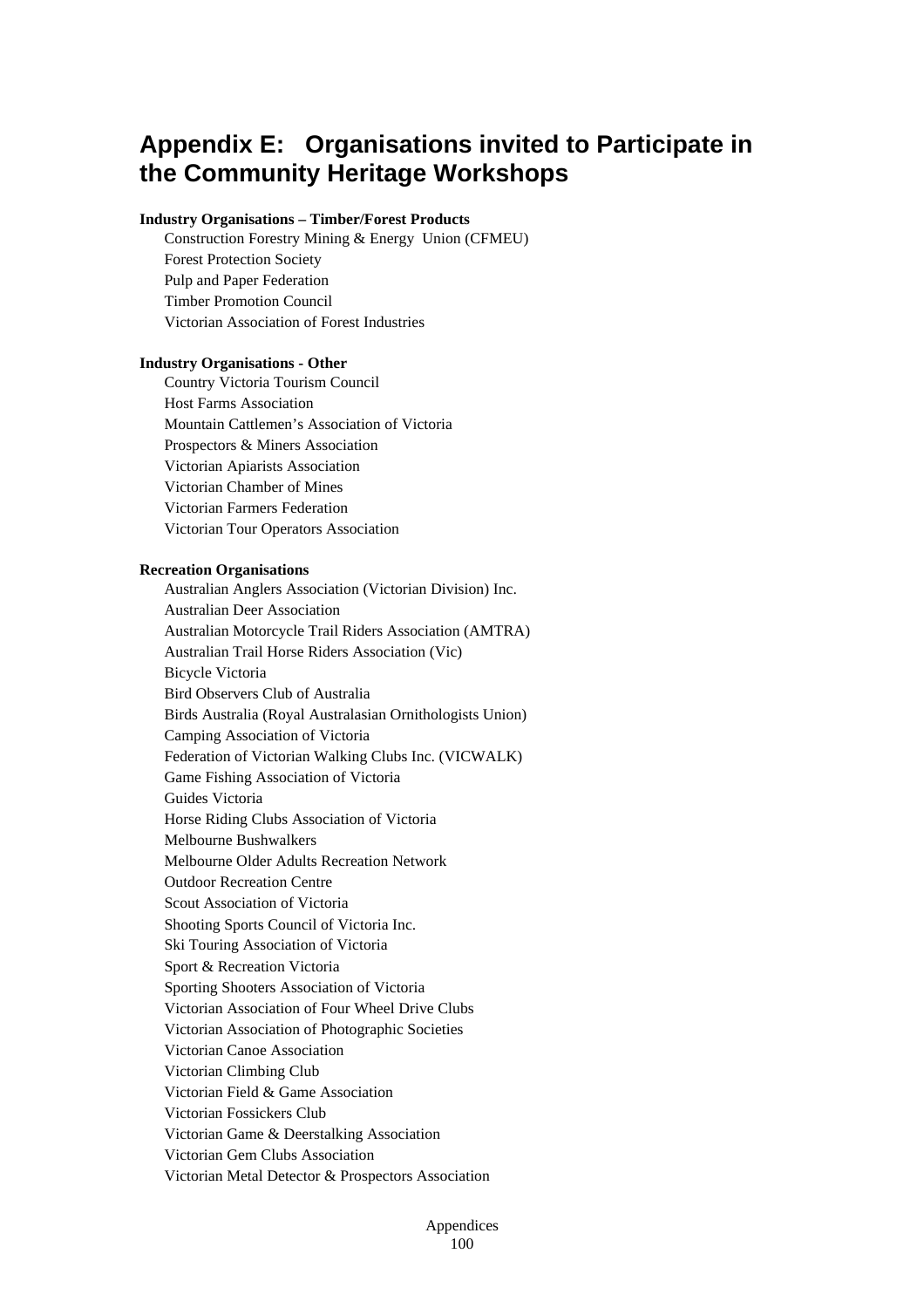Victorian Orienteering Association Victorian Piscatorial Council Victorian Recreational Fishing Peak Body (VRFISH) Victorian Rogaining Association Victorian Speleological Association

#### **Environment/Conservation Organisations**

Australian Conservation Foundation Australian Trust for Conservation Volunteers Environment Victoria Environs Australia Field Naturalists Club of Victoria Friends of the Earth Friends Network Committee Greening Australia (Vic) Indigenous Flora & Fauna Association Roadside Conservation Committee of Victoria The Wilderness Society Threatened Species Network Trust for Nature Victorian National Parks Association World Wide Fund for Nature

### **Education Organisations**

Gould League of Victoria Victorian Association for Environmental Education Victorian Outdoor Education Association

#### **Aboriginal Heritage Organisations**

Aboriginal Heritage Branch, Aboriginal Affairs Victoria Mirimbiak Nations Aboriginal Corporation

### **Heritage Organisations**

Heritage Victoria National Trust of Australia (Vic) Scienceworks Institution of Engineers, Heritage Branch Royal Historical Society of Victoria

#### **Other Organisations**

Country Womens Association Landcare Groups Public Land Council Timber Towns Victoria Parks Victoria Land Conservation Council Municipal Association of Victoria Dept. Natural Resources and Environment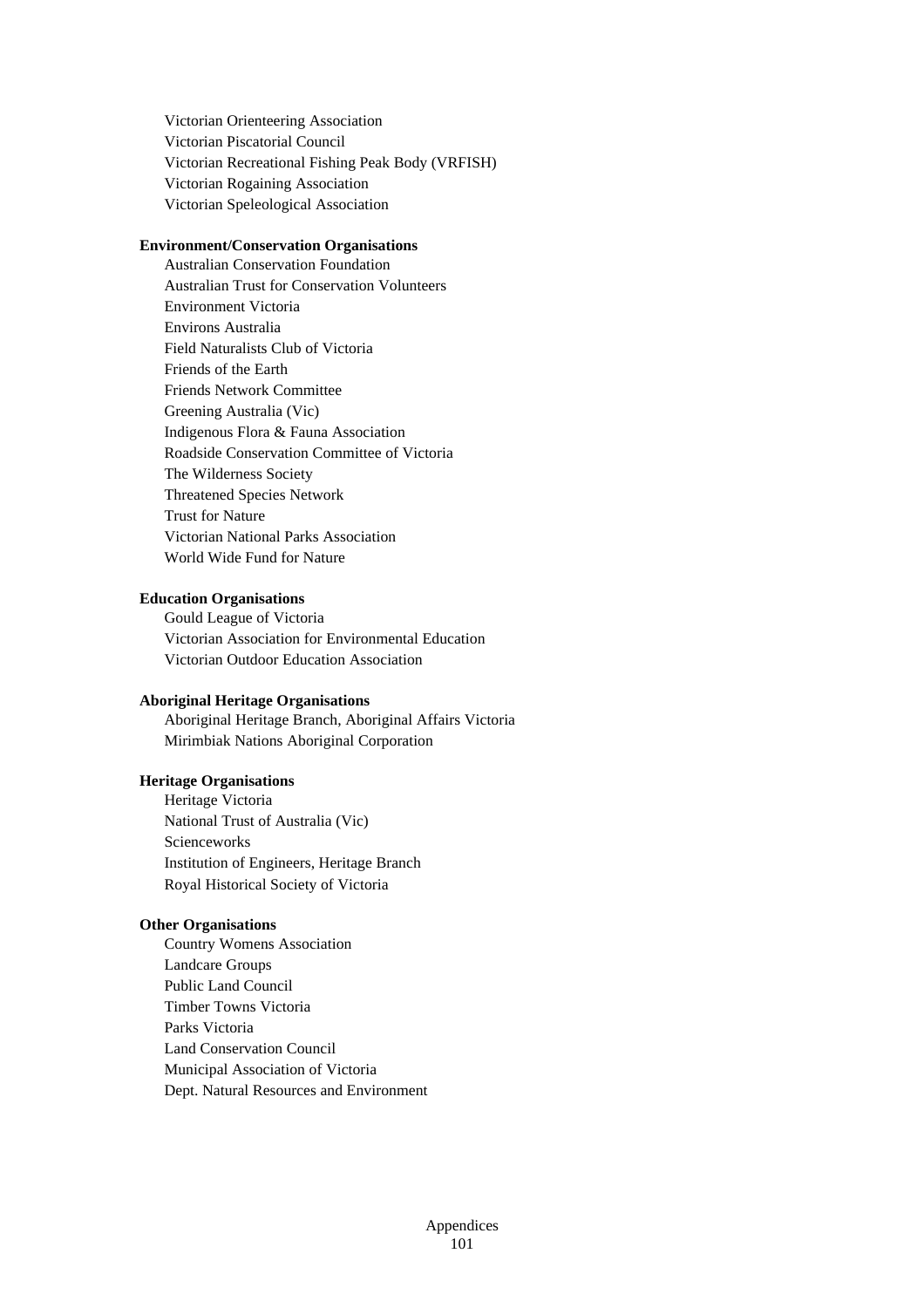## **Appendix F: Participants in the Community Heritage Workshops**

### **Attendance list – Corryong Workshop**

Hazel Pepper Keith Whitsed John Morrow Desley Wolter Ruth Nicholas Ken Coulston Neville Simpson Andrew Bowman M. Hewatt R. M. Hamilton Bob Coulston CFA Lyn Coulston Farm Tree Group Nursery Ben Roberts NRE, Corryong B. R. Lee Omeo Historical Society Marilyn Clydsdale Tintaldra Landcare Don Haberecht Upper Murray Development Board Neil Clydsdale Upper Murray Development Board Rodney Wolter Walwa Landcare

### **Attendance list – Tallangatta Workshop**

| Noel Gough         |                                                 |
|--------------------|-------------------------------------------------|
| W. (Bob) Lambeth   |                                                 |
| Andrew Kimber      |                                                 |
| Les Carver         |                                                 |
| Marilyn Clydsdale  |                                                 |
| Pauline Weickhardt | Department of Natural Resources and Environment |
| Ernie Cole         | Department of Natural Resources and Environment |
| Margaret Kirk      | Jarvis Creek Landcare Group                     |
| Ray Healy          | <b>Regional Business Development Network</b>    |
| John Scales        | <b>Towong Shire</b>                             |
| Victoria Melinda   | <b>Towong Shire</b>                             |
|                    |                                                 |

### **Attendance list - Melbourne Workshop**

| Tim Barker        | <b>Australian Deer Association</b>                   |
|-------------------|------------------------------------------------------|
| Joy Weller        | Country Womens Association                           |
| Brian Thompson    | Department of Natural Resources & Environment        |
| David Rimmer      | Federation of Victorian Walking Clubs Inc. (VICWALK) |
| Kirstin Gentle    | <b>Forest Protection Society</b>                     |
| Mike McIntyre     | Heritage Victoria                                    |
| Peter Tucker      | Indigenous Flora & Fauna Association                 |
| Natalie Broughton | National Trust of Australia (Vic)                    |
| Mel Sporry        | <b>Outdoor Recreation Centre</b>                     |
| John Grinpukel    | Parks Victoria                                       |
| Geoff Strang      | Prospectors & Miners Association                     |
|                   |                                                      |

Appendices 102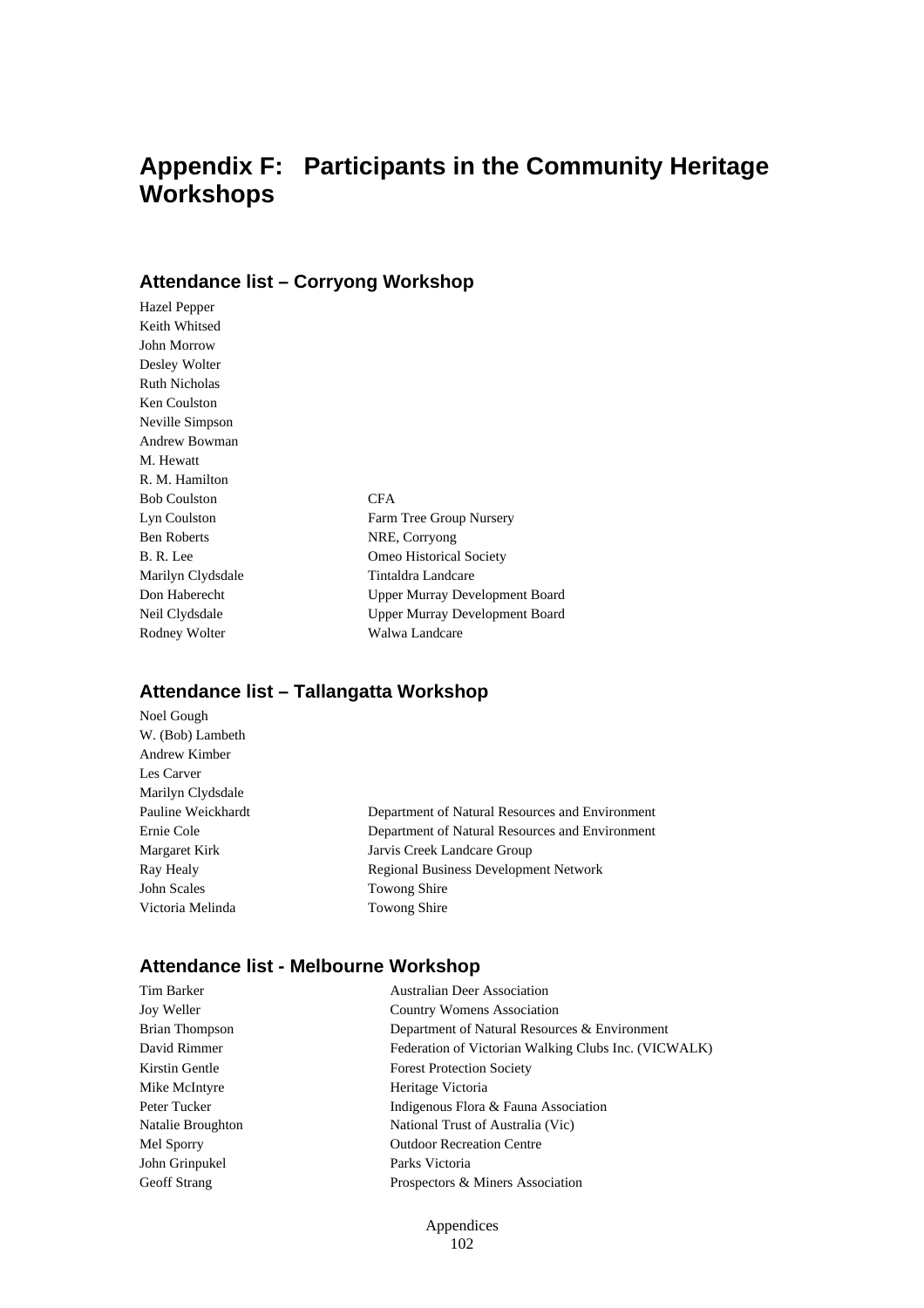| Victorian Association of Four Wheel Drive Clubs |
|-------------------------------------------------|
|                                                 |
|                                                 |
|                                                 |

### **Attendance list – Bright Workshop**

Prue Borschmann Ray Borschmann Ken Lewis Derrick Rolland Anne Seller Brian Webb Alpine Paragliders Sarah Nicholas **Australian Forest Growers John Griffiths Biatholon Assoc.** Rob Kaufman Bright Gold Shop Andrew Swift Bright Gold Shop Lorraine Thompson Bright Gold Shop Geoff White **Bright Hikers Backpackers/North East Hang Gliding Club** Frank Russo Bright Landcare Peter Shennan Bright Outdoor Centre Ronice Goebel Bright P-12 College David Chalwell Bright Visitors Centre James Neary Burgigee Creek Landcare David Wettenhall Carter Holt Harvey Warren Rowney CFMEU Mick Dwyer CFMEU Stephen Deed Department of Natural Resources & Environment Peter Panozzo Fishing Tours Adrian Webster Freeburgh Trail Rides Miffy Robb Friends of Buffalo John Costenaro Friends of Mt Buffalo Jamie Baker Goulburn Murray Water Geoff Green Greenfreight Logging P/L Ron Buggs MCAV Beverley Lawrence Mt.Hotham Cross Country Ski Patrol Jeanette McClaren NE Victoria Hang Gliding Club Dermot Meancy North East Vic Hang Gliding Club Barbara DeViell **Ovens & King Community Health** Evan McDowell Parks Victoria Marian White Parks Victoria David Panozzo Southern Hydro

### **Attendance list – Mt Beauty Workshop**

Julia Martin Yvette Pettitt Ian Roper Harry Ryder John Thomson Ross Webster Kirsten McDonald Alpine Shire

Brian Keeble Bogong Outdoor Education Centre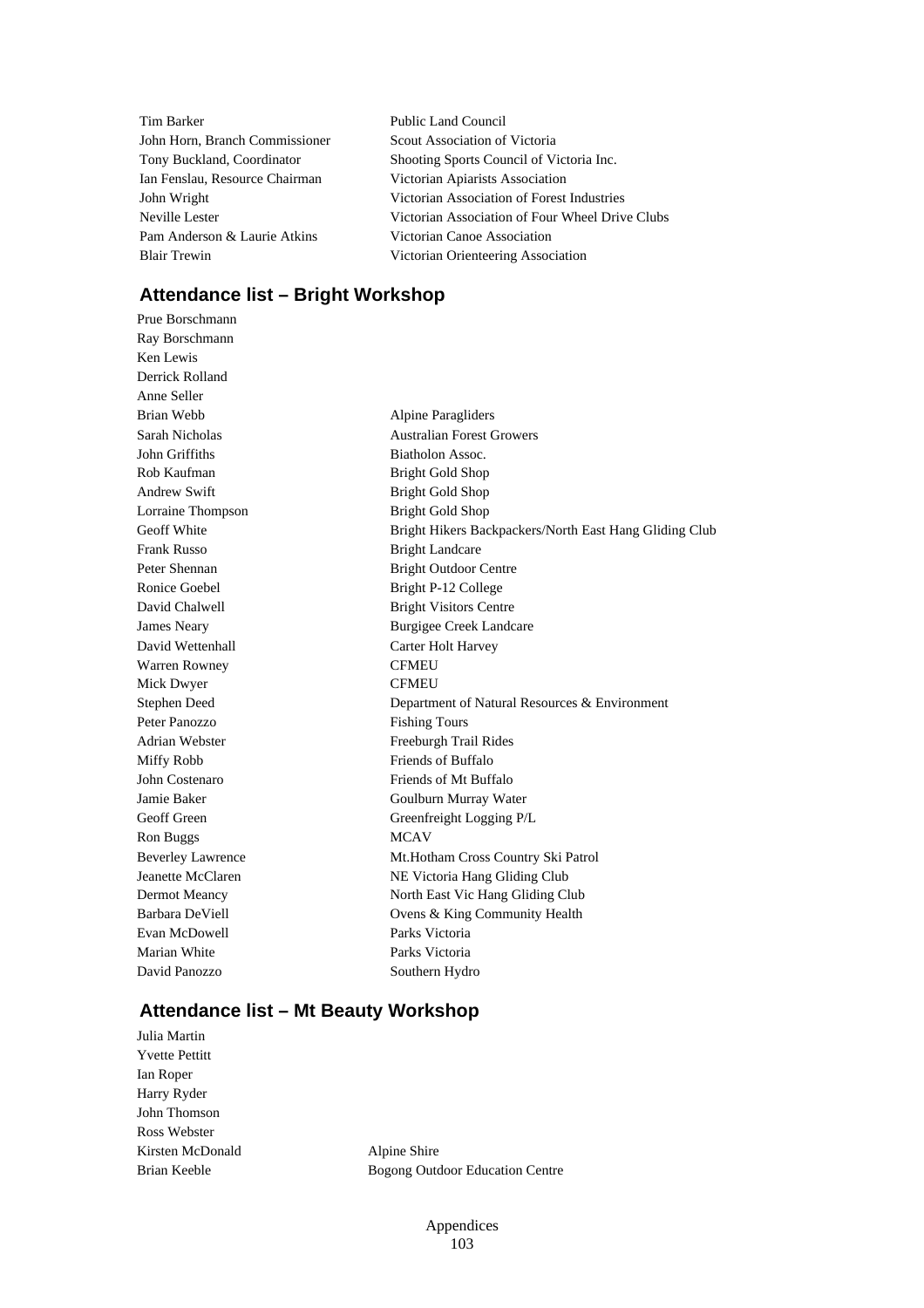Ian Ryan Bogong Outdoor Education Centre Les Wiebenga Bogong Rover Chalet & Lions Club Ann Burleigh Community Consultation Committee, NEWB Andrew Pook Department of Natural Resources & Environment Ted Stabb Department of Natural Resources & Environment Gary Addensall MB Timbers Phil Lemin Mountain Logistix Craig Hore Parks Victoria Ron Reilly Parks Victoria Barbara Pyle Pyles Coaches Mark Ghirardello Re-Veg Group David Harley Tawonga Recreation Reserve

### **Attendance List Mansfield Workshops**

Bernie Anstee 'Stick' Beamish Dr Joan Curtis Irene & Ron Jones Keith & Aileen Lovick Terry Murphy Joy Pearson David Scott John Steele CALP Don & Lyn Uren Delatite LandCare Group Alan Harrison Department of Natural Resources & Environment David Hurley Department of Natural Resources & Environment Mr G. Murphy Department of Natural Resources & Environment Peter Tange Department of Natural Resources & Environment Fred Wentworth Department of Natural Resources & Environment Garry Wilson Department of Natural Resources & Environment Ed Adamson First Selection Landcare Services Barbara Bateson Jamieson Historical Society Kaye Draper Mansfield Primary School Chris Stoney Mountain Cattlemen Craig Jones Mt. Stirling Task Force Peter Roberts Parks Victoria Nigel Watts Parks Victoria Olga & Neil Walker Strathbogie Store and Info Centre Colin Gibson Victorian Farmers Federation, Mansfield

### **Attendance list - Wodonga Workshops**

Lionel Jewell Alan Scammell Albury Rural Lands Protection Board Bevin McGrath Albury Wodonga Bicycle Touring Club Stephen Guilliford Beechworth Environment Group Peter Anfruns Beechworth Environment Society Betty Carrasco Border Bushwalking Club Bruce Key Border Bushwalking Club Jim Birckhead Charles Sturt University Michael Lockwood Charles Sturt University Harry & Lyn Sakulas Charles Sturt University Geoff McKernan Chiltern Landcare Group Bill De Leeuw Department Natural Resources & Environment Brian Thompson Department Natural Resources & Environment David Buntine Department of Natural Resources & Environment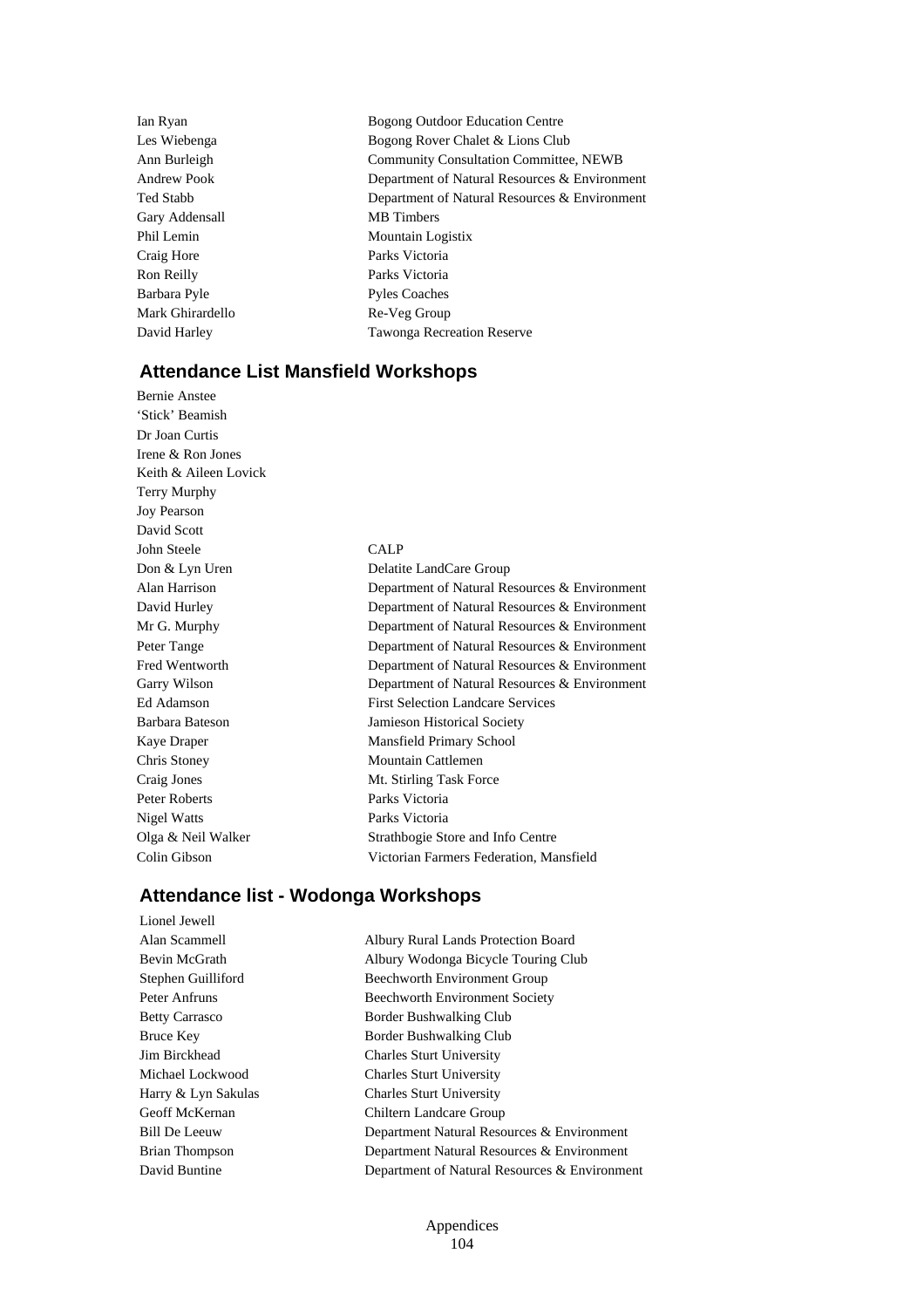Tony Long Parks Victoria Leisa Kelly Wodonga CEC

Philippa Noble Department of Natural Resources & Environment Ian Davidson Greening Australia, C/- Land and Water Stafford Simpson Greenwells Fly Fishing Club Inc. Sue Richardson Indigo Valley Landcare Group Vida McMurrial Kiewa/ Bonegilla Landcare Group Mrs Marjorie Hyslop National Trust - Rutherglen Rob Fenton Riverina Institute of TAFE Barry Deas Rutherglen Historical Society Ron Donohue Telemark Nordic Ski Club Inc. Eileen Andrews Wodonga Historical Society Fred Andrews Wodonga Historical Society Jo Millar Yackandandah Environment Society

### **Project team members at various workshops**

| Chris Johnston    | Consultant (Context Pty Ltd)                                   |
|-------------------|----------------------------------------------------------------|
| Carol Kunert      | Consultant                                                     |
| Krystal Buckley   | Consultant                                                     |
| Juliet Ramsay     | Environment Forests Taskforce, Environment Australia           |
| Katie Saxby       | Environment Forests Taskforce, Environment Australia           |
| Terence Uren      | Environment Forests Taskforce, Environment Australia           |
| Gail Barry        | Environment Forests Taskforce, Environment Australia           |
| Paul Marsh        | Environment Forests Taskforce, Environment Australia           |
| Tom Aldred        | Department of Prime Minister & Cabinet                         |
| Ian Miles         | Department of Natural Resources & Environment                  |
| Sue Houlden       | Department of Natural Resources & Environment                  |
| Daniel Catrice    | Historic Places, Department of Natural Resources & Environment |
| David Bannear     | Historic Places, Department of Natural Resources & Environment |
| Peter Evans       | Historic Places, Department of Natural Resources & Environment |
| Ray Supple        | Historic Places, Department of Natural Resources & Environment |
| Marilyn Clydsdale | Local coordinator, Tallangatta and Corryong                    |
| Annie Marlow      | Local coordinator, Bright and Mount Beauty                     |
| Marie Rossier     | Local coordinator, Mansfield                                   |
| Leisa Kelly       | Local coordinator, Wodonga                                     |
|                   |                                                                |

### **Invited To All Workshops**

| Mrs Elwyne Papworth | Victorian Apiarists Association - North East Region                      |
|---------------------|--------------------------------------------------------------------------|
| Mr Rex Atkinson     | Shepparton Aboriginal Arts Council Co-operative Aboriginal Keeping Place |
| Mr Shane Charles    | Camp Jungai Cooperative                                                  |
| Mr Neville Atkinson | Rumbalara Aboriginal Cooperative                                         |
| Mr Garry Cecil      | Indigo Shire Council                                                     |
| Mr Peter Bull       | Towong Shire Council                                                     |
| Mr Mark Henderson   | Alpine Shire Council                                                     |
| Mr Peter Marshall   | Wodonga Rural City                                                       |
| Mr Graeme Emonson   | Wangaratta Rural City                                                    |
| Mr Rob Hauser       | Delatite Shire Council                                                   |
|                     |                                                                          |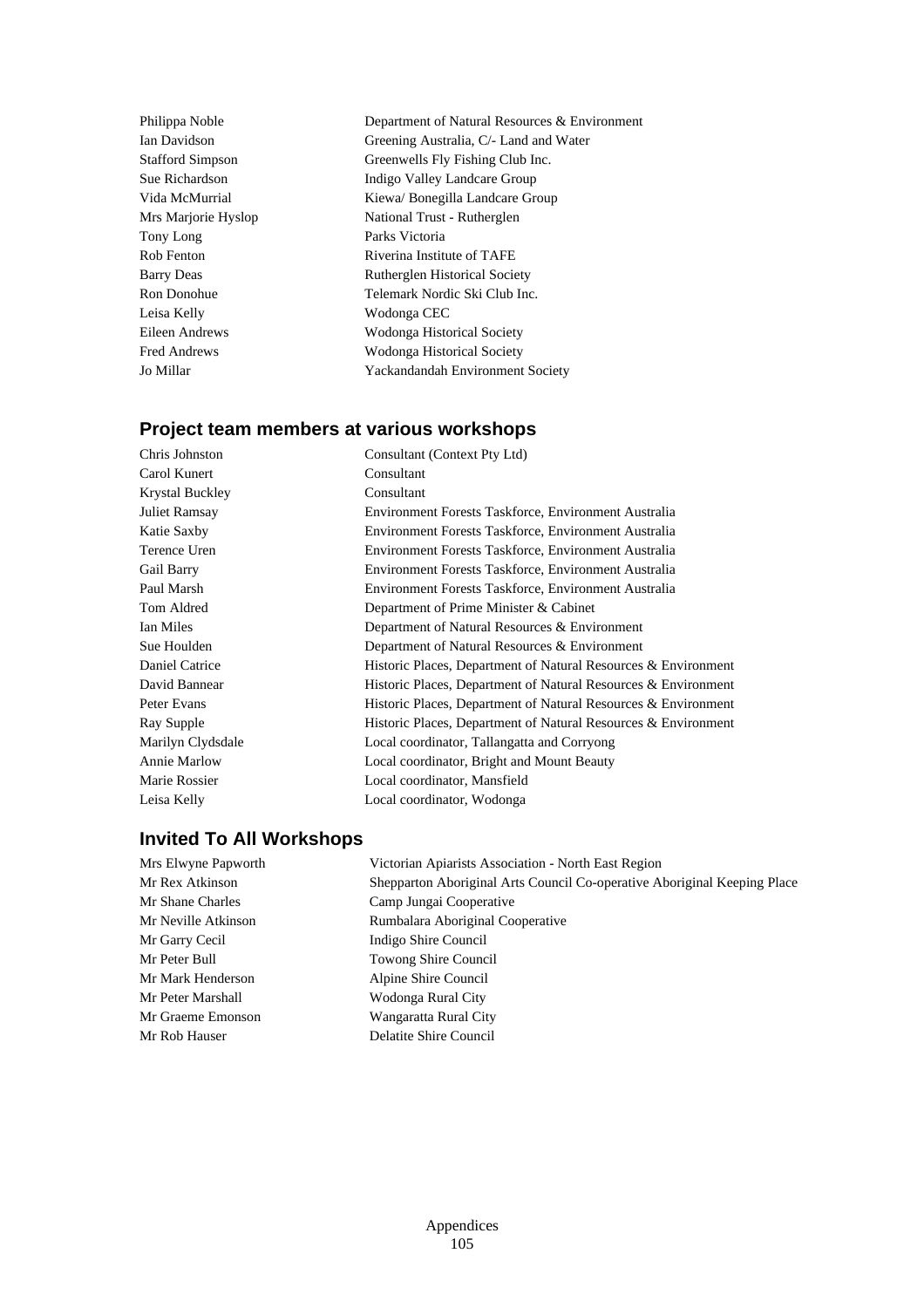# **Appendix G: Participants in the Forest Critics Workshops**

#### **Mansfield Workshop**

Allan Harrison, Senior Forester, Mansfield Anthony Wentworth Garry Wilson Neale Cleeland Nigel Watts Jim Kilpatrick

#### **Tallangatta Workshop**

David Buntine, Senior Forester, Wodonga Stuart O'Brien Ernie Cole Ron Patterson Ron Warren

#### **Bright Workshop**

Neil Wilson, Forester in Charge, Bright Leith McKenzie Dennis Moloney Lou Maher Rob Chalwell Evan McDowell

### **Contacts**

Ross Penny, Manager Forest Assessment Section, Melbourne Andrew McLean, Manager Strategic Forest Planning Section, Melbourne Richard Wadsworth, Forest Environment Section, Melbourne Peter Tange, Forest Planner, Melbourne Tony Edgar, Manager Forests and Fire, North East Allan Harrison, Senior Forester, Mansfield David Buntine, Senior Forester, Wodonga Bob Jones, Chief Ranger, Parks Victgoria, Bright Ted Stabb and Donna Sweatman, Forest Planners, Wodonga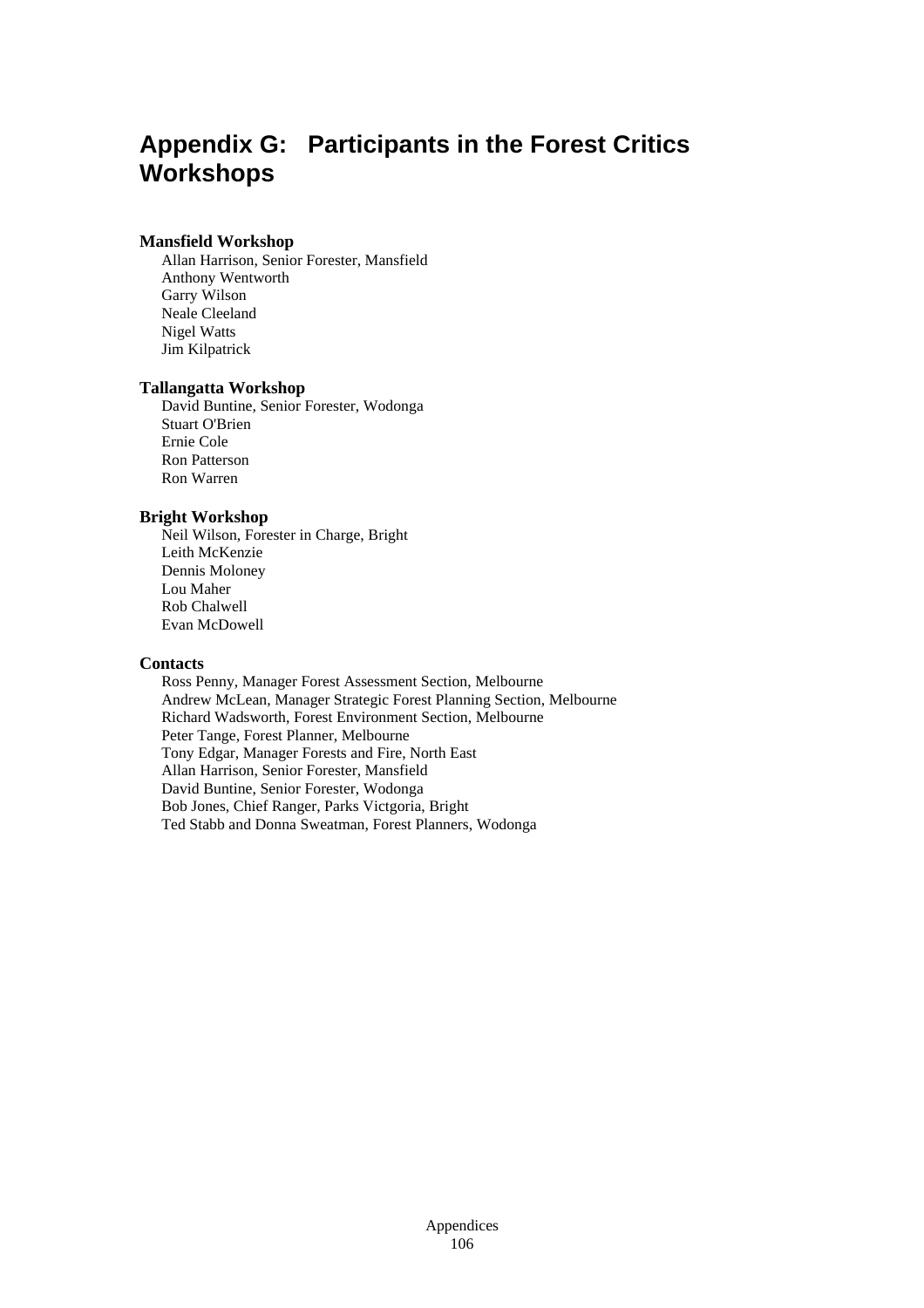## **Appendix H: Indicative National Estate Places of Social Value**

**Places meeting the threshold for National Estate Value Criterion G1**

Avondale Gardens Back Creek School Environmental Site Beechworth Historic Park, Gorge Cascades Bethanga- Granya gold mining area Bindaree Hut Blairs Hut Bon Accord Spur Track Bon Accord Hut Bungalow Spur Walking Track Chiltern Box-Ironbark National Park Craigs Hut Crystal Mine Cudgewa Bluff & Bluff Falls Dibbins Hut Eldorado Dredge Eurobin Falls and Creek Fitzgeralds Hut Fred Frys Hut Glen Wills Historic Area Gooram Falls Granya Hut and Waterfall Harrietville-Mount St Bernard Road Howqua Hills Historic Area King Hut Lake Hume Lake Moodemere Lovicks Hut Mass Tree Mitchell's Homestead Site and Gorge Mount Beauty Nariel Festival Ground Osbornes Flat Community Hall & Rowdy Flat Forest Paradise Falls Pioneer Mine and Water Races Police Paddocks (Goormadda) Polly McQuinns Reserve Powers Lookout Shelley: School, Railway Station and Hotel Site Stacey Bridge (Nariel) The Bluff Hut and Range The Rocky Towong Racecourse Wallaces Hut Westons Hut Woolshed Falls Yackandandah Historic Gorge and Walkway

**Places from the Central Highlands RFA Assessment**

Lake Eildon including Dam Wall and Power Station.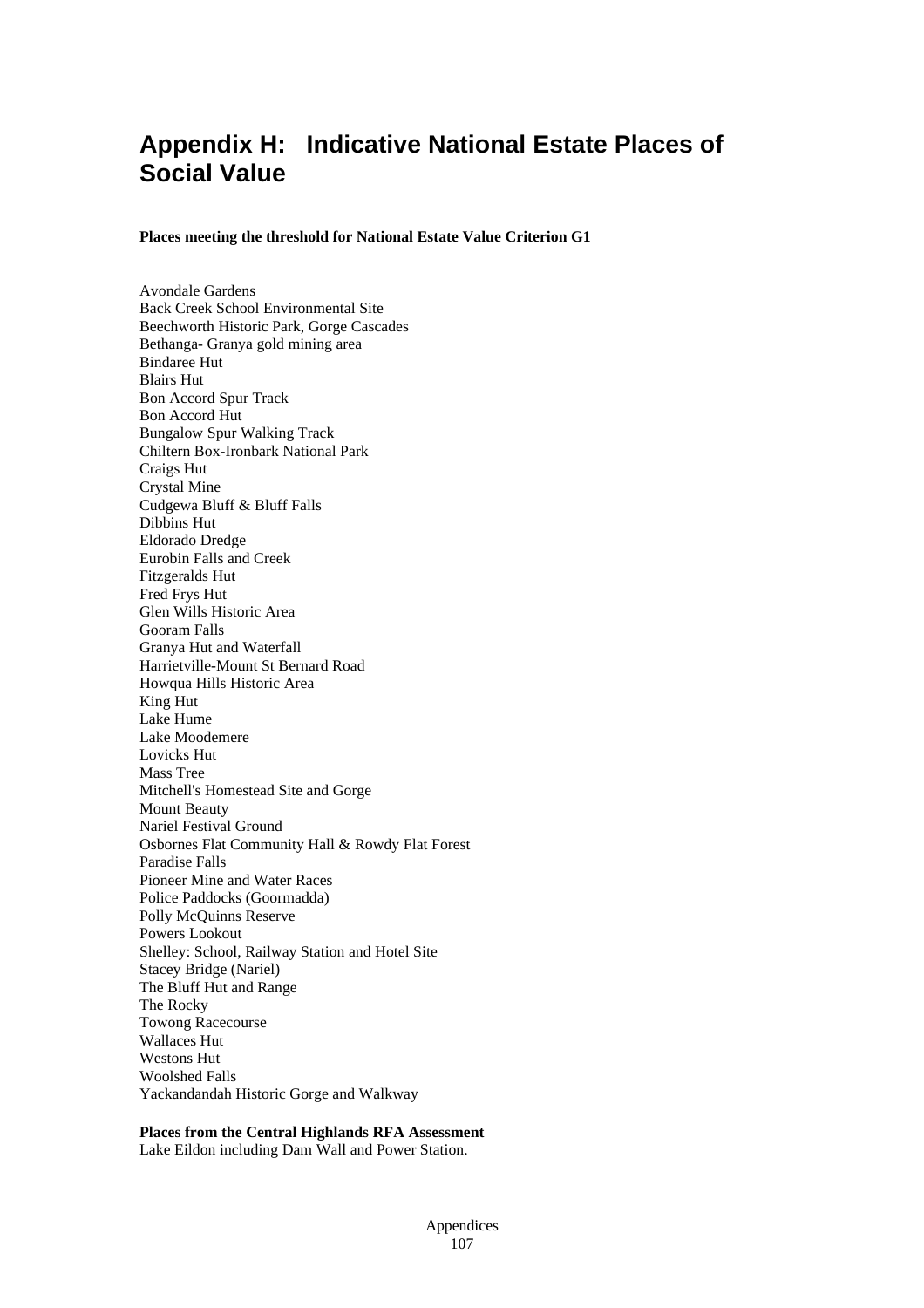# **Appendix I: Indicative National Estate Places of Aesthetic Value**

### **Places meeting the threshold for National Estate Value; Criterion E1**

Alpine National Park (Bogong Unit) Alpine National Park (Cobberas-Tingaringy Unit) Alpine National Park (Dartmouth Unit) Alpine National Park (Wabonga Plateau Unit) Alpine National Park (Wonangatta-Moroka Unit) Australian Alps Walking Track Barunduda Range Beechworth Forest Drive Beechworth Historic Park (aesthetic component) Beechworth Stanley Plateau and Flagstaff Ridge Bindaree Falls & Creek Buckland Valley Buffalo River (above dam) Burrowa-Pine Mountain National Park Chiltern Box-Ironbark National Park Craig's Hut & setting Eldorado Valley and Forest Eskdale Spur and Mount Emu Howqua River Jamieson River Lake Eildon National Park - Enterprise Block Mount Buffalo National Park Mount Hotham Summit and View Mount Murramarangbong & Big Ben Mount Pilot Park Mount Porepunkah & fire tower Mount Samaria State Park Mount Sarah Mount Stirling Circuit Road Mount Wills Summit, Hut and Carved Rock Mount Wombat Murray River: Lake Hume to Towong Omeo Highway: Alpine Ash & Fernvale View Powers Lookout Seven Creek - Strathbogie Ranges Snowy Creek - Lightning Creek junction Snowy Creek and Clearings Tawonga Gap and Lookout The Paps The Pinnacles and Mount Jack including Barwidgee Creek Upper Delatite Valley Upper Kiewa Valley Wangdiligong Valley West Kiewa River Valley Wongungarra Catchment/Forest

**Places of potental National Estate aeshetic significance requiring further information:** Pilot range Tower Hill Lookout Mount Mitta Mitta (Mittamatite) Biggara Valley & Murray river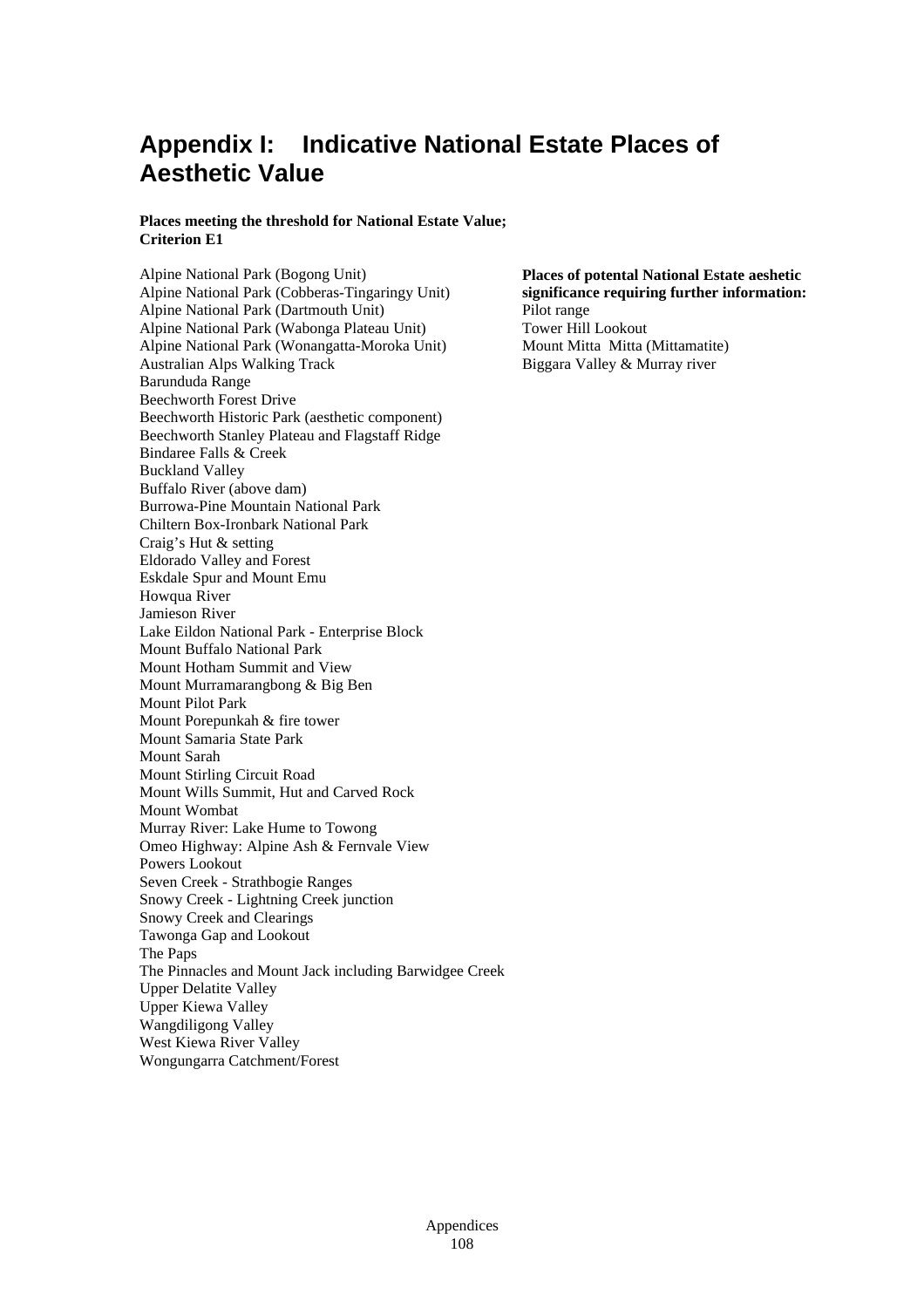# **Appendix J: Indicative National Estate Places of Historic Value**

#### **Places meeting the threshold for National Estate values: Criteria A3, A4, B2, D2, F1 or H1**

#### **Forest Activity Places:**

Mount Stanley Fire Tower & Scenic Reserve Bright Boys Camp Racecourse Plantation Mount Pilot Distilling Site The Mansions Mount Wills Fire Lookout Whorouly Forest Camp

#### **Sawmill and Tramway Places:**

Bartels Sawmill, Kiewa Dumbrells Sawmills and Timber Tramway McCashney and Harper Mills and Tramways Sloans Sawmill, Snowy Creek Spring Creek Sawmill and Seasoning Works, Mount Samaria

#### **Selected Forest Theme Places:**

Alpine Road, early route Ben Cooper Cairn Bethanga Cemetery Bishop Green's House Site & Trees Blair's Top (bottom) Cattleman Hut Bowmans Forest Cemetery Bright Cemetery Bright Street Trees Buckland Valley Cemetery Corryong Cemetery Country Roads Board Refuge Hut Dungey's Track Eldorado Cemetery Ellen Kelly Homestead Ruins Forlonge Memorial & Grave of Eliza Forlonge Gadsden Memorial Gibson's Old Hut Greta Cemetery

#### **Selected Forest Theme Places (cont.):**

Howqua Hills Property & Garden Jack Rileys Grave Johnson's Hut Site and Monument Joyce Brockhoff Memorial Cabin Kiewa HES: Big Hill Bench (No. 5) & Aqueduct Kiewa HES: Bogong High Plains Road Kiewa HES: Bogong Village Kiewa HES: Clover Flat Arboretum Kiewa HES: Clover Power Station Kiewa HES: McKay Creek Power Station Kiewa HES: Pole lines route, Pretty Valley to Mt. Cope Kiewa HES: Pretty Valley Pondage Kiewa HES: Rocky Valley Storage Dam Kiewa HES: West Kiewa Power Station King Billy Tree Lake Catani & Dam Wall, Mt. Buffalo Langfords Aqueduct Lookout Shelter, Mount Buffalo Maisie Fawcett Exclosures Mansfield Railway Station Complex Mount St Bernard Hospice site Old Goulburn River Bridge to Mount Cope Police Memorial Powers Lookout Maisie Fawcett Exclosure, Rocky Valley Richard Thomas Grave (part Corryong cemetery group) Snow Pole Line, Staircase Spur The Horn, Mount Buffalo Tomahawk Hut Upper Jamieson River Hut Upper Murray Ski Club hut Wangaratta South Cemetery Whitefield Cemetery Whitlands Catholic Settlement Wodonga Cudgewa Railway Line

### **Places from the Central Highlands RFA Assessment:**

Delatite Homestead Kevington Hotel Ghin Ghin Gold Diggings and Water Race Ten Mile Alluvial Diggings Habbies Howe Mansfield to Woods Point Road Jamieson Alluvial Workings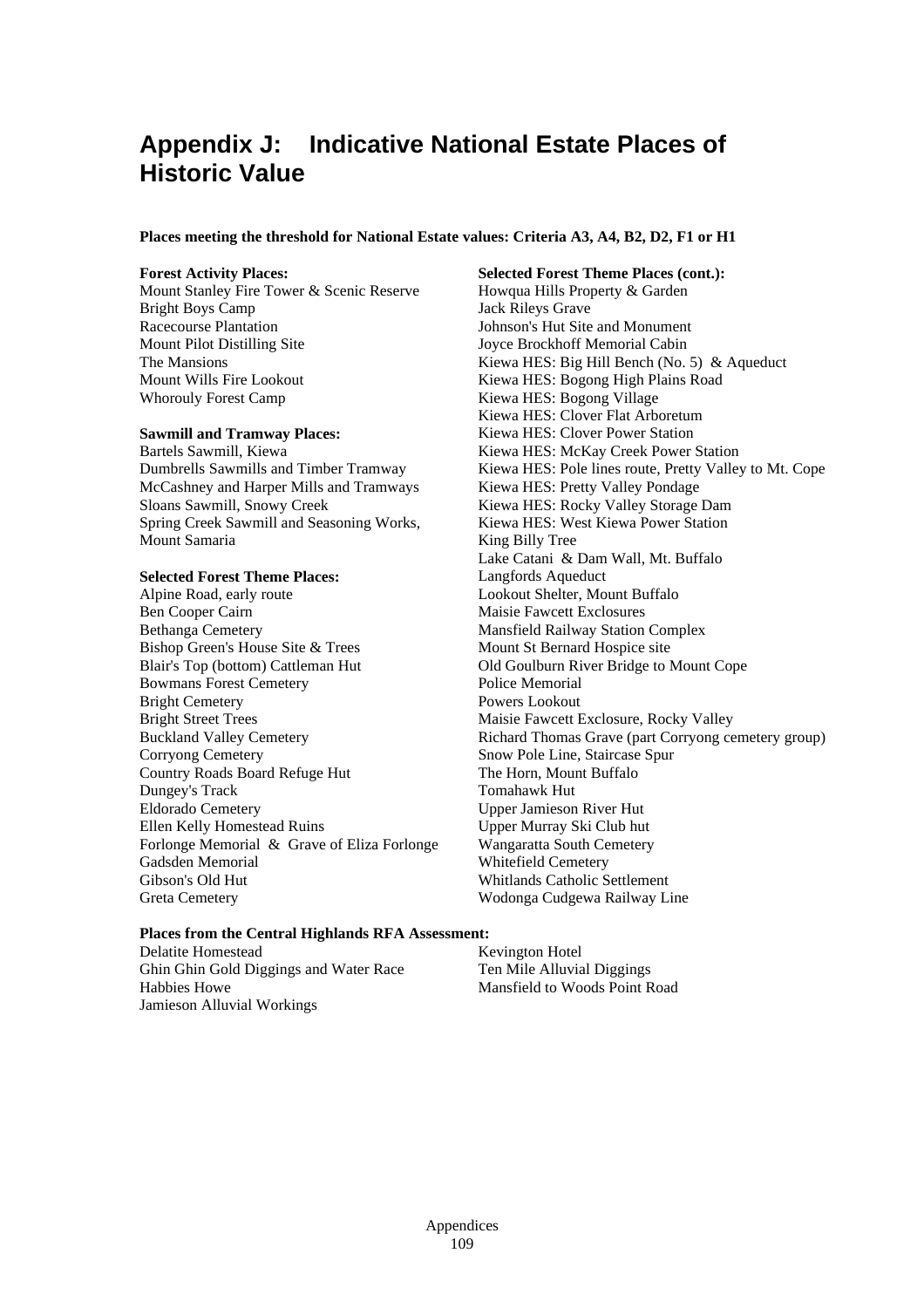#### **Places of potential National Estate significance requiring further investigation Selected Forest Themes Places:**

Barambogie Railways Department Reservoir & Chiltern Town Water Supply Delatite River Bridge & environs Freeburgh Cemetery Geelong Grammar School Hut, Mt Stirling Glen Wills Cemetery Horn Hut site, Mount Buffalo Johnny Byrne's hut Ladies Bath & Eurobin Falls picnic ground Lake Catani Camping reserve & Huts and Sites Mount Wombat Cemetery Mountain Creek Picnic & Camping Area Pole line, SEC Wallaces Hut to Falls Creek Sassafras Graveyard & old township Stone Retaining Wall, Stanley-Myrtleford Road Wangaratta to Whitfield Narrow Gauge Railway, former Tarawarra Complex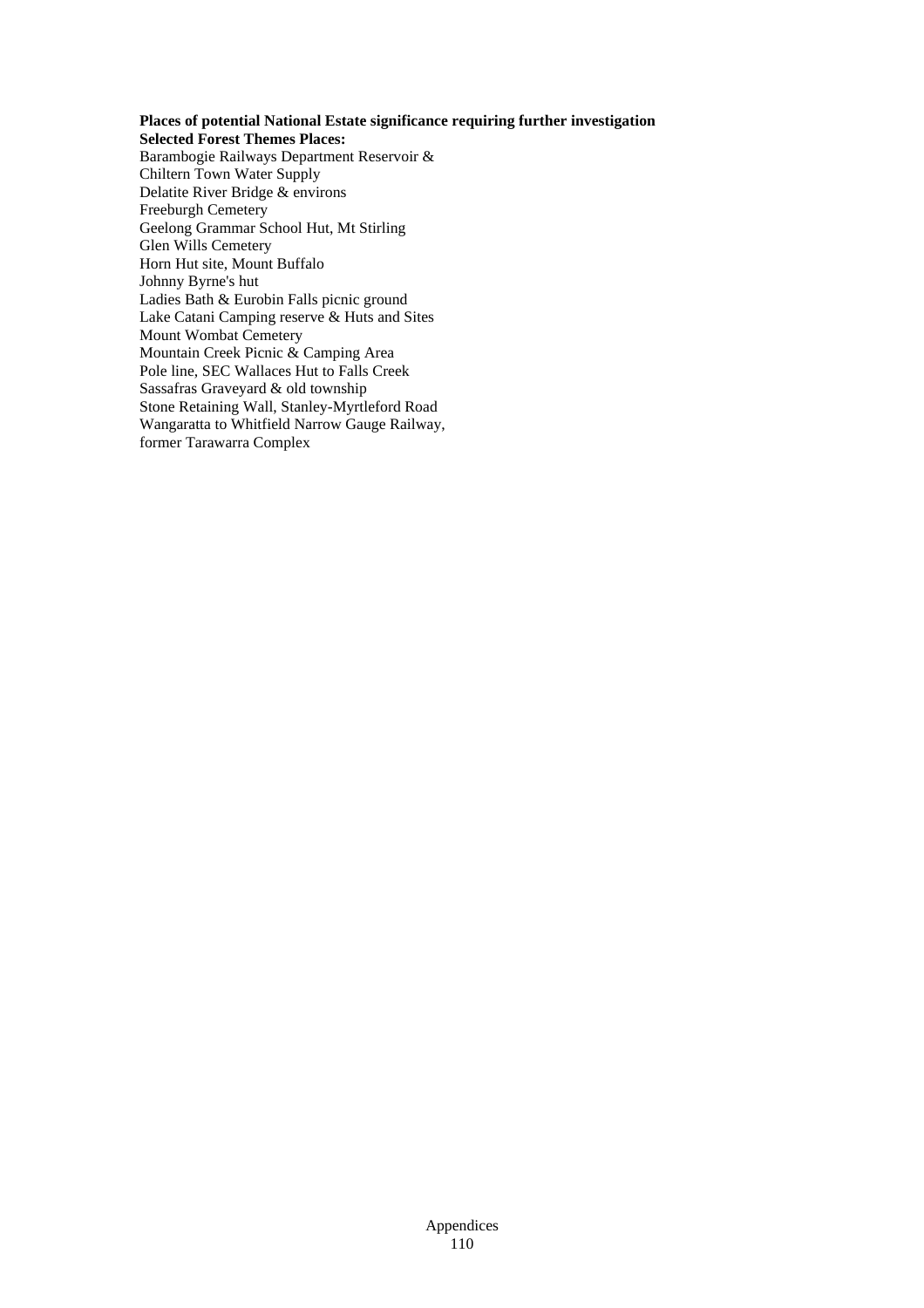### **Appendix K: Natural Values Workshop Participants**

Held 24 August, 1998 at NRE offices, 250 Victoria Parade, East Melbourne.

### **Participant Organisation**

# Mr Tim Doeg Consultant Mr Peter Robertson Consultant Dr Trevor Whiffin La Trobe University Dr Alan Yen Museum of Victoria Mr Ian Miles NRE, Forests Service Ms Kylie White NRE, Forests Service

# Dr Murray Littlejohn University of Melbourne Dr Ian Thomas University of Melbourne Mr Neville Walsh National Herbarium, Melbourne Mr Rod Anderson NRE, Parks, Flora and Fauna Mr Hugh Bramwells NRE, Parks, Flora and Fauna Mr David Cameron NRE, Parks, Flora and Fauna Ms Cathy Molnar NRE, Parks, Flora and Fauna Mr Adrian Moorrees NRE, Parks, Flora and Fauna Mr Bill Peel NRE, Parks, Flora and Fauna Mr Steve Saddlier NRE, Parks, Flora and Fauna Mr Richard Bland Environment Conservation Council, Victoria Dr Geoff Dyne EA, Environment Forest Taskforce Ms Susie Edwards EA, Environment Forest Taskforce Mr Felix Schlager EA, Environment Forest Taskforce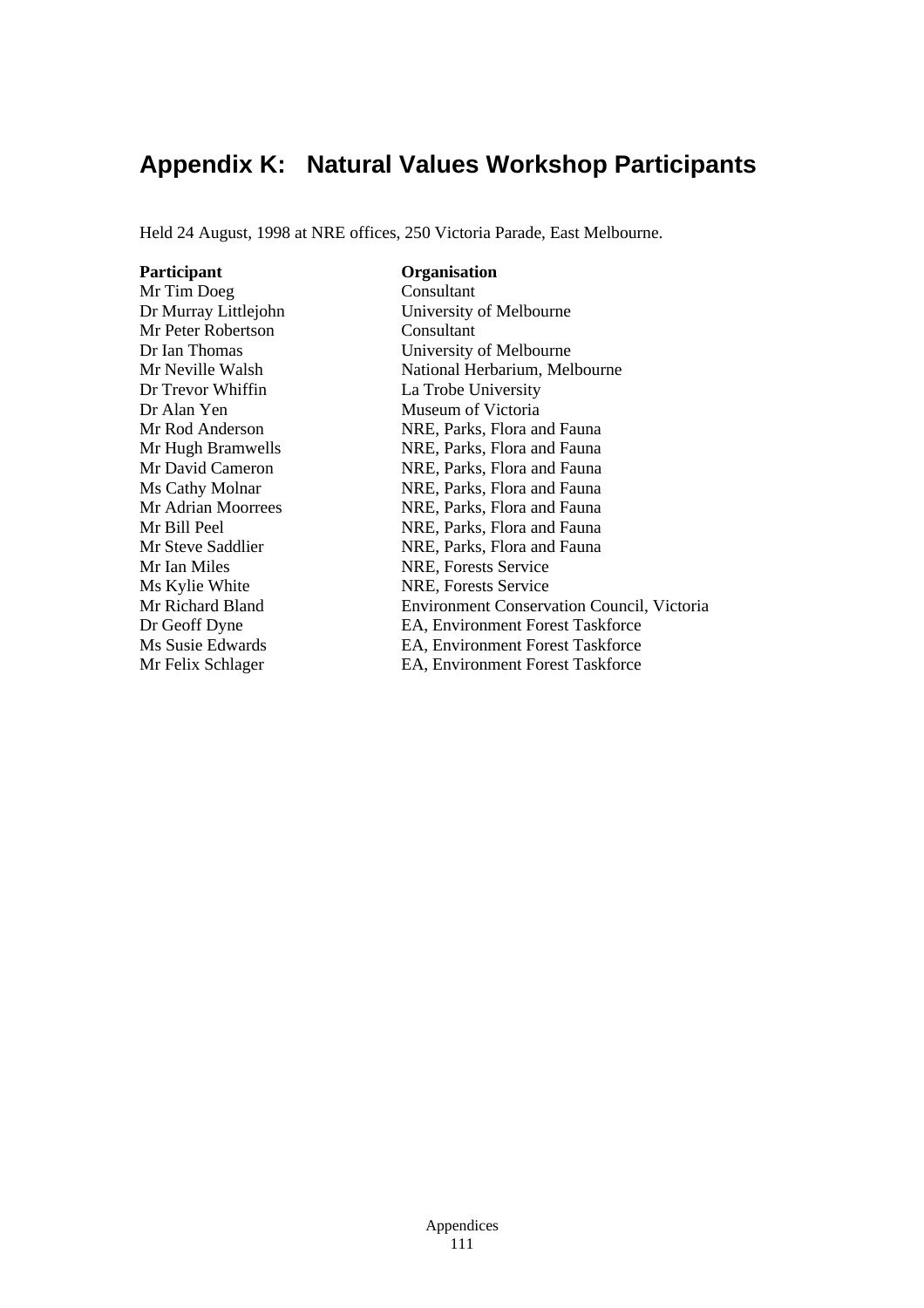# **Appendix L: Fauna Species Occurring in the North East RFA Region and Showing those with A1 and B1 Values**

| <b>Scientific Name</b>     | <b>Common Name</b>              |                  | <b>Conservation Status</b>           |                  | <b>Endemicity</b> |                 |                  | Dis-<br>junct | Limit<br>of |
|----------------------------|---------------------------------|------------------|--------------------------------------|------------------|-------------------|-----------------|------------------|---------------|-------------|
|                            |                                 | TFV <sup>1</sup> | $\mathbf{F} \mathbf{F} \mathbf{G}^2$ | ESP <sup>3</sup> | NE <sup>4</sup>   | BR <sup>5</sup> | $\mathbf{Vic}^6$ | Pops.         | Range       |
| <b>Mammals</b>             |                                 |                  |                                      |                  |                   |                 |                  |               |             |
| Acrobates pygmaeus         | Feathertail Glider              |                  |                                      |                  |                   |                 |                  |               |             |
| Antechinus flavipes        | <b>Yellow-footed Antechinus</b> |                  |                                      |                  |                   |                 |                  |               |             |
| Antechinus stuartii        | <b>Brown Antechinus</b>         |                  |                                      |                  |                   |                 |                  |               |             |
| Antechinus swainsonii      | <b>Dusky Antechinus</b>         |                  |                                      |                  |                   |                 |                  |               |             |
| <b>Burramys</b> parvus     | Mountain Pygmy-possum           | V                | L                                    | V                |                   | AA              |                  |               |             |
| Canis familaris dingo      | Dingo                           | K                |                                      |                  |                   |                 |                  |               |             |
| Cercartetus nanus          | Eastern Pygmy-possum            |                  |                                      |                  |                   |                 |                  |               |             |
| Chalinolobus gouldii       | Gould's Wattled Bat             |                  |                                      |                  |                   |                 |                  |               |             |
| Chalinolobus morio         | Chocolate Wattled Bat           |                  |                                      |                  |                   |                 |                  |               |             |
| Dasyurus maculatus         | <b>Tiger Quoll</b>              | V                | L                                    | V                |                   |                 |                  |               |             |
| Falsistrellus tasmaniensis | <b>Great Pipistrelle</b>        |                  |                                      |                  |                   |                 |                  |               |             |
| Hydromys chrysogaster      | Water Rat                       |                  |                                      |                  |                   |                 |                  |               |             |
| Macropus giganteus         | Eastern Grey Kangaroo           |                  |                                      |                  |                   |                 |                  |               |             |
| Macropus robustus          | Eastern Wallaroo                | R                |                                      |                  |                   |                 |                  |               |             |
| robustus                   |                                 |                  |                                      |                  |                   |                 |                  |               |             |
| Macropus rufogriseus       | Red-necked Wallaby              |                  |                                      |                  |                   |                 |                  |               |             |
| Mastacomys fuscus          | <b>Broad-toothed Rat</b>        | $\mathbb{R}$     |                                      |                  |                   |                 |                  | ✓             |             |
| Miniopterus schreibersii   | Common Bent-wing Bat            | $\mathsf{C}$     | L                                    |                  |                   |                 |                  |               |             |
| Myotis macropus            | Large-footed Myotis             | $\mathbb{R}$     |                                      |                  |                   |                 |                  |               |             |
| Nyctophilus geoffroyi      | Lesser Long-eared Bat           |                  |                                      |                  |                   |                 |                  |               |             |
| Nyctophilus gouldi         | Gould's Long-eared Bat          |                  |                                      |                  |                   |                 |                  |               |             |
| Ornithorhynchus anatinus   | Platypus                        |                  |                                      |                  |                   |                 |                  |               |             |
| Perameles nasuta           | Long-nosed Bandicoot            |                  |                                      |                  |                   |                 |                  |               |             |
| Petauroides volans         | Greater Glider                  |                  |                                      |                  |                   |                 |                  |               |             |
| Petaurus australis         | Yellow-bellied Glider           |                  |                                      |                  |                   |                 |                  |               |             |
| Petaurus breviceps         | Sugar Glider                    |                  |                                      |                  |                   |                 |                  |               |             |
| Petaurus norfolcensis      | Squirrel Glider                 | V                | L                                    |                  |                   |                 |                  |               |             |
| Phascogale tapoatafa       | <b>Brush-tailed Phascogale</b>  | R                | L                                    |                  |                   |                 |                  |               |             |
| Phascolarctos cinereus     | Koala                           |                  |                                      |                  |                   |                 |                  |               |             |
| Potorous longipes          | Long-footed Potoroo             | E                | L                                    | E                |                   |                 |                  | ✓             |             |
| Pseudocheirus peregrinus   | Common Ringtail Possum          |                  |                                      |                  |                   |                 |                  |               |             |
| Pseudomys fumeus           | <b>Smoky Mouse</b>              | V                |                                      |                  |                   |                 |                  |               |             |
| Pteropus poliocephalus     | Grey-headed Flying-fox          | $\mathsf{C}$     |                                      |                  |                   |                 |                  |               |             |
| Pteropus scapulatus        | Little Red Flying-fox           |                  |                                      |                  |                   |                 |                  |               |             |
| Rattus fuscipes            | <b>Bush Rat</b>                 |                  |                                      |                  |                   |                 |                  |               |             |
| Rhinolophus megaphyllus    | Eastern Horseshoe-bat           | $\mathsf{C}$     |                                      |                  |                   |                 |                  |               |             |
| Scotorepens balstoni       | Western Broad-nosed Bat         |                  |                                      |                  |                   |                 |                  |               |             |
| Scotorepens orion          | Eastern Broad-nosed Bat         |                  |                                      |                  |                   |                 |                  |               |             |
| Sminthopsis murina         | <b>Common Dunnart</b>           | R                |                                      |                  |                   |                 |                  |               |             |
| Tachyglossus aculeatus     | Short-beaked Echidna            |                  |                                      |                  |                   |                 |                  |               |             |
| Tadarida australis         | White-striped Freetail Bat      |                  |                                      |                  |                   |                 |                  |               |             |
| Trichosurus caninus        | Mountain Brushtail Possum       |                  |                                      |                  |                   |                 |                  |               |             |
| Trichosurus vulpecula      | Common Brushtail Possum         |                  |                                      |                  |                   |                 |                  |               |             |
| Vespadelus darlingtoni     | Large Forest Bat                |                  |                                      |                  |                   |                 |                  |               |             |
| Vespadelus regulus         | <b>King River Eptesicus</b>     |                  |                                      |                  |                   |                 |                  |               |             |
| Vespadelus vulturnus       | <b>Little Forest Eptesicus</b>  |                  |                                      |                  |                   |                 |                  |               |             |
| Vombatus ursinus           | Common Wombat                   |                  |                                      |                  |                   |                 |                  |               |             |
| Wallabia bicolor           | Swamp Wallaby                   |                  |                                      |                  |                   |                 |                  |               |             |
| <b>Birds</b>               |                                 |                  |                                      |                  |                   |                 |                  |               |             |
| Acanthagenys rufogularis   | Spiny-cheeked Honeyeater        |                  |                                      |                  |                   |                 |                  |               |             |
| Acanthiza chrysorrhoa      | Yellow-rumped Thornbill         |                  |                                      |                  |                   |                 |                  |               |             |
| Acanthiza lineata          | <b>Striated Thornbill</b>       |                  |                                      |                  |                   |                 |                  |               |             |
| Acanthiza nana             | Yellow Thornbill                |                  |                                      |                  |                   |                 |                  |               |             |
| Acanthiza pusilla          | <b>Brown Thornbill</b>          |                  |                                      |                  |                   |                 |                  |               |             |
| Acanthiza reguloides       | <b>Buff-rumped Thornbill</b>    |                  |                                      |                  |                   |                 |                  |               |             |
| Acanthiza uropygialis      | Chestnut-rumped Thornbill       |                  |                                      |                  |                   |                 |                  |               |             |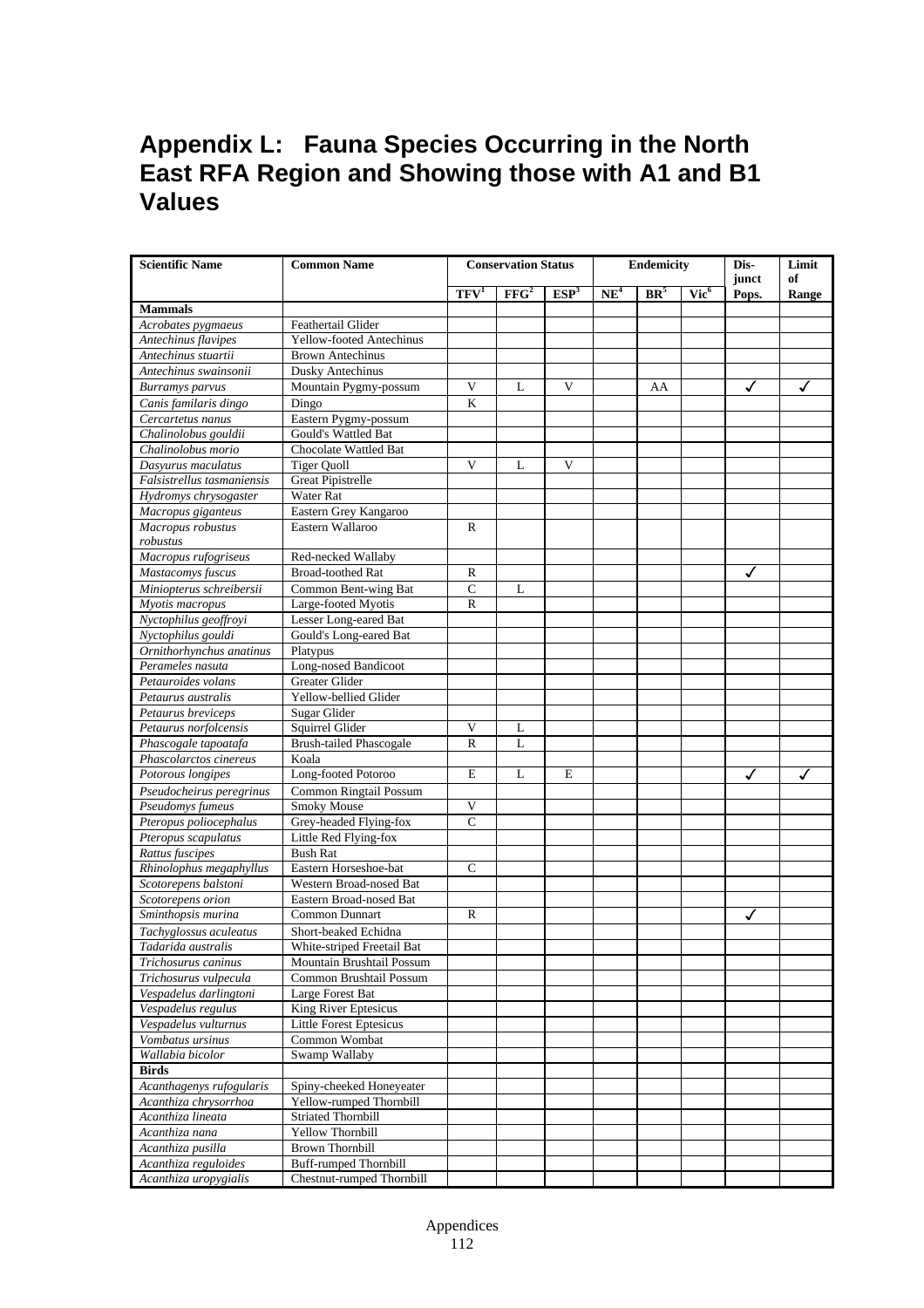| <b>Scientific Name</b>                             | <b>Common Name</b>                                     |                  | <b>Conservation Status</b> |                  | <b>Endemicity</b> |                 |                  | Dis-           | Limit       |
|----------------------------------------------------|--------------------------------------------------------|------------------|----------------------------|------------------|-------------------|-----------------|------------------|----------------|-------------|
|                                                    |                                                        | TFV <sup>1</sup> | $\mathbf{FFG}^2$           | ESP <sup>3</sup> | NE <sup>4</sup>   | BR <sup>5</sup> | $\mathbf{Vic}^6$ | junct<br>Pops. | of<br>Range |
| Acanthorhynchus                                    | Eastern Spinebill                                      |                  |                            |                  |                   |                 |                  |                |             |
| tenuirostris                                       |                                                        |                  |                            |                  |                   |                 |                  |                |             |
| Accipiter cirrhocephalus                           | Collared Sparrowhawk<br><b>Brown Goshawk</b>           |                  |                            |                  |                   |                 |                  |                |             |
| Accipiter fasciatus<br>Accipiter novaehollandiae   | <b>Grev Goshawk</b>                                    | R                |                            |                  |                   |                 |                  |                |             |
| Acrocephalus stentoreus                            | Clamorous Reed-Warbler                                 |                  |                            |                  |                   |                 |                  |                |             |
| Aegotheles cristatus                               | Australian Owlet-nightjar                              |                  |                            |                  |                   |                 |                  |                |             |
| Alauda arvensis                                    | <b>Skylark</b>                                         |                  |                            |                  |                   |                 |                  |                |             |
| Alcedo azurea                                      | <b>Azure Kingfisher</b>                                |                  |                            |                  |                   |                 |                  |                |             |
| Alisterus scapularis                               | <b>Australian King-Parrot</b>                          |                  |                            |                  |                   |                 |                  |                |             |
| Anas castanea                                      | <b>Chestnut Teal</b>                                   |                  |                            |                  |                   |                 |                  |                |             |
| Anas gracilis                                      | <b>Grey Teal</b>                                       |                  |                            |                  |                   |                 |                  |                |             |
| Anas querquedula                                   | Garganey                                               |                  |                            |                  |                   |                 |                  |                |             |
| Anas rhynchotis                                    | Australasian Shoveler                                  |                  |                            |                  |                   |                 |                  |                |             |
| Anas superciliosa                                  | Pacific Black Duck                                     |                  |                            |                  |                   |                 |                  |                |             |
| Anhinga melanogaster                               | Darter                                                 | $\mathcal{C}$    |                            |                  |                   |                 |                  |                |             |
| Anseranas semipalmata<br>Anthochaera carunculata   | Magpie Goose<br>Red Wattlebird                         | K                |                            |                  |                   |                 |                  |                |             |
| Anthochaera chrysoptera                            | Little Wattlebird                                      |                  |                            |                  |                   |                 |                  |                |             |
| Anthus novaeseelandiae                             | Richard's Pipit                                        |                  |                            |                  |                   |                 |                  |                |             |
| Aphelocephala leucopsis                            | Southern Whiteface                                     |                  |                            |                  |                   |                 |                  |                |             |
| Apus pacificus                                     | Fork-tailed Swift                                      |                  |                            |                  |                   |                 |                  |                |             |
| Aquila audax                                       | Wedge-tailed Eagle                                     |                  |                            |                  |                   |                 |                  |                |             |
| Ardea alba                                         | <b>Great Egret</b>                                     | C                | L                          |                  |                   |                 |                  |                |             |
| Ardea ibis                                         | <b>Cattle Egret</b>                                    |                  |                            |                  |                   |                 |                  |                |             |
| Ardea intermedia                                   | <b>Intermediate Egret</b>                              | $\mathcal{C}$    |                            |                  |                   |                 |                  |                |             |
| Ardea pacifica                                     | White-necked Heron                                     |                  |                            |                  |                   |                 |                  |                |             |
| Artamus cyanopterus                                | Dusky Woodswallow                                      |                  |                            |                  |                   |                 |                  |                |             |
| Artamus leucorynchus                               | White-breasted                                         |                  |                            |                  |                   |                 |                  |                |             |
| Artamus personatus                                 | Woodswallow<br>Masked Woodswallow                      |                  |                            |                  |                   |                 |                  |                |             |
| Artamus superciliosus                              | White-browed Woodswallow                               |                  |                            |                  |                   |                 |                  |                |             |
| Aythya australis                                   | Hardhead                                               |                  |                            |                  |                   |                 |                  |                |             |
| Barnardius zonarius                                | <b>Australian Ringneck</b>                             |                  |                            |                  |                   |                 |                  |                |             |
| Biziura lobata                                     | Musk Duck                                              |                  |                            |                  |                   |                 |                  |                |             |
| <b>Botaurus</b> poiciloptilus                      | <b>Australasian Bittern</b>                            | K                |                            |                  |                   |                 |                  |                |             |
| <b>Burhinus</b> grallarius                         | <b>Bush Stone-curlew</b>                               | V                | L                          |                  |                   |                 |                  |                |             |
| Cacatua galerita                                   | Sulphur-crested Cockatoo                               |                  |                            |                  |                   |                 |                  |                |             |
| Cacatua roseicapilla                               | Galah                                                  |                  |                            |                  |                   |                 |                  |                |             |
| Cacatua sanguinea                                  | Little Corella                                         |                  |                            |                  |                   |                 |                  |                |             |
| Cacatua tenuirostris                               | Long-billed Corella                                    |                  |                            |                  |                   |                 |                  |                |             |
| Cacomantis flabelliformis<br>Cacomantis variolosus | Fan-tailed Cuckoo<br><b>Brush Cuckoo</b>               |                  |                            |                  |                   |                 |                  |                |             |
| Calidris acuminata                                 | Sharp-tailed Sandpiper                                 |                  |                            |                  |                   |                 |                  |                |             |
| Callocephalon fimbriatum                           | Gang-gang Cockatoo                                     |                  |                            |                  |                   |                 |                  |                |             |
| Calyptorhynchus funereus                           | Yellow-tailed Black-                                   |                  |                            |                  |                   |                 |                  |                |             |
|                                                    | Cockatoo                                               |                  |                            |                  |                   |                 |                  |                |             |
| Certhionyx niger                                   | <b>Black Honeyeater</b>                                |                  |                            |                  |                   |                 |                  |                |             |
| Charadrius ruficapillus                            | Red-capped Plover                                      |                  |                            |                  |                   |                 |                  |                |             |
| Chenonetta jubata                                  | <b>Australian Wood Duck</b>                            |                  |                            |                  |                   |                 |                  |                |             |
| Cheramoeca leucosternus                            | White-backed Swallow                                   |                  |                            |                  |                   |                 |                  |                |             |
| Chlidonias hybridus                                | <b>Whiskered Tern</b>                                  | $\mathsf{C}$     |                            |                  |                   |                 |                  |                |             |
| Chrysococcyx basalis<br>Chrysococcyx lucidus       | Horsfield's Bronze-Cuckoo<br>Shining Bronze-Cuckoo     |                  |                            |                  |                   |                 |                  |                |             |
| Chrysococcyx osculans                              | <b>Black-eared Cuckoo</b>                              |                  |                            |                  |                   |                 |                  |                |             |
| Chthonicola sagittata                              | Speckled Warbler                                       |                  |                            |                  |                   |                 |                  |                |             |
| Cincloramphus cruralis                             | <b>Brown Songlark</b>                                  |                  |                            |                  |                   |                 |                  |                |             |
| Cincloramphus mathewsi                             | <b>Rufous Songlark</b>                                 |                  |                            |                  |                   |                 |                  |                |             |
| Cinclosoma punctatum                               | Spotted Quail-thrush                                   |                  |                            |                  |                   |                 |                  |                |             |
| Circus approximans                                 | Swamp Harrier                                          |                  |                            |                  |                   |                 |                  |                |             |
| Circus assimilis                                   | <b>Spotted Harrier</b>                                 |                  |                            |                  |                   |                 |                  |                |             |
| Cisticola exilis                                   | Golden-headed Cisticola                                |                  |                            |                  |                   |                 |                  |                |             |
| Climacteris affinis                                | White-browed Treecreeper                               | V                | L                          |                  |                   |                 |                  |                |             |
| Climacteris erythrops                              | Red-browed Treecreeper                                 |                  |                            |                  |                   |                 |                  |                |             |
| Climacteris picumnus                               | <b>Brown Treecreeper</b>                               |                  |                            |                  |                   |                 |                  |                |             |
| Colluricincla harmonica                            | Grey Shrike-thrush<br><b>Black-faced Cuckoo-shrike</b> |                  |                            |                  |                   |                 |                  |                |             |
| Coracina novaehollandiae                           |                                                        |                  |                            |                  |                   |                 |                  |                |             |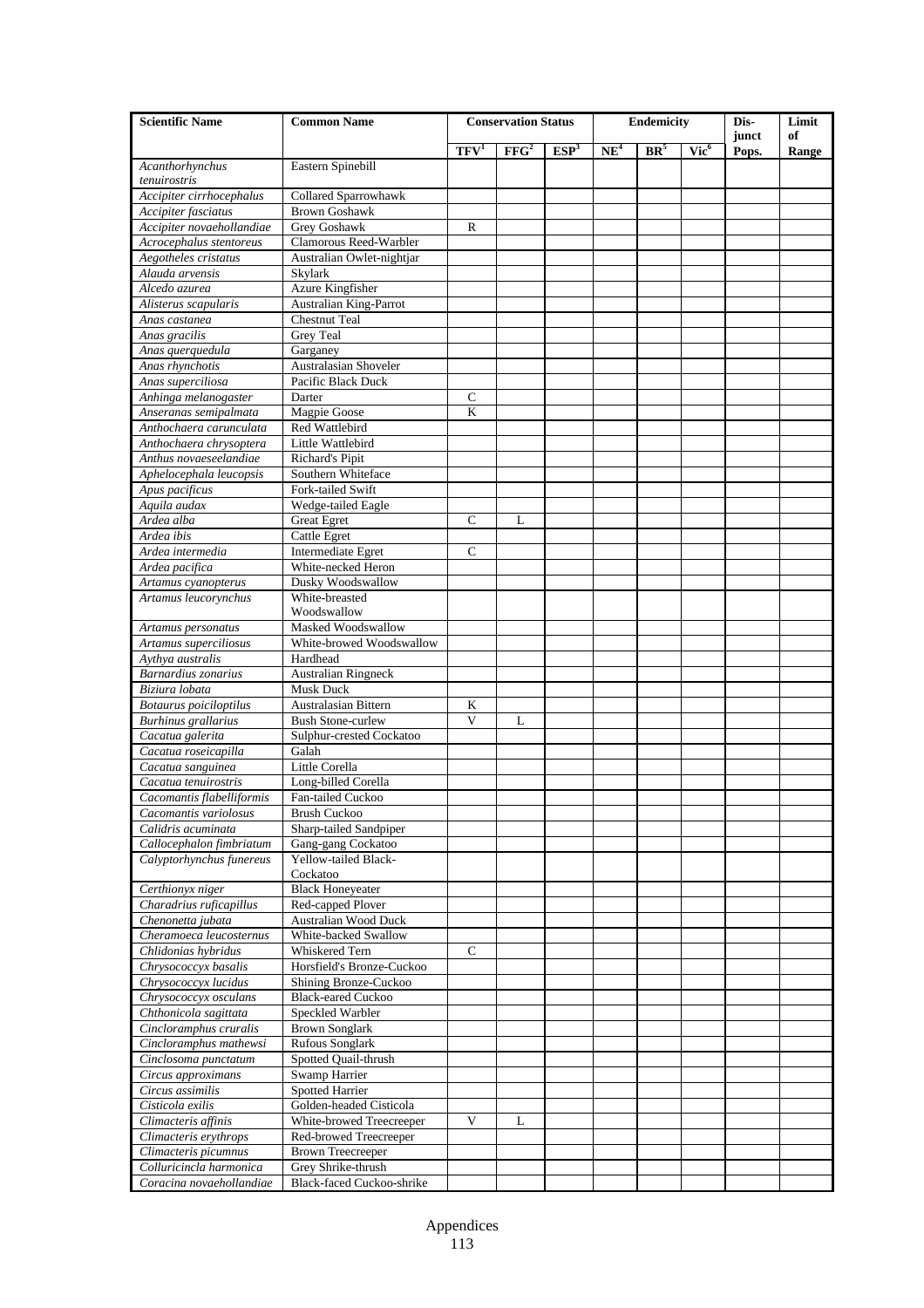| $\overline{\text{FFG}^2}$<br>TFV <sup>1</sup><br>ESP <sup>3</sup><br>NE <sup>4</sup><br>BR <sup>5</sup><br>$\mathrm{Vic}^6$<br>Pops.<br>Range<br>White-bellied Cuckoo-shrike<br>Coracina papuensis<br>Coracina tenuirostris<br>Cicadabird<br>White-winged Chough<br>Corcorax<br>melanorhamphos<br>Cormobates leucophaeus<br>White-throated Treecreeper<br>Corvus coronoides<br>Australian Raven<br>Corvus mellori<br>Little Raven<br>Coturnix australis<br><b>Brown Quail</b><br>Stubble Quail<br>Coturnix pectoralis<br>Cracticus nigrogularis<br>Pied Butcherbird<br>Grey Butcherbird<br>Cracticus torquatus<br>Cuculus pallidus<br>Pallid Cuckoo<br>Cygnus atratus<br><b>Black Swan</b><br>Laughing Kookaburra<br>Dacelo novaeguineae<br>Varied Sittella<br>Daphoenositta<br>chrysoptera<br>Dendrocygna eytoni<br>Plumed Whistling-Duck<br>Dicaeum hirundinaceum<br>Mistletoebird<br><b>Dromaius</b><br>Emu<br>novaehollandiae<br>Little Egret<br>$\mathsf{C}$<br>Egretta garzetta<br>White-faced Heron<br>Egretta novaehollandiae<br>Elanus axillaris<br><b>Black-shouldered Kite</b><br>Letter-winged Kite<br>R<br>Elanus scriptus<br><b>Black-fronted Dotterel</b><br>Elseyornis melanops<br><b>Blue-faced Honeyeater</b><br>Entomyzon cyanotis<br>Eopsaltria australis<br>Eastern Yellow Robin<br>White-fronted Chat<br>Epthianura albifrons<br>Erythrogonys cinctus<br>Red-kneed Dotterel<br>Eudynamys scolopacea<br>Common Koel<br>White-throated Nightjar<br>Eurostopodus mystacalis<br>Eurystomus orientalis<br>Dollarbird<br>Falco berigora<br><b>Brown Falcon</b><br>Falco cenchroides<br>Nankeen Kestrel<br>Falco longipennis<br><b>Australian Hobby</b><br>Falco peregrinus<br>Peregrine Falcon<br>Falco subniger<br><b>Black Falcon</b><br>R<br>Crested Shrike-tit<br>Falcunculus frontatus<br>Fulica atra<br>Eurasian Coot<br>Gallinago hardwickii<br>Latham's Snipe<br>Gallinula tenebrosa<br>Dusky Moorhen<br>Gallinula ventralis<br><b>Black-tailed Native-hen</b><br>Gallirallus philippensis<br><b>Buff-banded Rail</b><br>Diamond Dove<br>Geopelia cuneata<br>Peaceful Dove<br>Geopelia striata<br>Gerygone fusca<br>Western Gerygone<br>Gerygone olivacea<br>White-throated Gerygone<br>Glossopsitta concinna<br>Musk Lorikeet<br>Glossopsitta<br>Purple-crowned Lorikeet<br>porphyrocephala<br>Glossopsitta pusilla<br>Little Lorikeet<br>Magpie-lark<br>Grallina cyanoleuca<br>Grantiella picta<br>Painted Honeyeater<br>R<br>L<br>Grus rubicunda<br>L<br><b>Brolga</b><br>R<br>Gymnorhina tibicen<br>Australian Magpie<br>White-bellied Sea-Eagle<br>Haliaeetus leucogaster<br>R<br>L<br>Haliastur sphenurus<br>Whistling Kite<br>Hieraaetus morphnoides<br>Little Eagle<br>Himantopus himantopus<br><b>Black-winged Stilt</b><br>White-throated Needletail<br>Hirundapus caudacutus<br>Hirundo ariel<br>Fairy Martin<br><b>Welcome Swallow</b><br>Hirundo neoxena<br><b>Tree Martin</b><br>Hirundo nigricans<br>Hylacola pyrrhopygia<br>Chestnut-rumped Heathwren | <b>Scientific Name</b> | <b>Common Name</b> | <b>Conservation Status</b> |  | <b>Endemicity</b> | Dis- | Limit |    |
|-----------------------------------------------------------------------------------------------------------------------------------------------------------------------------------------------------------------------------------------------------------------------------------------------------------------------------------------------------------------------------------------------------------------------------------------------------------------------------------------------------------------------------------------------------------------------------------------------------------------------------------------------------------------------------------------------------------------------------------------------------------------------------------------------------------------------------------------------------------------------------------------------------------------------------------------------------------------------------------------------------------------------------------------------------------------------------------------------------------------------------------------------------------------------------------------------------------------------------------------------------------------------------------------------------------------------------------------------------------------------------------------------------------------------------------------------------------------------------------------------------------------------------------------------------------------------------------------------------------------------------------------------------------------------------------------------------------------------------------------------------------------------------------------------------------------------------------------------------------------------------------------------------------------------------------------------------------------------------------------------------------------------------------------------------------------------------------------------------------------------------------------------------------------------------------------------------------------------------------------------------------------------------------------------------------------------------------------------------------------------------------------------------------------------------------------------------------------------------------------------------------------------------------------------------------------------------------------------------------------------------------------------------------------------------------------------------------------------------------------------------------------------------------------------------------------------------------------------------------------------------------------------------------------------------------------------------------------------------------------------|------------------------|--------------------|----------------------------|--|-------------------|------|-------|----|
|                                                                                                                                                                                                                                                                                                                                                                                                                                                                                                                                                                                                                                                                                                                                                                                                                                                                                                                                                                                                                                                                                                                                                                                                                                                                                                                                                                                                                                                                                                                                                                                                                                                                                                                                                                                                                                                                                                                                                                                                                                                                                                                                                                                                                                                                                                                                                                                                                                                                                                                                                                                                                                                                                                                                                                                                                                                                                                                                                                                               |                        |                    |                            |  |                   |      | junct | of |
|                                                                                                                                                                                                                                                                                                                                                                                                                                                                                                                                                                                                                                                                                                                                                                                                                                                                                                                                                                                                                                                                                                                                                                                                                                                                                                                                                                                                                                                                                                                                                                                                                                                                                                                                                                                                                                                                                                                                                                                                                                                                                                                                                                                                                                                                                                                                                                                                                                                                                                                                                                                                                                                                                                                                                                                                                                                                                                                                                                                               |                        |                    |                            |  |                   |      |       |    |
|                                                                                                                                                                                                                                                                                                                                                                                                                                                                                                                                                                                                                                                                                                                                                                                                                                                                                                                                                                                                                                                                                                                                                                                                                                                                                                                                                                                                                                                                                                                                                                                                                                                                                                                                                                                                                                                                                                                                                                                                                                                                                                                                                                                                                                                                                                                                                                                                                                                                                                                                                                                                                                                                                                                                                                                                                                                                                                                                                                                               |                        |                    |                            |  |                   |      |       |    |
|                                                                                                                                                                                                                                                                                                                                                                                                                                                                                                                                                                                                                                                                                                                                                                                                                                                                                                                                                                                                                                                                                                                                                                                                                                                                                                                                                                                                                                                                                                                                                                                                                                                                                                                                                                                                                                                                                                                                                                                                                                                                                                                                                                                                                                                                                                                                                                                                                                                                                                                                                                                                                                                                                                                                                                                                                                                                                                                                                                                               |                        |                    |                            |  |                   |      |       |    |
|                                                                                                                                                                                                                                                                                                                                                                                                                                                                                                                                                                                                                                                                                                                                                                                                                                                                                                                                                                                                                                                                                                                                                                                                                                                                                                                                                                                                                                                                                                                                                                                                                                                                                                                                                                                                                                                                                                                                                                                                                                                                                                                                                                                                                                                                                                                                                                                                                                                                                                                                                                                                                                                                                                                                                                                                                                                                                                                                                                                               |                        |                    |                            |  |                   |      |       |    |
|                                                                                                                                                                                                                                                                                                                                                                                                                                                                                                                                                                                                                                                                                                                                                                                                                                                                                                                                                                                                                                                                                                                                                                                                                                                                                                                                                                                                                                                                                                                                                                                                                                                                                                                                                                                                                                                                                                                                                                                                                                                                                                                                                                                                                                                                                                                                                                                                                                                                                                                                                                                                                                                                                                                                                                                                                                                                                                                                                                                               |                        |                    |                            |  |                   |      |       |    |
|                                                                                                                                                                                                                                                                                                                                                                                                                                                                                                                                                                                                                                                                                                                                                                                                                                                                                                                                                                                                                                                                                                                                                                                                                                                                                                                                                                                                                                                                                                                                                                                                                                                                                                                                                                                                                                                                                                                                                                                                                                                                                                                                                                                                                                                                                                                                                                                                                                                                                                                                                                                                                                                                                                                                                                                                                                                                                                                                                                                               |                        |                    |                            |  |                   |      |       |    |
|                                                                                                                                                                                                                                                                                                                                                                                                                                                                                                                                                                                                                                                                                                                                                                                                                                                                                                                                                                                                                                                                                                                                                                                                                                                                                                                                                                                                                                                                                                                                                                                                                                                                                                                                                                                                                                                                                                                                                                                                                                                                                                                                                                                                                                                                                                                                                                                                                                                                                                                                                                                                                                                                                                                                                                                                                                                                                                                                                                                               |                        |                    |                            |  |                   |      |       |    |
|                                                                                                                                                                                                                                                                                                                                                                                                                                                                                                                                                                                                                                                                                                                                                                                                                                                                                                                                                                                                                                                                                                                                                                                                                                                                                                                                                                                                                                                                                                                                                                                                                                                                                                                                                                                                                                                                                                                                                                                                                                                                                                                                                                                                                                                                                                                                                                                                                                                                                                                                                                                                                                                                                                                                                                                                                                                                                                                                                                                               |                        |                    |                            |  |                   |      |       |    |
|                                                                                                                                                                                                                                                                                                                                                                                                                                                                                                                                                                                                                                                                                                                                                                                                                                                                                                                                                                                                                                                                                                                                                                                                                                                                                                                                                                                                                                                                                                                                                                                                                                                                                                                                                                                                                                                                                                                                                                                                                                                                                                                                                                                                                                                                                                                                                                                                                                                                                                                                                                                                                                                                                                                                                                                                                                                                                                                                                                                               |                        |                    |                            |  |                   |      |       |    |
|                                                                                                                                                                                                                                                                                                                                                                                                                                                                                                                                                                                                                                                                                                                                                                                                                                                                                                                                                                                                                                                                                                                                                                                                                                                                                                                                                                                                                                                                                                                                                                                                                                                                                                                                                                                                                                                                                                                                                                                                                                                                                                                                                                                                                                                                                                                                                                                                                                                                                                                                                                                                                                                                                                                                                                                                                                                                                                                                                                                               |                        |                    |                            |  |                   |      |       |    |
|                                                                                                                                                                                                                                                                                                                                                                                                                                                                                                                                                                                                                                                                                                                                                                                                                                                                                                                                                                                                                                                                                                                                                                                                                                                                                                                                                                                                                                                                                                                                                                                                                                                                                                                                                                                                                                                                                                                                                                                                                                                                                                                                                                                                                                                                                                                                                                                                                                                                                                                                                                                                                                                                                                                                                                                                                                                                                                                                                                                               |                        |                    |                            |  |                   |      |       |    |
|                                                                                                                                                                                                                                                                                                                                                                                                                                                                                                                                                                                                                                                                                                                                                                                                                                                                                                                                                                                                                                                                                                                                                                                                                                                                                                                                                                                                                                                                                                                                                                                                                                                                                                                                                                                                                                                                                                                                                                                                                                                                                                                                                                                                                                                                                                                                                                                                                                                                                                                                                                                                                                                                                                                                                                                                                                                                                                                                                                                               |                        |                    |                            |  |                   |      |       |    |
|                                                                                                                                                                                                                                                                                                                                                                                                                                                                                                                                                                                                                                                                                                                                                                                                                                                                                                                                                                                                                                                                                                                                                                                                                                                                                                                                                                                                                                                                                                                                                                                                                                                                                                                                                                                                                                                                                                                                                                                                                                                                                                                                                                                                                                                                                                                                                                                                                                                                                                                                                                                                                                                                                                                                                                                                                                                                                                                                                                                               |                        |                    |                            |  |                   |      |       |    |
|                                                                                                                                                                                                                                                                                                                                                                                                                                                                                                                                                                                                                                                                                                                                                                                                                                                                                                                                                                                                                                                                                                                                                                                                                                                                                                                                                                                                                                                                                                                                                                                                                                                                                                                                                                                                                                                                                                                                                                                                                                                                                                                                                                                                                                                                                                                                                                                                                                                                                                                                                                                                                                                                                                                                                                                                                                                                                                                                                                                               |                        |                    |                            |  |                   |      |       |    |
|                                                                                                                                                                                                                                                                                                                                                                                                                                                                                                                                                                                                                                                                                                                                                                                                                                                                                                                                                                                                                                                                                                                                                                                                                                                                                                                                                                                                                                                                                                                                                                                                                                                                                                                                                                                                                                                                                                                                                                                                                                                                                                                                                                                                                                                                                                                                                                                                                                                                                                                                                                                                                                                                                                                                                                                                                                                                                                                                                                                               |                        |                    |                            |  |                   |      |       |    |
|                                                                                                                                                                                                                                                                                                                                                                                                                                                                                                                                                                                                                                                                                                                                                                                                                                                                                                                                                                                                                                                                                                                                                                                                                                                                                                                                                                                                                                                                                                                                                                                                                                                                                                                                                                                                                                                                                                                                                                                                                                                                                                                                                                                                                                                                                                                                                                                                                                                                                                                                                                                                                                                                                                                                                                                                                                                                                                                                                                                               |                        |                    |                            |  |                   |      |       |    |
|                                                                                                                                                                                                                                                                                                                                                                                                                                                                                                                                                                                                                                                                                                                                                                                                                                                                                                                                                                                                                                                                                                                                                                                                                                                                                                                                                                                                                                                                                                                                                                                                                                                                                                                                                                                                                                                                                                                                                                                                                                                                                                                                                                                                                                                                                                                                                                                                                                                                                                                                                                                                                                                                                                                                                                                                                                                                                                                                                                                               |                        |                    |                            |  |                   |      |       |    |
|                                                                                                                                                                                                                                                                                                                                                                                                                                                                                                                                                                                                                                                                                                                                                                                                                                                                                                                                                                                                                                                                                                                                                                                                                                                                                                                                                                                                                                                                                                                                                                                                                                                                                                                                                                                                                                                                                                                                                                                                                                                                                                                                                                                                                                                                                                                                                                                                                                                                                                                                                                                                                                                                                                                                                                                                                                                                                                                                                                                               |                        |                    |                            |  |                   |      |       |    |
|                                                                                                                                                                                                                                                                                                                                                                                                                                                                                                                                                                                                                                                                                                                                                                                                                                                                                                                                                                                                                                                                                                                                                                                                                                                                                                                                                                                                                                                                                                                                                                                                                                                                                                                                                                                                                                                                                                                                                                                                                                                                                                                                                                                                                                                                                                                                                                                                                                                                                                                                                                                                                                                                                                                                                                                                                                                                                                                                                                                               |                        |                    |                            |  |                   |      |       |    |
|                                                                                                                                                                                                                                                                                                                                                                                                                                                                                                                                                                                                                                                                                                                                                                                                                                                                                                                                                                                                                                                                                                                                                                                                                                                                                                                                                                                                                                                                                                                                                                                                                                                                                                                                                                                                                                                                                                                                                                                                                                                                                                                                                                                                                                                                                                                                                                                                                                                                                                                                                                                                                                                                                                                                                                                                                                                                                                                                                                                               |                        |                    |                            |  |                   |      |       |    |
|                                                                                                                                                                                                                                                                                                                                                                                                                                                                                                                                                                                                                                                                                                                                                                                                                                                                                                                                                                                                                                                                                                                                                                                                                                                                                                                                                                                                                                                                                                                                                                                                                                                                                                                                                                                                                                                                                                                                                                                                                                                                                                                                                                                                                                                                                                                                                                                                                                                                                                                                                                                                                                                                                                                                                                                                                                                                                                                                                                                               |                        |                    |                            |  |                   |      |       |    |
|                                                                                                                                                                                                                                                                                                                                                                                                                                                                                                                                                                                                                                                                                                                                                                                                                                                                                                                                                                                                                                                                                                                                                                                                                                                                                                                                                                                                                                                                                                                                                                                                                                                                                                                                                                                                                                                                                                                                                                                                                                                                                                                                                                                                                                                                                                                                                                                                                                                                                                                                                                                                                                                                                                                                                                                                                                                                                                                                                                                               |                        |                    |                            |  |                   |      |       |    |
|                                                                                                                                                                                                                                                                                                                                                                                                                                                                                                                                                                                                                                                                                                                                                                                                                                                                                                                                                                                                                                                                                                                                                                                                                                                                                                                                                                                                                                                                                                                                                                                                                                                                                                                                                                                                                                                                                                                                                                                                                                                                                                                                                                                                                                                                                                                                                                                                                                                                                                                                                                                                                                                                                                                                                                                                                                                                                                                                                                                               |                        |                    |                            |  |                   |      |       |    |
|                                                                                                                                                                                                                                                                                                                                                                                                                                                                                                                                                                                                                                                                                                                                                                                                                                                                                                                                                                                                                                                                                                                                                                                                                                                                                                                                                                                                                                                                                                                                                                                                                                                                                                                                                                                                                                                                                                                                                                                                                                                                                                                                                                                                                                                                                                                                                                                                                                                                                                                                                                                                                                                                                                                                                                                                                                                                                                                                                                                               |                        |                    |                            |  |                   |      |       |    |
|                                                                                                                                                                                                                                                                                                                                                                                                                                                                                                                                                                                                                                                                                                                                                                                                                                                                                                                                                                                                                                                                                                                                                                                                                                                                                                                                                                                                                                                                                                                                                                                                                                                                                                                                                                                                                                                                                                                                                                                                                                                                                                                                                                                                                                                                                                                                                                                                                                                                                                                                                                                                                                                                                                                                                                                                                                                                                                                                                                                               |                        |                    |                            |  |                   |      |       |    |
|                                                                                                                                                                                                                                                                                                                                                                                                                                                                                                                                                                                                                                                                                                                                                                                                                                                                                                                                                                                                                                                                                                                                                                                                                                                                                                                                                                                                                                                                                                                                                                                                                                                                                                                                                                                                                                                                                                                                                                                                                                                                                                                                                                                                                                                                                                                                                                                                                                                                                                                                                                                                                                                                                                                                                                                                                                                                                                                                                                                               |                        |                    |                            |  |                   |      |       |    |
|                                                                                                                                                                                                                                                                                                                                                                                                                                                                                                                                                                                                                                                                                                                                                                                                                                                                                                                                                                                                                                                                                                                                                                                                                                                                                                                                                                                                                                                                                                                                                                                                                                                                                                                                                                                                                                                                                                                                                                                                                                                                                                                                                                                                                                                                                                                                                                                                                                                                                                                                                                                                                                                                                                                                                                                                                                                                                                                                                                                               |                        |                    |                            |  |                   |      |       |    |
|                                                                                                                                                                                                                                                                                                                                                                                                                                                                                                                                                                                                                                                                                                                                                                                                                                                                                                                                                                                                                                                                                                                                                                                                                                                                                                                                                                                                                                                                                                                                                                                                                                                                                                                                                                                                                                                                                                                                                                                                                                                                                                                                                                                                                                                                                                                                                                                                                                                                                                                                                                                                                                                                                                                                                                                                                                                                                                                                                                                               |                        |                    |                            |  |                   |      |       |    |
|                                                                                                                                                                                                                                                                                                                                                                                                                                                                                                                                                                                                                                                                                                                                                                                                                                                                                                                                                                                                                                                                                                                                                                                                                                                                                                                                                                                                                                                                                                                                                                                                                                                                                                                                                                                                                                                                                                                                                                                                                                                                                                                                                                                                                                                                                                                                                                                                                                                                                                                                                                                                                                                                                                                                                                                                                                                                                                                                                                                               |                        |                    |                            |  |                   |      |       |    |
|                                                                                                                                                                                                                                                                                                                                                                                                                                                                                                                                                                                                                                                                                                                                                                                                                                                                                                                                                                                                                                                                                                                                                                                                                                                                                                                                                                                                                                                                                                                                                                                                                                                                                                                                                                                                                                                                                                                                                                                                                                                                                                                                                                                                                                                                                                                                                                                                                                                                                                                                                                                                                                                                                                                                                                                                                                                                                                                                                                                               |                        |                    |                            |  |                   |      |       |    |
|                                                                                                                                                                                                                                                                                                                                                                                                                                                                                                                                                                                                                                                                                                                                                                                                                                                                                                                                                                                                                                                                                                                                                                                                                                                                                                                                                                                                                                                                                                                                                                                                                                                                                                                                                                                                                                                                                                                                                                                                                                                                                                                                                                                                                                                                                                                                                                                                                                                                                                                                                                                                                                                                                                                                                                                                                                                                                                                                                                                               |                        |                    |                            |  |                   |      |       |    |
|                                                                                                                                                                                                                                                                                                                                                                                                                                                                                                                                                                                                                                                                                                                                                                                                                                                                                                                                                                                                                                                                                                                                                                                                                                                                                                                                                                                                                                                                                                                                                                                                                                                                                                                                                                                                                                                                                                                                                                                                                                                                                                                                                                                                                                                                                                                                                                                                                                                                                                                                                                                                                                                                                                                                                                                                                                                                                                                                                                                               |                        |                    |                            |  |                   |      |       |    |
|                                                                                                                                                                                                                                                                                                                                                                                                                                                                                                                                                                                                                                                                                                                                                                                                                                                                                                                                                                                                                                                                                                                                                                                                                                                                                                                                                                                                                                                                                                                                                                                                                                                                                                                                                                                                                                                                                                                                                                                                                                                                                                                                                                                                                                                                                                                                                                                                                                                                                                                                                                                                                                                                                                                                                                                                                                                                                                                                                                                               |                        |                    |                            |  |                   |      |       |    |
|                                                                                                                                                                                                                                                                                                                                                                                                                                                                                                                                                                                                                                                                                                                                                                                                                                                                                                                                                                                                                                                                                                                                                                                                                                                                                                                                                                                                                                                                                                                                                                                                                                                                                                                                                                                                                                                                                                                                                                                                                                                                                                                                                                                                                                                                                                                                                                                                                                                                                                                                                                                                                                                                                                                                                                                                                                                                                                                                                                                               |                        |                    |                            |  |                   |      |       |    |
|                                                                                                                                                                                                                                                                                                                                                                                                                                                                                                                                                                                                                                                                                                                                                                                                                                                                                                                                                                                                                                                                                                                                                                                                                                                                                                                                                                                                                                                                                                                                                                                                                                                                                                                                                                                                                                                                                                                                                                                                                                                                                                                                                                                                                                                                                                                                                                                                                                                                                                                                                                                                                                                                                                                                                                                                                                                                                                                                                                                               |                        |                    |                            |  |                   |      |       |    |
|                                                                                                                                                                                                                                                                                                                                                                                                                                                                                                                                                                                                                                                                                                                                                                                                                                                                                                                                                                                                                                                                                                                                                                                                                                                                                                                                                                                                                                                                                                                                                                                                                                                                                                                                                                                                                                                                                                                                                                                                                                                                                                                                                                                                                                                                                                                                                                                                                                                                                                                                                                                                                                                                                                                                                                                                                                                                                                                                                                                               |                        |                    |                            |  |                   |      |       |    |
|                                                                                                                                                                                                                                                                                                                                                                                                                                                                                                                                                                                                                                                                                                                                                                                                                                                                                                                                                                                                                                                                                                                                                                                                                                                                                                                                                                                                                                                                                                                                                                                                                                                                                                                                                                                                                                                                                                                                                                                                                                                                                                                                                                                                                                                                                                                                                                                                                                                                                                                                                                                                                                                                                                                                                                                                                                                                                                                                                                                               |                        |                    |                            |  |                   |      |       |    |
|                                                                                                                                                                                                                                                                                                                                                                                                                                                                                                                                                                                                                                                                                                                                                                                                                                                                                                                                                                                                                                                                                                                                                                                                                                                                                                                                                                                                                                                                                                                                                                                                                                                                                                                                                                                                                                                                                                                                                                                                                                                                                                                                                                                                                                                                                                                                                                                                                                                                                                                                                                                                                                                                                                                                                                                                                                                                                                                                                                                               |                        |                    |                            |  |                   |      |       |    |
|                                                                                                                                                                                                                                                                                                                                                                                                                                                                                                                                                                                                                                                                                                                                                                                                                                                                                                                                                                                                                                                                                                                                                                                                                                                                                                                                                                                                                                                                                                                                                                                                                                                                                                                                                                                                                                                                                                                                                                                                                                                                                                                                                                                                                                                                                                                                                                                                                                                                                                                                                                                                                                                                                                                                                                                                                                                                                                                                                                                               |                        |                    |                            |  |                   |      |       |    |
|                                                                                                                                                                                                                                                                                                                                                                                                                                                                                                                                                                                                                                                                                                                                                                                                                                                                                                                                                                                                                                                                                                                                                                                                                                                                                                                                                                                                                                                                                                                                                                                                                                                                                                                                                                                                                                                                                                                                                                                                                                                                                                                                                                                                                                                                                                                                                                                                                                                                                                                                                                                                                                                                                                                                                                                                                                                                                                                                                                                               |                        |                    |                            |  |                   |      |       |    |
|                                                                                                                                                                                                                                                                                                                                                                                                                                                                                                                                                                                                                                                                                                                                                                                                                                                                                                                                                                                                                                                                                                                                                                                                                                                                                                                                                                                                                                                                                                                                                                                                                                                                                                                                                                                                                                                                                                                                                                                                                                                                                                                                                                                                                                                                                                                                                                                                                                                                                                                                                                                                                                                                                                                                                                                                                                                                                                                                                                                               |                        |                    |                            |  |                   |      |       |    |
|                                                                                                                                                                                                                                                                                                                                                                                                                                                                                                                                                                                                                                                                                                                                                                                                                                                                                                                                                                                                                                                                                                                                                                                                                                                                                                                                                                                                                                                                                                                                                                                                                                                                                                                                                                                                                                                                                                                                                                                                                                                                                                                                                                                                                                                                                                                                                                                                                                                                                                                                                                                                                                                                                                                                                                                                                                                                                                                                                                                               |                        |                    |                            |  |                   |      |       |    |
|                                                                                                                                                                                                                                                                                                                                                                                                                                                                                                                                                                                                                                                                                                                                                                                                                                                                                                                                                                                                                                                                                                                                                                                                                                                                                                                                                                                                                                                                                                                                                                                                                                                                                                                                                                                                                                                                                                                                                                                                                                                                                                                                                                                                                                                                                                                                                                                                                                                                                                                                                                                                                                                                                                                                                                                                                                                                                                                                                                                               |                        |                    |                            |  |                   |      |       |    |
|                                                                                                                                                                                                                                                                                                                                                                                                                                                                                                                                                                                                                                                                                                                                                                                                                                                                                                                                                                                                                                                                                                                                                                                                                                                                                                                                                                                                                                                                                                                                                                                                                                                                                                                                                                                                                                                                                                                                                                                                                                                                                                                                                                                                                                                                                                                                                                                                                                                                                                                                                                                                                                                                                                                                                                                                                                                                                                                                                                                               |                        |                    |                            |  |                   |      |       |    |
|                                                                                                                                                                                                                                                                                                                                                                                                                                                                                                                                                                                                                                                                                                                                                                                                                                                                                                                                                                                                                                                                                                                                                                                                                                                                                                                                                                                                                                                                                                                                                                                                                                                                                                                                                                                                                                                                                                                                                                                                                                                                                                                                                                                                                                                                                                                                                                                                                                                                                                                                                                                                                                                                                                                                                                                                                                                                                                                                                                                               |                        |                    |                            |  |                   |      |       |    |
|                                                                                                                                                                                                                                                                                                                                                                                                                                                                                                                                                                                                                                                                                                                                                                                                                                                                                                                                                                                                                                                                                                                                                                                                                                                                                                                                                                                                                                                                                                                                                                                                                                                                                                                                                                                                                                                                                                                                                                                                                                                                                                                                                                                                                                                                                                                                                                                                                                                                                                                                                                                                                                                                                                                                                                                                                                                                                                                                                                                               |                        |                    |                            |  |                   |      |       |    |
|                                                                                                                                                                                                                                                                                                                                                                                                                                                                                                                                                                                                                                                                                                                                                                                                                                                                                                                                                                                                                                                                                                                                                                                                                                                                                                                                                                                                                                                                                                                                                                                                                                                                                                                                                                                                                                                                                                                                                                                                                                                                                                                                                                                                                                                                                                                                                                                                                                                                                                                                                                                                                                                                                                                                                                                                                                                                                                                                                                                               |                        |                    |                            |  |                   |      |       |    |
|                                                                                                                                                                                                                                                                                                                                                                                                                                                                                                                                                                                                                                                                                                                                                                                                                                                                                                                                                                                                                                                                                                                                                                                                                                                                                                                                                                                                                                                                                                                                                                                                                                                                                                                                                                                                                                                                                                                                                                                                                                                                                                                                                                                                                                                                                                                                                                                                                                                                                                                                                                                                                                                                                                                                                                                                                                                                                                                                                                                               |                        |                    |                            |  |                   |      |       |    |
|                                                                                                                                                                                                                                                                                                                                                                                                                                                                                                                                                                                                                                                                                                                                                                                                                                                                                                                                                                                                                                                                                                                                                                                                                                                                                                                                                                                                                                                                                                                                                                                                                                                                                                                                                                                                                                                                                                                                                                                                                                                                                                                                                                                                                                                                                                                                                                                                                                                                                                                                                                                                                                                                                                                                                                                                                                                                                                                                                                                               |                        |                    |                            |  |                   |      |       |    |
|                                                                                                                                                                                                                                                                                                                                                                                                                                                                                                                                                                                                                                                                                                                                                                                                                                                                                                                                                                                                                                                                                                                                                                                                                                                                                                                                                                                                                                                                                                                                                                                                                                                                                                                                                                                                                                                                                                                                                                                                                                                                                                                                                                                                                                                                                                                                                                                                                                                                                                                                                                                                                                                                                                                                                                                                                                                                                                                                                                                               |                        |                    |                            |  |                   |      |       |    |
|                                                                                                                                                                                                                                                                                                                                                                                                                                                                                                                                                                                                                                                                                                                                                                                                                                                                                                                                                                                                                                                                                                                                                                                                                                                                                                                                                                                                                                                                                                                                                                                                                                                                                                                                                                                                                                                                                                                                                                                                                                                                                                                                                                                                                                                                                                                                                                                                                                                                                                                                                                                                                                                                                                                                                                                                                                                                                                                                                                                               |                        |                    |                            |  |                   |      |       |    |
|                                                                                                                                                                                                                                                                                                                                                                                                                                                                                                                                                                                                                                                                                                                                                                                                                                                                                                                                                                                                                                                                                                                                                                                                                                                                                                                                                                                                                                                                                                                                                                                                                                                                                                                                                                                                                                                                                                                                                                                                                                                                                                                                                                                                                                                                                                                                                                                                                                                                                                                                                                                                                                                                                                                                                                                                                                                                                                                                                                                               |                        |                    |                            |  |                   |      |       |    |
|                                                                                                                                                                                                                                                                                                                                                                                                                                                                                                                                                                                                                                                                                                                                                                                                                                                                                                                                                                                                                                                                                                                                                                                                                                                                                                                                                                                                                                                                                                                                                                                                                                                                                                                                                                                                                                                                                                                                                                                                                                                                                                                                                                                                                                                                                                                                                                                                                                                                                                                                                                                                                                                                                                                                                                                                                                                                                                                                                                                               |                        |                    |                            |  |                   |      |       |    |
|                                                                                                                                                                                                                                                                                                                                                                                                                                                                                                                                                                                                                                                                                                                                                                                                                                                                                                                                                                                                                                                                                                                                                                                                                                                                                                                                                                                                                                                                                                                                                                                                                                                                                                                                                                                                                                                                                                                                                                                                                                                                                                                                                                                                                                                                                                                                                                                                                                                                                                                                                                                                                                                                                                                                                                                                                                                                                                                                                                                               |                        |                    |                            |  |                   |      |       |    |
|                                                                                                                                                                                                                                                                                                                                                                                                                                                                                                                                                                                                                                                                                                                                                                                                                                                                                                                                                                                                                                                                                                                                                                                                                                                                                                                                                                                                                                                                                                                                                                                                                                                                                                                                                                                                                                                                                                                                                                                                                                                                                                                                                                                                                                                                                                                                                                                                                                                                                                                                                                                                                                                                                                                                                                                                                                                                                                                                                                                               |                        |                    |                            |  |                   |      |       |    |
|                                                                                                                                                                                                                                                                                                                                                                                                                                                                                                                                                                                                                                                                                                                                                                                                                                                                                                                                                                                                                                                                                                                                                                                                                                                                                                                                                                                                                                                                                                                                                                                                                                                                                                                                                                                                                                                                                                                                                                                                                                                                                                                                                                                                                                                                                                                                                                                                                                                                                                                                                                                                                                                                                                                                                                                                                                                                                                                                                                                               |                        |                    |                            |  |                   |      |       |    |
|                                                                                                                                                                                                                                                                                                                                                                                                                                                                                                                                                                                                                                                                                                                                                                                                                                                                                                                                                                                                                                                                                                                                                                                                                                                                                                                                                                                                                                                                                                                                                                                                                                                                                                                                                                                                                                                                                                                                                                                                                                                                                                                                                                                                                                                                                                                                                                                                                                                                                                                                                                                                                                                                                                                                                                                                                                                                                                                                                                                               |                        |                    |                            |  |                   |      |       |    |
|                                                                                                                                                                                                                                                                                                                                                                                                                                                                                                                                                                                                                                                                                                                                                                                                                                                                                                                                                                                                                                                                                                                                                                                                                                                                                                                                                                                                                                                                                                                                                                                                                                                                                                                                                                                                                                                                                                                                                                                                                                                                                                                                                                                                                                                                                                                                                                                                                                                                                                                                                                                                                                                                                                                                                                                                                                                                                                                                                                                               |                        |                    |                            |  |                   |      |       |    |
|                                                                                                                                                                                                                                                                                                                                                                                                                                                                                                                                                                                                                                                                                                                                                                                                                                                                                                                                                                                                                                                                                                                                                                                                                                                                                                                                                                                                                                                                                                                                                                                                                                                                                                                                                                                                                                                                                                                                                                                                                                                                                                                                                                                                                                                                                                                                                                                                                                                                                                                                                                                                                                                                                                                                                                                                                                                                                                                                                                                               |                        |                    |                            |  |                   |      |       |    |
| Ixobrychus minutus<br>Little Bittern<br>$\mathbb{R}$                                                                                                                                                                                                                                                                                                                                                                                                                                                                                                                                                                                                                                                                                                                                                                                                                                                                                                                                                                                                                                                                                                                                                                                                                                                                                                                                                                                                                                                                                                                                                                                                                                                                                                                                                                                                                                                                                                                                                                                                                                                                                                                                                                                                                                                                                                                                                                                                                                                                                                                                                                                                                                                                                                                                                                                                                                                                                                                                          |                        |                    |                            |  |                   |      |       |    |
| White-winged Triller<br>Lalage sueurii<br>Larus novaehollandiae<br>Silver Gull                                                                                                                                                                                                                                                                                                                                                                                                                                                                                                                                                                                                                                                                                                                                                                                                                                                                                                                                                                                                                                                                                                                                                                                                                                                                                                                                                                                                                                                                                                                                                                                                                                                                                                                                                                                                                                                                                                                                                                                                                                                                                                                                                                                                                                                                                                                                                                                                                                                                                                                                                                                                                                                                                                                                                                                                                                                                                                                |                        |                    |                            |  |                   |      |       |    |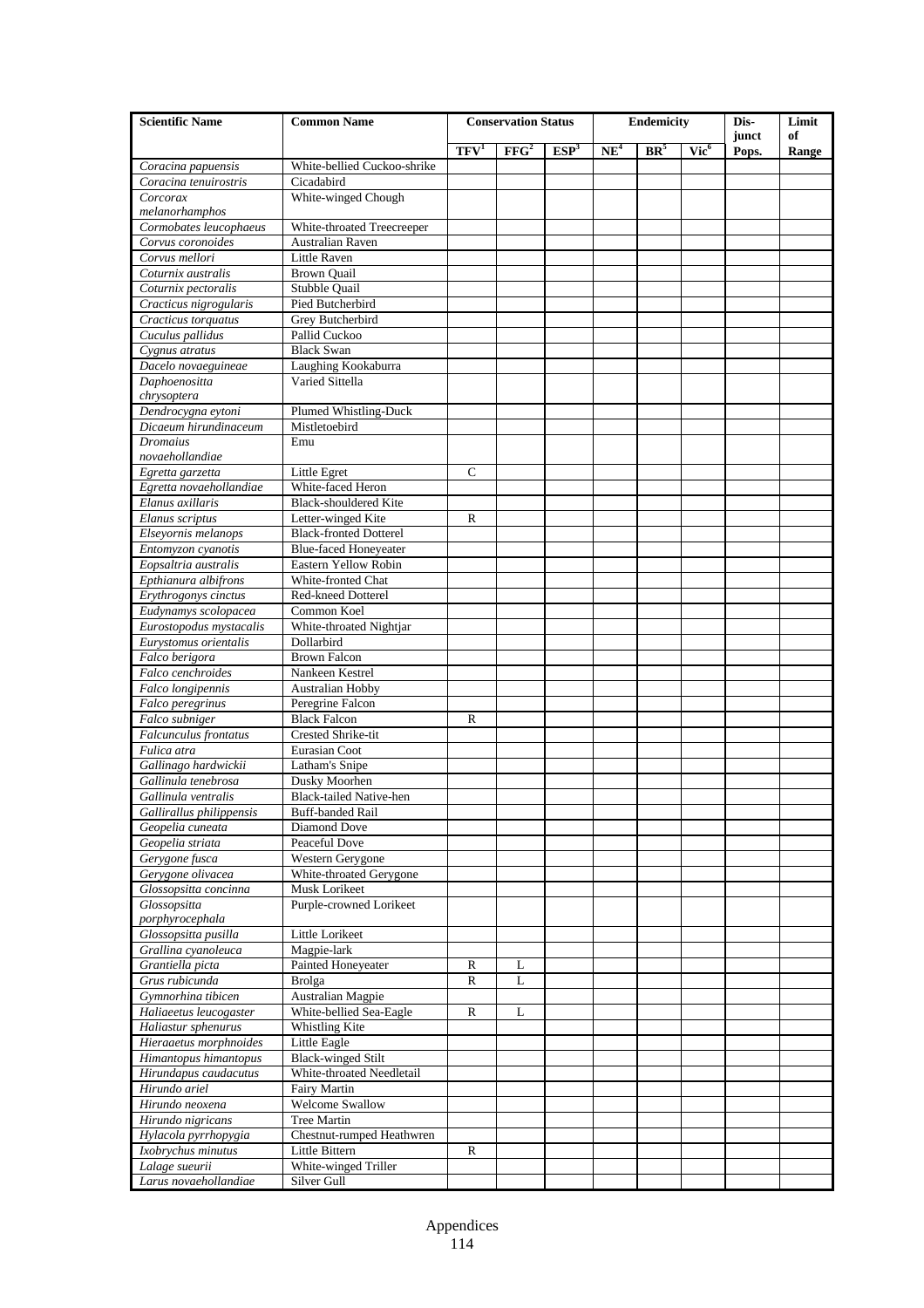| <b>Scientific Name</b>                      | <b>Common Name</b>                                  |                  | <b>Conservation Status</b> |                  | <b>Endemicity</b> |                 |                  | Dis-           | Limit       |
|---------------------------------------------|-----------------------------------------------------|------------------|----------------------------|------------------|-------------------|-----------------|------------------|----------------|-------------|
|                                             |                                                     | TFV <sup>1</sup> | $\overline{\text{FFG}^2}$  | ESP <sup>3</sup> | NE <sup>4</sup>   | BR <sup>5</sup> | Vic <sup>6</sup> | junct<br>Pops. | of<br>Range |
| Lathamus discolor                           | <b>Swift Parrot</b>                                 | E                | L                          | V                |                   |                 |                  |                |             |
| Leucosarcia melanoleuca                     | Wonga Pigeon                                        |                  |                            |                  |                   |                 |                  |                |             |
| Lichenostomus chrysops                      | Yellow-faced Honeyeater                             |                  |                            |                  |                   |                 |                  |                |             |
| Lichenostomus fuscus                        | <b>Fuscous Honeyeater</b>                           |                  |                            |                  |                   |                 |                  |                |             |
| Lichenostomus leucotis                      | White-eared Honeyeater                              |                  |                            |                  |                   |                 |                  |                |             |
| Lichenostomus melanops                      | Yellow-tufted Honeyeater                            |                  |                            |                  |                   |                 |                  |                |             |
| Lichenostomus ornatus                       | Yellow-plumed Honeyeater                            |                  |                            |                  |                   |                 |                  |                |             |
| Lichenostomus                               | White-plumed Honeyeater                             |                  |                            |                  |                   |                 |                  |                |             |
| penicillatus                                |                                                     |                  |                            |                  |                   |                 |                  |                |             |
| Lichenostomus virescens                     | <b>Singing Honeyeater</b><br><b>Asian Dowitcher</b> |                  |                            |                  |                   |                 |                  |                |             |
| Limnodromus<br>semipalmatus                 |                                                     |                  |                            |                  |                   |                 |                  |                |             |
| Lophoictinia isura                          | Square-tailed Kite                                  | V                |                            |                  |                   |                 |                  |                |             |
| Malacorhynchus                              | Pink-eared Duck                                     |                  |                            |                  |                   |                 |                  |                |             |
| membranaceus                                |                                                     |                  |                            |                  |                   |                 |                  |                |             |
| Malurus cyaneus                             | Superb Fairy-wren                                   |                  |                            |                  |                   |                 |                  |                |             |
| Manorina melanocephala                      | Noisy Miner                                         |                  |                            |                  |                   |                 |                  |                |             |
| Manorina melanophrys                        | <b>Bell Miner</b>                                   |                  |                            |                  |                   |                 |                  | ✓              |             |
| Megalurus gramineus                         | Little Grassbird                                    |                  |                            |                  |                   |                 |                  |                |             |
| Melanodryas cucullata                       | <b>Hooded Robin</b>                                 |                  |                            |                  |                   |                 |                  |                |             |
| Meliphaga lewinii                           | Lewin's Honeyeater                                  |                  |                            |                  |                   |                 |                  |                |             |
| Melithreptus brevirostris                   | <b>Brown-headed Honeyeater</b>                      |                  |                            |                  |                   |                 |                  |                |             |
| Melithreptus gularis                        | <b>Black-chinned Honeyeater</b>                     |                  |                            |                  |                   |                 |                  |                |             |
| Melithreptus lunatus                        | White-naped Honeyeater                              |                  |                            |                  |                   |                 |                  |                |             |
| Melopsittacus undulatus                     | Budgerigar                                          |                  |                            |                  |                   |                 |                  |                |             |
| Menura novaehollandiae                      | Superb Lyrebird                                     |                  |                            |                  |                   |                 |                  |                |             |
| Merops ornatus                              | Rainbow Bee-eater                                   |                  |                            |                  |                   |                 |                  |                |             |
| Microeca fascinans                          | Jacky Winter                                        |                  |                            |                  |                   |                 |                  |                |             |
| Milvus migrans                              | <b>Black Kite</b>                                   |                  |                            |                  |                   |                 |                  |                |             |
| Mirafra javanica                            | <b>Singing Bushlark</b>                             |                  |                            |                  |                   |                 |                  |                |             |
| Myiagra cyanoleuca                          | Satin Flycatcher                                    |                  |                            |                  |                   |                 |                  |                |             |
| Myiagra inquieta                            | Restless Flycatcher                                 |                  |                            |                  |                   |                 |                  |                |             |
| Myiagra rubecula                            | Leaden Flycatcher                                   |                  |                            |                  |                   |                 |                  |                |             |
| Neochmia temporalis<br>Neophema chrysostoma | Red-browed Finch<br><b>Blue-winged Parrot</b>       |                  |                            |                  |                   |                 |                  |                |             |
| Neophema pulchella                          | Turquoise Parrot                                    | $\mathbb{R}$     | L                          |                  |                   |                 |                  |                |             |
| Neophema splendida                          | Scarlet-chested Parrot                              |                  |                            |                  |                   |                 |                  |                |             |
| Ninox connivens                             | <b>Barking Owl</b>                                  | R                | Rec.                       |                  |                   |                 |                  |                |             |
| Ninox novaeseelandiae                       | Southern Boobook                                    |                  |                            |                  |                   |                 |                  |                |             |
| Ninox strenua                               | Powerful Owl                                        |                  |                            |                  |                   |                 |                  |                |             |
| Nycticorax caledonicus                      | Nankeen Night Heron                                 |                  |                            |                  |                   |                 |                  |                |             |
| Nymphicus hollandicus                       | Cockatiel                                           |                  |                            |                  |                   |                 |                  |                |             |
| Ocyphaps lophotes                           | <b>Crested Pigeon</b>                               |                  |                            |                  |                   |                 |                  |                |             |
| Oreoica gutturalis                          | <b>Crested Bellbird</b>                             |                  |                            |                  |                   |                 |                  | ✓              |             |
| Oriolus sagittatus                          | Olive-backed Oriole                                 |                  |                            |                  |                   |                 |                  |                |             |
| Oxyura australis                            | <b>Blue-billed Duck</b>                             |                  |                            |                  |                   |                 |                  |                |             |
| Pachycephala inornata                       | Gilbert's Whistler                                  |                  |                            |                  |                   |                 |                  |                |             |
| Pachycephala olivacea                       | Olive Whistler                                      |                  |                            |                  |                   |                 |                  |                |             |
| Pachycephala pectoralis                     | Golden Whistler                                     |                  |                            |                  |                   |                 |                  |                |             |
| Pachycephala rufiventris                    | <b>Rufous Whistler</b>                              |                  |                            |                  |                   |                 |                  |                |             |
| Pardalotus punctatus                        | <b>Spotted Pardalote</b>                            |                  |                            |                  |                   |                 |                  |                |             |
| Pardalotus striatus                         | <b>Striated Pardalote</b>                           |                  |                            |                  |                   |                 |                  |                |             |
| Pelecanus conspicillatus                    | <b>Australian Pelican</b>                           | С                |                            |                  |                   |                 |                  |                |             |
| Petroica goodenovii<br>Petroica multicolor  | Red-capped Robin                                    |                  |                            |                  |                   |                 |                  |                |             |
| Petroica phoenicea                          | Scarlet Robin<br>Flame Robin                        |                  |                            |                  |                   |                 |                  |                |             |
| Petroica rodinogaster                       | Pink Robin                                          |                  |                            |                  |                   |                 |                  |                |             |
| Petroica rosea                              | Rose Robin                                          |                  |                            |                  |                   |                 |                  |                |             |
| Phalacrocorax carbo                         | <b>Great Cormorant</b>                              |                  |                            |                  |                   |                 |                  |                |             |
| Phalacrocorax                               | Little Pied Cormorant                               |                  |                            |                  |                   |                 |                  |                |             |
| melanoleucos                                |                                                     |                  |                            |                  |                   |                 |                  |                |             |
| Phalacrocorax sulcirostris                  | Little Black Cormorant                              |                  |                            |                  |                   |                 |                  |                |             |
| Phalacrocorax varius                        | Pied Cormorant                                      | C                |                            |                  |                   |                 |                  |                |             |
| Phaps chalcoptera                           | Common Bronzewing                                   |                  |                            |                  |                   |                 |                  |                |             |
| Phaps elegans                               | <b>Brush Bronzewing</b>                             |                  |                            |                  |                   |                 |                  |                |             |
| Philemon citreogularis                      | Little Friarbird                                    |                  |                            |                  |                   |                 |                  |                |             |
| Philemon corniculatus                       | Noisy Friarbird                                     |                  |                            |                  |                   |                 |                  |                |             |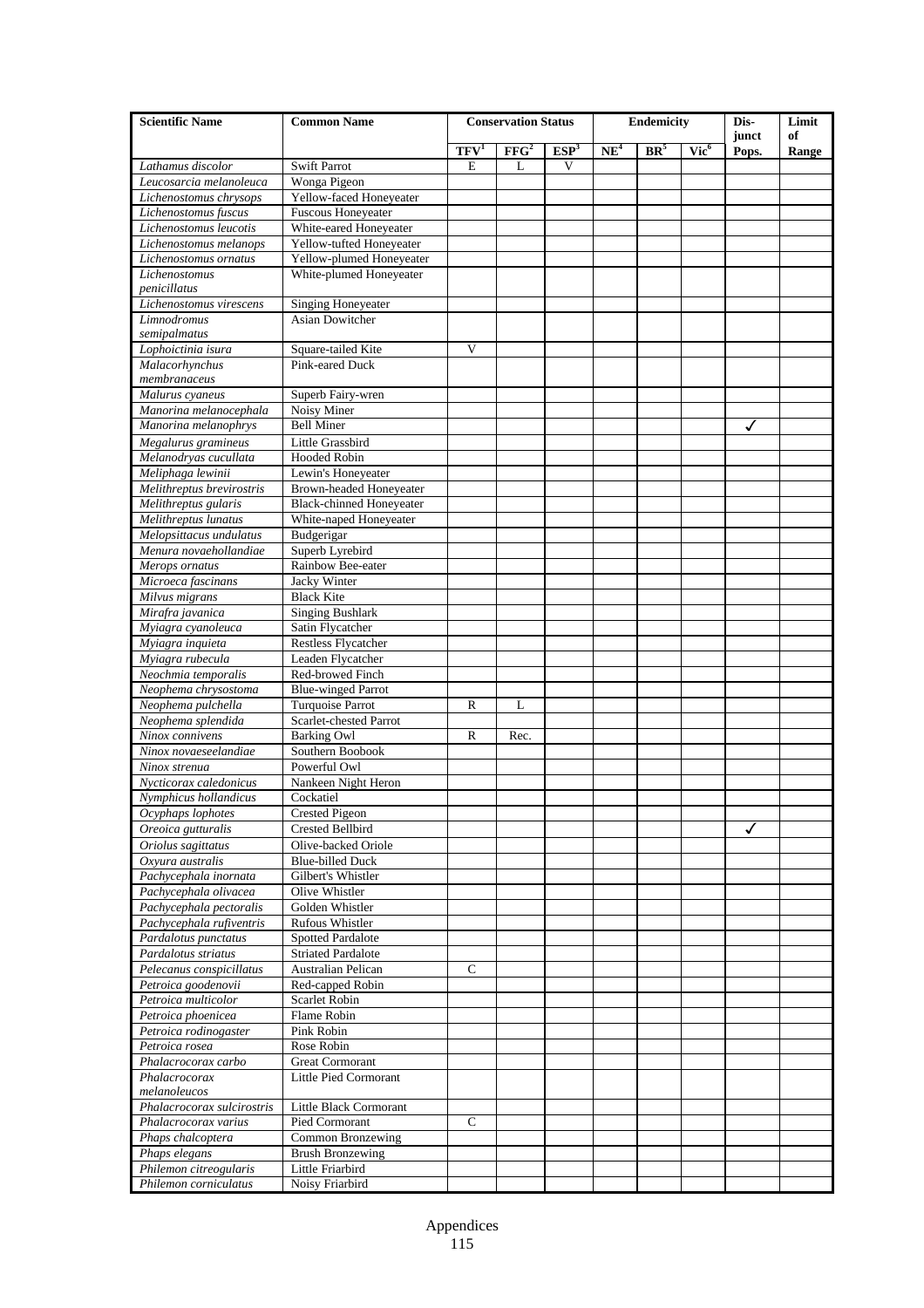| <b>Scientific Name</b>                           | <b>Common Name</b>                              |                  | <b>Conservation Status</b>  |                  |                 | <b>Endemicity</b> | Dis-             | Limit          |             |
|--------------------------------------------------|-------------------------------------------------|------------------|-----------------------------|------------------|-----------------|-------------------|------------------|----------------|-------------|
|                                                  |                                                 | TFV <sup>1</sup> | $\overline{\mathbf{FFG}^2}$ | ESP <sup>3</sup> | NE <sup>4</sup> | BR <sup>5</sup>   | $\mathrm{Vic}^6$ | junct<br>Pops. | of<br>Range |
| Phylidonyris albifrons                           | White-fronted Honeyeater                        |                  |                             |                  |                 |                   |                  |                |             |
| Phylidonyris melanops                            | Tawny-crowned Honeyeater                        |                  |                             |                  |                 |                   |                  |                |             |
| Phylidonyris                                     | New Holland Honeyeater                          |                  |                             |                  |                 |                   |                  |                |             |
| novaehollandiae                                  |                                                 |                  |                             |                  |                 |                   |                  |                |             |
| Phylidonyris pyrrhoptera                         | Crescent Honeyeater                             |                  |                             |                  |                 |                   |                  |                |             |
| Platalea flavipes                                | Yellow-billed Spoonbill                         |                  |                             |                  |                 |                   |                  |                |             |
| Platalea regia                                   | Royal Spoonbill                                 | C                |                             |                  |                 |                   |                  |                |             |
| Platycercus elegans                              | Crimson Rosella                                 |                  |                             |                  |                 |                   |                  |                |             |
| Platycercus elegans                              | <b>Yellow Rosella</b>                           |                  |                             |                  |                 |                   |                  |                |             |
| flaveolus<br>Platycercus eximius                 | Eastern Rosella                                 |                  |                             |                  |                 |                   |                  |                |             |
|                                                  |                                                 |                  |                             |                  |                 |                   |                  |                |             |
| Plectorhyncha lanceolata<br>Plegadis falcinellus | <b>Striped Honeyeater</b><br><b>Glossy Ibis</b> | $\mathbf C$      |                             |                  |                 |                   |                  |                |             |
| Podargus strigoides                              | Tawny Frogmouth                                 |                  |                             |                  |                 |                   |                  |                |             |
| Podiceps cristatus                               | <b>Great Crested Grebe</b>                      |                  |                             |                  |                 |                   |                  |                |             |
| Poliocephalus                                    | Hoary-headed Grebe                              |                  |                             |                  |                 |                   |                  |                |             |
| poliocephalus                                    |                                                 |                  |                             |                  |                 |                   |                  |                |             |
| Pomatostomus                                     | White-browed Babbler                            |                  |                             |                  |                 |                   |                  |                |             |
| superciliosus                                    |                                                 |                  |                             |                  |                 |                   |                  |                |             |
| Pomatostomus temporalis                          | Grey-crowned Babbler                            | E                | L                           |                  |                 |                   |                  |                |             |
| Porphyrio porphyrio                              | Purple Swamphen                                 |                  |                             |                  |                 |                   |                  |                |             |
| Porzana fluminea                                 | <b>Australian Spotted Crake</b>                 |                  |                             |                  |                 |                   |                  |                |             |
| Porzana tabuensis                                | Spotless Crake                                  |                  |                             |                  |                 |                   |                  |                |             |
| Psephotus haematonotus                           | Red-rumped Parrot                               |                  |                             |                  |                 |                   |                  |                |             |
| Psophodes olivaceus                              | Eastern Whipbird                                |                  |                             |                  |                 |                   |                  |                |             |
| Ptilonorhynchus violaceus                        | Satin Bowerbird                                 |                  |                             |                  |                 |                   |                  |                |             |
| Pycnoptilus floccosus                            | Pilotbird                                       |                  |                             |                  |                 |                   |                  |                |             |
| Rallus pectoralis                                | Lewin's Rail                                    | R                |                             |                  |                 |                   |                  |                |             |
| Rhipidura fuliginosa                             | Grey Fantail                                    |                  |                             |                  |                 |                   |                  |                |             |
| Rhipidura leucophrys                             | Willie Wagtail                                  |                  |                             |                  |                 |                   |                  |                |             |
| Rhipidura rufifrons                              | <b>Rufous Fantail</b>                           |                  |                             |                  |                 |                   |                  |                |             |
| Sericornis frontalis                             | White-browed Scrubwren                          |                  |                             |                  |                 |                   |                  |                |             |
| Sericornis magnirostris                          | Large-billed Scrubwren                          |                  |                             |                  |                 |                   |                  |                |             |
| Smicrornis brevirostris                          | Weebill                                         |                  |                             |                  |                 |                   |                  |                |             |
| Stagonopleura guttata                            | Diamond Firetail                                |                  |                             |                  |                 |                   |                  |                |             |
| Sterna caspia                                    | Caspian Tern                                    | C                |                             |                  |                 |                   |                  |                |             |
| Stictonetta naevosa                              | <b>Freckled Duck</b>                            | R                | L                           |                  |                 |                   |                  |                |             |
| Strepera graculina<br>Strepera versicolor        | Pied Currawong                                  |                  |                             |                  |                 |                   |                  |                |             |
| Struthidea cinerea                               | Grey Currawong<br>Apostlebird                   | R                |                             |                  |                 |                   |                  |                |             |
|                                                  | Australasian Grebe                              |                  |                             |                  |                 |                   |                  |                |             |
| Tachybaptus<br>novaehollandiae                   |                                                 |                  |                             |                  |                 |                   |                  |                |             |
| Tadorna tadornoides                              | Australian Shelduck                             |                  |                             |                  |                 |                   |                  |                |             |
| Taeniopygia bichenovii                           | Double-barred Finch                             |                  |                             |                  |                 |                   |                  |                |             |
| Taeniopygia guttata                              | Zebra Finch                                     |                  |                             |                  |                 |                   |                  |                |             |
| Threskiornis molucca                             | Australian White Ibis                           |                  |                             |                  |                 |                   |                  |                |             |
| Threskiornis spinicollis                         | Straw-necked Ibis                               |                  |                             |                  |                 |                   |                  |                |             |
| Todiramphus pyrrhopygia                          | Red-backed Kingfisher                           |                  |                             |                  |                 |                   |                  |                |             |
| Todiramphus sanctus                              | Sacred Kingfisher                               |                  |                             |                  |                 |                   |                  |                |             |
| Tringa nebularia                                 | Common Greenshank                               |                  |                             |                  |                 |                   |                  |                |             |
| Turnix pyrrhothorax                              | Red-chested Button-quail                        | K                |                             |                  |                 |                   |                  |                |             |
| Turnix varia                                     | Painted Button-quail                            |                  |                             |                  |                 |                   |                  |                |             |
| Turnix velox                                     | Little Button-quail                             |                  |                             |                  |                 |                   |                  |                |             |
| Tyto alba                                        | Barn Owl                                        |                  |                             |                  |                 |                   |                  |                |             |
| Tyto novaehollandiae                             | Masked Owl                                      | R                | L                           |                  |                 |                   |                  |                |             |
| Tyto tenebricosa                                 | Sooty Owl                                       | R                | L                           |                  |                 |                   |                  |                |             |
| Vanellus miles                                   | <b>Masked Lapwing</b>                           |                  |                             |                  |                 |                   |                  |                |             |
| Vanellus tricolor                                | <b>Banded Lapwing</b>                           |                  |                             |                  |                 |                   |                  |                |             |
| Xanthomyza phrygia                               | <b>Regent Honeyeater</b>                        | E                | L                           | E                |                 |                   |                  |                |             |
| Zoothera lunulata                                | <b>Bassian Thrush</b>                           |                  |                             |                  |                 |                   |                  |                |             |
| Zosterops lateralis                              | Silvereye                                       |                  |                             |                  |                 |                   |                  |                |             |
| <b>Reptiles</b>                                  |                                                 |                  |                             |                  |                 |                   |                  |                |             |
| Amphibolurus muricatus                           | Jacky Lizard                                    |                  |                             |                  |                 |                   |                  |                |             |
| Austrelaps ramsayi                               | <b>Highland Copperhead</b>                      |                  |                             |                  |                 |                   |                  |                |             |
| Austrelaps superbus                              | Copperhead                                      |                  |                             |                  |                 |                   |                  |                |             |
| Bassiana duperreyi                               | <b>Eastern Three-lined Skink</b>                |                  |                             |                  |                 |                   |                  |                |             |
| Bassiana platynotum                              | Red-throated Skink                              |                  |                             |                  |                 |                   |                  |                |             |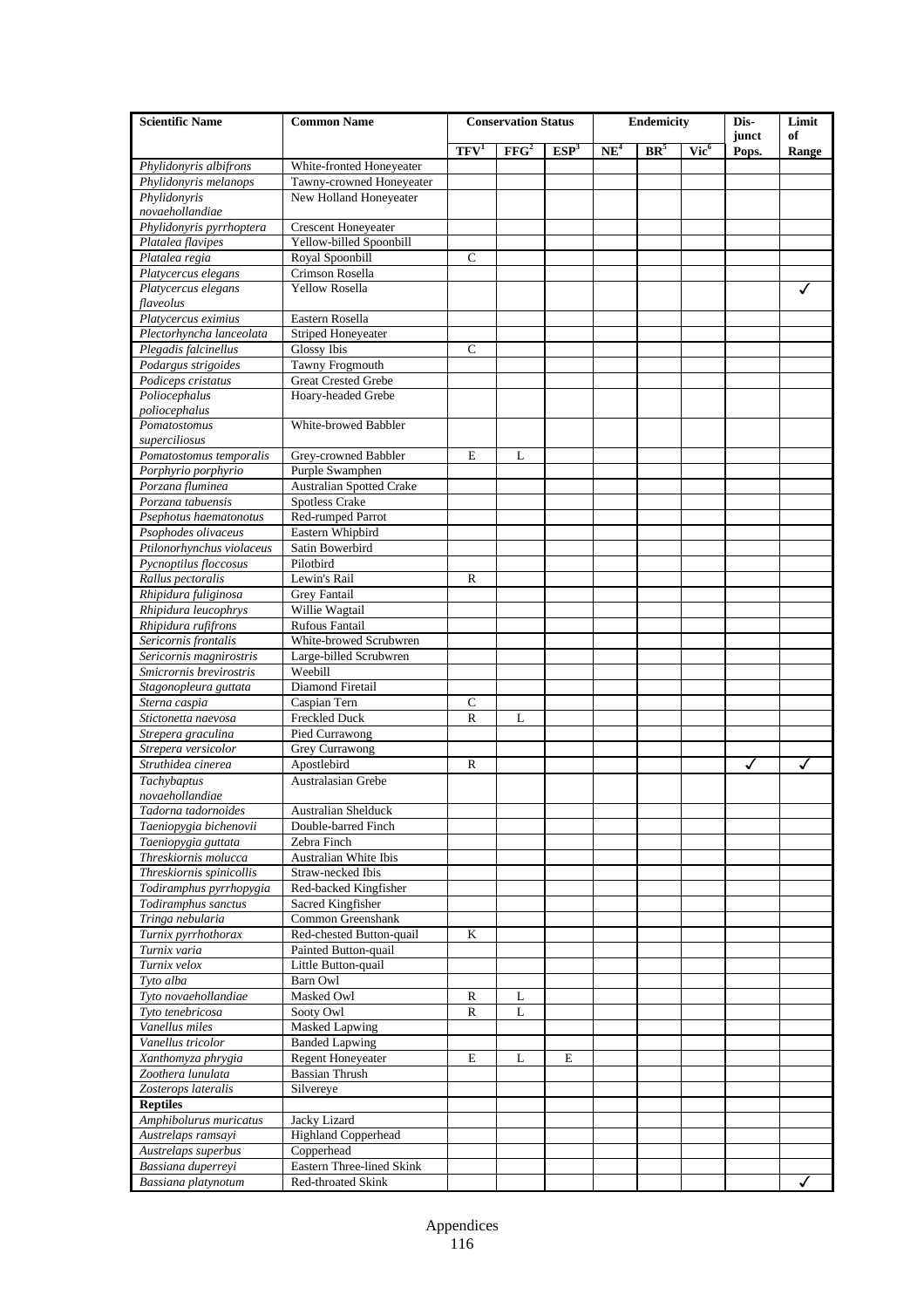| <b>Scientific Name</b>                      | <b>Common Name</b>                                    | <b>Conservation Status</b> |                           |                  |                 | <b>Endemicity</b> | Dis-             | Limit          |             |
|---------------------------------------------|-------------------------------------------------------|----------------------------|---------------------------|------------------|-----------------|-------------------|------------------|----------------|-------------|
|                                             |                                                       | TFV <sup>1</sup>           | $\overline{\text{FFG}^2}$ | ESP <sup>3</sup> | NE <sup>4</sup> | BR <sup>5</sup>   | $\mathrm{Vic}^6$ | junct<br>Pops. | of<br>Range |
| Carlia tetradactyla                         | Southern Rainbow Skink                                |                            |                           |                  |                 |                   |                  |                | ✓           |
| Chelodina longicollis                       | Eastern Long-necked<br>Tortoise                       |                            |                           |                  |                 |                   |                  |                |             |
| Cryptoblepharus carnabyi                    | Carnaby's Wall Skink                                  |                            |                           |                  |                 |                   |                  |                |             |
| Ctenotus robustus                           | <b>Striped Skink</b>                                  |                            |                           |                  |                 |                   |                  |                |             |
| Ctenotus taeniolatus                        | Copper-tailed Skink                                   |                            |                           |                  |                 |                   |                  |                |             |
| Cyclodomorphus                              | Alpine She-oak Skink                                  | V                          | L                         |                  |                 | AA                |                  |                |             |
| praealtus                                   |                                                       | V                          |                           | V                |                 |                   |                  |                |             |
| Delma impar<br>Delma inornata               | Striped Legless Lizard<br><b>Olive Legless Lizard</b> |                            | L                         |                  |                 |                   |                  |                |             |
| Diplodactylus vittatus                      | Stone Gecko                                           |                            |                           |                  |                 |                   |                  |                |             |
| Drysdalia coronoides                        | White-lipped Snake                                    |                            |                           |                  |                 |                   |                  |                |             |
| Egernia cunninghami                         | Cunningham's Skink                                    |                            |                           |                  |                 |                   |                  |                |             |
| Egernia saxatilis                           | <b>Black Rock Skink</b>                               |                            |                           |                  |                 |                   |                  |                |             |
| intermedia                                  |                                                       |                            |                           |                  |                 |                   |                  |                |             |
| Egernia striolata                           | <b>Tree Skink</b>                                     |                            |                           |                  |                 |                   |                  |                |             |
| Egernia whitii                              | White's Skink                                         |                            |                           |                  |                 |                   |                  |                |             |
| Emydura macquarii                           | Murray Turtle                                         |                            |                           |                  |                 |                   |                  |                |             |
| Eulamprus heatwolei                         | Yellow-bellied Water Skink                            |                            |                           |                  |                 |                   |                  |                |             |
| Eulamprus kosciuskoi                        | Alpine Water Skink                                    | V                          | L                         |                  |                 |                   |                  | ✓              |             |
| Eulamprus tympanum                          | Southern Water Skink                                  |                            |                           |                  |                 |                   |                  |                |             |
| Hemiergis decresiensis                      | Three-toed Skink                                      |                            |                           |                  |                 |                   |                  |                |             |
| Lampropholis delicata                       | <b>Grass Skink</b>                                    |                            |                           |                  |                 |                   |                  |                |             |
| Lampropholis guichenoti                     | Garden Skink                                          |                            |                           |                  |                 |                   |                  |                |             |
| Lerista bougainvillii                       | <b>Bougainville's Skink</b>                           |                            |                           |                  |                 |                   |                  |                |             |
| Lialis burtonis                             | <b>Burton's Legless Lizard</b>                        |                            |                           |                  |                 |                   |                  |                |             |
| Morelia spilota variegata                   | Carpet Python                                         | V                          | L                         |                  |                 |                   |                  | ✓              |             |
| Morethia boulengeri                         | <b>Boulenger's Skink</b>                              |                            |                           |                  |                 |                   |                  |                |             |
| Nannoscincus maccoyi                        | McCoy's Skink                                         |                            |                           |                  |                 |                   |                  |                |             |
| Niveoscincus coventryi<br>Notechis scutatus | Coventry's Skink<br>Eastern Tiger Snake               |                            |                           |                  |                 |                   |                  |                |             |
| Phyllodactylus                              | Marbled Gecko                                         |                            |                           |                  |                 |                   |                  |                |             |
| marmoratus                                  |                                                       |                            |                           |                  |                 |                   |                  |                |             |
| Physignathus lesueurii<br>howittii          | Gippsland Water Dragon                                |                            |                           |                  |                 |                   |                  |                |             |
| Pogona barbata                              | <b>Bearded Dragon</b>                                 |                            |                           |                  |                 |                   |                  |                |             |
| Pseudechis porphyriacus                     | <b>Red-bellied Black Snake</b>                        |                            |                           |                  |                 |                   |                  |                |             |
| Pseudemoia cryodroma                        | Alpine Bog Skink                                      | V                          | L                         |                  |                 | AA                |                  |                |             |
| Pseudemoia                                  | Southern Grass Skink                                  |                            |                           |                  |                 |                   |                  |                |             |
| entrecasteauxii                             |                                                       |                            |                           |                  |                 |                   |                  |                |             |
| Pseudemoia pagenstecheri                    | <b>Tussock Skink</b>                                  |                            |                           |                  |                 |                   |                  |                |             |
| Pseudemoia rawlinsoni                       | <b>Glossy Grass Skink</b>                             | K                          |                           |                  |                 |                   |                  | ✓              |             |
| Pseudemoia spenceri                         | Spencer's Skink                                       |                            |                           |                  |                 |                   |                  |                |             |
| Pseudonaja textilis<br>Ramphotyphlops       | <b>Eastern Brown Snake</b><br>Gray's Blind Snake      |                            |                           |                  |                 |                   |                  |                |             |
| nigrescens                                  |                                                       |                            |                           |                  |                 |                   |                  |                |             |
| Ramphotyphlops proximus                     | <b>Woodland Blind Snake</b>                           | R                          |                           |                  |                 |                   |                  |                |             |
| Rhinoplocephalus                            | Eastern Small-eyed Snake                              |                            |                           |                  |                 |                   |                  |                |             |
| nigrescens                                  |                                                       |                            |                           |                  |                 |                   |                  |                |             |
| Saproscincus mustelinus                     | Weasel Skink                                          |                            |                           |                  |                 |                   |                  |                |             |
| Suta dwyeri                                 | Dwyer's Snake                                         |                            |                           |                  |                 |                   |                  |                |             |
| Suta flagellum<br>Tiliqua nigrolutea        | Little Whip Snake<br><b>Blotched Blue-tongued</b>     |                            |                           |                  |                 |                   |                  |                |             |
|                                             | Lizard                                                |                            |                           |                  |                 |                   |                  |                |             |
| Tiliqua scincoides                          | Eastern Blue-tongued Lizard                           |                            |                           |                  |                 |                   |                  |                |             |
| Tympanocryptus<br>diemensis                 | Mountain Dragon                                       |                            |                           |                  |                 |                   |                  |                |             |
| Varanus gouldii                             | Gould's Goanna                                        |                            |                           |                  |                 |                   |                  |                |             |
| Varanus rosenbergi                          | Rosenberg's Goanna                                    | V                          |                           |                  |                 |                   |                  | ✓              | J           |
| Varanus varius                              | Lace Monitor                                          |                            |                           |                  |                 |                   |                  |                |             |
| Vermicella annulata                         | <b>Bandy Bandy</b>                                    | V                          |                           |                  |                 |                   |                  |                |             |
| <b>Amphibians</b>                           |                                                       |                            |                           |                  |                 |                   |                  |                |             |
| Crinia parinsignifera                       | Plains Froglet                                        |                            |                           |                  |                 |                   |                  |                |             |
| Crinia signifera                            | Common Eastern Froglet                                |                            |                           |                  |                 |                   |                  |                |             |
| Crinia sloanei                              | Sloane's Froglet                                      |                            |                           |                  |                 |                   |                  |                |             |
| Geocrinia victoriana                        | Eastern Smooth Frog                                   |                            |                           |                  |                 |                   |                  |                | ✓           |
| Limnodynastes dumerilii                     | Southern Bullfrog                                     |                            |                           |                  |                 |                   |                  |                |             |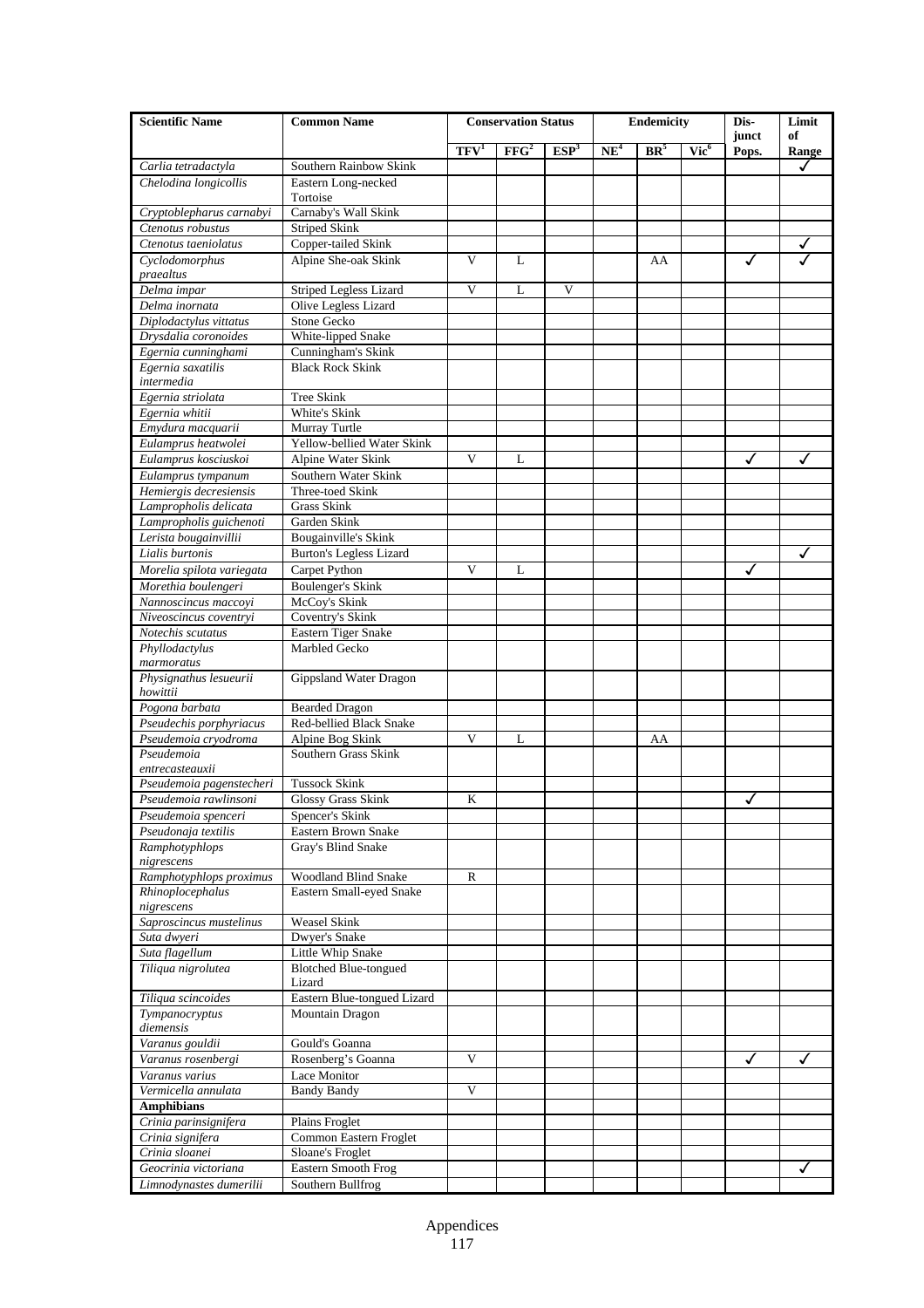| <b>Scientific Name</b>               | <b>Common Name</b>              | <b>Conservation Status</b> |                             |                  |        | <b>Endemicity</b> | Dis-<br>junct    | Limit<br>of |       |
|--------------------------------------|---------------------------------|----------------------------|-----------------------------|------------------|--------|-------------------|------------------|-------------|-------|
|                                      |                                 | TFV <sup>1</sup>           | $\overline{\mathbf{FFG}^2}$ | ESP <sup>3</sup> | $NE^4$ | $BR^5$            | Vic <sup>6</sup> | Pops.       | Range |
| Limnodynastes dumerilii<br>dumerilii |                                 |                            |                             |                  |        |                   |                  |             |       |
| Limnodynastes fletcheri              | <b>Barking Marsh Frog</b>       | K                          |                             |                  |        |                   |                  |             |       |
| Limnodynastes peronii                | Striped Marsh Frog              |                            |                             |                  |        |                   |                  | ✓           |       |
| Limnodynastes                        | <b>Spotted Marsh Frog</b>       |                            |                             |                  |        |                   |                  |             |       |
| tasmaniensis                         |                                 |                            |                             |                  |        |                   |                  |             |       |
| Litoria booroolongensis              | <b>Booroolong Frog</b>          |                            |                             |                  |        |                   |                  |             | ✓     |
| Litoria ewingii                      | Southern Brown Tree Frog        |                            |                             |                  |        |                   |                  |             |       |
| Litoria lesueuri                     | Lesueur's Frog                  |                            |                             |                  |        |                   |                  |             |       |
| Litoria paraewingi                   | Plains Brown Tree Frog          |                            |                             |                  |        |                   | √                |             |       |
| Litoria peronii                      | Peron's Tree Frog               |                            |                             |                  |        |                   |                  |             |       |
| Litoria phyllochroa                  | Leaf Green Tree Frog            |                            |                             |                  |        |                   |                  |             |       |
| Litoria raniformis                   | <b>Growling Grass Frog</b>      |                            |                             |                  |        |                   |                  |             |       |
| Litoria spenceri                     | Spotted Tree Frog               | E                          | L                           | E                |        | AA                |                  |             |       |
| Litoria verreauxii alpina            | Alpine Tree Frog                | K                          |                             |                  |        | AA                |                  |             |       |
| Litoria verreauxii                   | Verreauxii's Tree Frog          |                            |                             |                  |        |                   |                  |             |       |
| verreauxii                           |                                 |                            |                             |                  |        |                   |                  |             |       |
| Neobatrachus sudelli                 | Common Spadefoot Toad           |                            |                             |                  |        |                   |                  |             |       |
| Pseudophryne bibronii                | <b>Brown Toadlet</b>            |                            |                             |                  |        |                   |                  |             |       |
| Pseudophryne dendyi                  | Dendy's Toadlet                 |                            |                             |                  |        |                   |                  |             |       |
| Uperoleia laevigata                  | Smooth Toadlet                  |                            |                             |                  |        |                   |                  |             |       |
| Fish                                 |                                 |                            |                             |                  |        |                   |                  |             |       |
| Gadopsis bispinosus                  | Two-spined Blackfish            |                            |                             |                  |        |                   |                  |             |       |
| Gadopsis marmoratus                  | Freshwater Blackfish            | K                          |                             |                  |        |                   |                  |             |       |
| Galaxias brevipinnis                 | <b>Broad-finned Galaxias</b>    |                            |                             |                  |        |                   |                  |             |       |
| Galaxias fuscus                      | <b>Barred Galaxias</b>          | E                          | L                           | E                |        |                   | J                |             |       |
| Galaxias olidus                      | <b>Mountain Galaxias</b>        | K                          |                             |                  |        |                   |                  |             |       |
| Galaxias rostratus                   | <b>Flat-headed Galaxias</b>     | $\mathbb{R}$               |                             |                  |        |                   |                  |             |       |
| Hypseleotris klunzingeri             | Western Carp Gudgeon            |                            |                             |                  |        |                   |                  |             |       |
| Maccullochella                       | <b>Trout Cod</b>                | E                          | L                           | E                |        |                   |                  |             |       |
| macquariensis                        |                                 |                            |                             |                  |        |                   |                  |             |       |
| Maccullochella peelii                | Murray Cod                      | V                          | L                           |                  |        |                   |                  |             |       |
| Macquaria ambigua                    | Golden Perch                    | $\mathbb R$                |                             |                  |        |                   |                  |             |       |
| Macquaria australasica               | Macquarie Perch                 | V                          | L                           |                  |        |                   |                  |             |       |
| Melanotaenia fluviatilis             | Crimson-spotted<br>Rainbowfish  | $\mathsf{R}$               | L                           |                  |        |                   |                  |             |       |
| Nannoperca australis                 | Southern Pigmy Perch            |                            |                             |                  |        |                   |                  |             |       |
| <b>Invertebrates</b>                 |                                 |                            |                             |                  |        |                   |                  |             |       |
| Archeophylax canarus                 | Caddisfly                       | R                          | L                           |                  |        |                   |                  |             |       |
| Acrodipsas brisbanensis              | Large Ant Blue                  | $\mathbb{R}$               | L                           |                  |        |                   |                  |             |       |
| Canthocamptus longipes               | Harpactacoid copepod            | K                          |                             |                  |        |                   |                  |             |       |
| Euastacus armatus                    | Murray River Crayfish           | K                          |                             |                  |        |                   |                  |             |       |
| Euastacus crassus                    | Alpine Spiny Crayfish           | $\mathbb{R}$               |                             |                  |        |                   |                  |             |       |
| Euastacus woiwuru                    | Central Highlands Spiny<br>Cray |                            |                             |                  |        |                   | ✓                | ✓           |       |
| Riekoperla intermedia                | Stonefly                        | V                          | L                           |                  | √      | AA                | √                |             |       |
| Riekoperla isosceles                 | Stonefly                        | $\overline{\mathsf{V}}$    | L                           |                  | √      | AA                | ✓                |             |       |
| Thaumatoperla alpina                 | Stonefly                        | $\mathbb R$                | L                           |                  | √      | AA                | √                | ✓           | √     |
|                                      | Stonefly                        | V                          | L                           |                  |        | AA                |                  |             |       |
| Thaumatoperla flaveola               |                                 |                            |                             |                  |        |                   |                  |             |       |

Notes:

1. TFV = *Threatened Fauna in Victoria* list (CNR 1995).

2. FFG = Victorian *Flora and Fauna Guarantee Act 1988* .

3. ESP = Commonwealth *Endangered Species Protection Act 1992.*

4. Endemic to the North East RFA Region.

5. Endemic to a biogeographic region (AA = Australian Alps).

6. Endemic to Victoria and with most records of that taxon in the North East.

 $E =$  Endangered,  $V =$  Vulnerable,  $R =$  Rare,  $L =$  Listed, Rec. = Recommended for listing,  $K =$  insufficiently known,

C = restricted colonial breeding or roosting.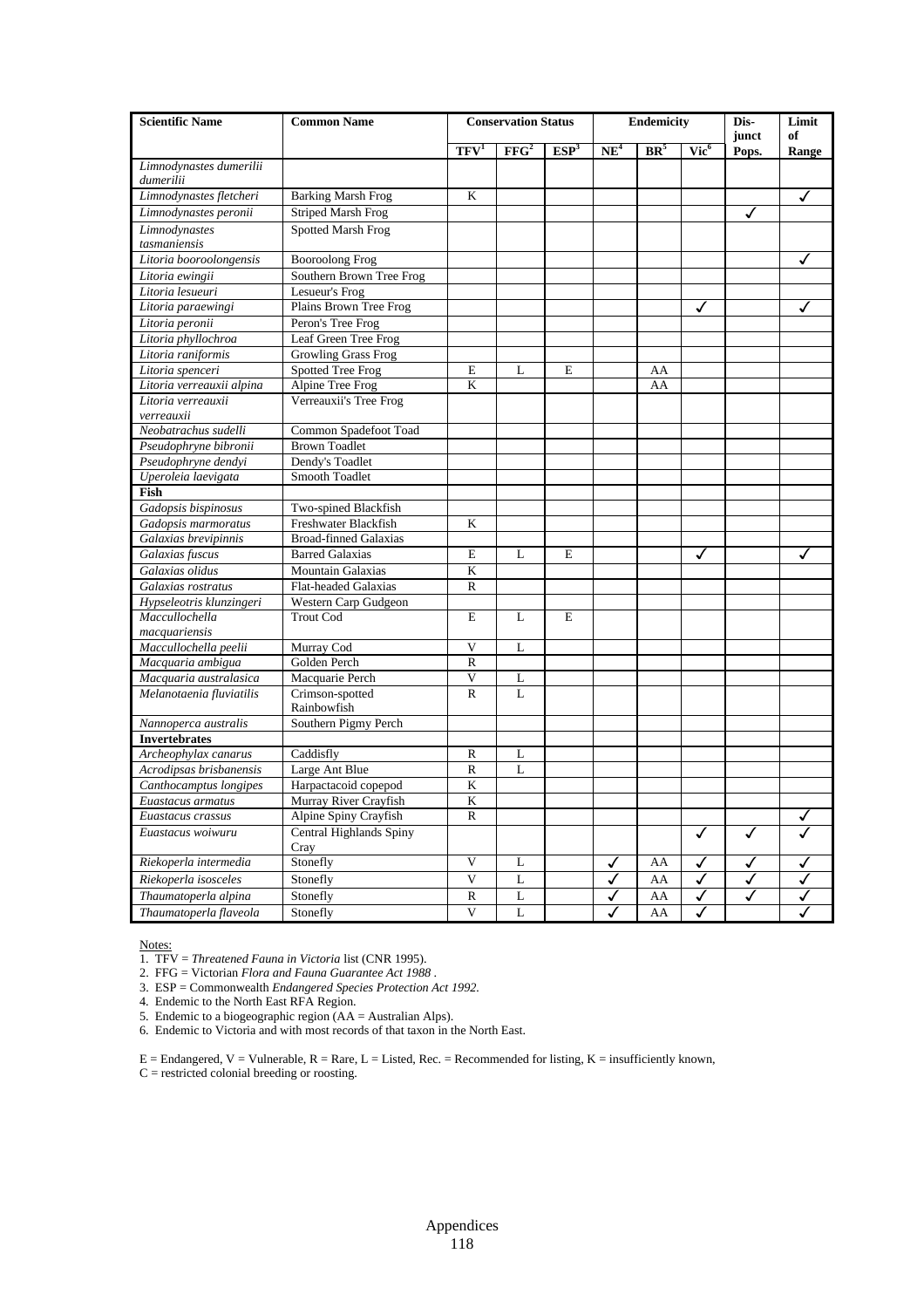# **Appendix M: National Estate Geoheritage Sites of Significance Occurring in the North East RFA Region**

| <b>Site</b>                                                                                                                                                          | <b>National Estate Status</b>     | <b>National Estate</b><br><b>Criteria</b> |
|----------------------------------------------------------------------------------------------------------------------------------------------------------------------|-----------------------------------|-------------------------------------------|
| <b>Beechworth Area Gemsites</b>                                                                                                                                      | Some sites in registered<br>areas | A3, B1, D1                                |
| <b>Bogong High Plains</b>                                                                                                                                            | Registered                        | A1, A3, B1, D1                            |
| <b>Brandy Creek Quarry (Brandy Creek</b>                                                                                                                             | Under assessment                  | A1, C1, D1                                |
| Mine, Whites Claim)                                                                                                                                                  |                                   |                                           |
| Bruarong - Kiewa Fault Zone                                                                                                                                          | Not Registered                    | D1                                        |
| Cope Creek Area                                                                                                                                                      | Not Registered                    | A1, B1, C1, D1                            |
| Eldorado Area                                                                                                                                                        | Not Registered                    | C <sub>2</sub>                            |
| <b>Fluorite Mine</b>                                                                                                                                                 | In registered area                | D1                                        |
| Golden Point Ridge: Mount Loch                                                                                                                                       | Under assessment                  | A1, B1, D1                                |
| High Plains Creek Leaf Fossil Site                                                                                                                                   | Not Registered                    | A1, B1, D1                                |
| Kiewa Valley & Kiewa Fault Zone                                                                                                                                      | Not Registered                    | A1, D1                                    |
| Lake Findlay                                                                                                                                                         | Not Registered                    | A1, B1                                    |
| <b>Mount Bogong</b>                                                                                                                                                  | Registered                        | <b>B1</b> , D1                            |
| <b>Mount Buffalo</b>                                                                                                                                                 | Registered                        | A1, D1                                    |
| Mount Fainter South                                                                                                                                                  | Registered                        | A1, B1                                    |
| Mount Feathertop & the Razorback                                                                                                                                     | Registered                        | A2, A3, B1                                |
| Mount Jim                                                                                                                                                            | Not Registered                    | A1, B1, D1                                |
| Mount Nelse & Mount Nelse North                                                                                                                                      | Registered                        | A1, A2, B1, D1                            |
| Moyhu Permian Glacial Pavements                                                                                                                                      | Not Registered                    | A1                                        |
| Murmungee Basin                                                                                                                                                      | Not Registered                    | D1                                        |
| Ovens Graben Permian Sites,<br>including<br>- Byawatha Glacials<br>- Moyhu Permian Glacial Pavements<br>- Springhurst Railway Cutting<br>- Wooragee Permian Glacials | Not Registered                    | A1, A3, B1, D1                            |
| Rocky Creek - Debris Avalanche                                                                                                                                       | Not Registered                    | D1                                        |
| Tawonga Fault                                                                                                                                                        | Not Registered                    | A1                                        |
| The Barry Mountains - The Razor &<br>the Viking                                                                                                                      | Registered                        | <b>B1</b> , D1                            |
| The Niggerheads                                                                                                                                                      | Registered                        | <b>B1</b> , D1                            |
| <b>Upper Swindlers Creek</b>                                                                                                                                         | Under assessment                  | A1, D1                                    |
| Wabonga Plateau (Mt Typo, Bennie<br>Cliffs)                                                                                                                          | Not Registered                    | A1, D1                                    |
| Wonnangatta River Valley                                                                                                                                             | Registered                        | A1, A <sub>3</sub> , D <sub>3</sub>       |
| Wooragee Permian Glacials                                                                                                                                            | Not Registered                    | A1, C1, D1                                |